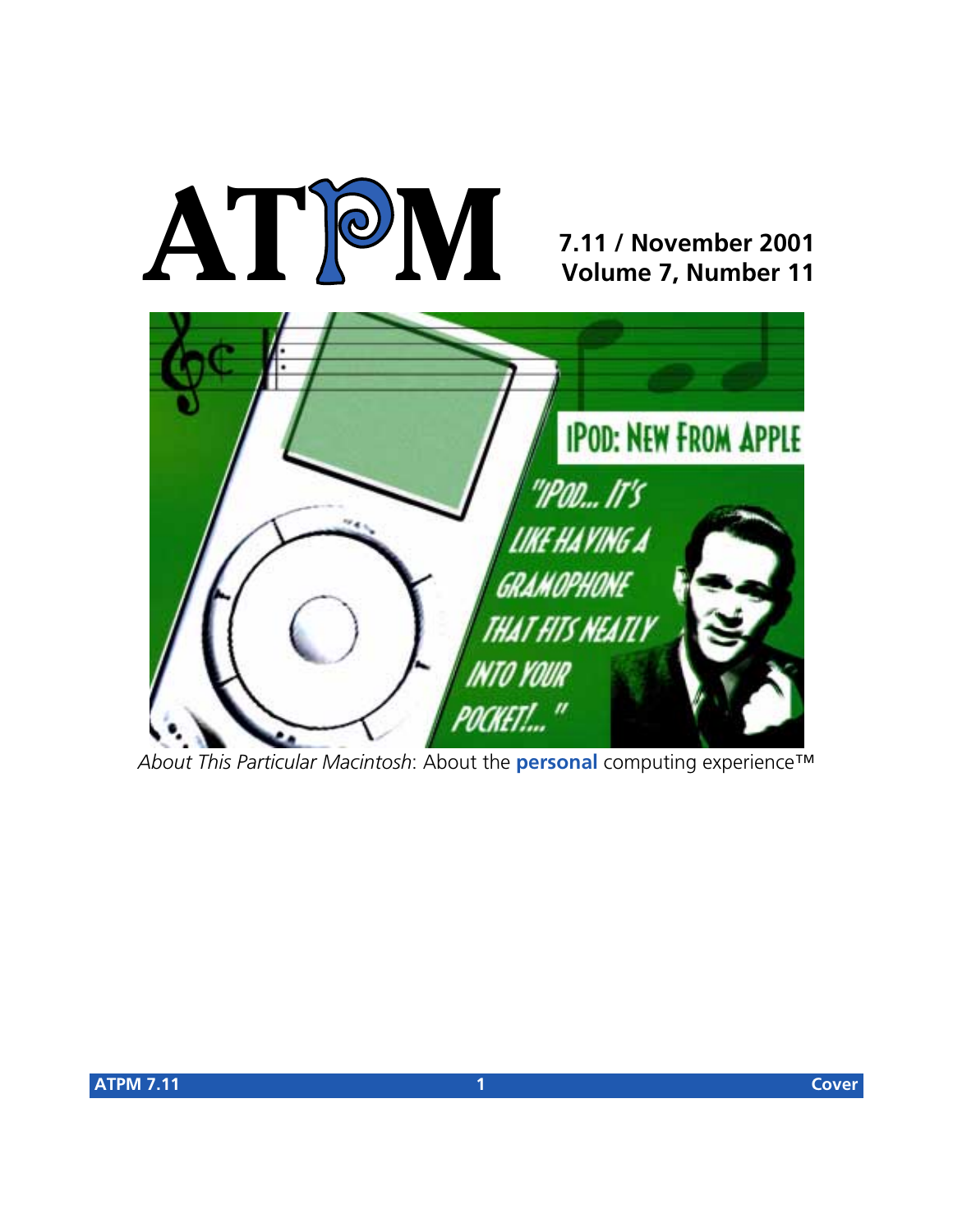#### **Cover Art**

Copyright © 2001 by [Grant Osborne](mailto:gosborne@atpm.com) We need new cover art each month. [Write to us!](mailto:cover-art@atpm.com)

# **Editorial Staff**

Publisher/Editor-in-Chief [Michael Tsai](mailto:mtsai@atpm.com) Managing Editor *Vacant* Associate Editor/Reviews [Paul Fatula](mailto:pfatula@atpm.com) Copy Editors [Raena Armitage](mailto:rarmitage@atpm.com) [Johann Campbell](mailto:jcampbell@atpm.com) [Ginny O'Roak](mailto:goroak@atpm.com) [Ellyn Ritterskamp](mailto:eritterskamp@atpm.com) [Brooke Smith](mailto:bsmith@atpm.com) *Vacant* Web Editor [Lee Bennett](mailto:lbennett@atpm.com) Publicity Manager *Vacant* Webmaster [Michael Tsai](mailto:mtsai@atpm.com) Assistant Webmaster *Vacant* Beta Testers [The Staff](mailto:editor@atpm.com)

# **Contributing Editors**

|                                 | At Large Robert Paul Leitao |
|---------------------------------|-----------------------------|
| Desktop Pictures Daniel Chvatik |                             |
|                                 | General Dierk Seeburg       |
| Graphics Vacant                 |                             |
| How To Vacant                   |                             |
| Interviews Vacant               |                             |
| Legacy Corner Vacant            |                             |
|                                 | Music David Ozab            |
|                                 | Networking Matthew Glidden  |
|                                 | Opinion Tom lovino          |
|                                 | <b>Mike Shields</b>         |
|                                 | Vacant                      |
|                                 | <b>Reviews</b> Eric Blair   |
|                                 | Jamie McCornack             |
|                                 | <b>Gregory Tetrault</b>     |
|                                 | Christopher Turner          |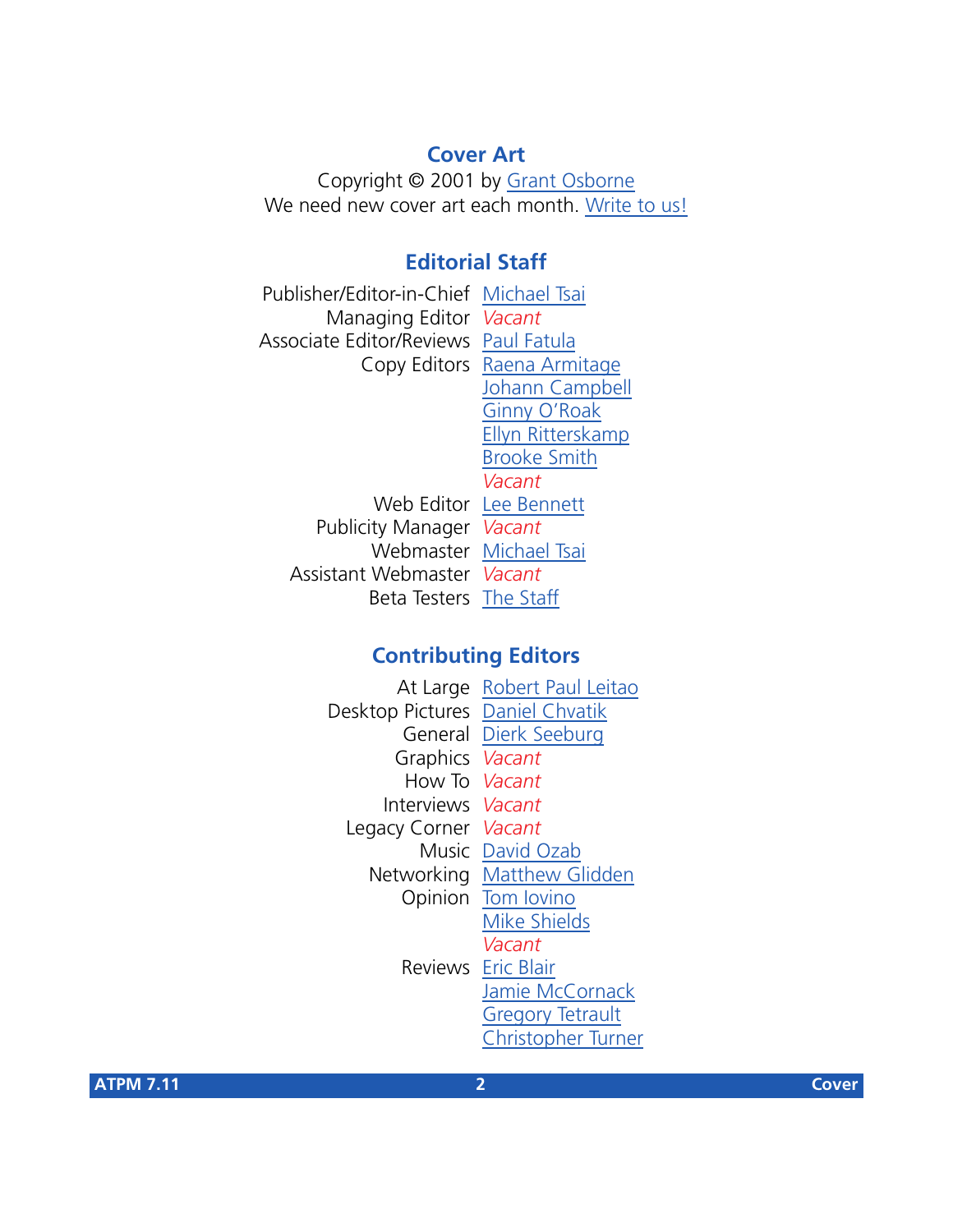*Vacant* Shareware Reviews [Brooke Smith](mailto:bsmith@atpm.com) Technical [Evan Trent](mailto:etrent@atpm.com)

#### **Artwork & Design**

Graphics Director [Grant Osborne](mailto:gosborne@atpm.com) Graphic Design Consultant [Jamal Ghandour](mailto:jghandour@atpm.com) Layout and Design [Michael Tsai](mailto:mtsai@atpm.com) Cartoonist [Mike Flanagan](mailto:sensible@sensible.screaming.net) Blue Apple Icon Designs Mark Robinson Other Art RD Novo

#### **Emeritus**

RD Novo Robert Madill Belinda Wagner

#### **Contributors**

Lee Bennett Eric Blair Paul Fatula Mike Flanagan Matthew Glidden Tom Iovino Katarina Neef David Ozab Dierk Seeburg Gregory Tetrault *Macintosh users like you*

# **Subscriptions**

Sign up for **free** subscriptions using the [Web form](http://www.atpm.com/subscribe/) or [by e-mail.](mailto:subscriptions@atpm.com)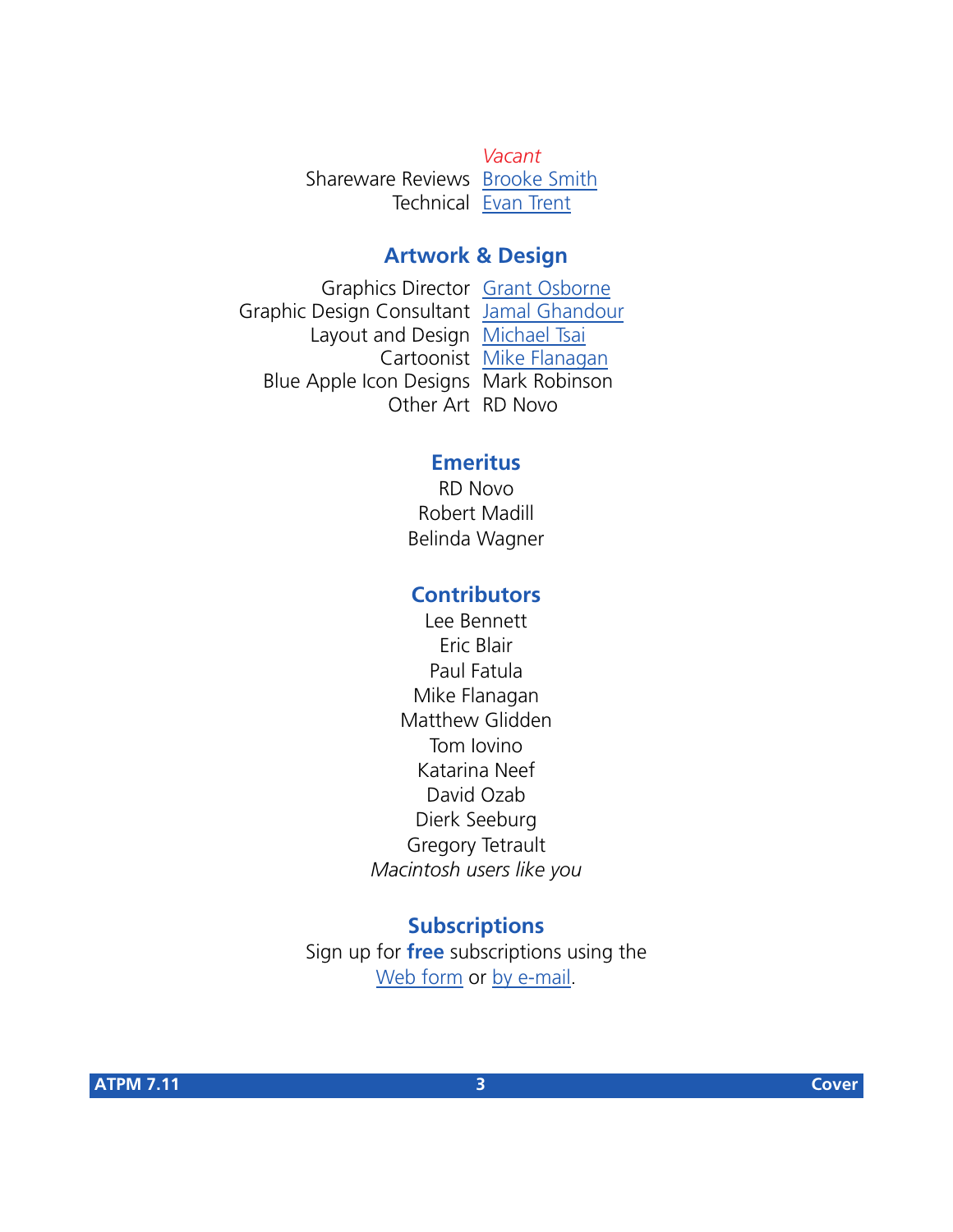#### **Where to Find ATPM**

Online and downloadable issues are available at [http://www.atpm.com.](http://www.atpm.com)

ATPM is a product of ATPM, Inc. © 1995–2001, All Rights Reserved ISSN: 1093-2909

## **Production Tools**

Acrobat AppleScript BBEdit CVS Disk Copy FileMaker Pro FrameMaker+SGML iCab ImageReady Interarchy ListStar MacPerl MacSQL Monitor Mailman Mailsmith Mesh **NiftyTelnet** StuffIt

#### **The Fonts**

Cheltenham Frutiger Isla Bella Marydale Minion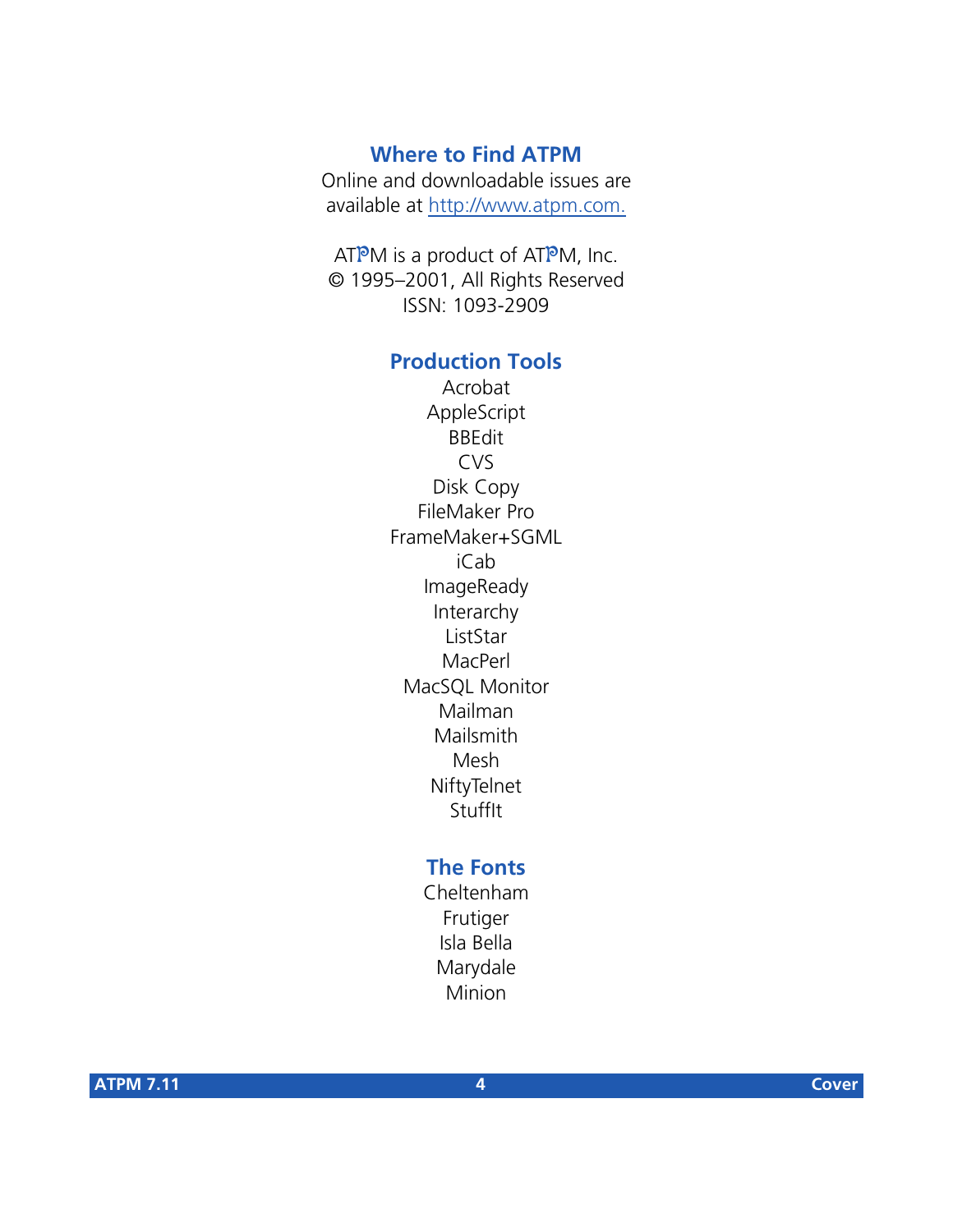### **Reprints**

Articles and original art cannot be reproduced without the express permission of ATPM, unless otherwise noted. You may, however, print copies of ATPM provided that it is not modified in any way. Authors may be contacted through ATPM's editorial staff, or at their e-mail addresses, when provided.

# **Legal Stuff**

*About This Particular Macintosh* may be uploaded to any online area or included on a CD-ROM compilation, so long as the file remains intact and unaltered, but all other rights are reserved. All information contained in this issue is correct to the best of our knowledge. The opinions expressed in ATPM are not necessarily those of this particular Macintosh. Product and company names and logos may be registered trademarks of their respective companies. Thank you for reading this far, and we hope that the rest of the magazine is more interesting than this.

Thanks for reading ATPM.

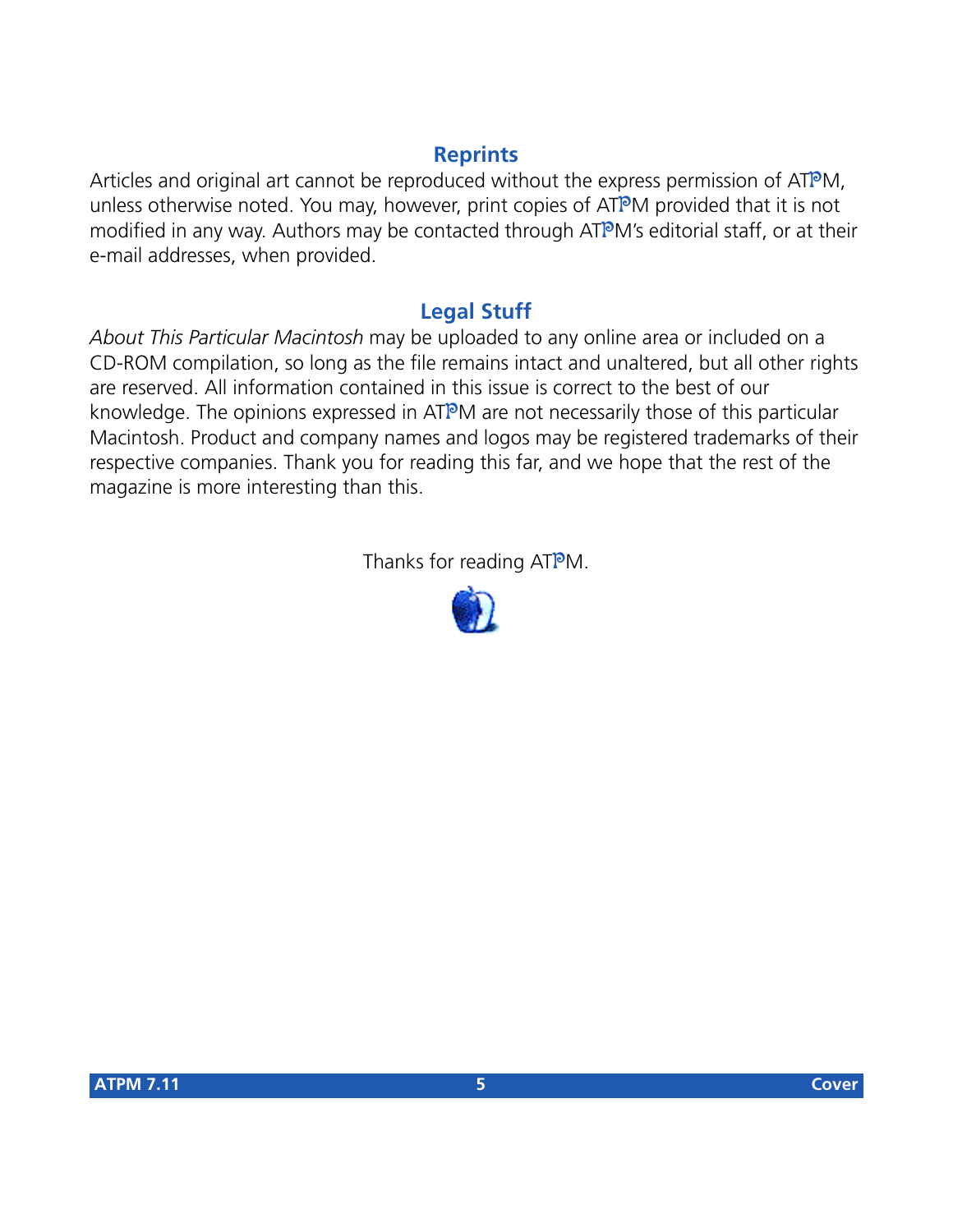# **Sponsors**

*About This Particular Macintosh* is free, and we intend to keep it that way. Our editors and staff are volunteers with "real" jobs who believe in the Macintosh way of computing. We don't make a profit, nor do we plan to. As such, we rely on advertisers to help us pay for our Web site and other expenses.

We are now accepting inquiries from interested sponsors and advertisers. We have a variety of programs available to tailor to your needs. Please contact us at [advertise@atpm.com](mailto:advertise@atpm.com) for more information.

**• • •**

**• • •**

You can help support ATPM by buying from online retailers using the following links: [Amazon.com](http://www.amazon.com/exec/obidos/redirect-home/aboutthisparticu), [MacConnection](http://service.bfast.com/bfast/click/mid9452939?siteid=13311227&bfpage=machomepage), [MacMall](http://www.commission-junction.com/track/track.dll?AID=53427&PID=297078&URL=http%3A%2F%2Fwww%2Emacmall%2Ecom%2Fmacaffiliate), [MacZone,](http://service.bfast.com/bfast/click?bfmid=1942029&siteid=26240435&bfpage=mac_zone) and [Outpost.com.](http://www.linksynergy.com/fs-bin/stat?id=N00D3BtDeo0&offerid=2161&type=3)

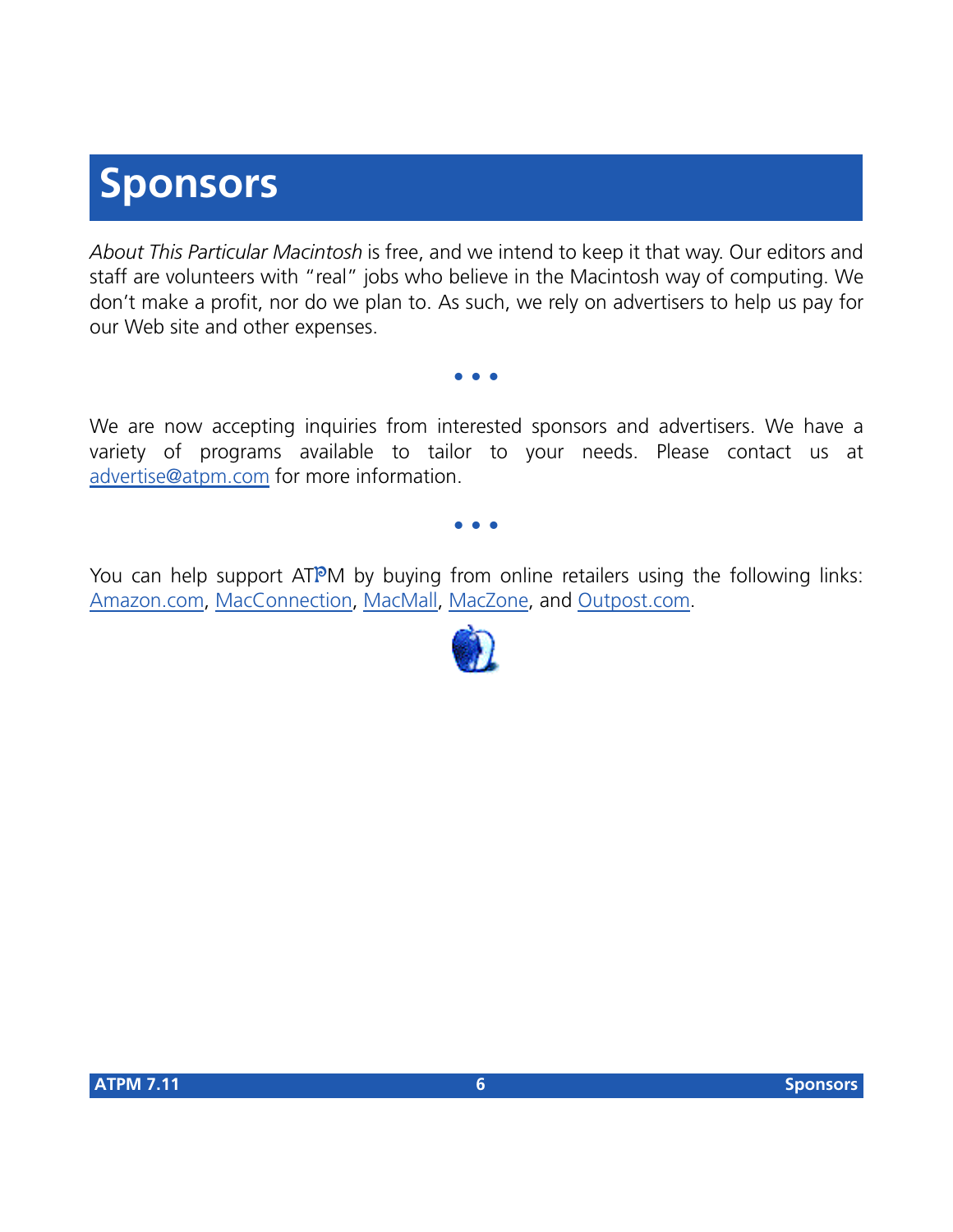# **Welcome**

Here's a look at what you'll find in the November issue of ATPM:

# **Apple Cider: Legends in Their Own Time**

Grab your Sherlock Holmes hat and magnifying glass. This month, Tom Iovino goes in search of the origins of the Urban Legend and stumbles across a great resource. Plus, discover what Tom liked to do at birthday parties—and it never involved cake or ice cream.

### **Beyond the Barline: Too Much Hype**

David Ozab returns from hiatus just in time to give his first reaction to Apple's new iPod. Does it live up to the hype? Is it worth the price? And, most importantly, will someone buy David one for his birthday?

# **My Apple Wedge: Visitors at the Apple Retail Store**

Following in Tom Iovino's footsteps, after he wrote about his recent experience at the Apple retail store in his neighborhood, Dierk Seeburg braves the crowds and takes a trip to the new mall in Chandler, AZ, to witness the opening of Apple's latest retail store at Chandler Fashion Center. Check out his observations about the store and the results of his customer survey.

### **About This Particular Web Site**

Back after a break last month, a new *ATPW* offers links to a pair of useful sites for Mac OS X users and a site where you can find literally Everything USB, as well as a page listing CDs you won't be able to rip to your new iPod, and the Annals of Improbable Research.

# **Segments: Credit Where Credit Is [Not] Due**

Judging from the buzz, Microsoft software writers have released a new version of Internet Explorer that's worthy of OS X's "cool" factor. It's too bad this feat seems to have gone to their heads—so much so that they have managed to blame a security problem on the OS itself instead of the real culprit: their own browser.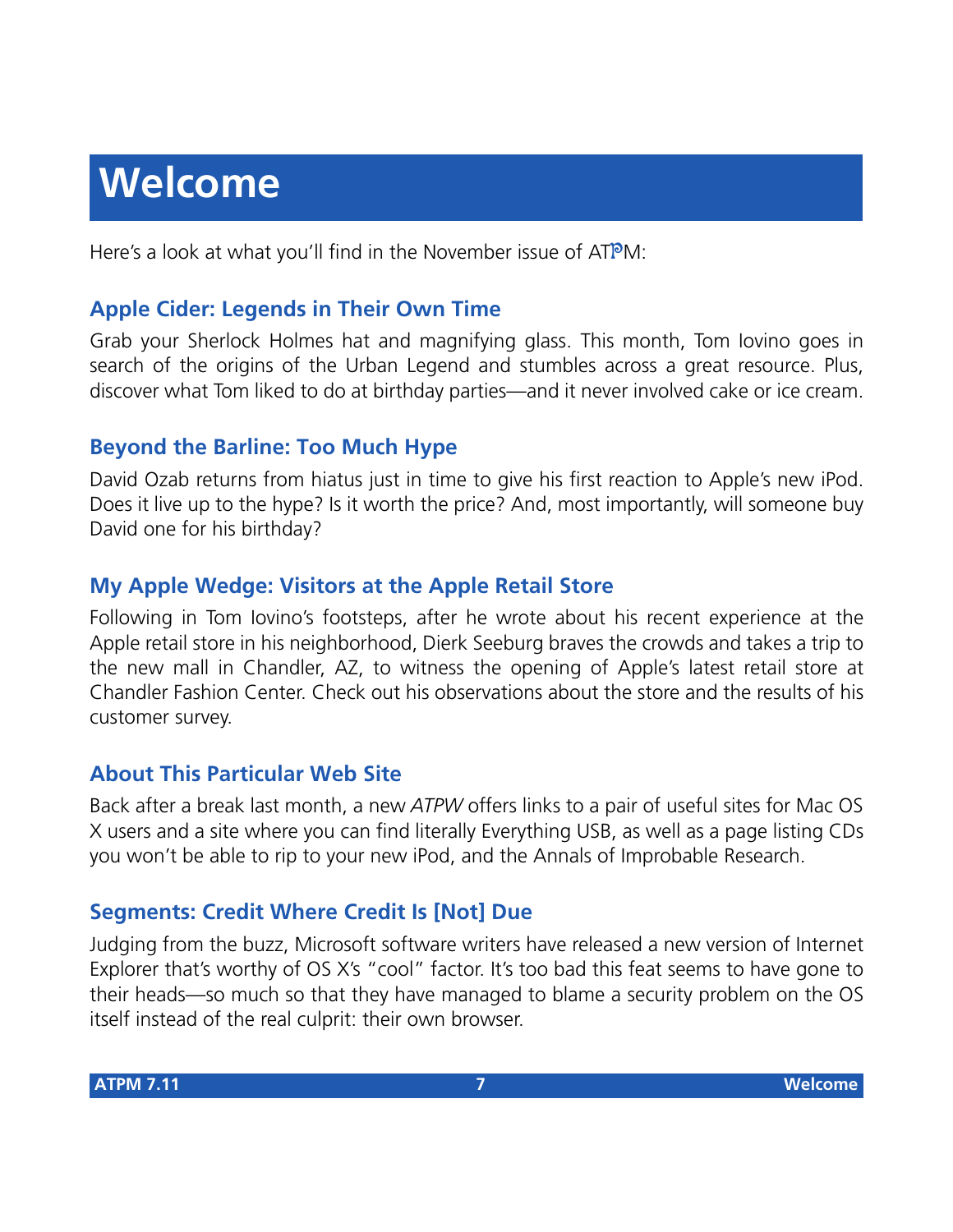# **Network Guru: Mac and Windows File Sharing Using FTP**

Despite their differences, Macs and Windows can easily move files around your network using a simple and inexpensive FTP server. This article covers setup of both the FTP client and server, helping you get your files where they're needed most.

#### **Network Guru: Networking Tutorial**

Matthew Glidden introduces Macintosh networks, from terminology and what networks are good for; to LocalTalk, Ethernet, and AirPort; to software and hook-up basics.

#### **Desktop Pictures: Berlin and Mt. Auburn Cemetery**

Katarina Neef contributes her desktop pictures of Germany's capital and the Mt. Auburn Cemetery in Massachusetts.

#### **Review: Mandrake Linux 8.0 PPC**

David Ozab takes a look at Mandrake PPC, the popular, easy-to-install, Linux-based operating system now available for all PowerPC-based Macs. It's a viable option for those who want the Unix experience on a Mac without the financial or computational price tag of OS X.

#### **Review: Panorama 4.01**

Gregory Tetrault reviews Panorama 4, the latest version of ProVue's 13-year-old database application. Panorama is a full-featured flat-file database that generates small files and always loads entire database files into application RAM.

#### **Review: PocketType**

Eric Blair checks out the Kensington PocketType—a handheld keyboard for the Handspring Visor that shows promise but is still rough around the edges.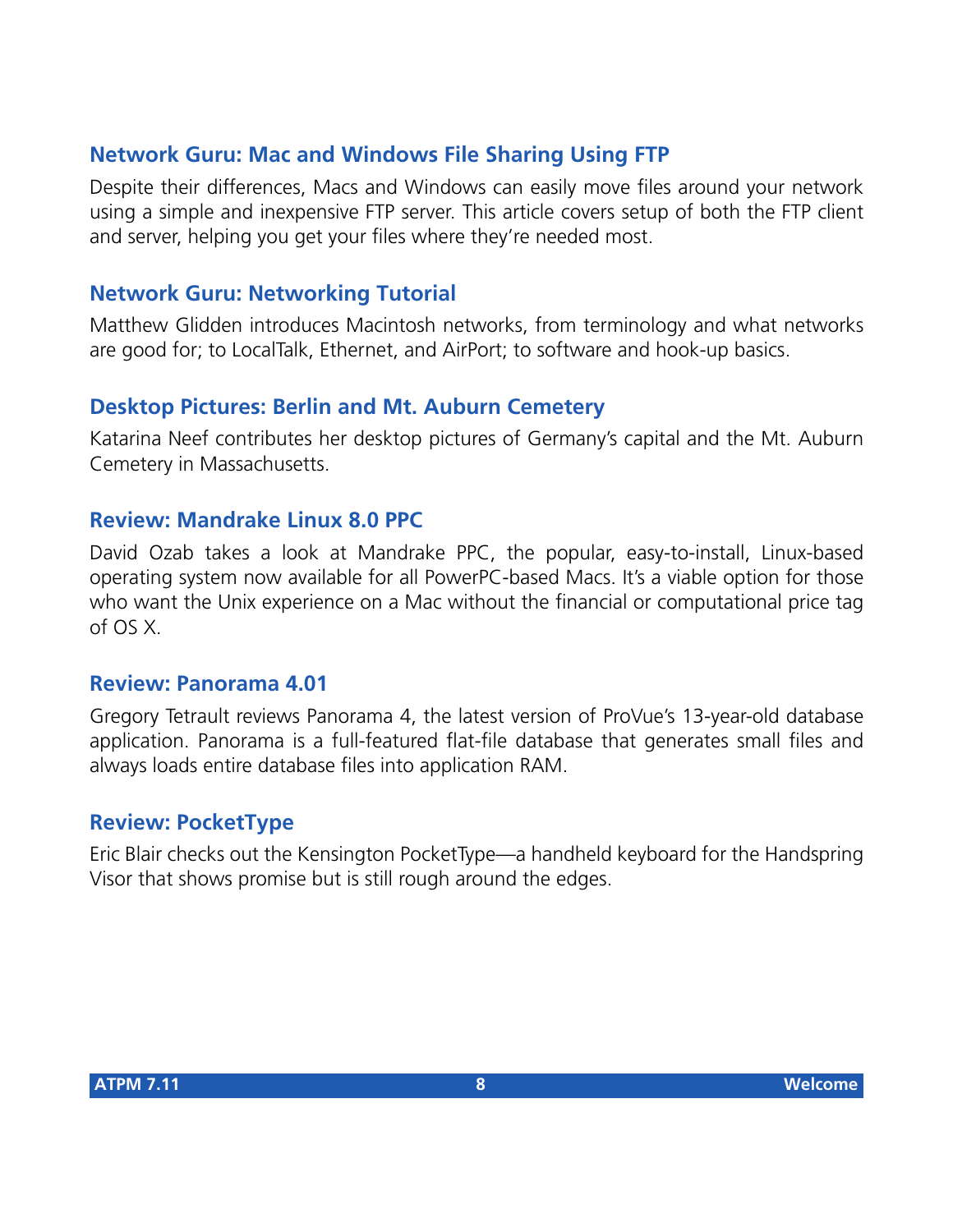# **Review: Q\*bert**

Paul Fatula reviews MacSoft's implementation of the classic Atari game, Q\*bert. Unlike their version of Pong, this Q\*bert is nostalgically true to the original, complete with cheesy 80's arcade sound effects and pixellated graphics. It also offers a fresh take on the game that lets you play on countless different playfields.

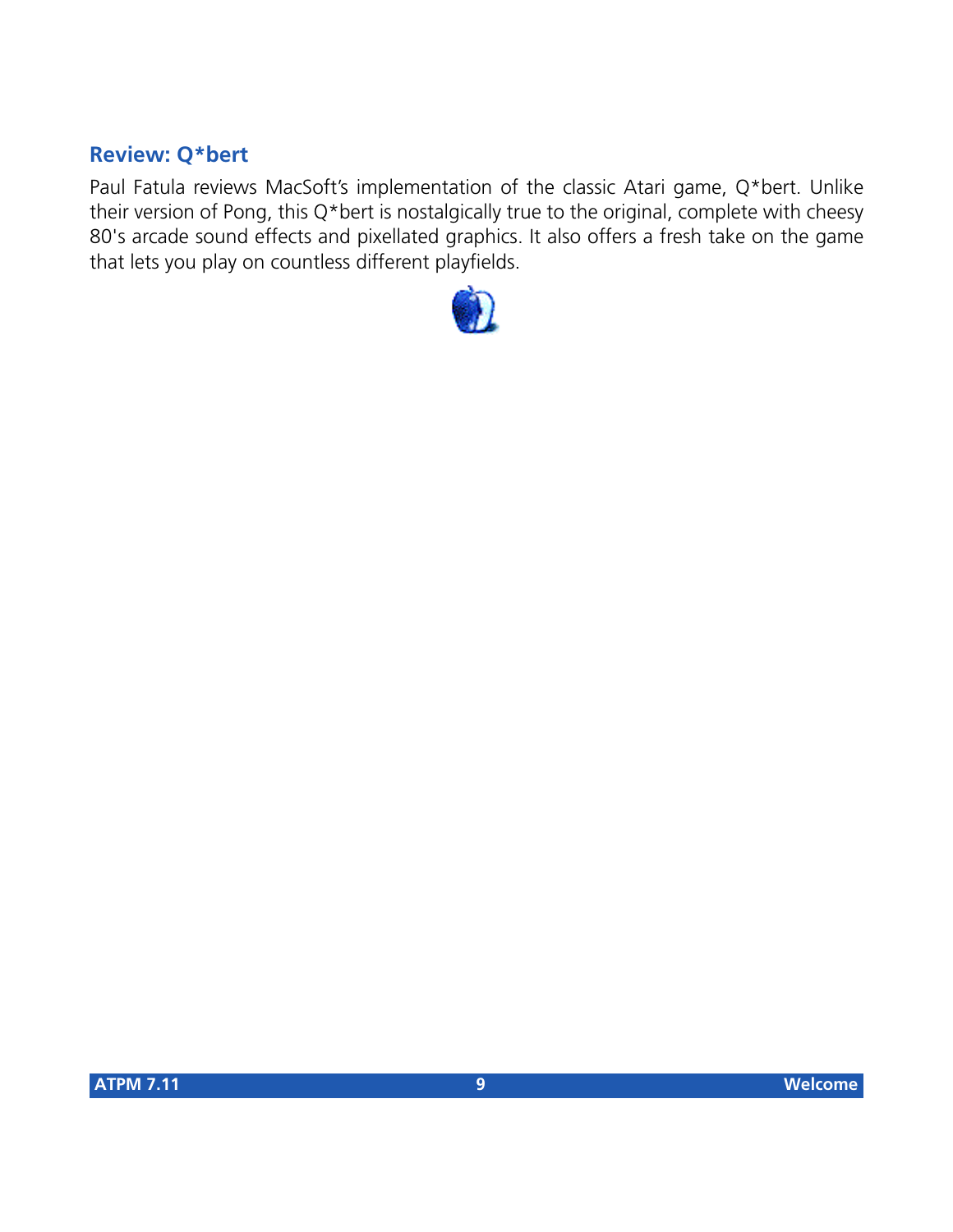# **[Kyocera Smartphone Review](http://www.atpm.com/7.08/smartphone.shtml)**

I think that in general I have found the product to be quite useful. I am a 4th generation Palm user and the integration is good. I have solved the battery problems by carrying a spare. One of the absolutely great facts is that it is a wonderful phone. I live in the hills in No. Ca. and have never gotten phone reception with either Nokia or Motorola. The 6035 works pretty well. When it does go to analog, however, the battery drains immediately.

Here are the problems. The worst is the display. Since Kyocera is a display manufacturer I would have thought that they would have produced a pretty good product, but after using a Palm Vx this is like going back to the original Palm or worse. They put the reset button under a little door on the back of the phone, which means that you have to completely undress the unit of it's leather cover to reset. The voice recognition is acceptable but not as good as the Samsung product.

All in all the poor display has me waiting to see what the Samsung I300 will be like.

*—Doug*

# **[Mac OS X 10.1—First Impressions](http://www.atpm.com/7.10/paradigm.shtml)**

OS 10.1 is good enough for me to make the switch away from 9.x. I am not a power user. I use this machine mostly for e-mail and Web, and 10.1 is great for that. 10.0 was a toy and not really usable in my opinion, but this is great.

*—James Arnold*

#### **• • •**

Regarding file extensions being mandatory, this from Apple's [File Name Extension](http://developer.apple.com/techpubs/macosx/ReleaseNotes/FileExtensionGuidelines.html) [Guidelines](http://developer.apple.com/techpubs/macosx/ReleaseNotes/FileExtensionGuidelines.html):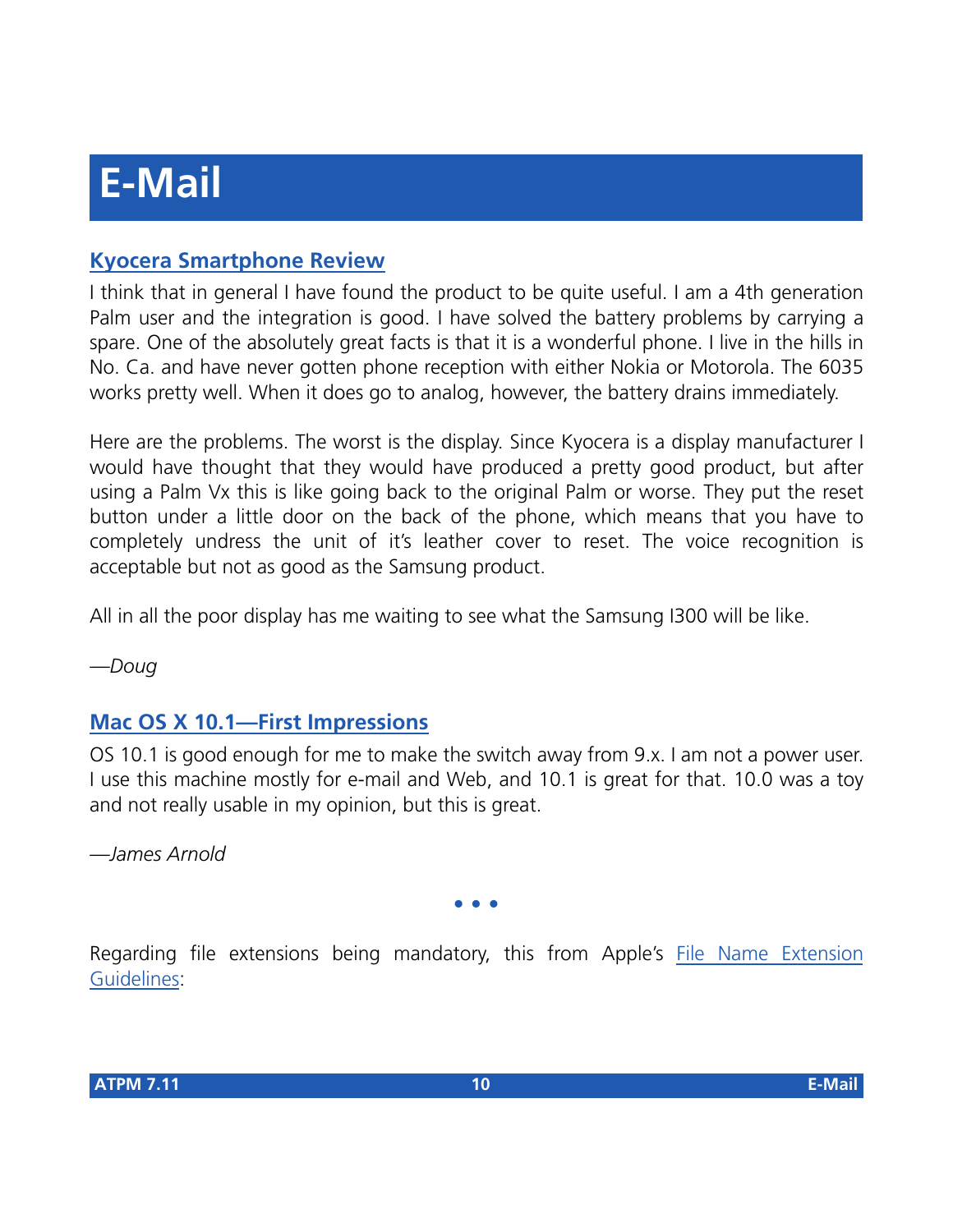"Applications should support ease of interoperation with other operating systems and Internet services by saving files with file name extensions."

OS X has, from the get-go, provided full support for type and creator codes and applications can choose not to use extensions if that is desired. Apple is recommending, however, that extensions be used. OS X is a much better net citizen than the classic Mac OS in that the conventions of the rest of the computing world are respected by the Mac operating system.

As for the compressed Geneva font, while unattractive, it does allow more characters to appear in a file name, which given OS X's 256 character capacity would be most advantageous. From my standpoint, OS X's font handling is far superior and more powerful than the legacy font handling system in OS 9. While the OS X Finder lacks a few of the niceties of the OS 9 Finder, it adds far more than it takes away. Connecting to file servers is now where it has always belonged, in the Finder. Chaotic Desktop types like me can now view the Desktop in list view. Multi-column view puts those despicable flippy triangles to shame for burrowing deep file systems and the customizable Finder bar is very slick for quick access. Overall, the positives far outweigh the few remaining negatives.

This is not to say that there aren't remaining issues to resolve in OS X. The main issue is the availability of applications. If a user's core applications are native and their complement of hardware can support it, I would unreservedly recommend that a user crossover *now*. Esoteric quibbles about file typing and font spacing (Jeez, I hope you don't use Geneva for anything but the Finder) pale in comparison to vastly greater stability and multi-tasking that really works.

#### *—David Chilstrom*

As I said, supporting file extensions is good so long as we can turn them off if we don't want them. The main problem is that Apple has made type and creator codes optional. Not setting the creator code degrades the user experience. Not setting the type code has the effect of making file extensions mandatory, as in the TextEdit case.

The font issues don't really apply to file names since the Finder's font isn't configurable. In any case, I'd hardly call the compression a feature (since it can't be turned off). I use Geneva for everything from writing to Web browsing, and I recognize that that's unusual. However, Geneva is also common in the user interfaces of popular Carbon apps like BBEdit and Internet Explorer, and the metric problems seem to apply to other fonts as well.

Whether the changes to the Finder add up to a plus or a minus is certainly a matter of preference. However,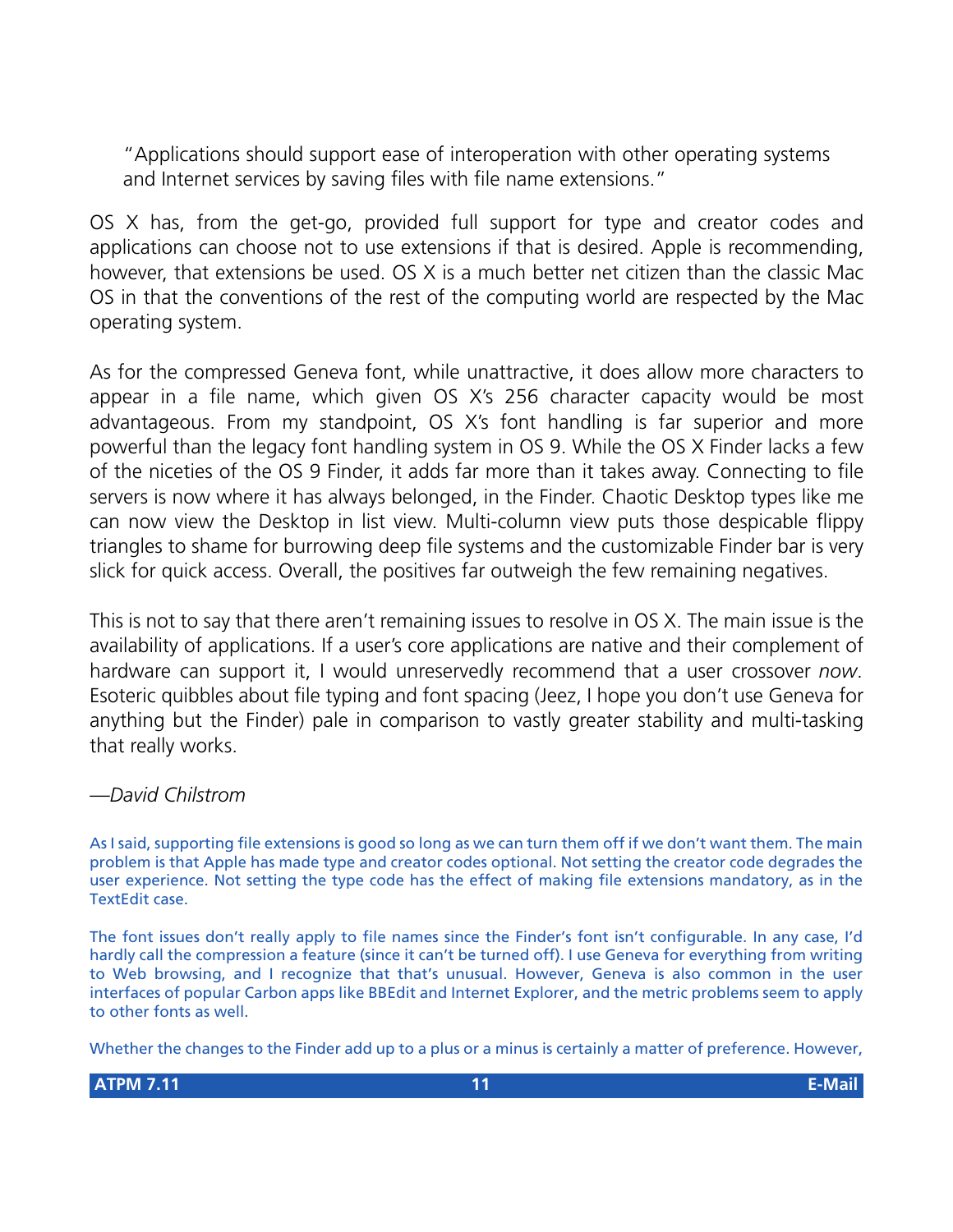I can find no good reason for Apple not to preserve the niceties of the icon and list views. The columns view is very nice for some uses, but it can't show as many icons as icon view or the contents of multiple folders at the same level, like list view.

There certainly are lots of reasons to switch to OS X, and I've done that even though one of my main applications (Mailsmith) isn't native. The usability issues with 10.1 aren't show-stoppers like they were with 10.0, but they are real and should not be ignored. *—Michael Tsai*

# **[TCP/IP Gaming in a Mixed Network](http://www.atpm.com/6.07/networking.shtml)**

I have been skunked so far trying to find out how to link a home LAN (two computers) to one or more computers over the Internet. Is this impossible?

*—Jimbo*

If you have distinct IP addresses that should not be a problem. If you try to play on computers on a LAN behind a DSL or cable connection or something like that: one way that comes to mind is port forwarding. Use IPNetRouter or some such that lets you define what port requests from which IPs should go to which machine connected to each hub. In the game setup enter a port upward of 1024 that is [not commonly used](http://remote-anything.com/tcp-ip_port_list.htm) and play away. *—Dierk Seeburg*

*Copyright © 2001 the ATPM Staff,* [editor@atpm.com](mailto:editor@atpm.com)*. We'd love to hear your thoughts about our publication. We always welcome your comments, criticisms, suggestions, and praise. Or, if you have an opinion or announcement about the Macintosh platform in general, that's OK too. Send your e-mail to* [editor@atpm.com](mailto:editor@atpm.com)*. All mail becomes the property of ATPM.*

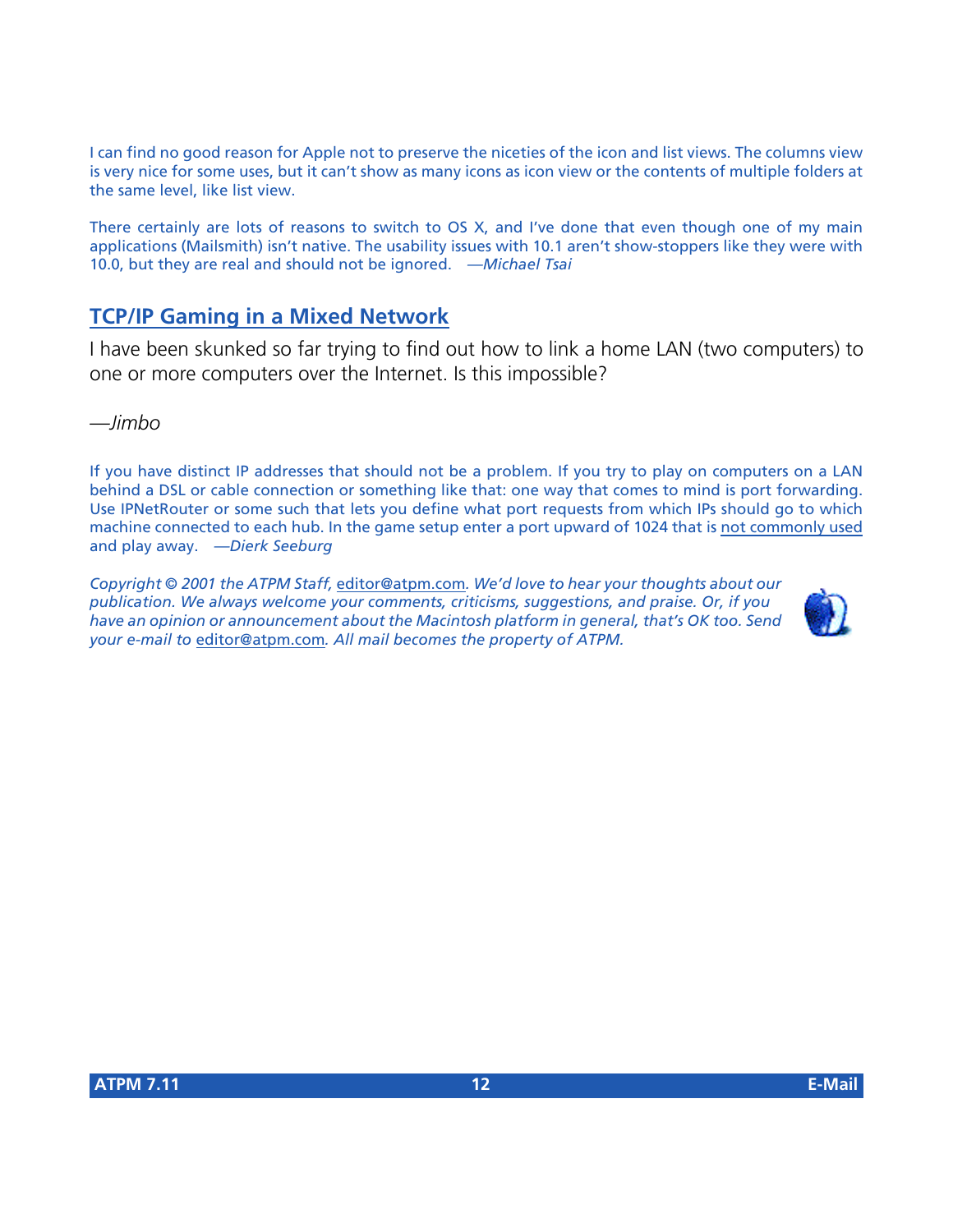## **by Tom Iovino, [tiovino@atpm.com](mailto:tiovino@atpm.com)**

# **Legends in Their Own Time**

OK, how many people remember going to birthday parties for their friends? Who could ever forget the fun? Screaming kids, hurt feelings, and cake ground into the carpet?

No, wait, that was at my son's birthday party last year.

When I was a kid, birthday parties were lots of fun. Lots of cake, party favors, and plenty of party games to keep the hyperactive kids entertained. One of my favorite party games—besides Pin the Tail on the Donkey—was the game of Telephone.

If you have never played it, here are the rules: all of the kids at the party are seated on the floor in a circle—or something approaching the shape of a circle. The responsible adult at the party whispers something to the birthday boy or girl, who then turns to the left and whispers the story to his or her neighbor. From there, each partygoer whispers the story to the next one in line, until the story makes it to the last child in line. At that point, the child announces out loud what the story is, and that final story is compared with the original story given by the adult.

It's quite a simple game, but it's incredible what happens as the story works its way around the room. It's amazing how the phrase, "I need a quart of milk, a loaf of bread, and a jar of peanut butter," can turn into "my cat has fleas and I need a collar," as it goes from one person to another. It's amazing to see how these kids pass on information which they believe to be accurate to their neighbor.

The Internet and e-mail behave in a similar manner. My first thought for this month's *Cider* was to tackle everyone's favorite topic of conversation—spam. You know what I'm talking about, right? Those pesky e-mails that tell you how to find erotic pictures of goats from Madagascar, buy Viagra at a huge discount, or offer super-secret insider trading stock tips that only you—and half a million other lucky recipients—will know about.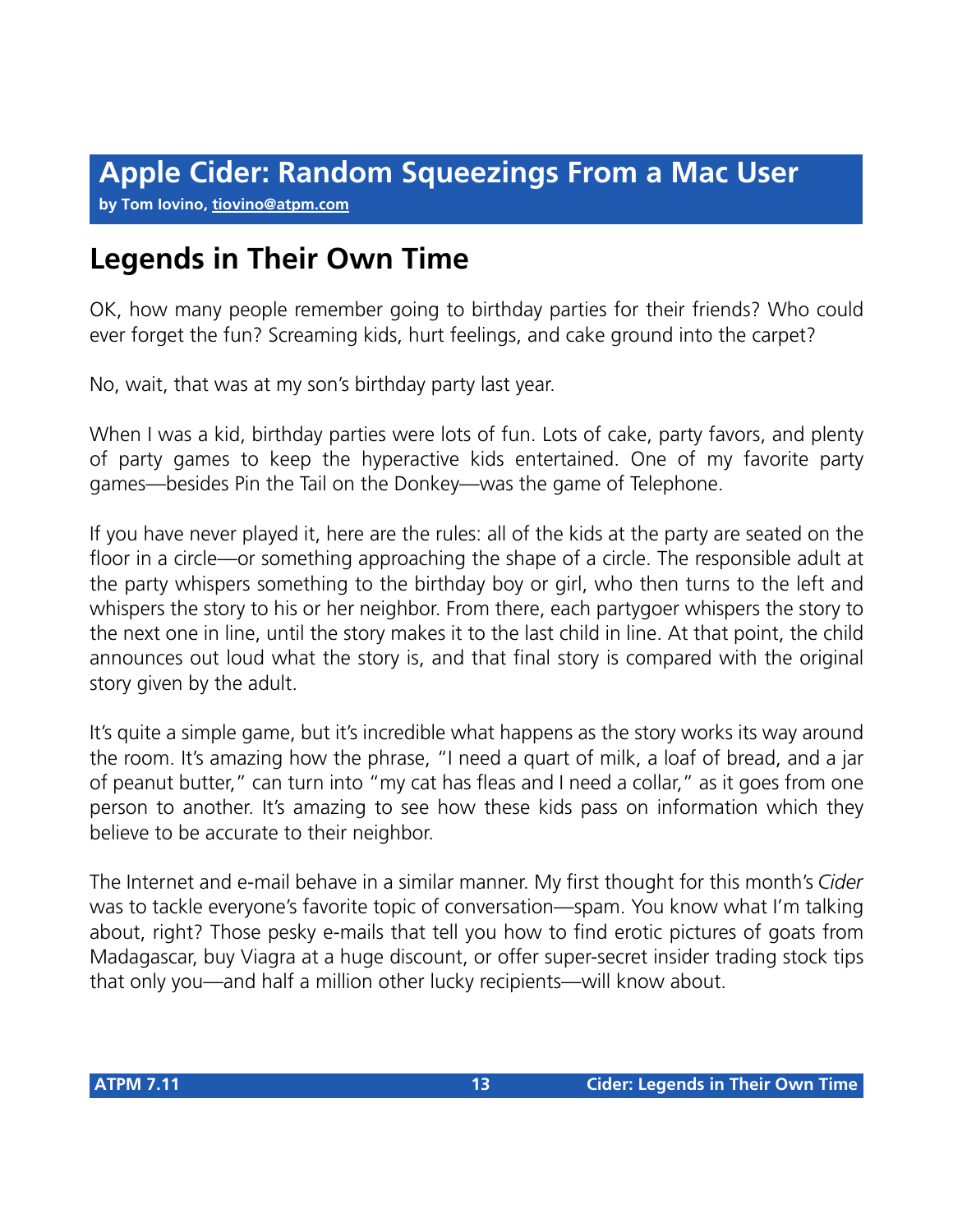No, I'm going to write about a specific type of spam—the Urban Legend. Are urban legends a new invention? Hardly. Urban legends have been around for a long time. They are those stories you remember people telling you that happened to a 'friend of a friend' or some other anonymous authority. Many times, the reader assumes that the story is a fact (after all, who would question the authority of someone's friend's cousin's neighbor who used to work for the government?).

For the record, the first Legend I remember hearing was when my younger brother—in third grade—told me that he heard from his friend's brother that if you pressed the star key on your phone 12 times, it put you through to a super-secret war planning room at the White House.

National Security? What National Security?

What the Internet has done is quickened the pace by which these urban legends spread, and, since they arrive as text which often refers to highly-placed sources, it lends a certain amount of credibility to the claim. A perfect example of this was the time when my Mom forwarded an e-mail to my brothers and me from a National Security Organization that advised against licking the ATM deposit envelopes at your bank's money machines. The warning explained that six people had died in Salt Lake City, Utah, after licking poisoned ATM deposit envelopes. And, with Mom being Mom, she was speeding the e-mail to us to protect us against this new menace.

While some of these legends are outrageous, others seem authentic. How can the average Internet user tell the difference?

Of course, you could always call your local media, a trusted friend, or hit the library to do some research, but the first thing I would recommend is a visit to [Snopes.com.](http://www.snopes2.com) This site is awesome, and I use it at least four or five times a month at my Public Information job with the county government.

I recently had the opportunity to speak with one of the site's two 'Amateur Gumshoes,' Barbara Mikkelson, who together with her husband David, have shared an interest in these urban legends for just about a decade, and maintain Snopes.com.

According to Mikkelson, Snopes is a valuable resource for people to turn to when these urban legends circulate: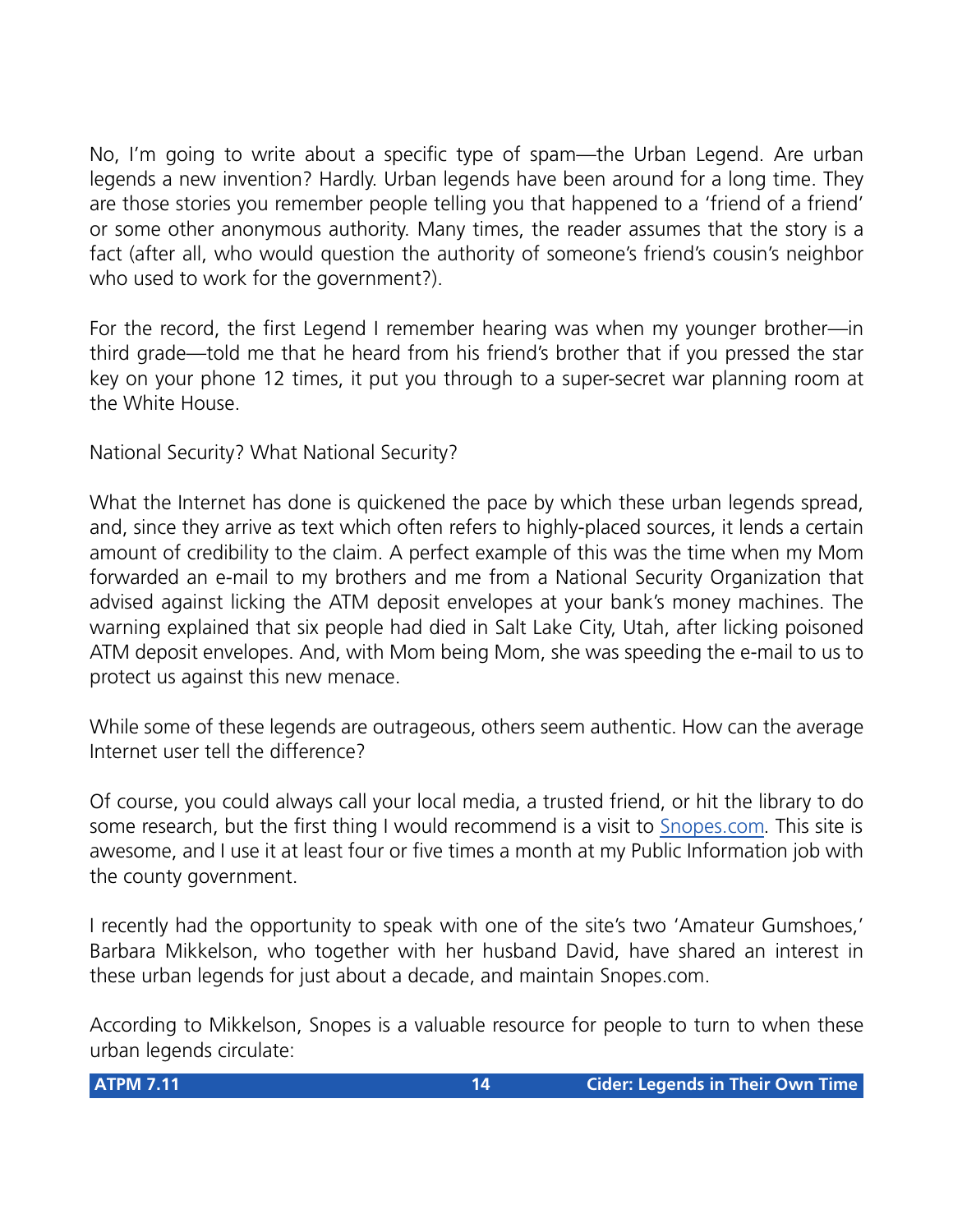We wanted to set the site up as a series of reference pages where you could come to check on the veracity of the stories you have heard. After all, when you read something, you shouldn't automatically have to choose between believing and disbelieving what you have read. You should do some research to check out the facts for yourself.

And, can you ever research on their site. Not only do Barbara and David catalog the claims, but they also inform their visitors if the Legend is a fact, a hoax, or a statement that is undetermined or ambiguous. They also show their work, listing not only a series of footnotes to show their facts, but also linking readers to applicable Web sites at newspapers, companies, and organizations for additional research.

A look at the home page shows that the Mikkelson's series of reference pages has grown to quite an extensive library of urban legends. Some of the topics include stories about college, sex, pregnancy, the military, Halloween, science, movies, TV, and music. Some companies, such as Disney and Coca-Cola even have their own listings outside of the main business page, due to the fact that they are lightning rods for these types of stories.

According to Mikkelson, there's a reason why so many of these stories have been collected, and why they circulate so quickly:

On some level, there is something that these messages contain which the reader agrees with. Either a value is upheld or a lesson is taught, and that's what appeals to the reader. Besides, we accord a lot of respect to the written word—no matter who wrote it

Of course, one recent event which has caused quite a bit of e-mail traffic has been the tragic events of September 11th and the subsequent drama that has unfolded around the world. As with most of us, Mikkelson sat transfixed for hours in front of her TV watching the terrorist attacks in New York City, Washington DC, and Pennsylvania. Finally, as an opportunity to put her thoughts to paper, she sat at her computer to write. By the afternoon of the 11th, she had already received her first urban legend about the attacks—the [Nostradamus Prophecy.](http://www.snopes2.com/rumors/predict.htm)

While it may seem incredible that someone would be thinking about dashing off an untruthful e-mail moments after the events unfolded, Mikkelson explained that it's really all part of human nature: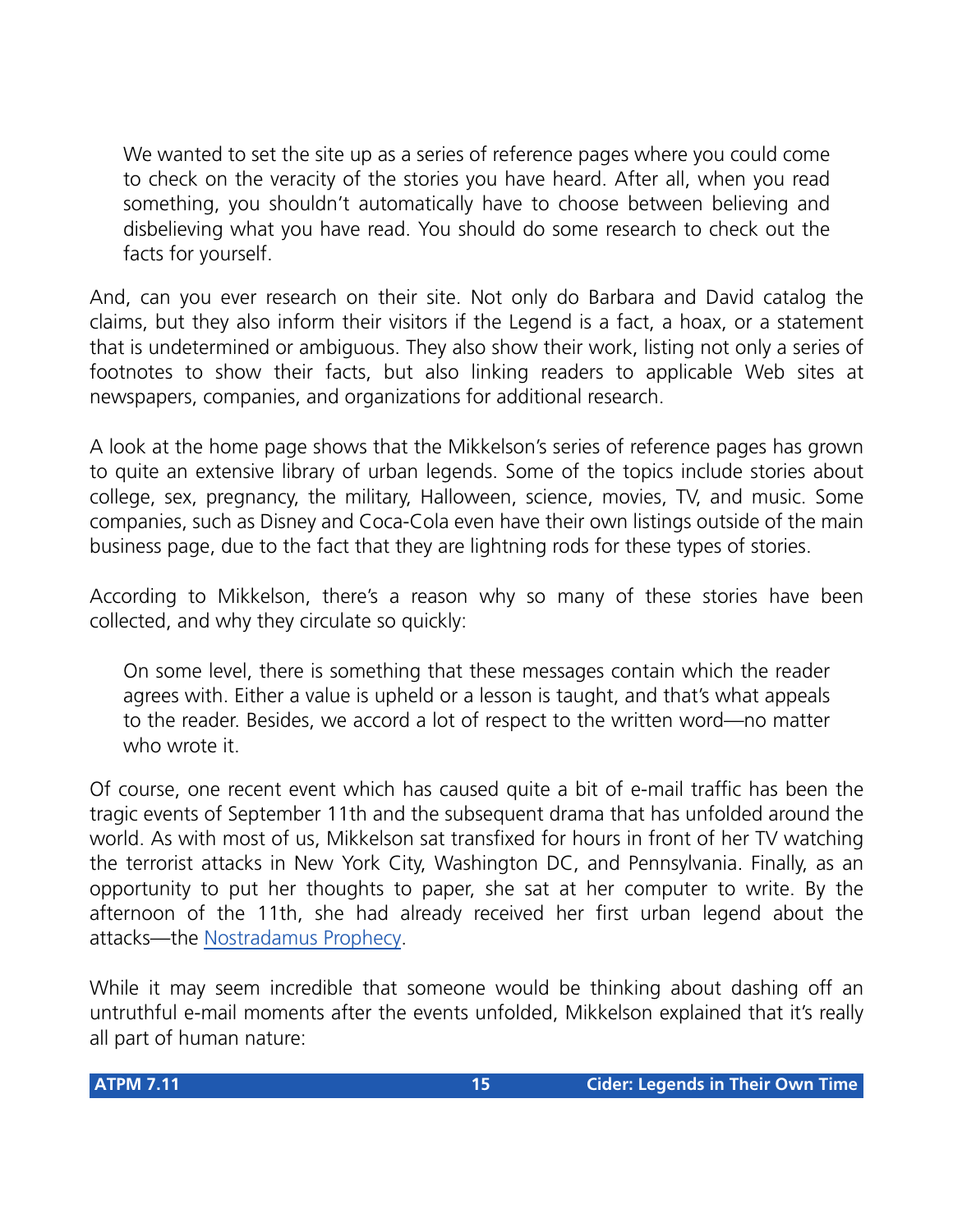People want to be in the know. When someone can tell their friends or neighbors about a piece of inside information that only they know, it puts them in the spotlight—it gives them a sense of power over an unnerving situation.

Since the first days after the attacks, the Rumors of War page has grown to include 73 stories—some as fanciful as a story about a firefighter who survived the collapse of the World Trade Center to a call for women to strip to their birthday suits and step outside to scare any Islamic Fundamentalist Terrorists. There's even a link which shows that yes, indeed, the lovable Sesame Street character Bert was spotted on posters of Osama bin Laden paraded on the streets in the Middle East and Asia.

But, what's the big deal? Come on, these things are only stories, right? What's the danger of circulating these to a few friends?

Well, these stories can indeed be dangerous. Mikkelson points out one example—a few legends mention that customers at a few stores saw a number of Arabic-looking employees celebrating while the scenes of destruction played out. Of course, the e-mail which circulated told everyone to boycott the stores. While it may not seem like much, rumors like that are very dangerous to businesses, especially small mom-and-pop businesses which don't have the resources of a large parent company to fall back on. It may take years for a business of any size to recover from rumors such as these—if they ever do.

Yeah, lots of people love that Telephone game at birthday parties. I think that's why these urban legends are so interesting to people such as the Mikkelsons. Now, all someone has to figure out is how to transmit a piece of birthday cake to my iMac so I can get the full experience when I open the next urban legend that lands in my inbox.

*Copyright © 2001 Tom Iovino,* [tiovino@atpm.com](mailto:tiovino@atpm.com)*.*

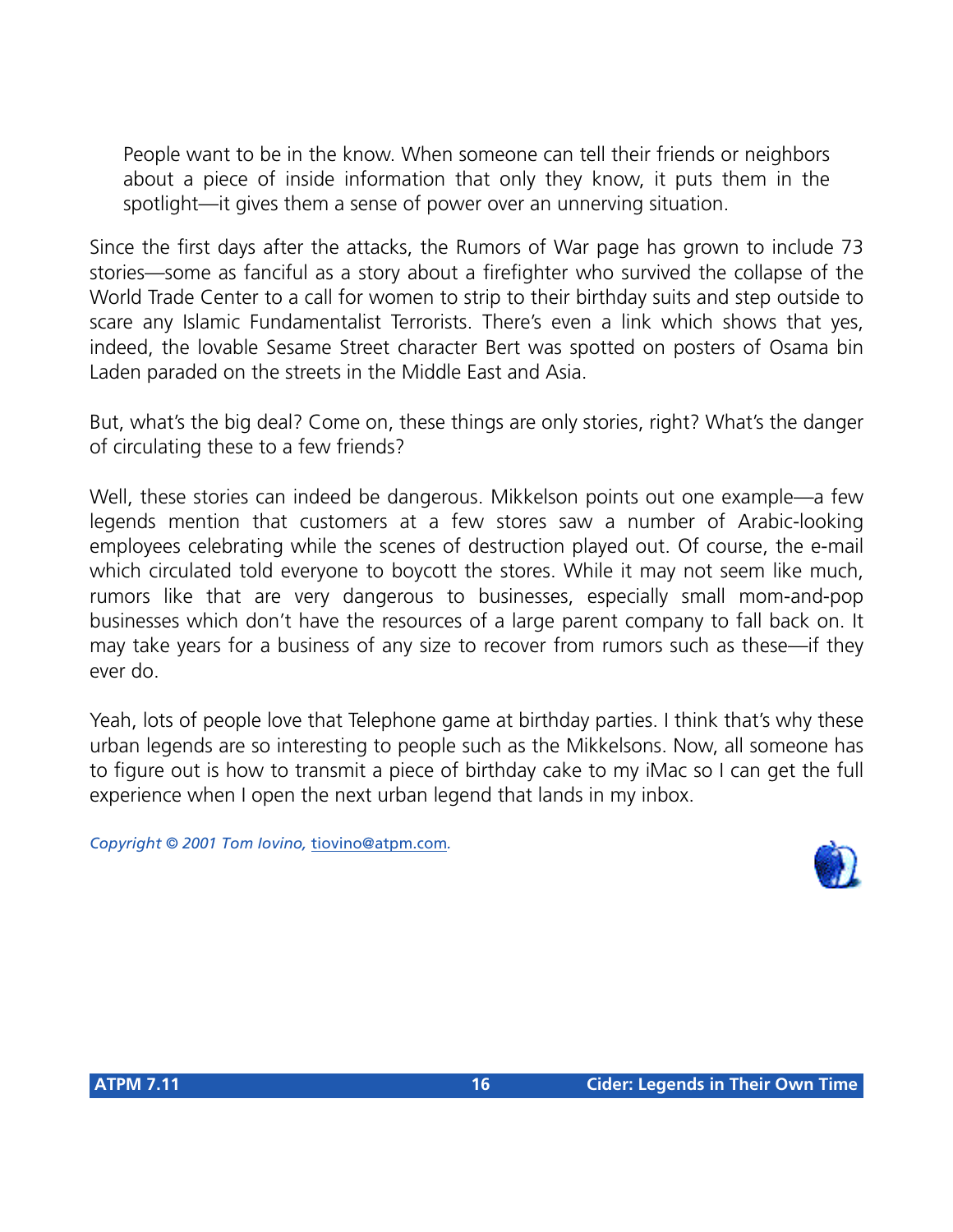# **Too Much Hype**

Well, it happened again. Apple started the hype machine rolling over a new, top-secret product. All that they revealed was that it would be "the next big thing," but "not a Mac." Then the rumors started flying. "It's a PDA/TiVO/game console/AirPort-connected/ Postage-stamp sized handheld that costs under \$200!" Anything less would be a disappointment. Then, after all the hype and anticipation, October 23rd finally came, and Steve Jobs unveiled Apple's new iPod MP3 player. The Mac community responded with a collective groan.



This is what all the fuss was about?

The blame has to fall squarely on Jobs' shoulders. He throws about terms like "revolutionary" and "stunning" and phrases like "never before possible" and "nothing like this before" so cavalierly that almost anything Apple's engineers come up with will pale in comparison to his hype. No, the iPod isn't revolutionary, and it isn't cheap (Steve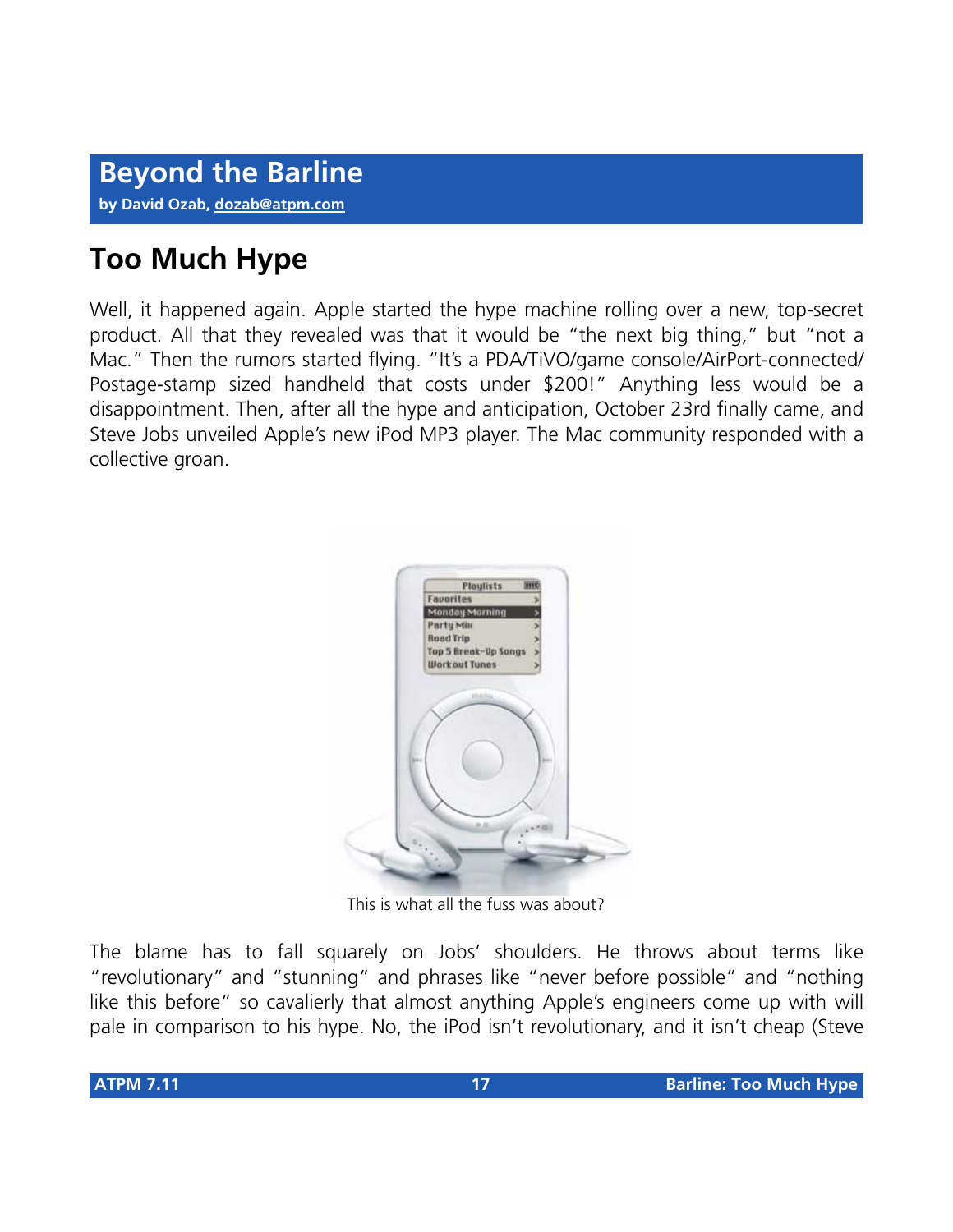still manages the former from time to time, while leaving the latter to his buddy, Michael Dell), but it is a small, light MP3 player with lots of space and a blazing transfer rate. So what are its strengths and its weaknesses?

# **It Has FireWire**

Perhaps Apple's biggest innovation is incorporating a FireWire interface in an MP3 player. This gives iPod two distinct advantages. First, the transfer speeds are dramatically improved. 5 GB of MP3s makes more sense when you can load them in a reasonable time. USB is way too slow for large numbers of audio file transfers, even those in the highly compressed MP3 format. Second, the FireWire cable also carries power, so your Mac can recharge your iPod while it's synchronizing your music.



This is worth at least some fuss.

# **It's Also a Hard Drive**

What if you don't have a hundred CDs encoded on your hard drive ready to load onto iPod? You can use it as a portable FireWire hard drive as well. A 5 GB FireWire hard drive the size of a deck of cards is pretty cool, too.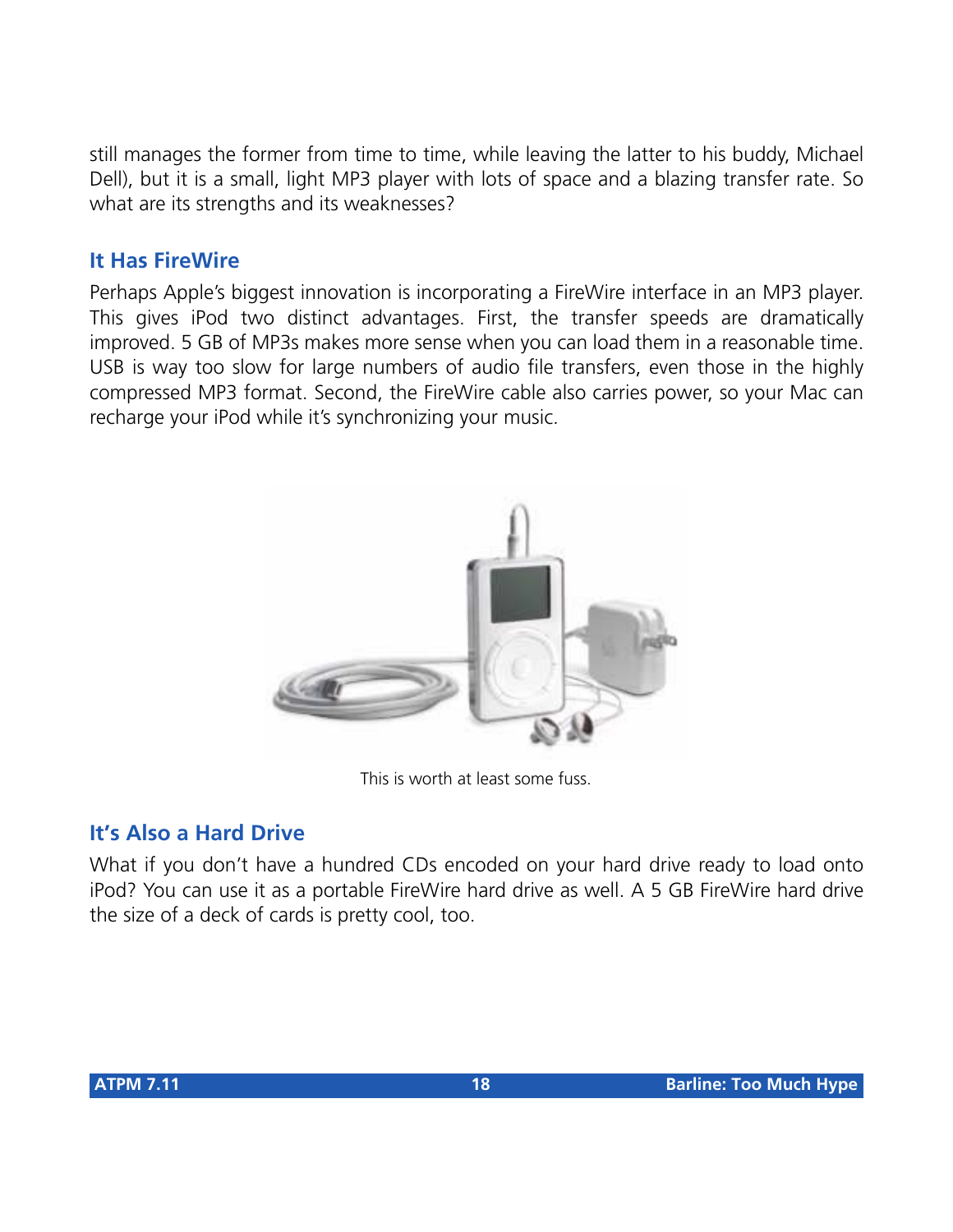# **It's Not Only Small, It's Light**

The point of MP3 players is portability. At 6.5 oz., iPod has set a new standard for portability. It also meets Jobs' definition of "sex appeal," which he used in January when comparing the Power Book G4's form factor with the Sony VAIO's.

#### **But…**

It's not perfect. It costs a hefty \$399, placing it out of the range of the average teen or twenty-something who would be Apple's most likely customer. It only works on a Mac, and only on either Mac OS X 10.1 or Mac OS 9.2.1. If you've been hanging out with OS 8.6, 9.04, or even 9.1, waiting for the dust to clear around OS X, you're out of luck (though I suppose the drive would still mount, and you could transfer the files manually). It also lacks a line level out (though an RCA adapter will get around this limitation) and, most significantly, an audio input.

### **What's So Important About An Audio Input?**

At the moment, iPod is just the latest, and priciest, in a long line of MP3 players. With an audio input and portable microphones equal in quality to the audio output and included headphones, Apple would have a device that would compete with MP3 players, MiniDisc recorders, and even portable DATs. That's a lot more value, and would warrant the \$399 price tag.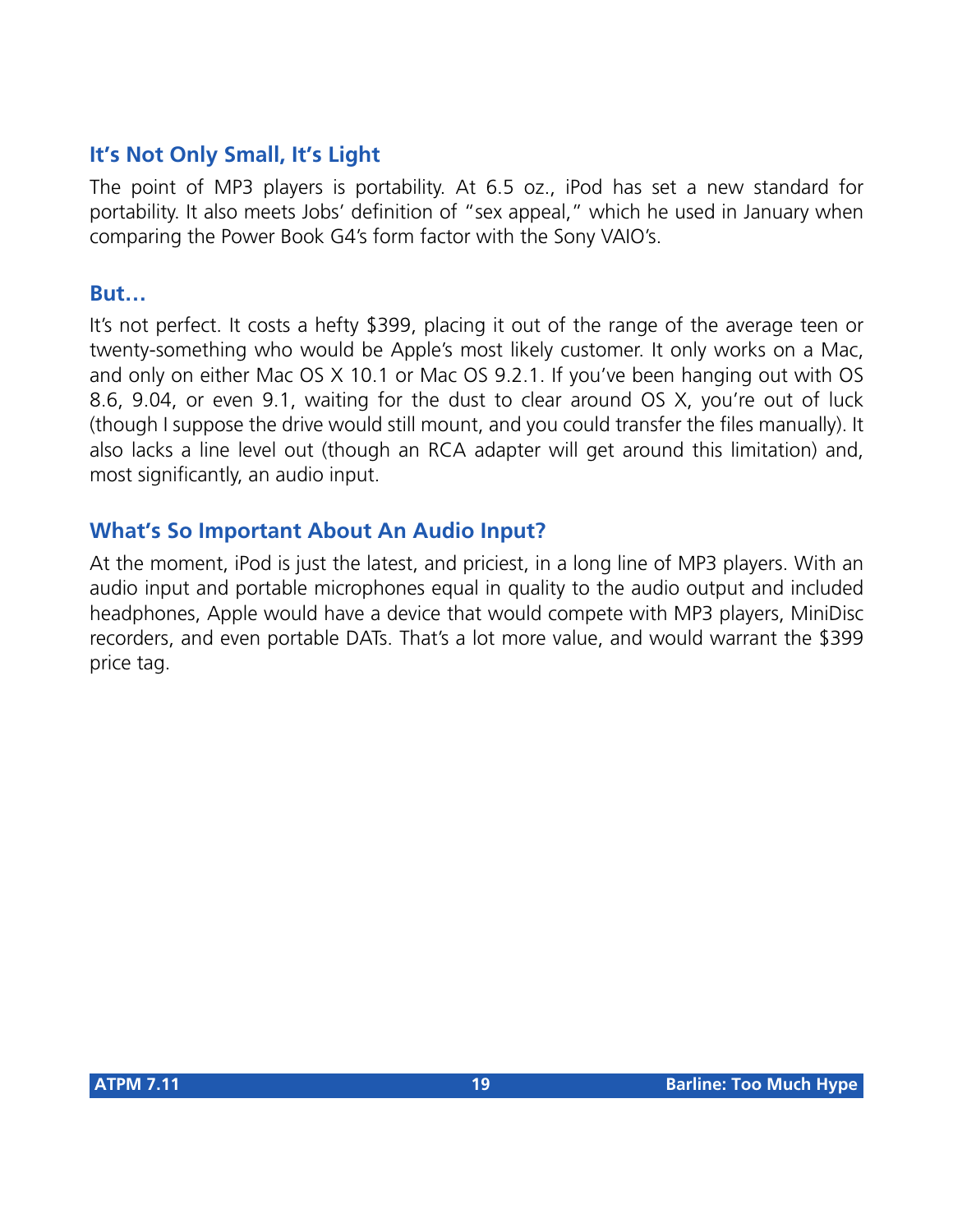# **How Does iPod Compare?**

Finally, let's get an idea of how iPod stacks up against the competition. A comparison like this is far less than complete, as it cannot take into account the intangibles of the individual owner's taste and temperament, but it's a good starting point.

| Company                       | <b>Apple</b>                         | <b>Creative</b>  | <b>Archos</b>      |
|-------------------------------|--------------------------------------|------------------|--------------------|
| <b>Model</b>                  | iPod                                 | Nomad Jukebox    | Jukebox 6000       |
| <b>Price</b>                  | \$399                                | \$249            | \$299              |
| Capacity                      | 5 GB                                 | 6 GB             | 6 GB               |
| <b>Data Storage</b>           | Yes                                  | <b>No</b>        | Yes                |
| <b>Size</b>                   | 4.02" x 2.43" x 0.78" 5" x 5" x 1.4" |                  | 4.5" x 3.2" x 1.3" |
| Weight                        | 6.5 oz.                              | 14 oz.           | 12 oz.             |
| <b>Multilingual</b>           | Yes                                  | <b>No</b>        | <b>No</b>          |
| <b>Audio Formats</b>          | MP3, AIFF, WAV                       | MP3, WAV         | MP3                |
| <b>Interface</b>              | FireWire                             | <b>USB</b>       | <b>USB</b>         |
| <b>Memory Cache</b>           | 32 MB                                | 8 MB             | 2 MB               |
| <b>Audio Output</b>           | Stereo Mini-plug                     | Stereo Mini-plug | Stereo Mini-plug   |
| <b>Headphones</b>             | Included                             | Not included     | Optional           |
| <b>Line Input</b>             | No.                                  | Yes              | No                 |
| <b>Battery Life</b>           | 10 hours                             | 4 hours          | 8 hours            |
| <b>Power Adapter</b>          | Yes                                  | Yes              | Yes                |
| Mac OS<br><b>Requirements</b> | 10.1 or 9.2.1                        | 8.6              | 8.6                |
| <b>Syncs with iTunes2</b>     | Yes                                  | <b>No</b>        | <b>No</b>          |

There are other players in iPod's price range with 20 GB of storage (such as the \$349 list Neo), but who wants to take the time to transfer 20 GB via USB?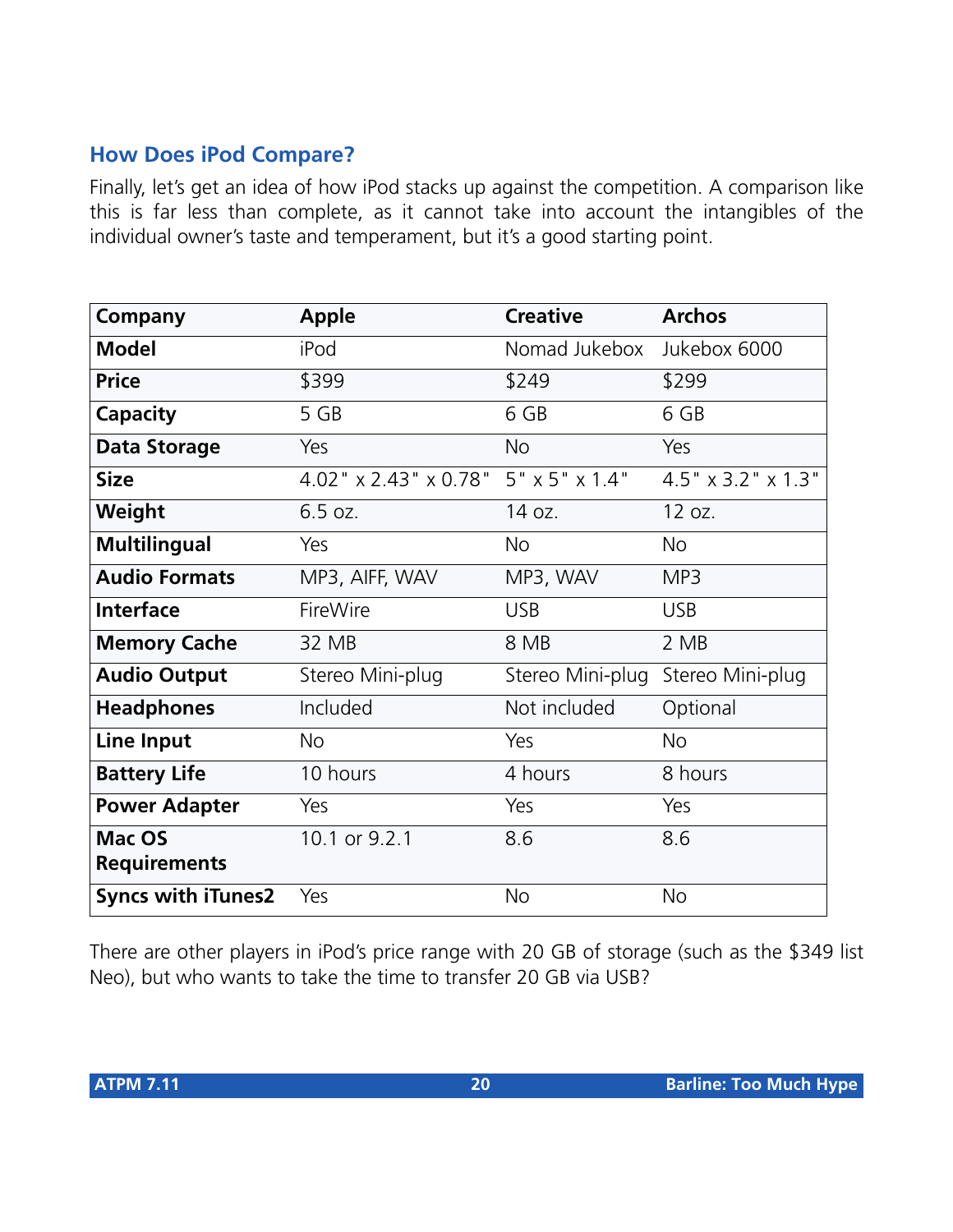# **Initial Opinion, Sight Unseen**

Among MP3 players with similar capacity, iPod has the decided edge. It's the first FireWire-enabled MP3 player, it's small and lightweight, and it also has the extra bonus of synchronizing with iTunes2 (due out this month). But will it sell at \$399 in a tight economy? Only time will tell.

*Copyright © 2001 David Ozab,* [dozab@atpm.com](mailto:dozab@atpm.com)*.* [David Ozab](http://darkwing.uoregon.edu/%7Edlo) *is an adjunct instructor at the University of Oregon School of Architecture and Allied Arts where he teaches an introductory class*  in electronic music for the new Multimedia Minor. He is also a Ph.D. candidate in the U.O. School *of Music, and is taking a year's leave-of-absence to work on his dissertation.*

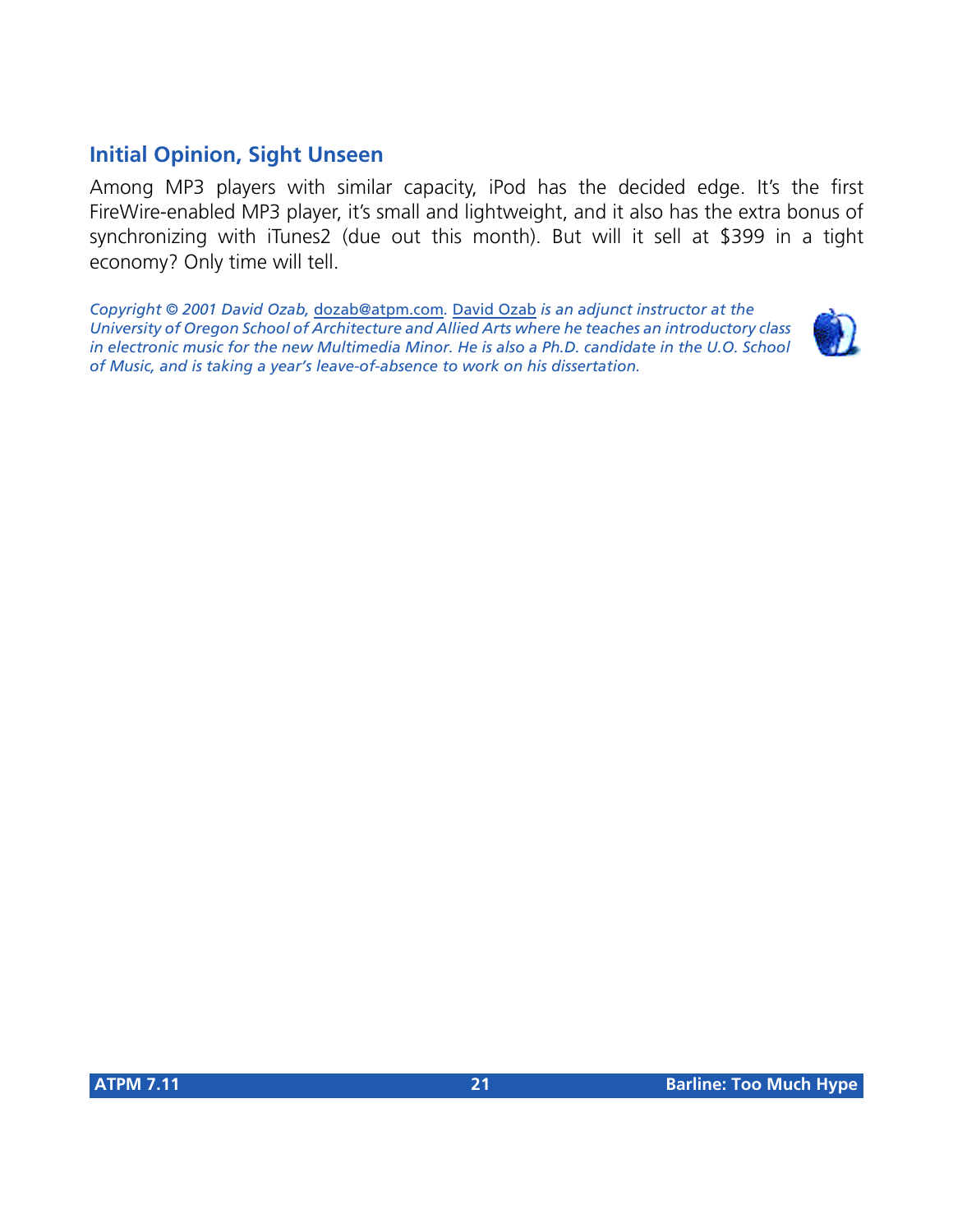# **Visitors at the Apple Retail Store**

Although Tom just wrote [his article](http://www.atpm.com/7.10/cider.shtml) about an Apple store opening during his recent visit to the mall, I decided to postpone my user report/interview until December and write a piece about my visit to the [new Apple store in Chandler, Arizona,](http://www.apple.com/retail/chandler/) whose opening coincided with the opening of the Chandler Fashion Center mall.

The Chandler store is Apple's twelfth retail store, with many more to come all over the country. It's actually the first of two to be located in the Phoenix Valley; the second will be opened at Scottsdale, AZ Fashion Square. It features a spacious retail area with displays on the sides of the store, shelves with software along the center, the genius bar in the back right, and the theater in back center, just like all other Apple retail stores.

To differentiate my article from Tom's, yet keep it a worthwhile read, I decided to interview store employees and customers to get a real feel for how Apple's retail strategy is panning out. I put my MiniDisk player/recorder in my back pocket, strapped on my lapel microphone and lightweight headphones, and recorded people's answers to questions from a questionnaire I had put together beforehand.

Thanks to Mark McClelland, Senior PR manager of Corporate Communications, I had received an invitation to the press event that happened before the store opening. Arriving at the store at a half hour before the opening, I was greeted by window displays a little out of the ordinary: the left window contained a massively oversized iBook, complete with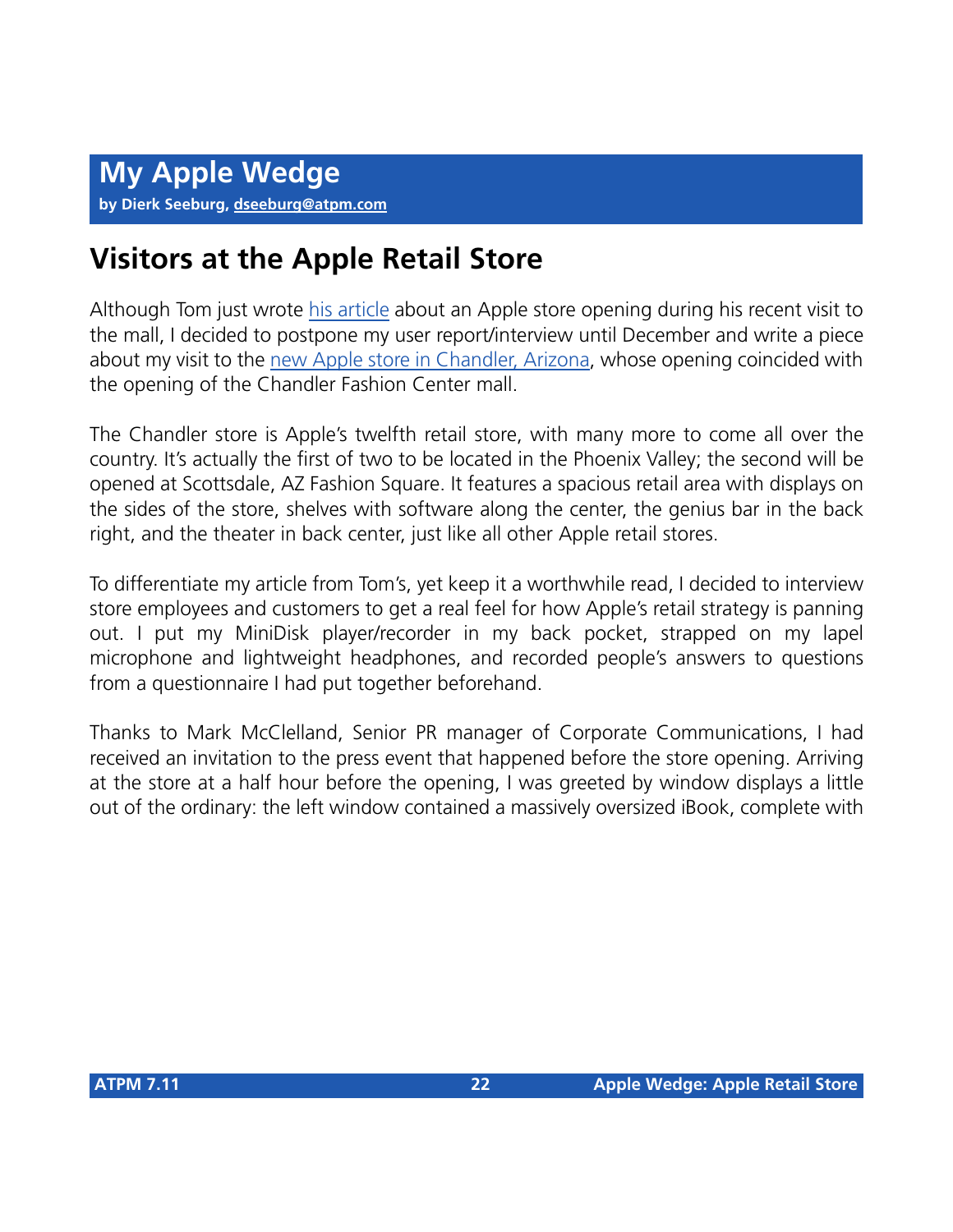an iBook placed on a rotating display cylinder. The right window had hanging displays of the Mac OS X desktop and a couple of Apple's applications. As far as window dressing is concerned, Apple's oft-used slogan came to mind again: Think different.



Window dressing at the Apple retail store in Chandler, AZ. @ 2001 [Scott Swanson.](mailto:scott@swansong.com) All rights reserved.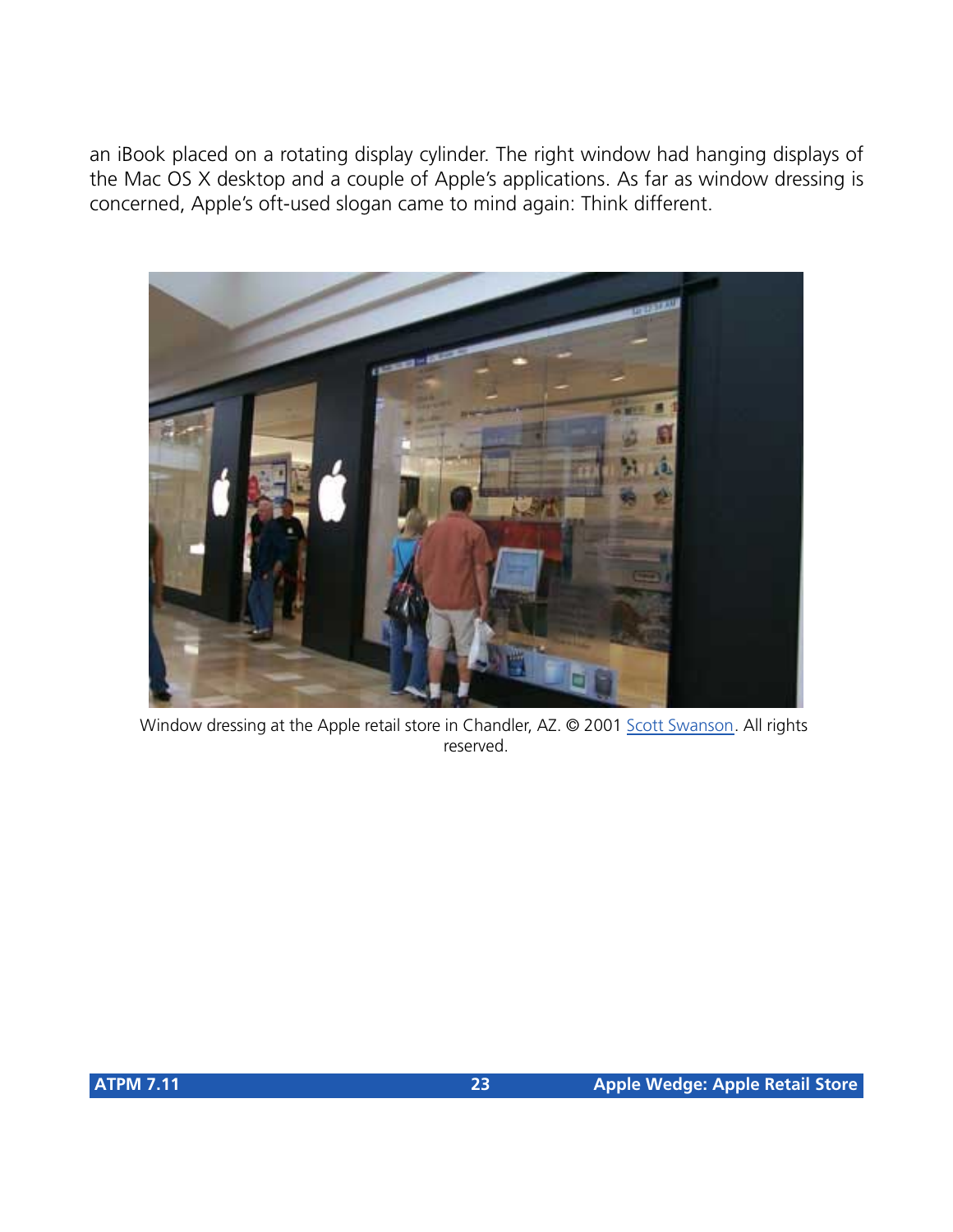Outside the store a crowd of 170 people was patiently waiting in line to get in. At 9:45 AM about 200 people were waiting in line, and at 10:00 about 220 people. By 11:45 the line had shrunk to about 50 people, and only at 12:30 pm was the line no longer. I was glad to have a press pass.



Apple employee filming the line at the opening of the Apple retail store in Chandler, AZ. © 2001 [ProGravix Digital Design](http://www.progravix.com). All rights reserved.

My tour of the store began with the [press event,](http://www.apple.com/pr/) during which the invited members of the local press were briefed by Ron Johnson, Apple's Senior Vice President of Retail. Following on the previous eleven stores around the country, this was to be Apple's biggest opening yet. Johnson expected about 4,000 customers throughout the course of opening day. They were going to be taken care of by 22 sales associates, some of whom were flown in from Apple's headquarters in Cupertino or other Apple stores around the country, e.g. Gingher Green, manager of Apple's [retail store in Plano, near Dallas, Texas](http://www.apple.com/retail/willowbend/).

I tried to find out more details about the type of training the employees had received, but was always referred to headquarters in Cupertino. All I could pry out of anyone was that all of the 600 new retail store employees this year had received "extensive, service-oriented training" at headquarters. They were briefed on topics like hardware,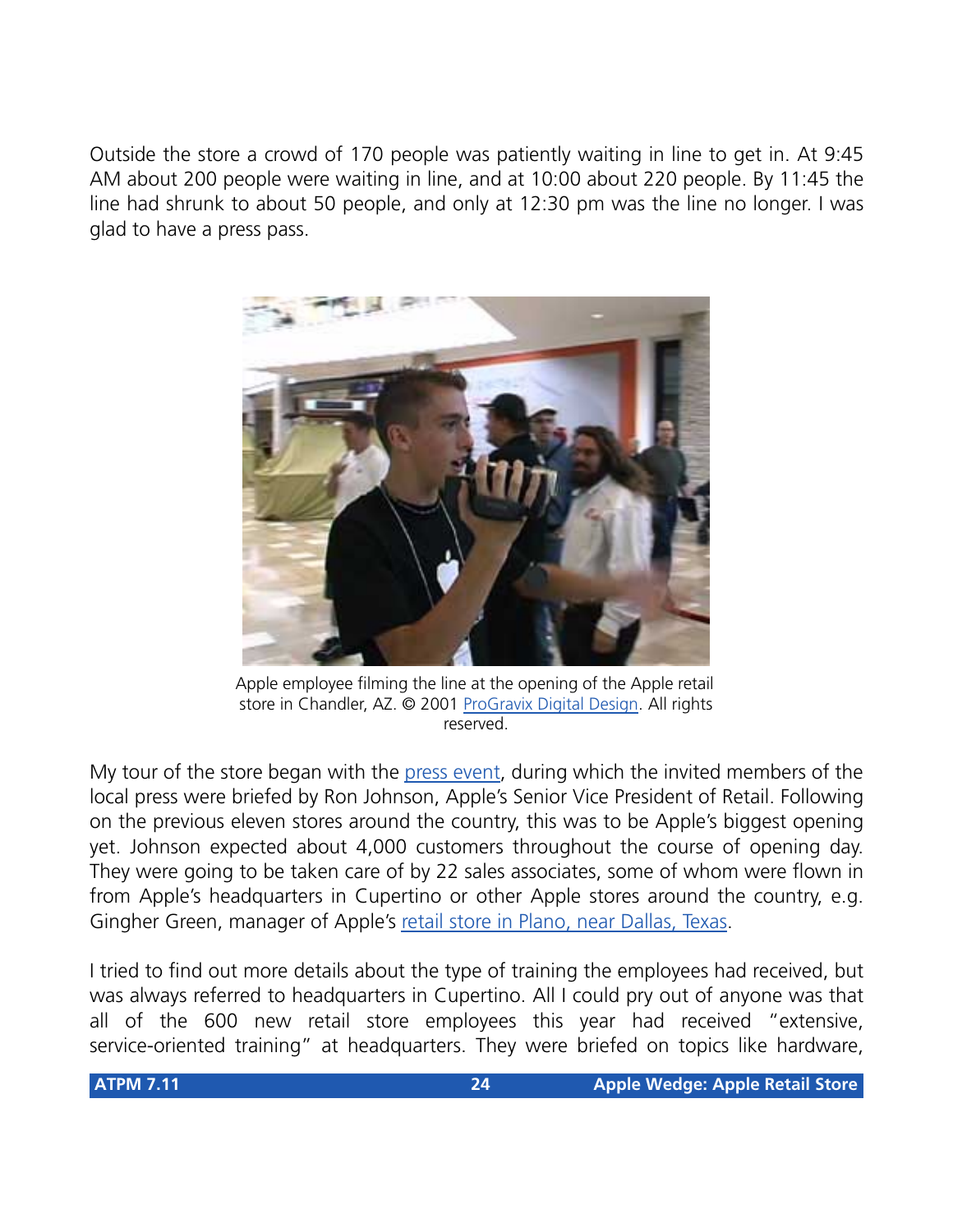software (including OS X), troubleshooting, and service philosophy. In the words of Ron Johnson, it is "harder to become a store employee than to get into Stanford," referring to the number of applications for store positions. This would explain the low turnover (which is basically non-existent), a new concept for computer retail.



Employees at the Genius Bar eager to answer customers' questions. © 2001 Scott Swanson. All rights reserved.

Another question I had come across on the Web in the days leading up to the Chandler store opening was what kind of hardware service offerings they have at the store. In that respect, Apple's mission is to provide troubleshooting on your hardware for the first fifteen minutes for free after which they will send it to Apple to resolve the issue. My concern, and other people's, is that even if your piece of hardware is still under warranty and repair is free, then it may take a while to have it fixed, during which time you're out your Mac. Maybe some type of loaner insurance would be possible somehow?

When I asked what Apple has done to simplify OS and software installations on the machines in the stores I was told that they are planning on using Netboot in the future, but for now they are using FireWire drives and ASR (Apple's Software Restore) to perform installations on store computers. Another question that burned in some people's minds was how Apple is dealing with shoplifting, since there didn't seem to be any theft-protection system: well, they are trying to deal with it the same way other stores are.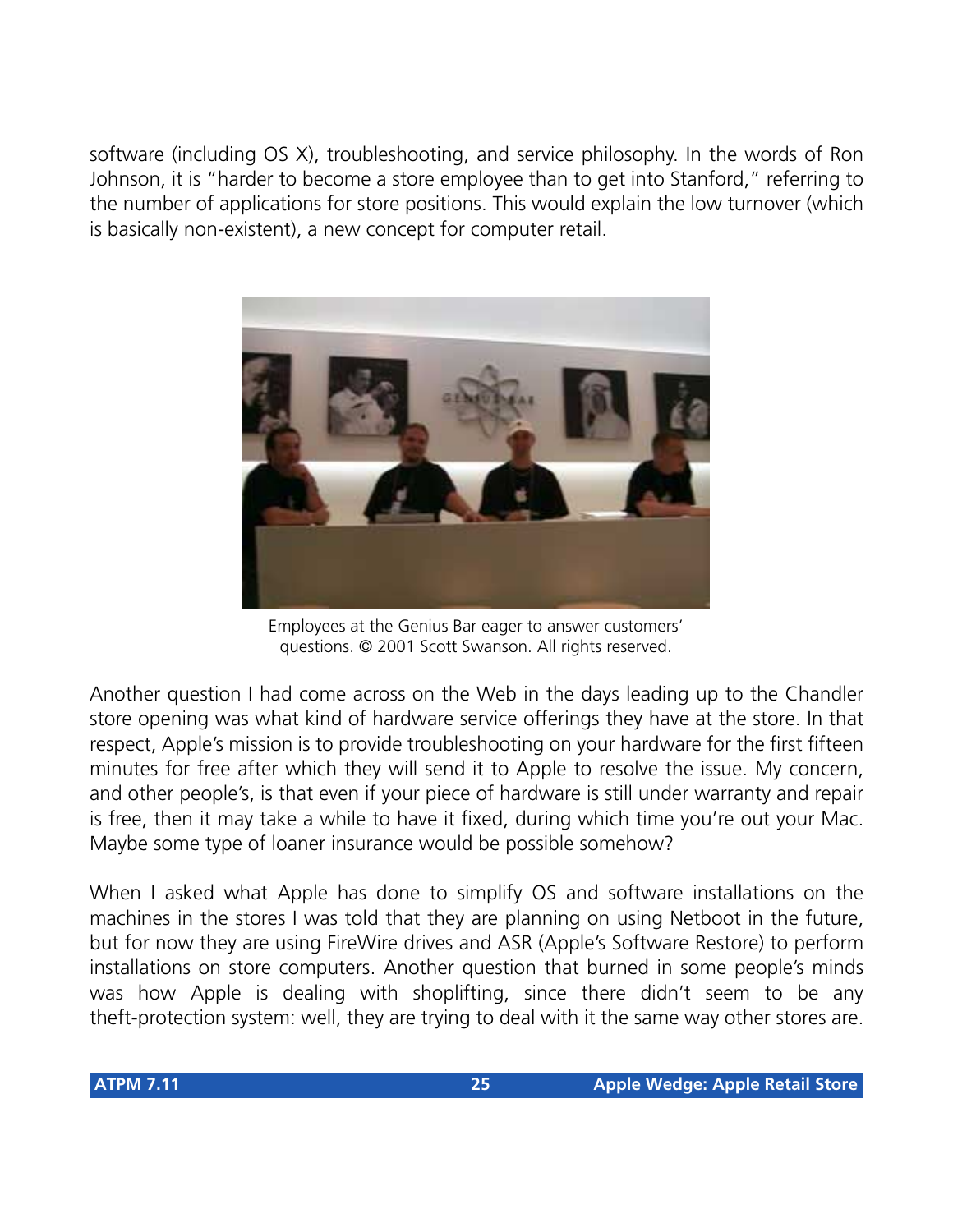A minute before opening time Gingher Green was leading the employees to the front of the store, all the while clapping to the beat of the B52's Love Shack and shouting enthusiastically to greet the equally enthusiastic first shoppers. Passersby outside the store stopped in their tracks to see what the devil was going on that was causing such a ruckus and that big a crowd in the first place. The music was coming out of the store's stereo system that was fed by the Quicksilver G4 in the theater area running iTunes.



First in line at the Apple retail store in Chandler, AZ. © 2001 [ProGravix Digital Design.](http://www.progravix.com) All rights reserved.

Then the first customers entered, all with wide grins on their faces, a little like kids in a candy store. It wasn't too long before the first product was being purchased, a TiBook. Lots of other purchases followed, which is no real surprise judging by the massive crowds that populated the store on opening day.

This was the time when I started taking notes on what kind of customers were frequenting the store: the crowd spanned all age groups, (from my interpretation of the looks of it) several social scales, all ethnic groups, but it was decidedly male—but then again, less so than during my visits on event days at CompUSA's store-within-a-store as a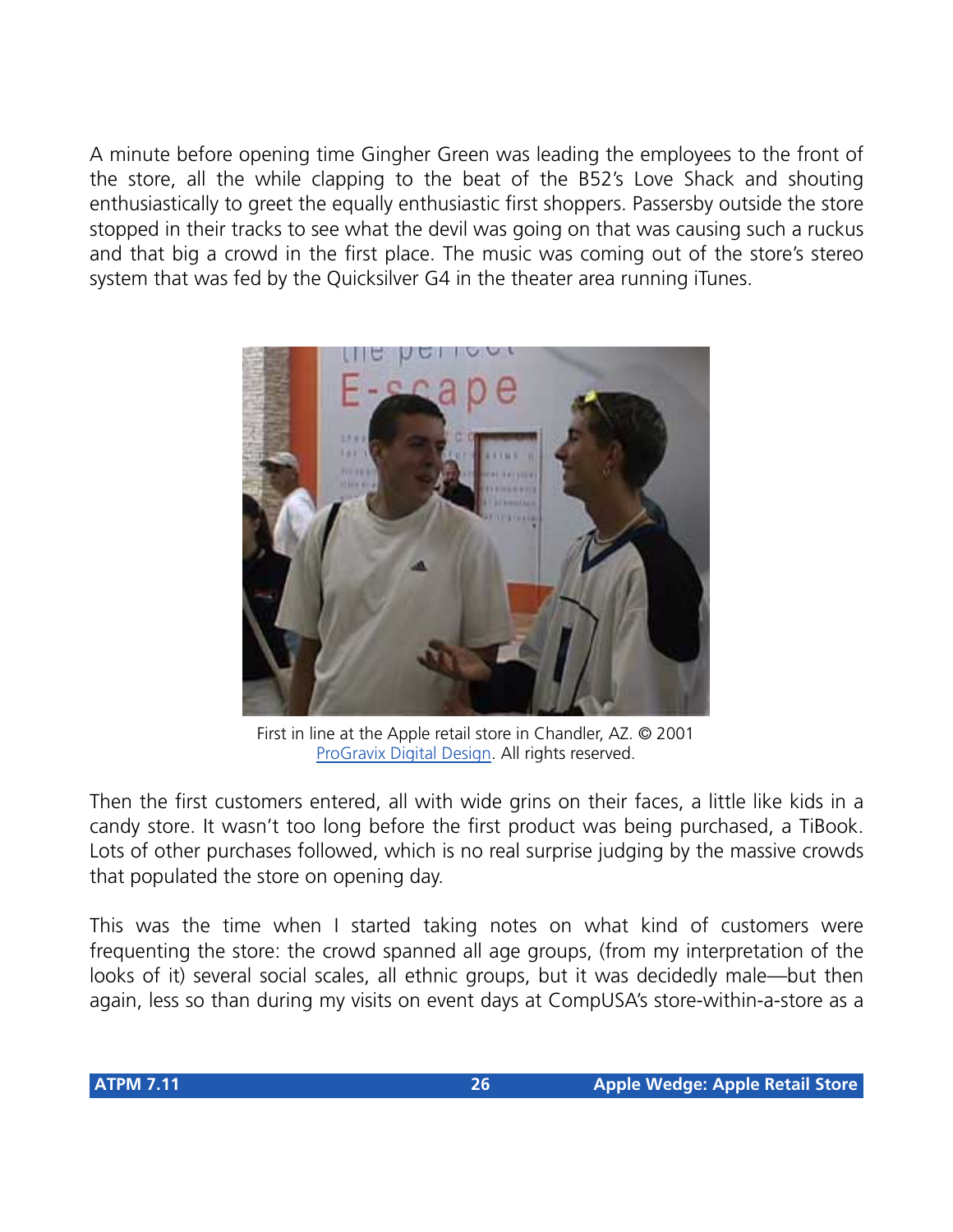customer or a demo days rep. Maybe the retail store concept will be able to ameliorate that and prove to be more enticing to women to check out Apple's offerings and those of third parties.

The store is divided into six sections: Products, Solutions, Genius Bar, Theater, Software, and Etc. Yes, you read right, "Etc.": that's the name of one of the sections. The Products section contains "Macintosh computers, displays and AirPort™, Apple's revolutionary wireless networking solution." Solutions is the area where Apple offers third-party products that interface with Macs, i.e. for making desktop movies, creating digital camera prints or photo albums for your Web site, putting your music library on a Mac and burning custom CDs, and letting your kids explore education software and games, turning the often cited concept of the digital hub into reality. All throughout the store, however, you cannot find the word "computer" advertised anywhere—it's all part of the digital hub.



Customer checking out the latest iBook offerings at the Apple store in Chandler, AZ. © 2001 [ProGravix Digital Design](http://www.progravix.com). All rights reserved.

The Genius Bar was a welcome place for customers. Here they could find answers to difficult questions they were unable to get answers for anywhere else. The employees behind the counter of this special area have extensive technical training in all things Apple.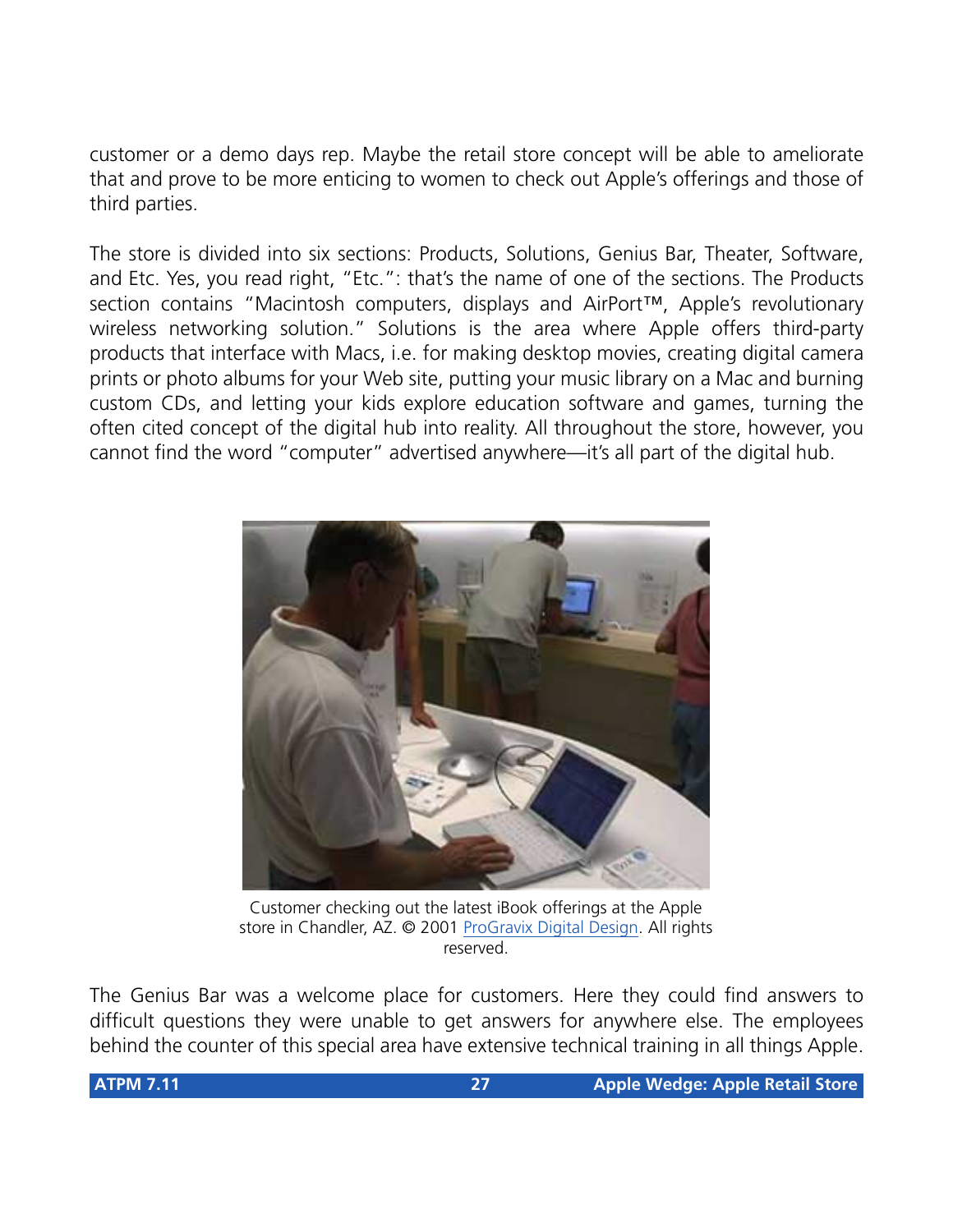In case they cannot answer a question they have the ability to call Apple headquarters in Cupertino and get advice from the senior technical experts, from the horse's mouth so to speak. During my visit I did not see it being used; that speaks for the store employees, I'd say.



The "bat phone" at the Apple retail store in Chandler, AZ. Stump a genius behind the Genius Bar, and they will call Cupertino directly. © 2001 Scott Swanson. All rights reserved.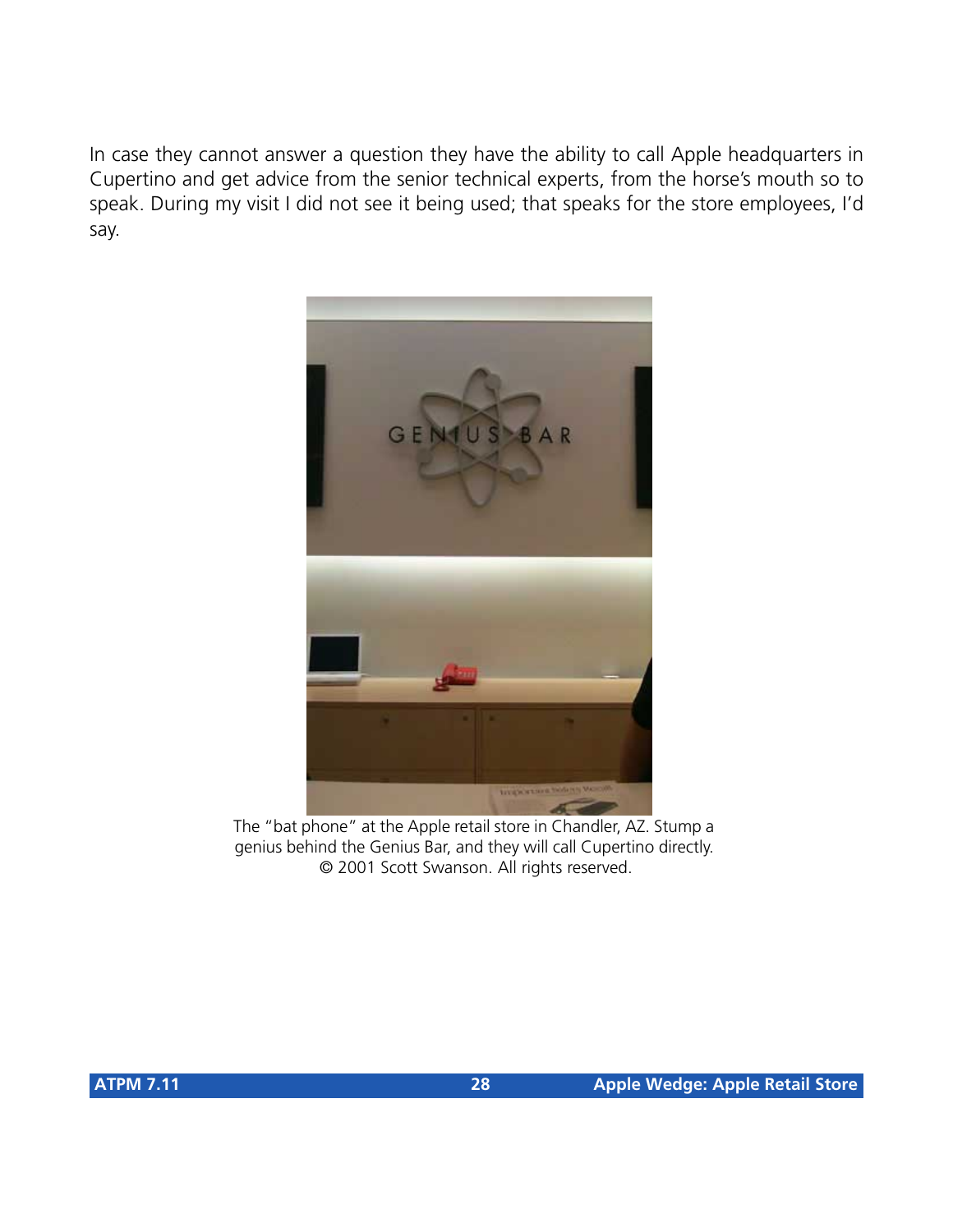The center of the store divides the store into left and right halves. On either side of the center shelves Apple customers can choose from a selection of over 600 different software titles. This may help dispel the myth that there is "no software available for the Mac." One of the people I interviewed is a radio producer who found the software he was looking for.



The software aisle at the Apple retail store in Chandler, AZ, holding more than 600 different titles. © 2001 Scott Swanson. All rights reserved.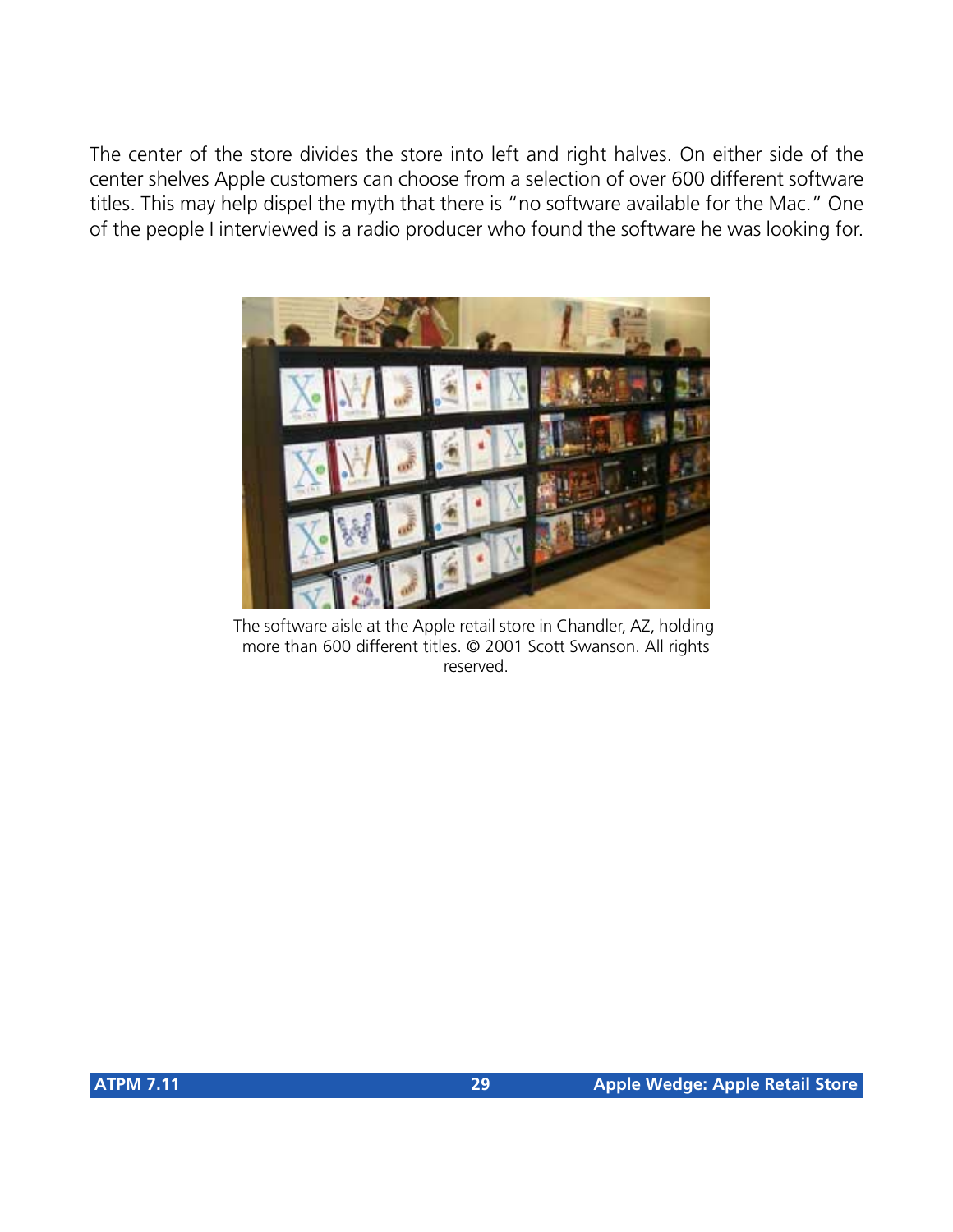The "funnest" part of the store is, as many expected, the kids' area. It contained a round of iMacs loaded with Nanosaur and edutainment software. That also seemed to be the most comfortable area judging by how comfortable the chairs are: ball-shaped, black hard-foam seats. However, the seats were always taken during the three hours I was there.



Kids enjoying their own special area set up with iMacs at the Apple store in Chandler, AZ. © 2001 Scott Swanson. All rights reserved.

From the back of the store you could hear ooohs and aaahs every half hour: this is where the theater is located. Demos shown included OS X, Microsoft's Office suite, and other Apple favorites like QuickTime. It always attracted a good crowd, easy enough on opening day. Many people were interested in Mac OS X and how well it ran, and how well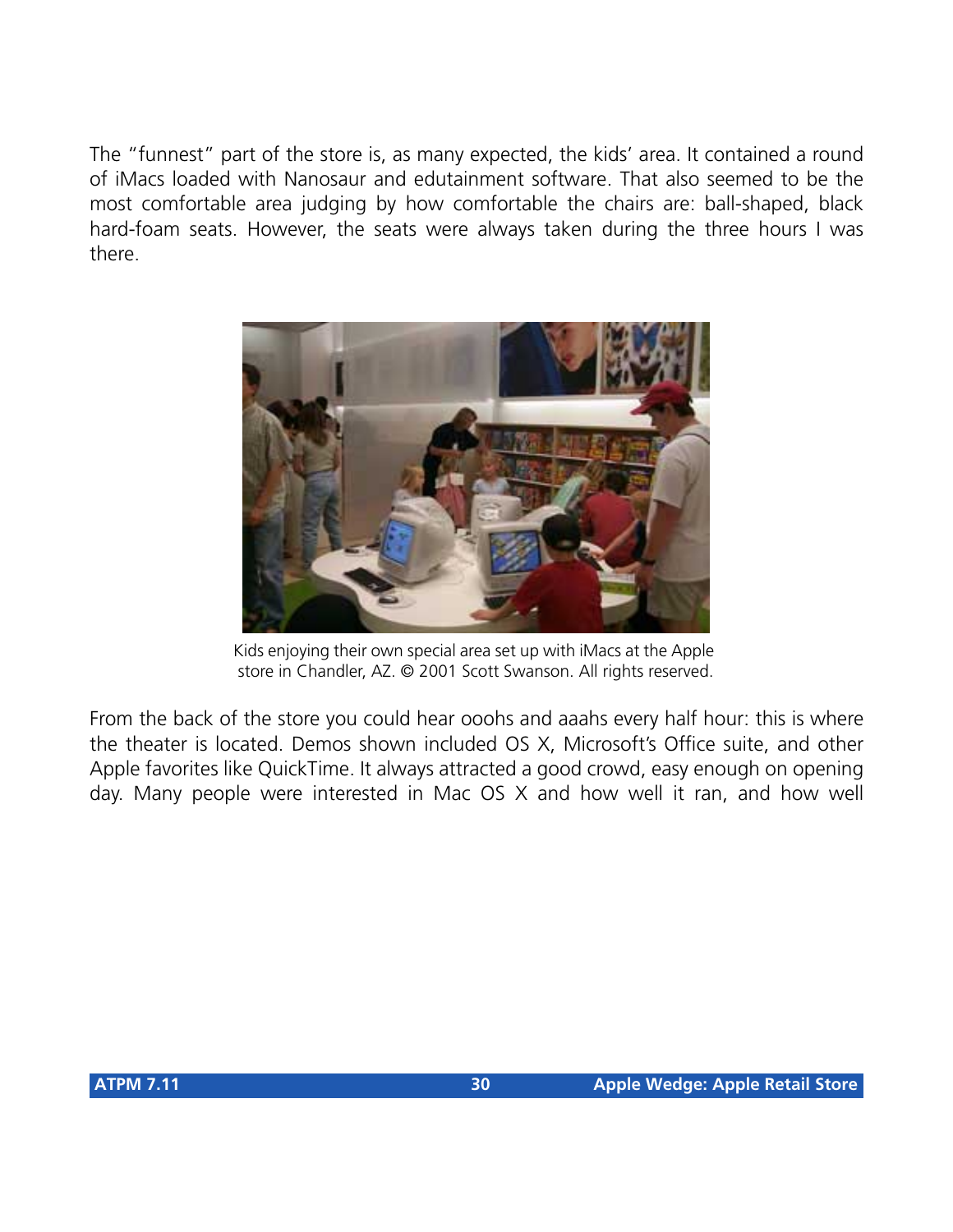applications run under it. When they saw, for example, how fast a Word document opened, or how a QuickTime movie was still playing while minimized in the dock, folks couldn't help but let out sounds of amazement.



Ooohs and Aaahs kept coming from the theater area in the back where the latest software offerings were being demonstrated. © 2001 Scott Swanson. All rights reserved.

I think this is the one most important aspect of Apple retail stores: hands-on, immersive experience in a controlled environment. Forget about CompUSA store-within-a-store experiences where none of the Macs are turned on and nobody is on hand to help you. Some people just need to touch and feel the product before they buy it. It won't help them to look at an image of a Mac at on online retailer's Web site. Ditto with catalog retailers: a picture may say a thousand words, but if you cannot hear those words loud and clear, like through a Harman Kardon sound system hooked up to the new iMac, it just is not enough.

Let's now turn to what customers actually said about their retail store opening experience: below is a summary of the results from the questionnaire I put together. All the people I interviewed were very friendly and didn't hesitate to give answers to the questions I wanted to ask them. Please note that this survey is neither truly random nor scientific, although I tried to ask people from all parts of the spectrum. I interviewed nine people, so sample size isn't great either, by any standards. My thanks go out to all interviewees: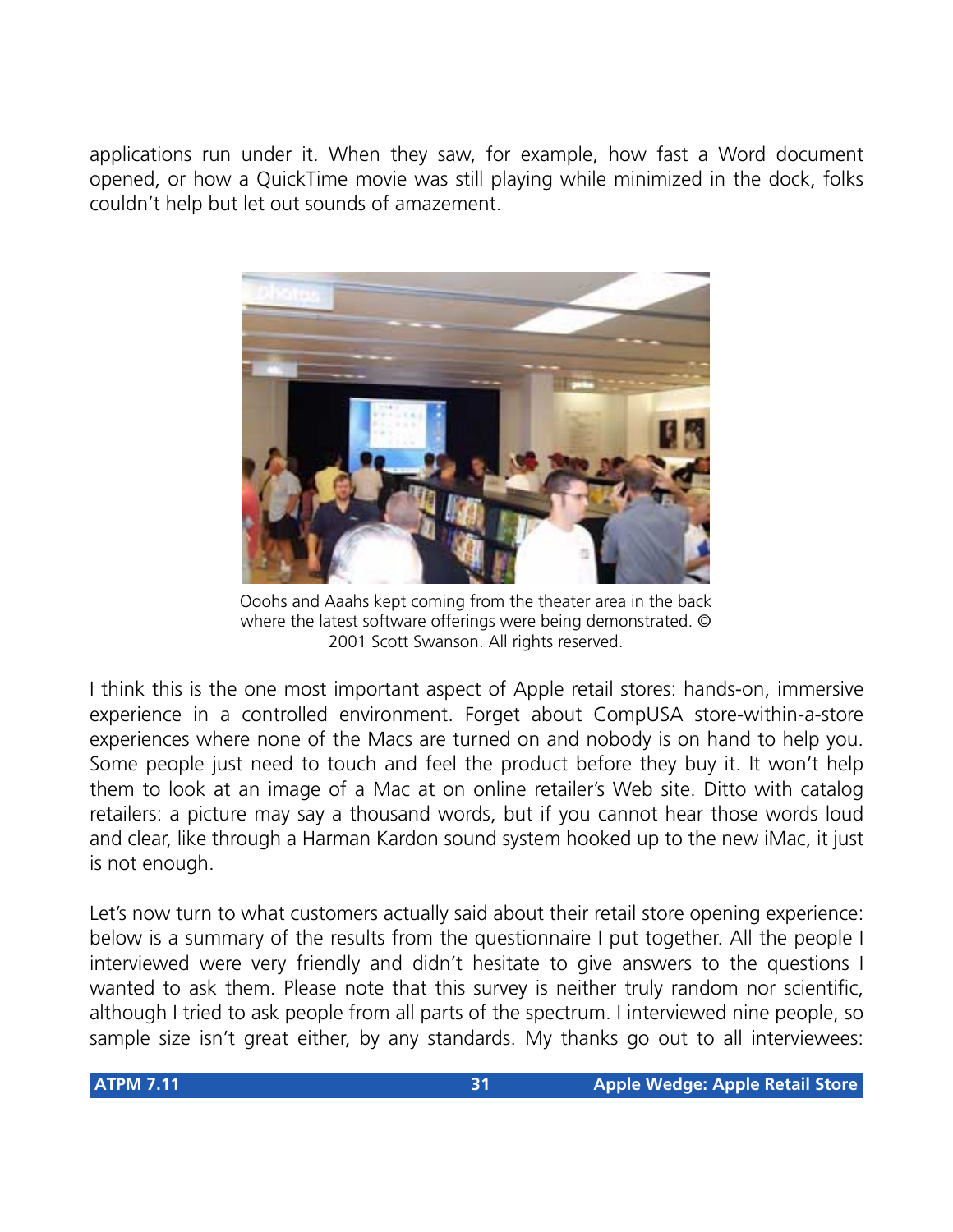Stephen Barta (the second store patron, but really the first, if you take the time he arrived at the mall: 2:30 in the morning!), Scott Swanson, David Blackman, Ken Moskovitz, Bjoern Kathofer, Barbara Freedman, Dan Garrity, Colin and Alan Stark, and Jared Everson.

Many people came from cities in the Phoenix Metropolitan Area, but several from further away, including Tucson. Accordingly, they traveled anywhere from five minutes to two hours. The interviewees all endured waiting in line for some period of time. Reasons for coming to the store varied from "checking out the store" to trying to buy hardware or software. People were generally impressed by the store overall and liked its layout and bright design. Equally appreciated was the concept and design of the Genius Bar. Interviewees liked the idea of being able to ask a specialist in person and be assured of an answer on the spot. Moreover, they were delighted by the knowledgeable sales staff, who were able to answer most of their questions, and when they didn't know an answer, they made sure the question was answered by someone at the Genius Bar.



Apple employee dispensing advice at the Apple store in Chandler, AZ. © 2001 [ProGravix Digital Design.](http://www.progravix.com) All rights reserved.

Attitudes towards the theater area were a little more mixed in that interviewees could not readily imagine how helpful this area might be on a regular basis, but some patrons insisted that it was a great idea excellently suited for showing demos, with a lot of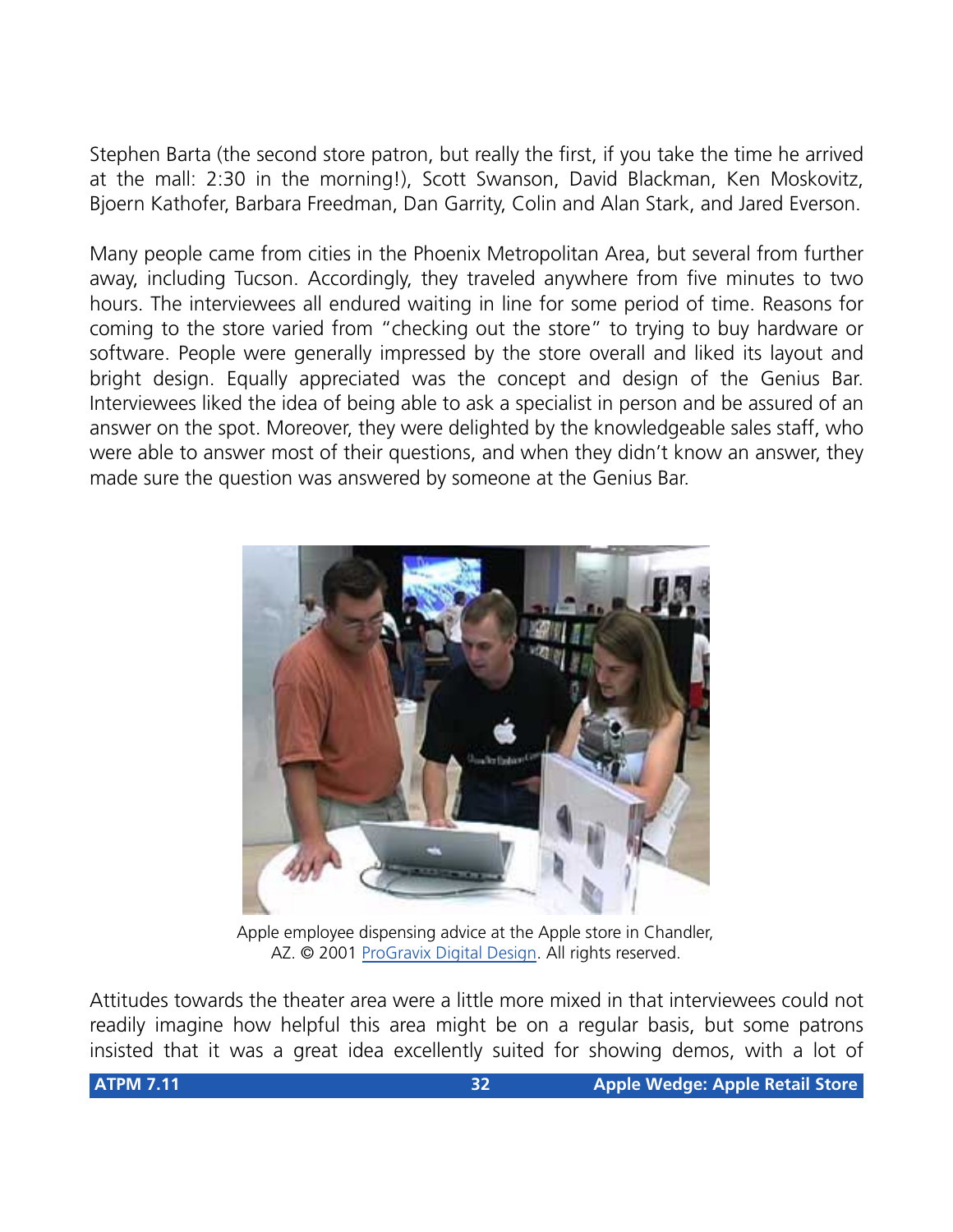flexibility. It's so much better than the endless tape of the vacuum cleaner at the JCPenney store: now Apple can show a demo of whatever is of particular interest to the crowd at the store. The mixed attitudes may be due to the fact that most interviewees had not had the time to sit down and watch any of the demos being shown. There was just too much to check out and the crowd was too big to get through swiftly. That was also the reason that except for a couple of people interviewed most did not try out the AirPort network that was deployed in the vicinity of the Apple store.



Customers using Apple's wireless Airport Ethernet outside the Apple store in Chandler, AZ. © 2001 [ProGravix Digital Design](http://www.progravix.com). All rights reserved.

That, however, did not discourage any interviewees from proclaiming their shopping experience a success, mainly because it was so hands-on. This was also the main point mentioned as an advantage to Apple opening retail stores in the first place. Most people recognized increased brand recognition, and that a retail store is the place for a one-stop-shopping experience heretofore unbeknownst to Mac users anywhere. The only concern seemed to be what the stores will do to Apple's bottom line, as the expense of having a store infrastructure is quite considerable.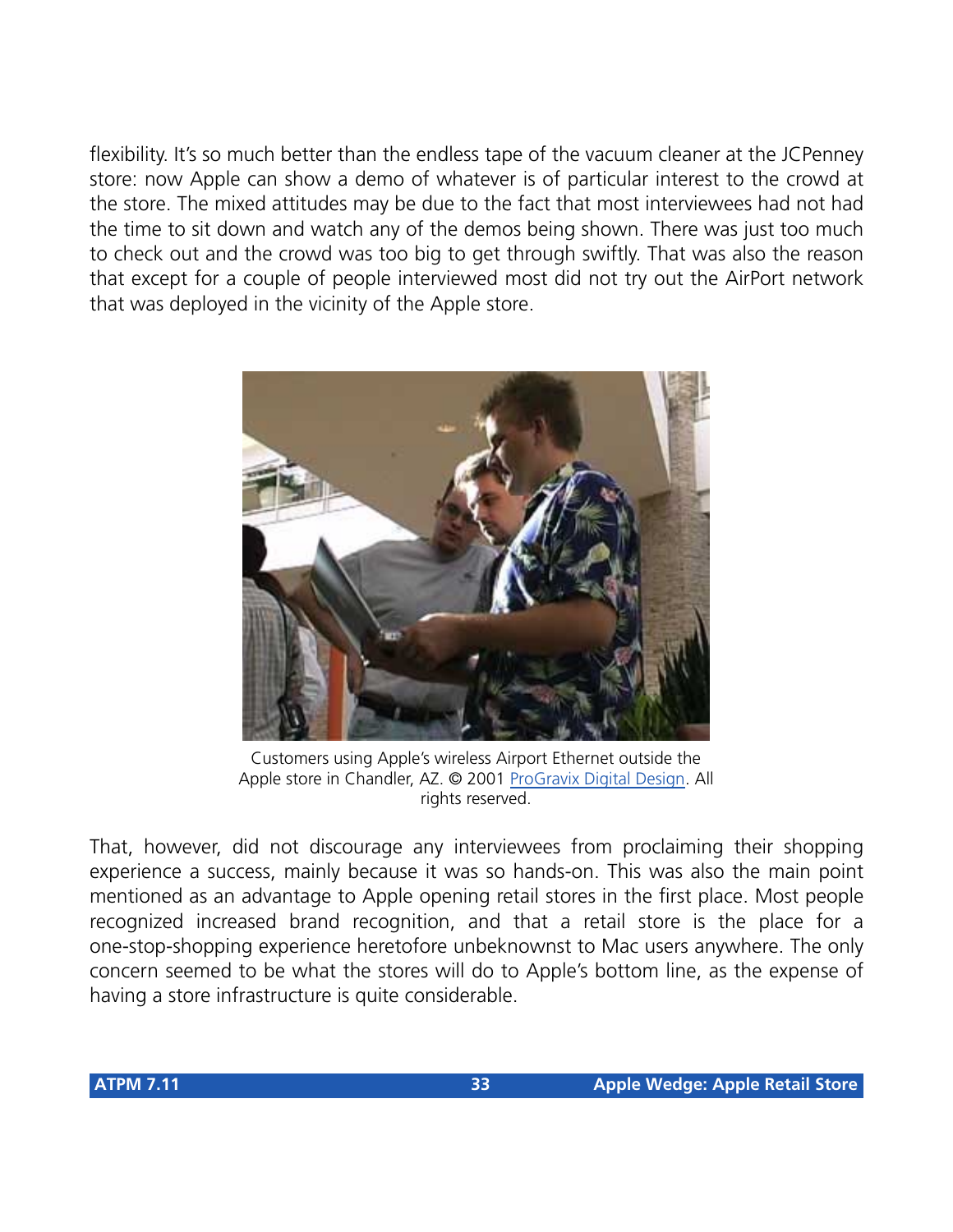Seventy-eight percent of the people interviewed are Mac users, and 85 percent of those are veterans, having used Macs at least nine years. Fifty-seven percent of the Mac users are using OS 9; the remaining 43 percent use OS X as their main OS, whereas the PC users interviewed used Windows 98 and Windows Millennium Edition at home. Internet use was so prevalent, it was mentioned only as an afterthought, or only after I specifically asked about it. These days, Internet use has become so natural, it is understood that computer use includes Internet use—no wonder, if you consider that half of all American households own a computer.

Other areas of computer use ran the gamut of word processing and spreadsheets, scanning and photo editing, gaming, and finances, to less common applications like video editing, genealogy, and programming. In essence, people emphasized that they appreciate how their computer gets their work done, and with less hassle than *otherwise*, if you catch my drift.

Considering the community feeling that the retail store opening engendered, it was interesting to note that only one out of seven users interviewed was a member of a user group. Personally, I think this is where Apple has a huge potential waiting to be harvested. Thousands of people are spending time evangelizing Apple in their own way, volunteering at the local CompUSA Apple store-within-a-store, serving as Apple demo reps, writing online articles, taking pictures, making movies, and more. What if Apple added some structure to all of this? What if Apple took a little bit of that cash it has in reserve and helped buyers of Apple hard- and software to connect to a user group really easily? How? Well, what if Apple included a coupon for a free one year membership in the local Mac user group? Apple would get a break on membership costs, and the local Mac user group would benefit from a stronger and more diverse membership. Looks like a perfect marketing opportunity to me to put into action the slogan regarding Apple's market share, advertised so visibly now in all Apple stores:

"Five down, 95 to go."

Which prompts me to paraphrase another marketing slogan:

"Just do it, Apple."

Happy shopping, Cheerio, Dierk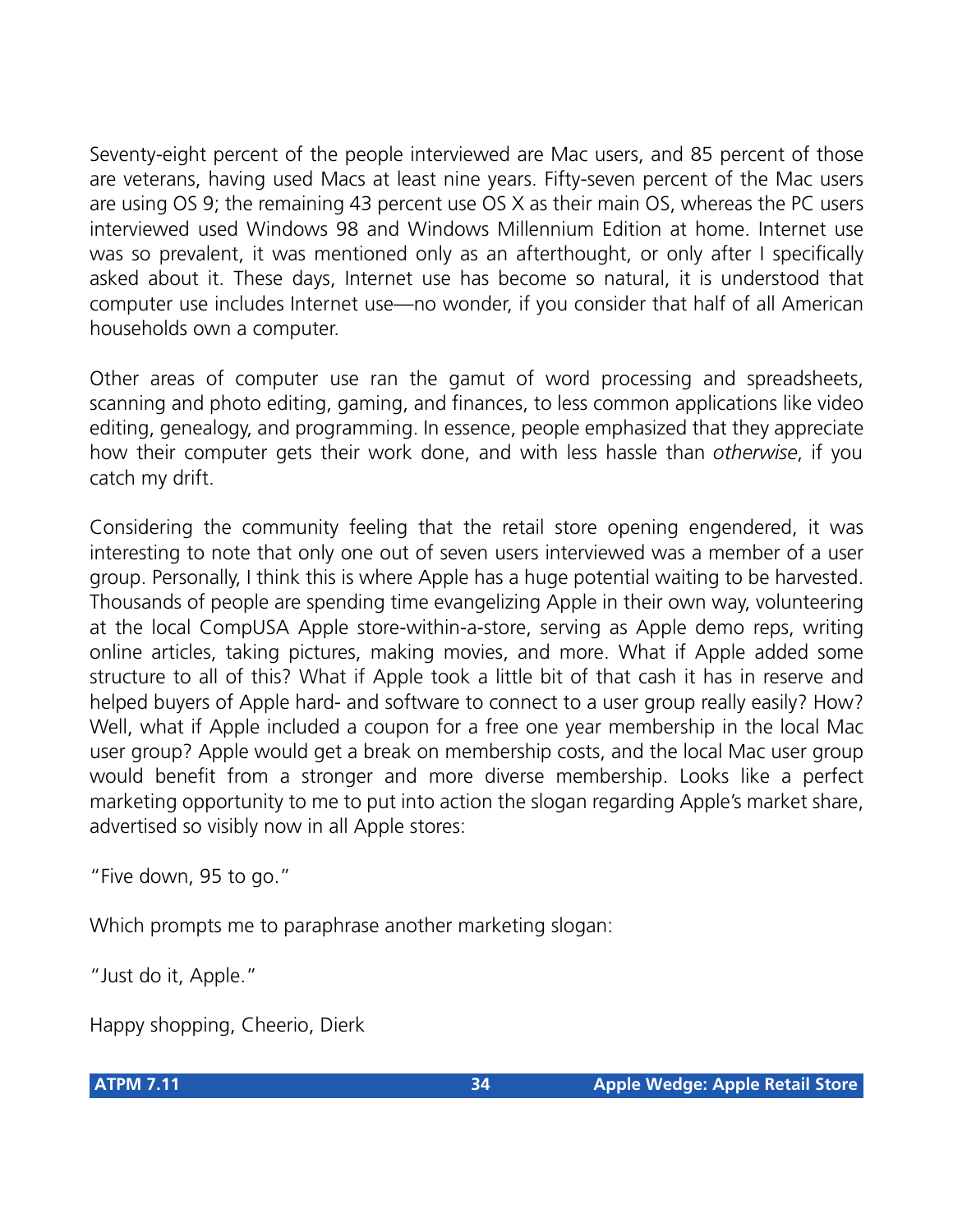P.S. Check out a video of opening day by Drew Lamont at [Progravix](http://www.progravix.com/chandlerapplestore/index.html). And [another video.](ftp://ftp.oxy-Web.com/chandler/ChandlerLarge.mov)

*Copyright © 2001 Dierk Seeburg,* [dseeburg@atpm.com](mailto:dseeburg@atpm.com)*.*

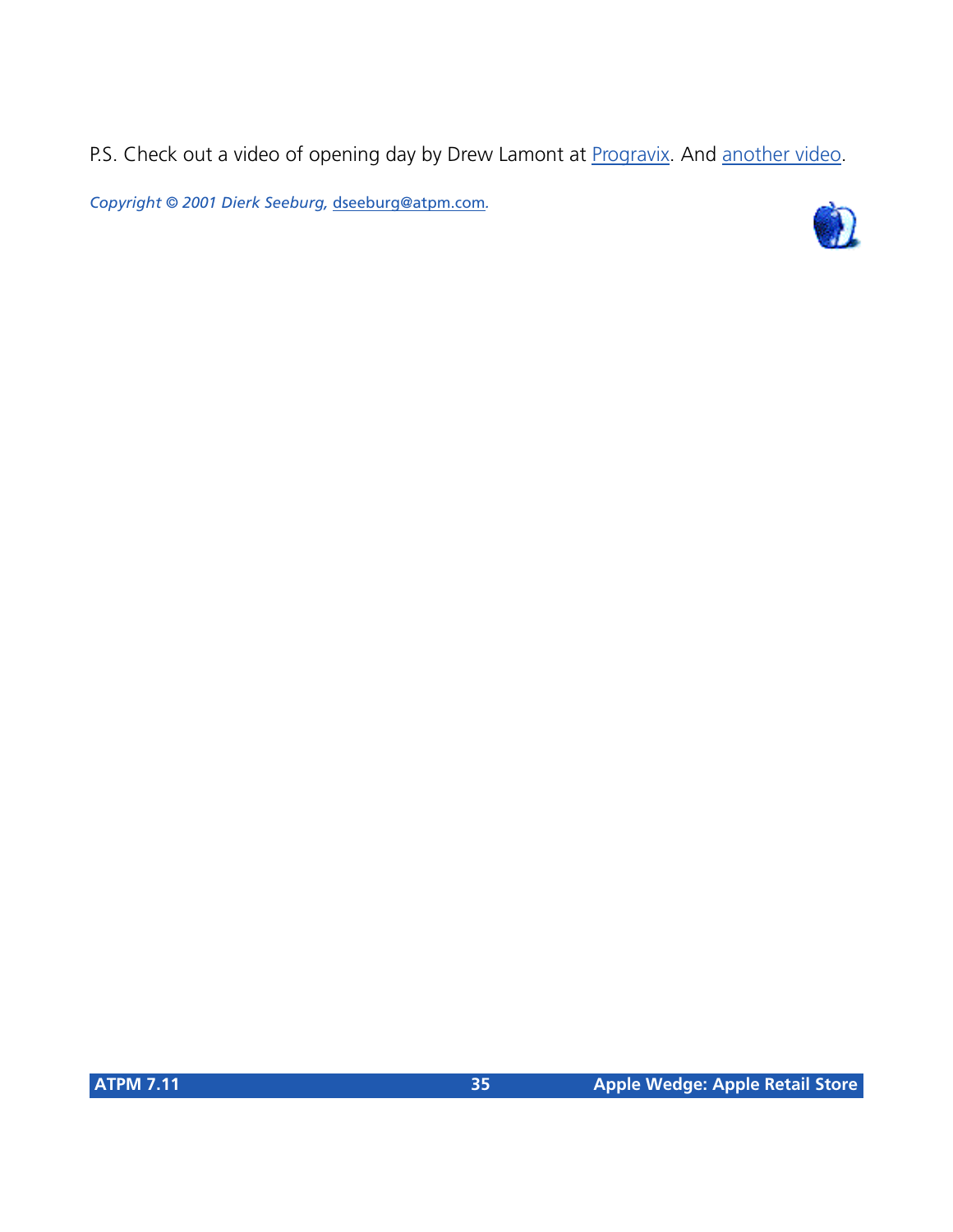**by Paul Fatula, [pfatula@atpm.com](mailto:pfatula@atpm.com)**

# **[Mac OS X Hints](http://www.macoshints.com)**

This is an extensive news site devoted to all things X. You can browse through recent news in various categories (Unix, Desktop, System, etc.), or make use of the very helpful search feature to find a hint on a particular subject. This site taught me how to do things like change the size of icons on my desktop, show double arrows at both ends of scroll bars, and which program to use to pin my dock to the edge of the screen [\(TinkerTool,](http://www.bresink.de/osx/TinkerTool.html) highly recommended).

# **[FatChuck's list of Corrupt CDs](http://www.fatchucks.com/corruptcds/index.html)**

Sure, you and I know that copyright law allows you to make a copy of an album you purchased for personal use, but someone forgot to tell a number of music labels. This site gives a list of "corrupt CDs," that is, CDs which either are somehow copy-protected or which just plain won't play on "any computerized device." The list, for the moment, is rather short, but as people add contributions, it will grow and become a very useful resource. Regardless of whether you side with the music industry or with ordinary listeners, this site will give you an idea what you're buying before you bring it home and find you can't copy it onto your MP3 player.

### **[Everything USB](http://www.everythingusb.com)**

Just in case you can't guess what's on this site from its title, well, it contains pretty much everything that anyone will ever need to know about USB devices. It covers releases of new USB devices, offers a FAQ on USB 2, and has an extensive USB Product Finder. I found this site looking for a Mac compatible USB modem. Everyone I called said only one company made them, and they were out of stock, but Everything USB showed me a number of options, each with a link letting me find the lowest price available.

### **[HotAIR](http://www.improbable.com)**

The site's subtitle will give you a better idea of what it's all about than its name: "Rare and well-done tidbits from the Annals of Improbable Research." It's been giving out its own Nobel Prizes for a decade now, for professional research in questionable fields and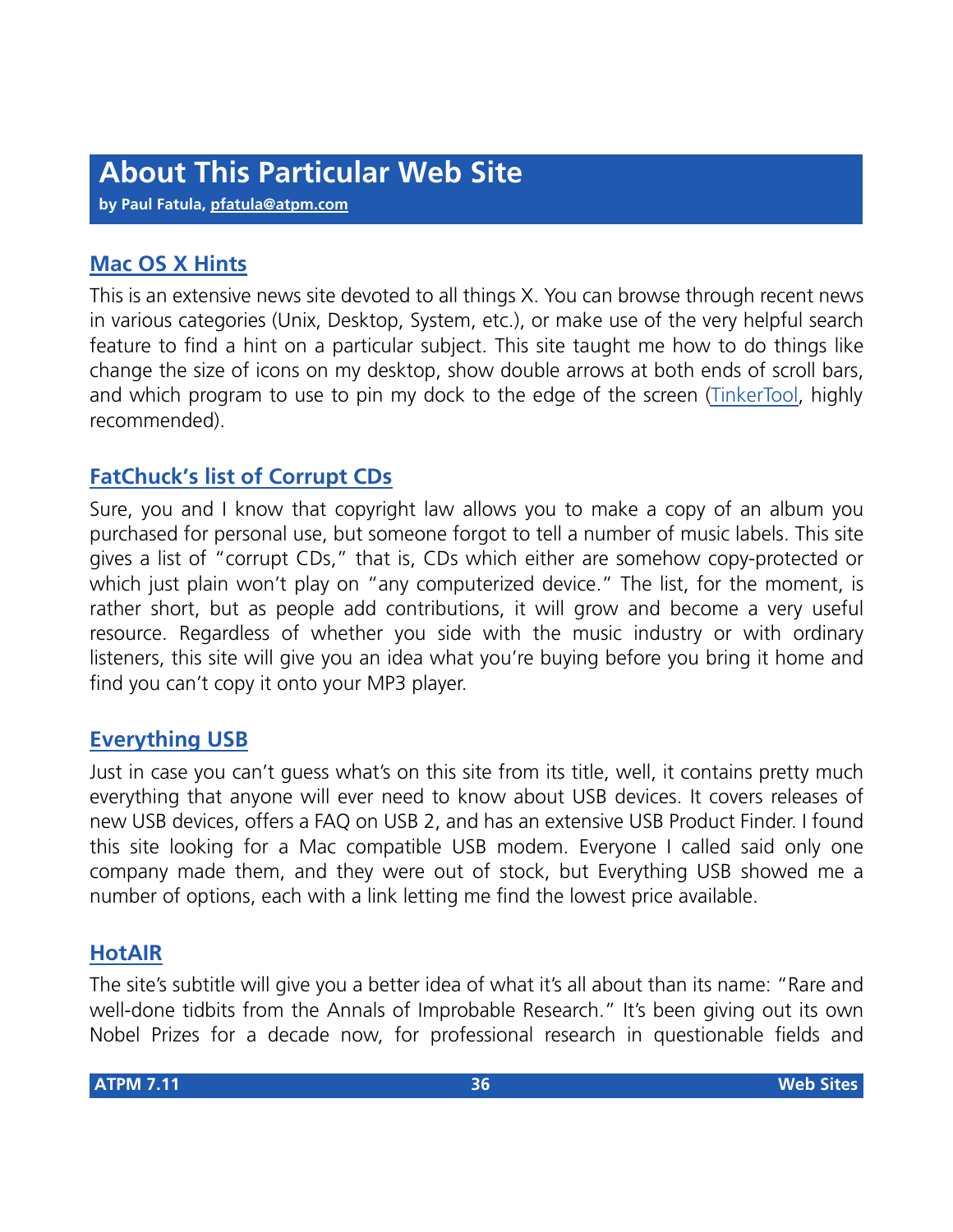published papers like "A Preliminary Survey of Rhinotillexomania in an Adolescent Sample" (concluding that many adolescents pick their noses) and "Unskilled and Unaware of It: How Difficulties in Recognizing One's Own Incompetence Lead to Inflated Self-Assessments." My favorite from this year has got to be the technology prize, which went to a man who was granted an Australian "Innovation Patent" for the wheel.

## **[Mac OS X Apps](http://www.macosxapps.com)**

Start with X, end with X. This site, whose current poll reveals that 1.71% of its readers have never heard of a Mac, is similar to the first site I mentioned except that it focuses on applications. The front page lists recent releases, and lets you browse specific types of applications, like Docklets, Command Line, and the all-important UI. The site also provided me with a link to [Mac OS X Ports,](http://macosx.forked.net) which hosts a number of very useful compiled Unix applications, including SSH2, that can be run from the Terminal. For finding X applications, I prefer Mac OS X Apps even to VersionTracker, which has an annoying tendency to return classic-only applications when you do a search for X programs.

*Copyright © 2001 Paul Fatula,* [pfatula@atpm.com](mailto:pfatula@atpm.com)*.*

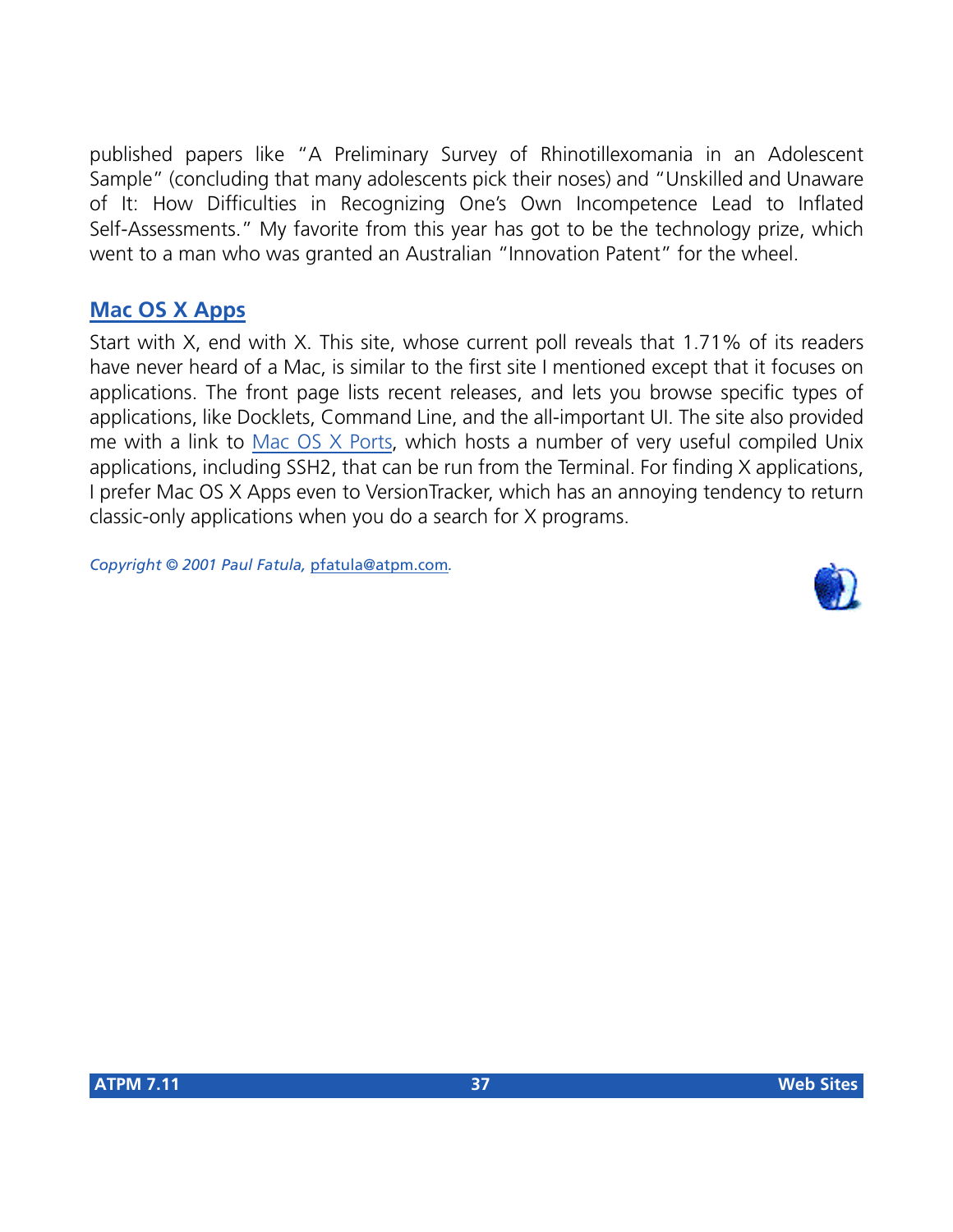**by Lee Bennett, [lbennett@atpm.com](mailto:lbennett@atpm.com)**

# **Credit Where Credit Is [Not] Due**

Microsoft has become quick and good at seizing any opportunity to push attention away from itself and blame others, even if those others aren't truly to blame.

Their latest attempt? Perhaps you've seen the latest Microsoft [security bulletin,](http://www.microsoft.com/technet/security/bulletin/MS01-053.asp) which describes a patch that is supposedly necessary to fix a "security risk" where viruses could get downloaded (typically from Web pages) and automatically launched. One section from the bulletin answers the question of what the patch does:

This patch updates Internet Explorer 5.1 to version 5.1.3 (build 3905) and prevents the Mac OS from automatically launching MacBinary and BinHex files.

Note the emphasis about preventing *Mac OS* from decoding downloaded files. The truth is, Internet Explorer for OS X (not OS X itself) was given a "feature" where encoded files (such as MacBinary and BinHex) are automatically launched after they are decoded. If a virus were inside one of these encoded packages and downloaded, the user wouldn't have an opportunity to choose not to launch the application after it is downloaded. [Apple's bulletin](http://kbase.info.apple.com/cgi-bin/WebObjects/kbase.woa/wa/query?type=id&val=106503) is more accurate:

The default setting for Internet Explorer in Mac OS X 10.1 is to automatically decode and open ("execute" or "launch") the downloaded file. While this automation is a convenience, this behavior could be exploited by a malicious Web site.

Forget for a moment that *most* of the time, when a user clicks a file to download, they know that they're downloading something and *should* know *what* they're downloading. I'll pretend for a second that there are some Macintosh users who aren't enlightened enough to not click a file to download unless they know what it is.

Having said that, what we have here is a case where Microsoft released their new browser for OS X, came up with this "auto-launch" feature (possibly to create something similar to the "Run from location" setting when a file is downloaded in IE for Windows), later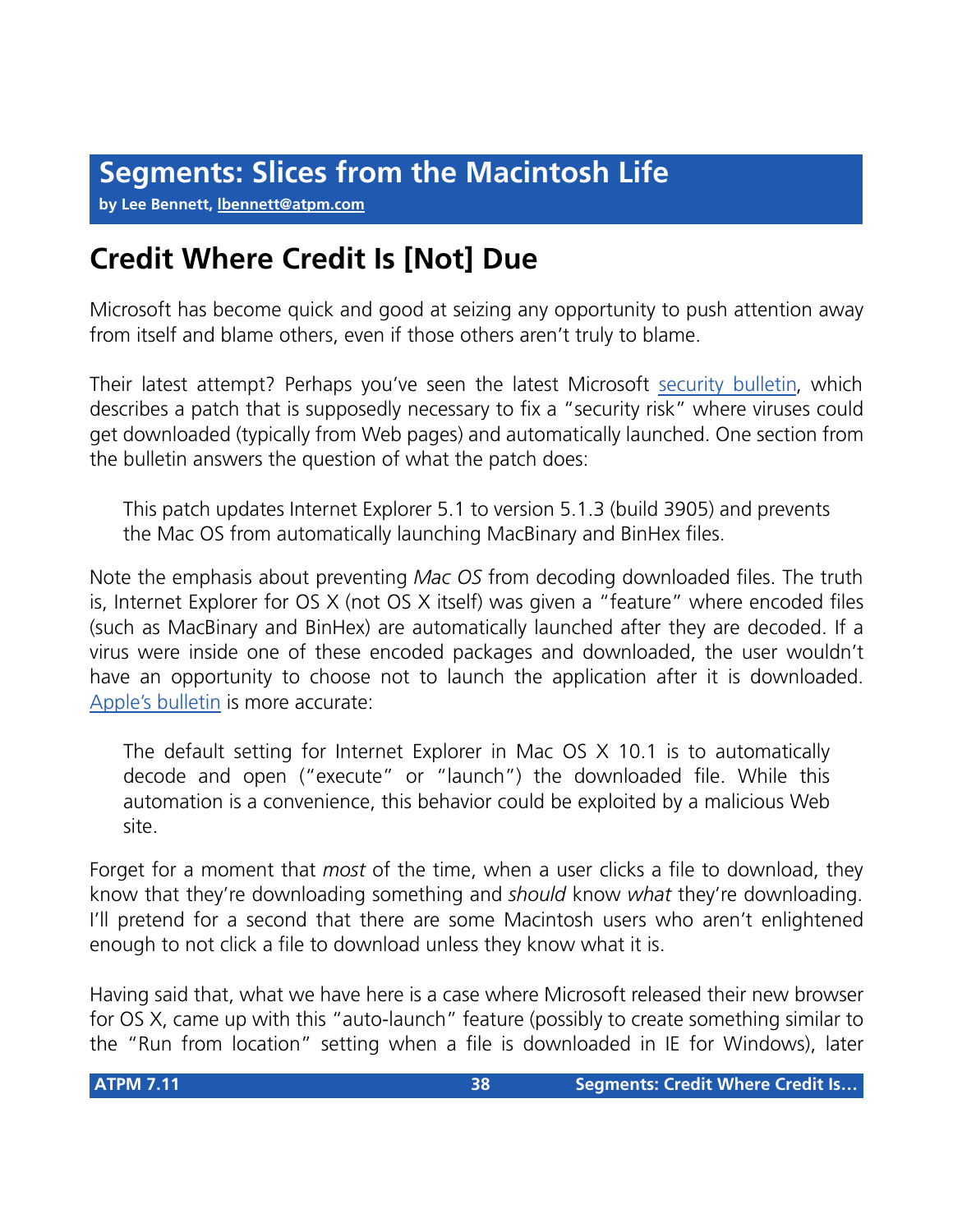realized (or, more likely, pretended to "realize") that was a security problem, blamed OS X, and released a patch to fix it. If Microsoft wanted to add this feature properly, they would have provided separate options to enable/disable auto-decoding and auto-launching and default the auto-launch to *off*. Better yet, why not give the user the choice when they download the file to either save it or go ahead and run it, just like IE for Windows.

*Copyright © 2001 Lee Bennett,* [lbennett@atpm.com](mailto:lbennett@atpm.com)*.*

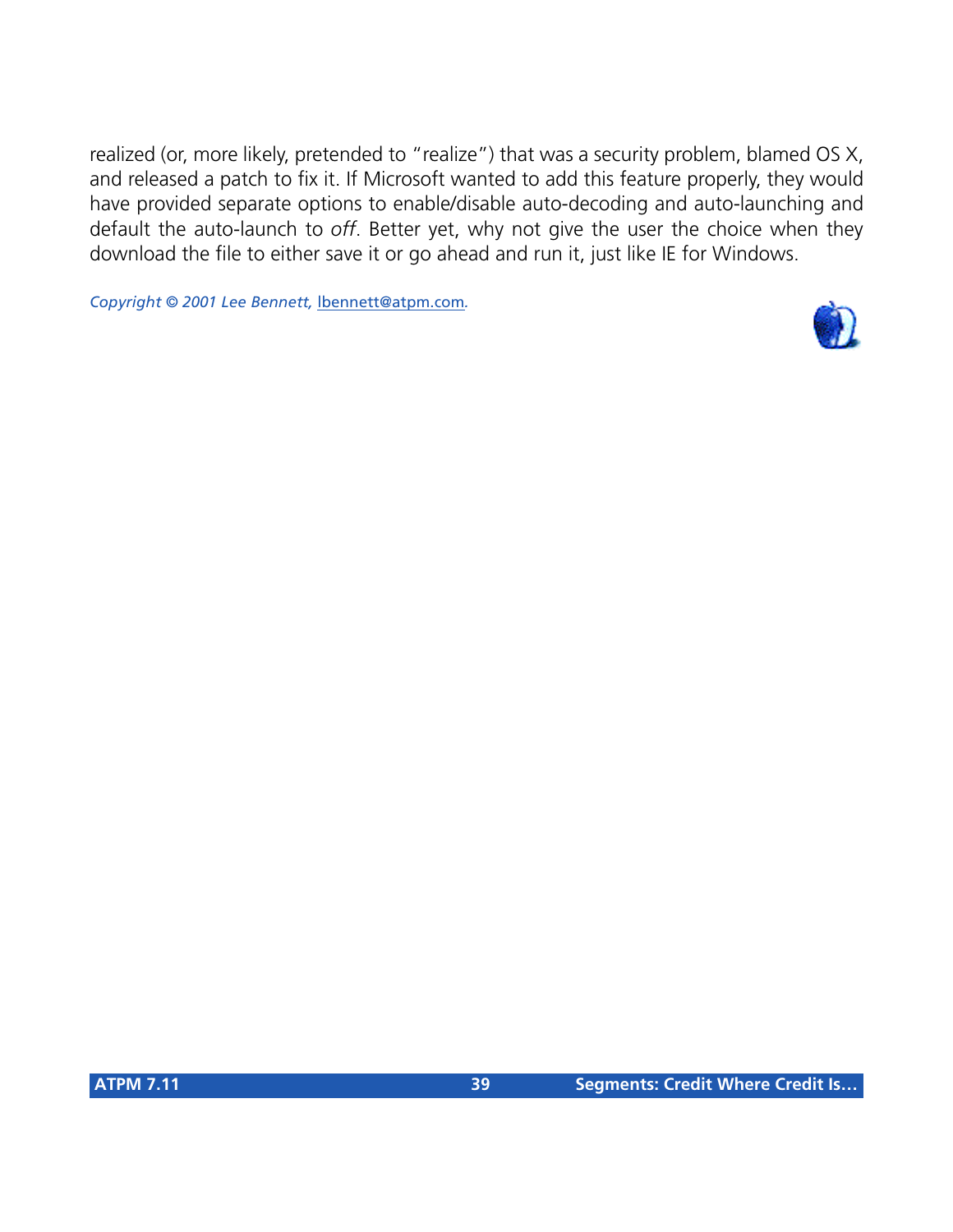**by Matthew Glidden, [mglidden@atpm.com](mailto:mglidden@atpm.com)**

## **Basic FTP File Sharing Between Macs and PCs**

For people who use both Macs and PCs, using the same file on either platform is often both a need and a problem. Mac and PCs use different OSes and file systems, but that doesn't prevent them from communicating entirely. You can take advantage of the built-in TCP/IP support of both operating systems to move files from Mac to PC and vice versa using FTP (File Transfer Protocol, a common method of file transfer on the Internet). It's not quite as easy as AppleTalk between two Macs, but it's pretty close.

FTP is based on the platform-independent TCP/IP protocol, so you can send and receive files from any other platform or operating system that supports TCP/IP. This article specifically addresses Mac OS and Windows, but you could use Unix instead with a very similar setup.

## **Hardware Setup**

Assuming each computer is Ethernet-ready, connect each computer to your Ethernet hub or switch using a standard Ethernet cable, or connect the two computers to each other using a crossover Ethernet cable. The crossover cable setup will only work for exactly two computers, since you're using a single cable.

## **How FTP Works**

FTP is a no-frills way of viewing files and moving them around. Unlike the Web, FTP is based on text-only lists of files and directories of files that you browse and download using an FTP client. To see these files, the client connects to an FTP server, which runs on the computer that stores the files you want to share (with others or yourself).

You need two things to make FTP work: an FTP server on one of the computers and an FTP client program on the other. It's possible to set up clients and servers on both computers at once if you like, although that probably won't be necessary.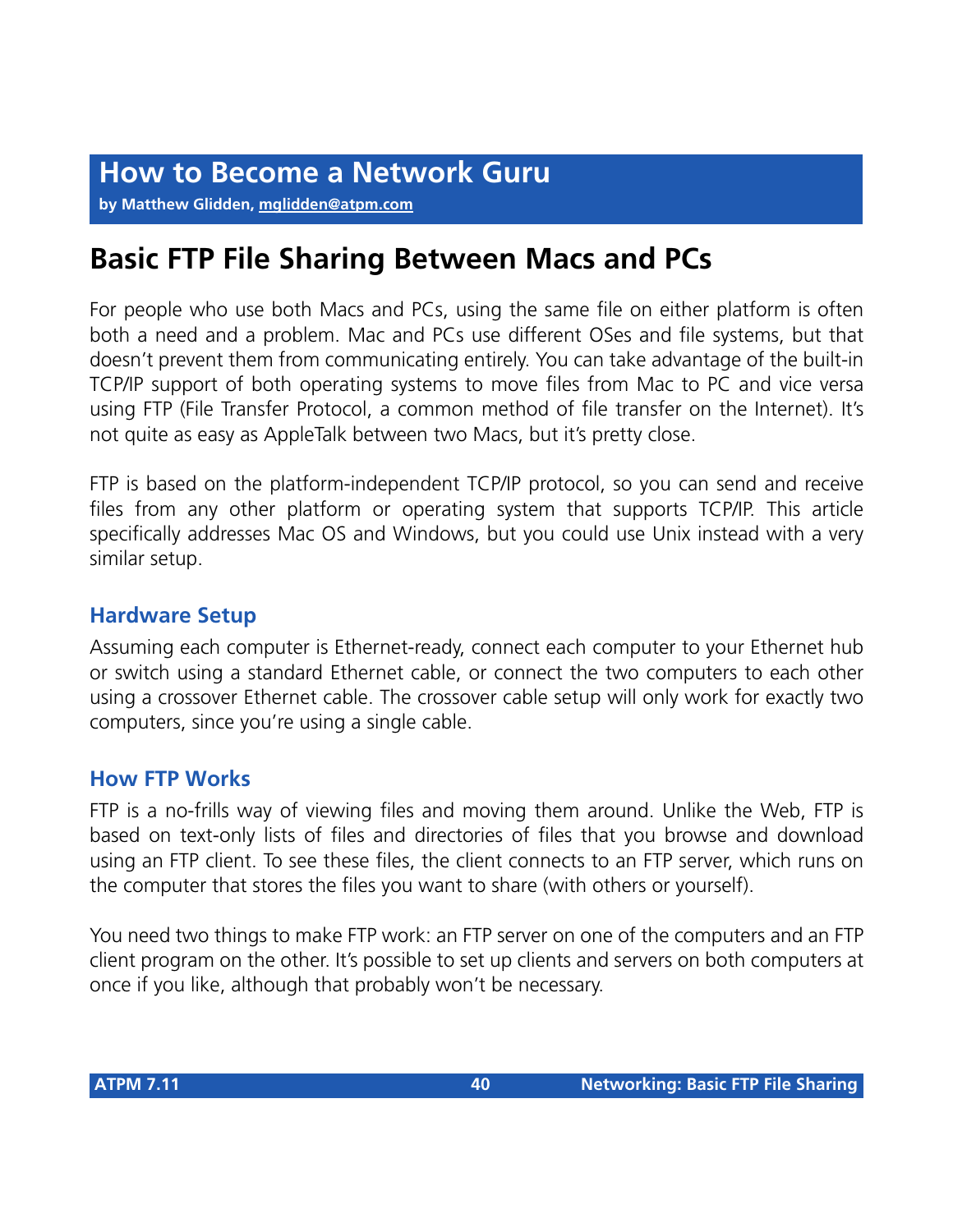For this article, I've chosen a PC FTP server and Mac OS FTP client. There are multiple client and server choices for each platform, which you can browse on file repositories like CNet's Download.com or VersionTracker.

## **Mac Software Setup**

Before you can set up your FTP connection, each computer needs to have an IP address. For the Mac, open the TCP/IP control panel and check the "Connect via" setting. If you already receive an IP address using DHCP (from an Internet router, for example), make note of the address and close the control panel. If there's no IP address, change "Connect via" to "Manually" and assign one. The address is four groups of numbers from 0 to 255, all connected by periods. Typically, you start home network IP addresses with 192.168 (e.g., 192.168.1.1).

| П                     | TCP/IP                             |                                                |
|-----------------------|------------------------------------|------------------------------------------------|
| Connect via:<br>Setup | $\left  \cdot \right $<br>Ethernet | Use 802.3                                      |
| Configure:            | Using DHCP Server<br>$\ddot{z}$    | Select Hosts File                              |
| DHCP Client ID:       | ĸ<br>dolby                         | Implicit Search Path:<br>Starting domain name: |
| IP Address:           | 192.168.123.160                    |                                                |
| Subnet mask:          | 255.255.255.0                      | Ending domain name:                            |
| Router address:       | 192.168.123.254                    |                                                |
| Name server addr.:    | 24.128.20.8<br>24.91.0.146         | Additional<br>Search domains:                  |
| Info                  |                                    | Options                                        |

In the example, I receive an IP address via DHCP, so I make note of the address (192.168.123.160) and don't change anything.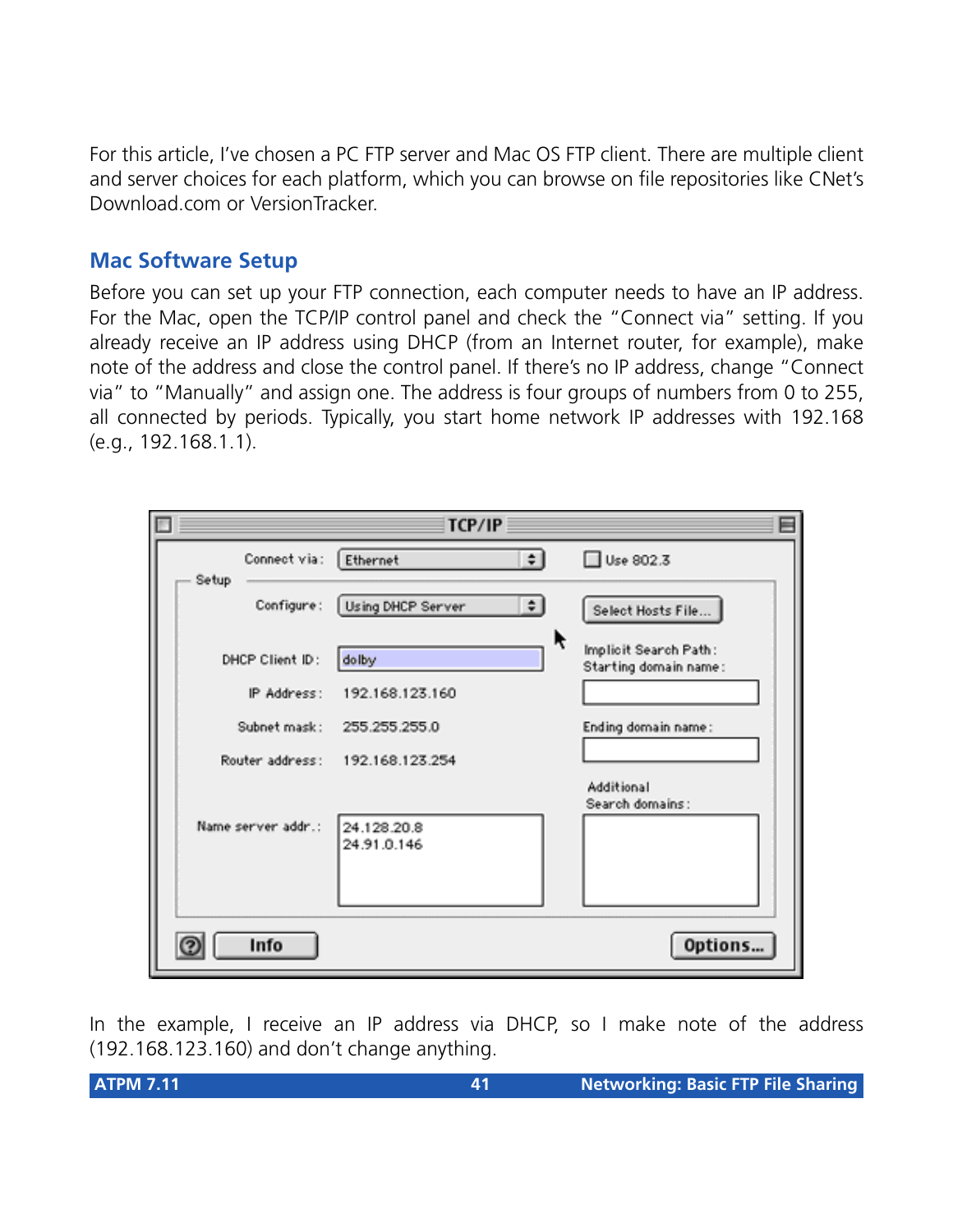## **PC Software Setup**

Now you need an IP address on the PC. Choose the Start button, then open Network and Dialup Connections from the Settings menu. Open Local Area Connection, highlight Internet Protocol (TCP/IP) and choose Properties. If you already obtain an address automatically, you can close everything. If you don't already have an IP address, assign a different one manually as described above.

If you receive an IP address dynamically (using DHCP) in Windows, the actual IP address may not be obvious. To get it, select Run from the Start menu and type cmd to open an MS-DOS window. Type ipconfig to see your computer's IP address.

 $-10x$ C:\WINNT\System32\cmd.exe Microsoft Windows 2000 [Version 5.00.2195]<br>(C) Copyright 1985-2000 Microsoft Corp. C:\Documents and Settings\mglidden\Desktop>ipconfig Windows 2000 IP Configuration Ethernet adapter Local Area Connection: Connection-specific DNS Suffix : ne.mediaone.net IP Address. 192.168.123.103 Subnet Mask 255.255.255.0 н. Default Gateway 192.168.123.254 C:\Documents and Settings\mglidden\Desktop}\_

In this example, the IP address is 192.168.123.103.

#### **FTP Server Setup**

There are a number of free FTP servers on the market, but I choose [BlackMoon FTP](http://members.home.net/blackmoon2K/) to run on the Windows system for this article. Once you download and install the server, create a user for yourself on the server by setting a user name and password and your default folder. I'm using my music folder in the example.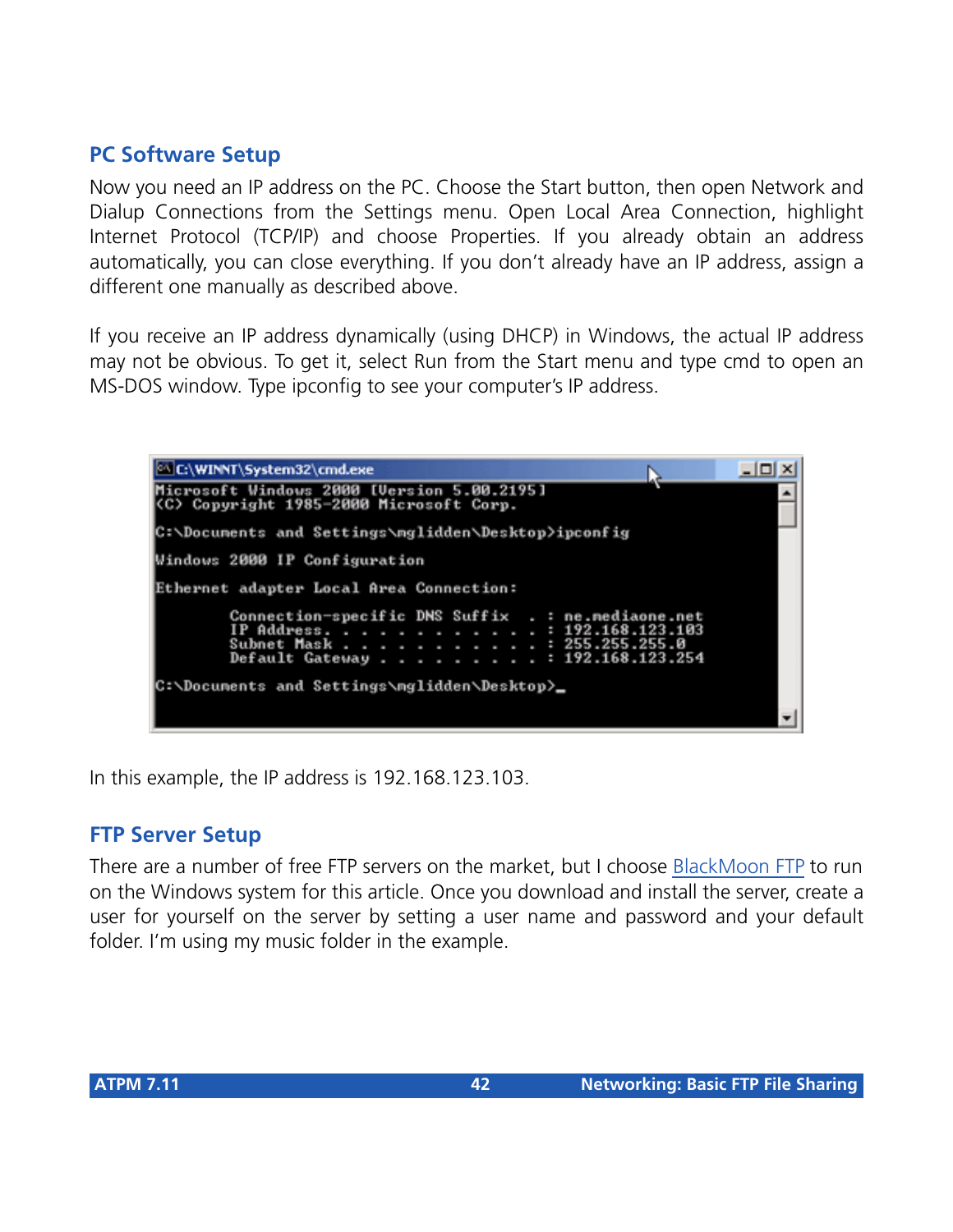Once you have an account set up, start the server.



The server is now ready to receive FTP connections. You should be able to use the default configuration, which will communicate through port 21 (the standard FTP port).

## **FTP Client Setup**

I use [Fetch Softworks'](http://fetchsoftworks.com/) Fetch program (previously from Dartmouth College) as my example client FTP program. Once you start Fetch, create a new connection (or new bookmark) from the File menu and enter the IP address of the computer running your FTP server. Then enter the account name and password you created on the FTP server and choose OK.

| New Connection                                                               |                 |  |  |  |  |  |  |
|------------------------------------------------------------------------------|-----------------|--|--|--|--|--|--|
| Enter host name, userid, and password (or<br>choose from the shortcut menu): |                 |  |  |  |  |  |  |
| Host:                                                                        | 192.168.123.103 |  |  |  |  |  |  |
| User ID:                                                                     | paul            |  |  |  |  |  |  |
| Password:                                                                    |                 |  |  |  |  |  |  |
| Directory:                                                                   |                 |  |  |  |  |  |  |
| Shortcuts:                                                                   | Cancel<br>OK    |  |  |  |  |  |  |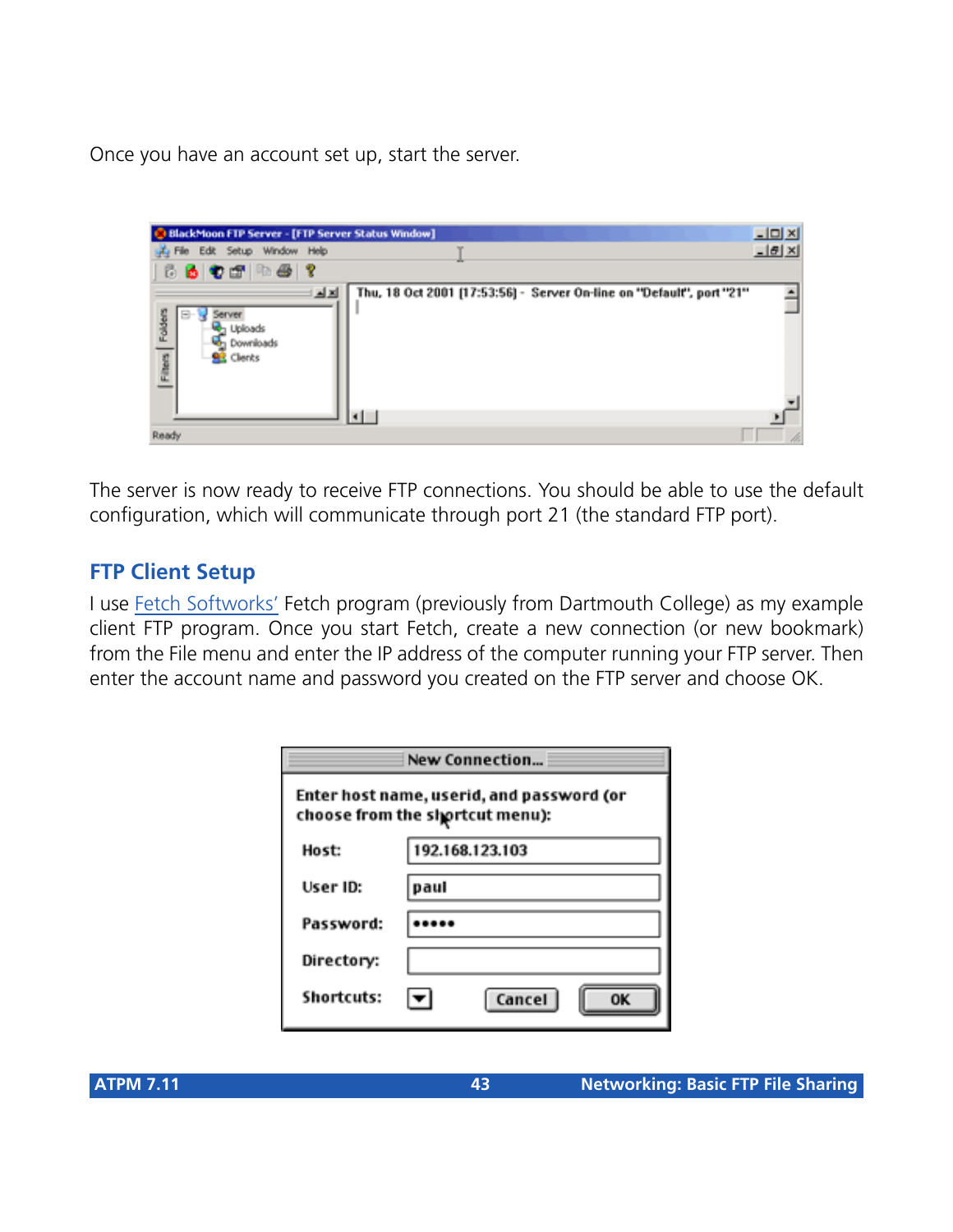This should open the FTP connection and show you the contents of the default folder for your account.



You can now navigate folders and transfer files between your Mac and PC. Get File… downloads one or more files, and Put File… uploads them.

## **A Note About File Formats**

Just because you can transfer files from one computer to the other, it doesn't necessarily mean you can easily use them. Some files work equally well on both, especially picture formats, many music formats, and some word processing formats. Application-specific files, however, are less likely to work unless you have the same application on both computers. If you run into this problem, see if the application that created the file can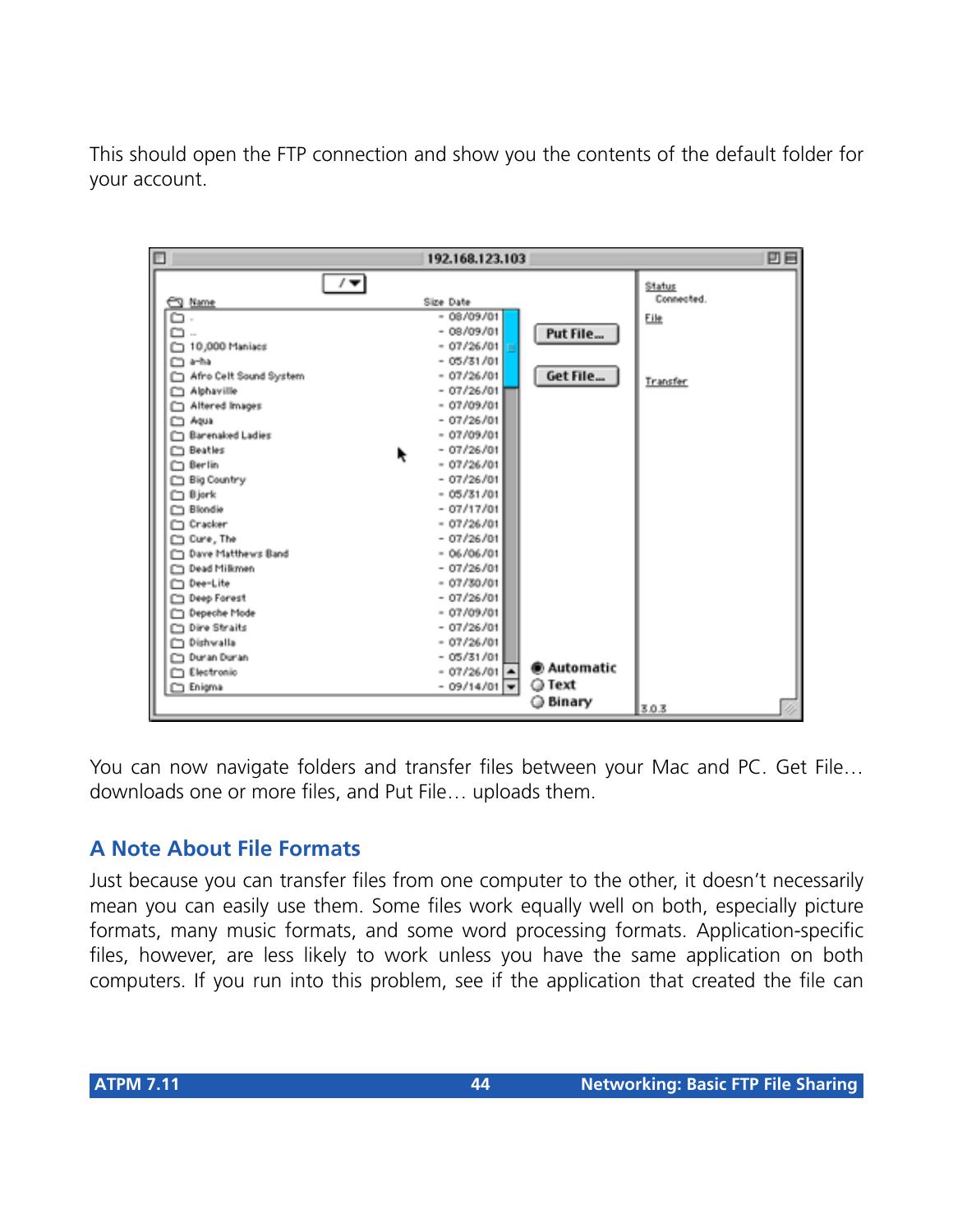export to a more generic format, like Rich Text Format for word processing or PNG or JPEG for graphics. You should then be able to find a program on the other platform that can use the file.

*Copyright © 2001 Matthew Glidden,* [mglidden@atpm.com](mailto:mglidden@atpm.com)*.*

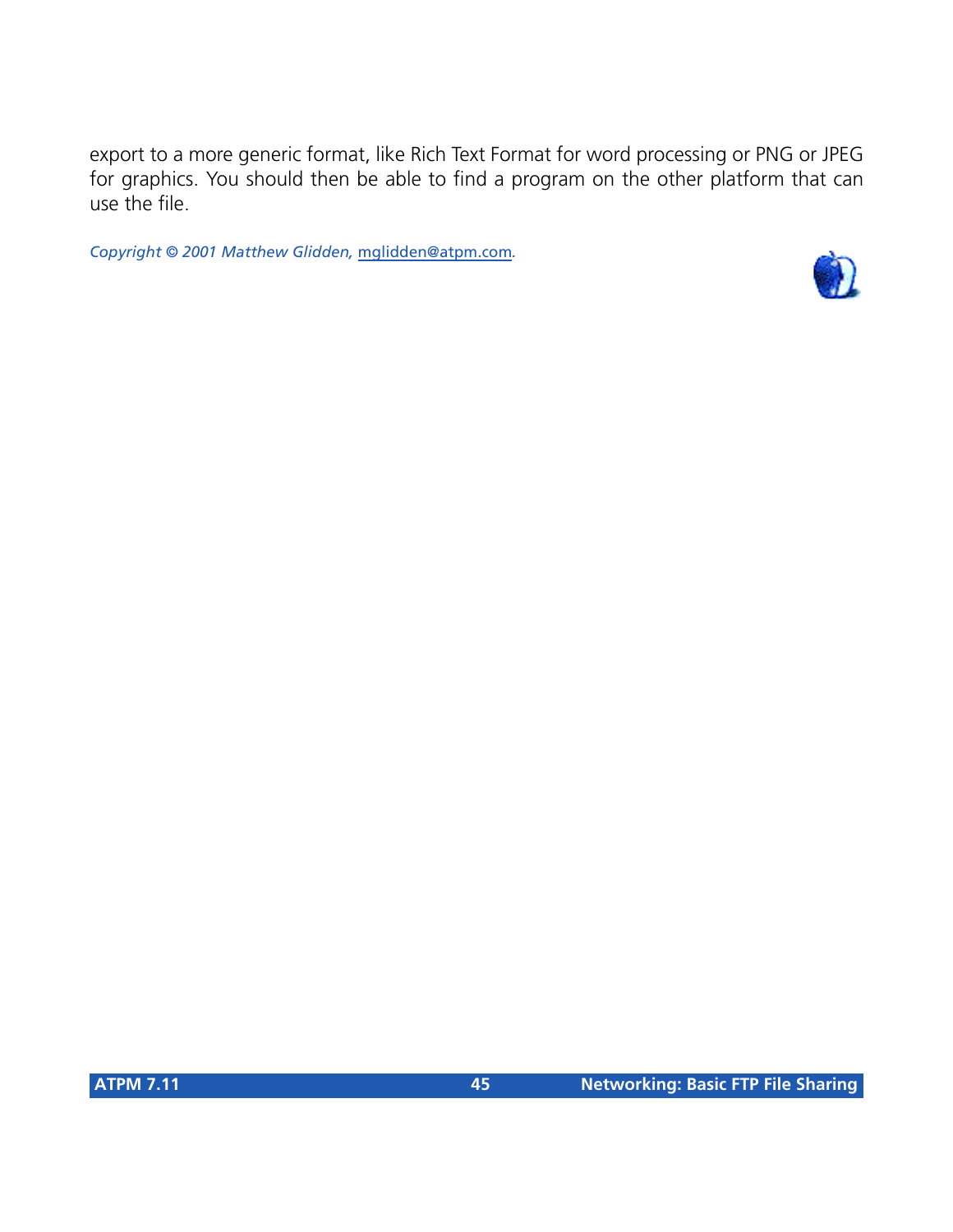**by Matthew Glidden, [mglidden@atpm.com](mailto:mglidden@atpm.com)**

# **Networking Tutorial**

Welcome to the ATPM/Threemacs.com network tutorial, a quick way to get Mac network-ready. By the end, you'll be familiar with the network-related aspects of your Mac, including the hardware, software, and those plugs on the back of your Mac.

## **Additional Tutorial Details**

It takes about 20 minutes to read through the network tutorial, after which you'll have a good starting knowledge of how networks function and how your Mac fits in. You may want to take some notes, especially the details of your own computer (which you'll need later).

An essential step to learning about networks is knowing what they can do. There are several typical uses.

- Move files to a new computer: When you purchase a new computer, a network allows you to transfer all the existing files to the new computer.
- Share files between computers: Homes with more than one computer often read certain files on each computer. Networking the computers allows one computer to access another computer's files without needing to copy files by hand.
- Share a printer: Most computer users have a printer. Networking a printer to more than one Mac eliminates the need to purchase a printer for eachcomputer.
- Share an Internet hookup: Many homes have multiple computers, but few homes have multiple Internet connections. Internet connections can be "shared" to networked computers, widening their utility.
- Make Macs and PCs co-operate: Many homes have Macs and PCs living together (scandal!) and face the problem of using the same files on each computer. Networking Macs and PCs together can help make this process easier.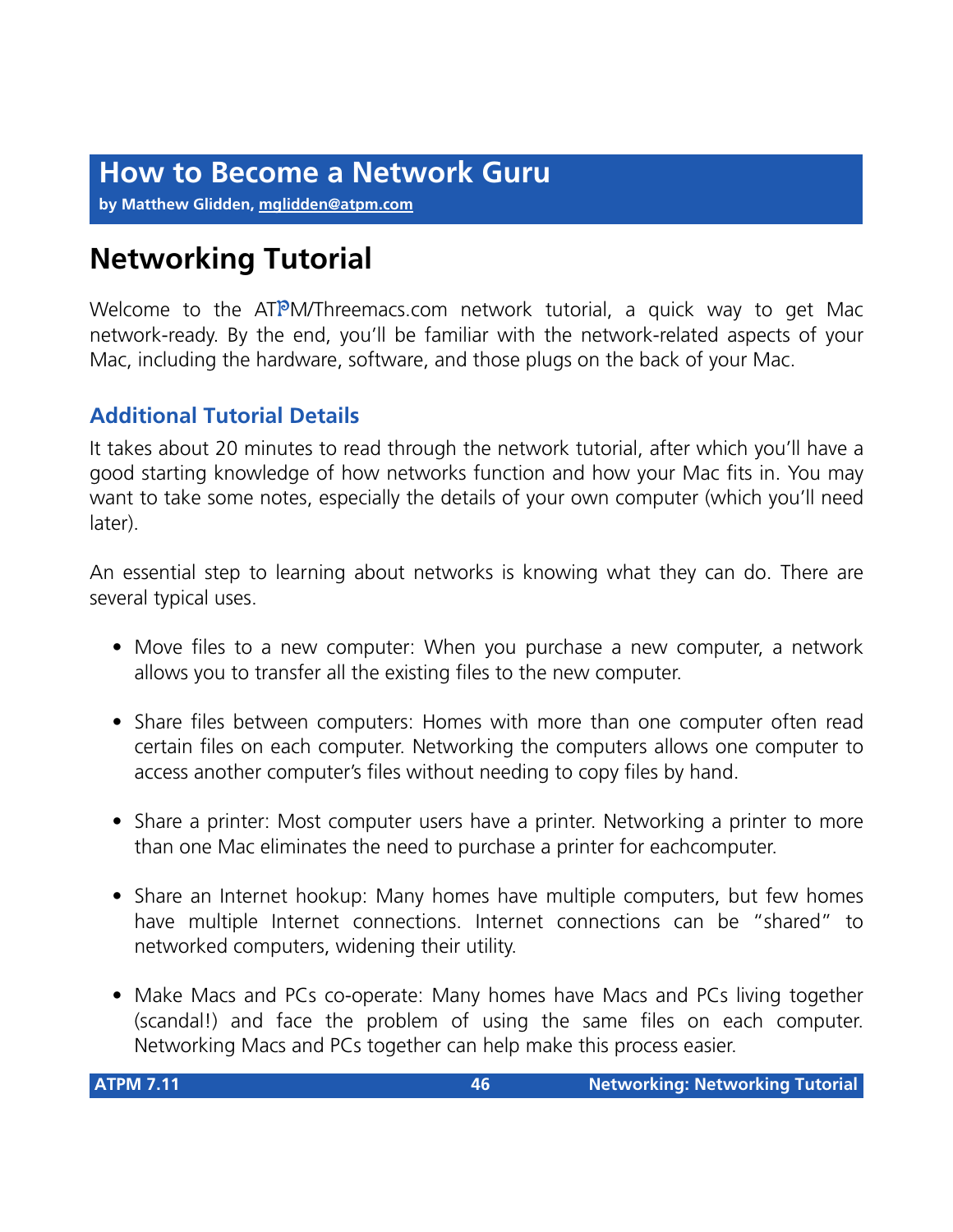- Play games: Most computer games these days, from Monopoly to Quake, allow multiple players to play against each other over a network.
- Make older computers useful: Have an old Mac in the closet? Networking it gives you extra storage space and breathes life into a computer you may have presumed long dead.

## **What to Keep Track Of**

Before you set up a network, there are some essential things you need to know about your Mac. Without these details, setting up your network could be a shot in the dark. (Veteran Mac users can probably skip this section.)

*Which Mac OS version are you using?* "OS" stands for Operating System, which is what some call the computer's engine. When you turn the computer on, the Operating System is what makes everything function. Apple updates the OS regularly, and it's important to know which version you're using. The "version" is the number Apple associated with the engine on your particular Mac. To find it, click on the menu in the far upper-right corner (the application menu) and select Finder. Now click on the upper-left Apple menu and select About This Macintosh.... Look for the phrase "Mac OS X.XX" or "System X.XX," where X.XX will be the version number. If you think you won't remember this number, write it down somewhere

*Where is the System Folder?* The files that make your computer run reside in a special folder called the System Folder. To locate it, select Finder from the application menu, then Hide Others from the same menu. This is the desktop; your hard disk's icon should be in the upper-right. Open the hard disk and you'll find the System Folder. Remember where it is for later use.

*Can you use the Extensions Manager?* If you open the Apple menu, you'll see a folder called Control Panels. In this folder is a Control Panel called *Extensions Manager*, which controls some of your computer's internal functions, allowing you to "enable" and "disable" different files. You control some of the network functions using this file, so remember where it is for later. If you change something using the Extensions Manager, you must restart your Mac for any changes to take effect.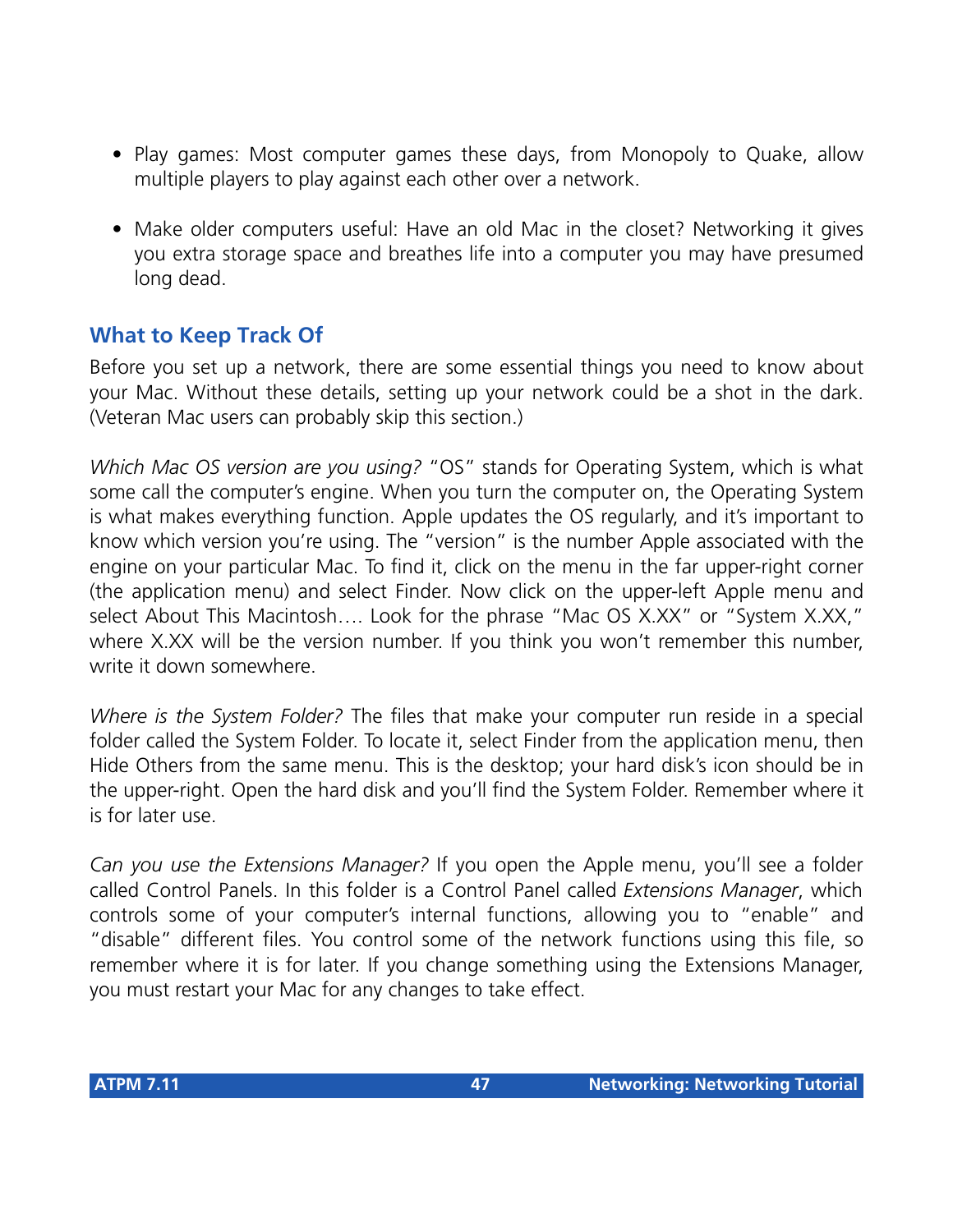## **Network Terminology**

Learning about networks will add some new words to your vocabulary.

The first new word is *network* itself, which is both noun and verb. "A network" is a collection of connected computers that share information with each other. "To network" is to go through the process of connecting one computer to another. "Networking" refers to the general subject of connecting computers and using them together.

When diplomats communicate, they use a specific *protocol* or way of speaking. Networks do the same. Networks pass data from Mac to Mac in small chunks; the protocol determines how your Mac divides and arranges the data before sending it out. The most-used protocol is *Ethernet*, but you might also use *LocalTalk*.

Networks sometimes combine protocols. Apple developed a way of sharing files and printers called *AppleTalk*, which can run in tandem with Ethernet. The combined protocol is *EtherTalk*, AppleTalk over Ethernet. Macs can also use the various Internet-style protocols, such as *TCP/IP*, *HTTP*, *FTP*, etc.

You physically connect Ethernet networks using a particular kind of cable called *twisted-pair*, with a device called a *switch* or *hub* as the central connection point. The switch transfers the network traffic between computers. Although any size Ethernet network can use a switch, networks with only two Macs can use a special cable called a *crossover* cable instead, to save money. All other Ethernet networks require *straight-through* cables (both cables are still twisted-pair).

## **Network Options: Ethernet**

Ethernet is the type of network most-used these days because of its speed and affordability. All new Mac models come with a built-in Ethernet port, making it easy to get started. Older Macs can support Ethernet by using a network adapter, which I will talk about later.

Ethernet networks use a central device called a hub or switch to transfer network information. Hubs and switches usually have at least four connection points (*ports*). Four-port hubs, which are usually adequate for home use, cost around \$50. Two-Mac Ethernet networks can use a crossover cable (around \$10) instead of a hub, to save money.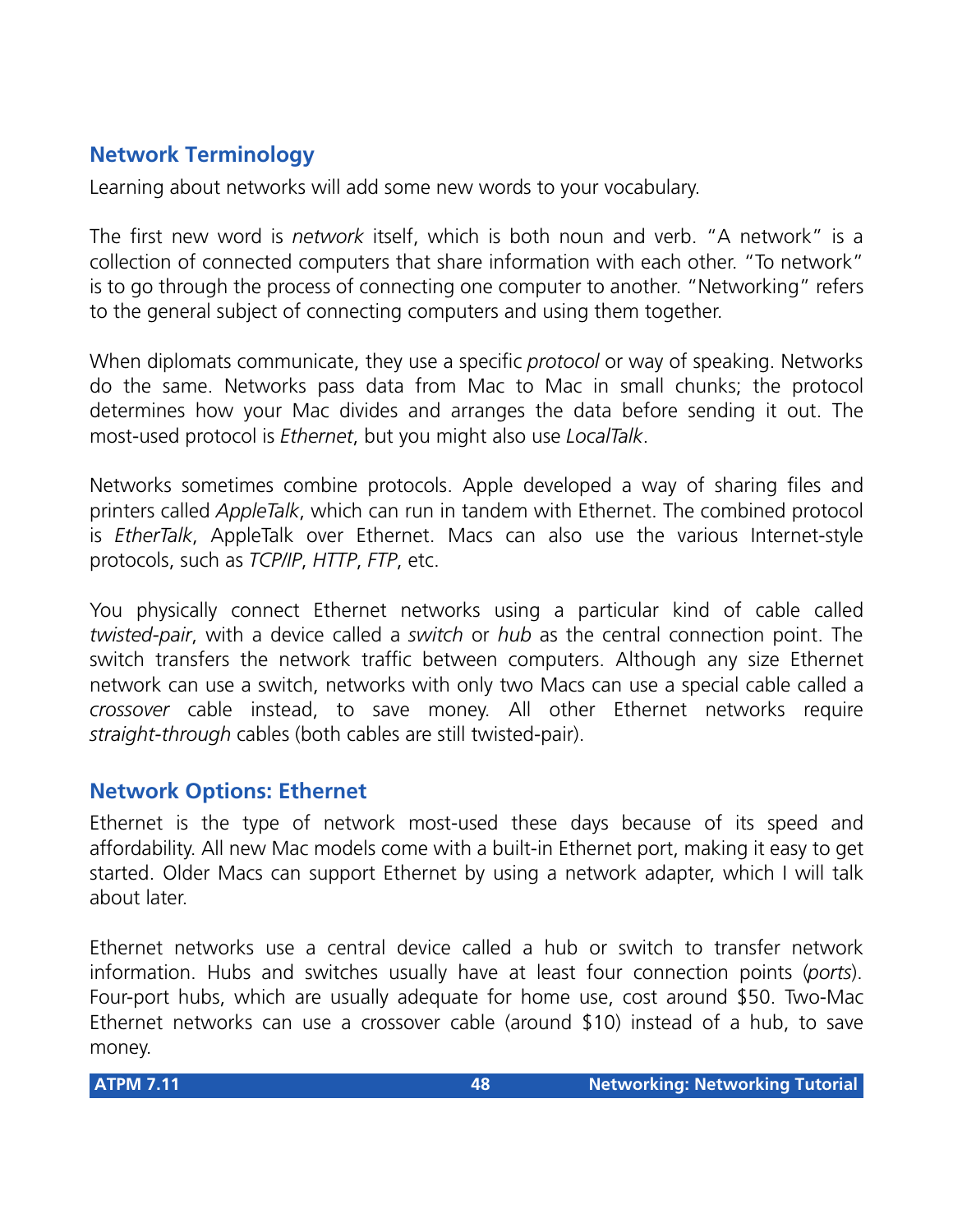There are currently three Ethernet speeds, regular Ethernet (10BaseT), *Fast Ethernet* (100BaseT), and *Gigabit Ethernet* (1000BaseT). Although the numbers imply a increase of ten times with each speed bump, the actual increase is more like four or five times.



## **Network Options: AirPort**

Most new Mac models have the ability to use a method of wireless networking that Apple calls AirPort. Some models come with AirPort built-in, while others can add wireless support with the AirPort card.

The AirPort functions through a combination of a broadcasting device (the AirPort Base Station) and AirPort antennae in the computers. AirPort runs at approximately regular Ethernet speed and can send network signals up to a few hundred yards away. The performance and connectivity varies with distance and obstacles, though, similar to broadcast radio or wireless phones.

Macs that include AirPort antennae can act as broadcast Base Stations using the Base Station software (downloadable from Apple). You can also purchase the AirPort Base Station, which will broadcast a network signal and also share an Internet connection (modem, cable, or DSL) across the network. This Base Station costs \$299 from Apple and the AirPort cards (for connecting to the AirPort network) cost \$99.

## **Network Options: Home Phone Lines**

Although no Macs come with built-in support for it, there are several products out there that allow you to run a low-speed home network through the existing phone lines in your home. Home phone service uses a specific transmission frequency over its wires, leaving other frequencies available for other use. The available products, such as HomeLINE and HomeFree, tap into this unused space, putting it to use as network cable.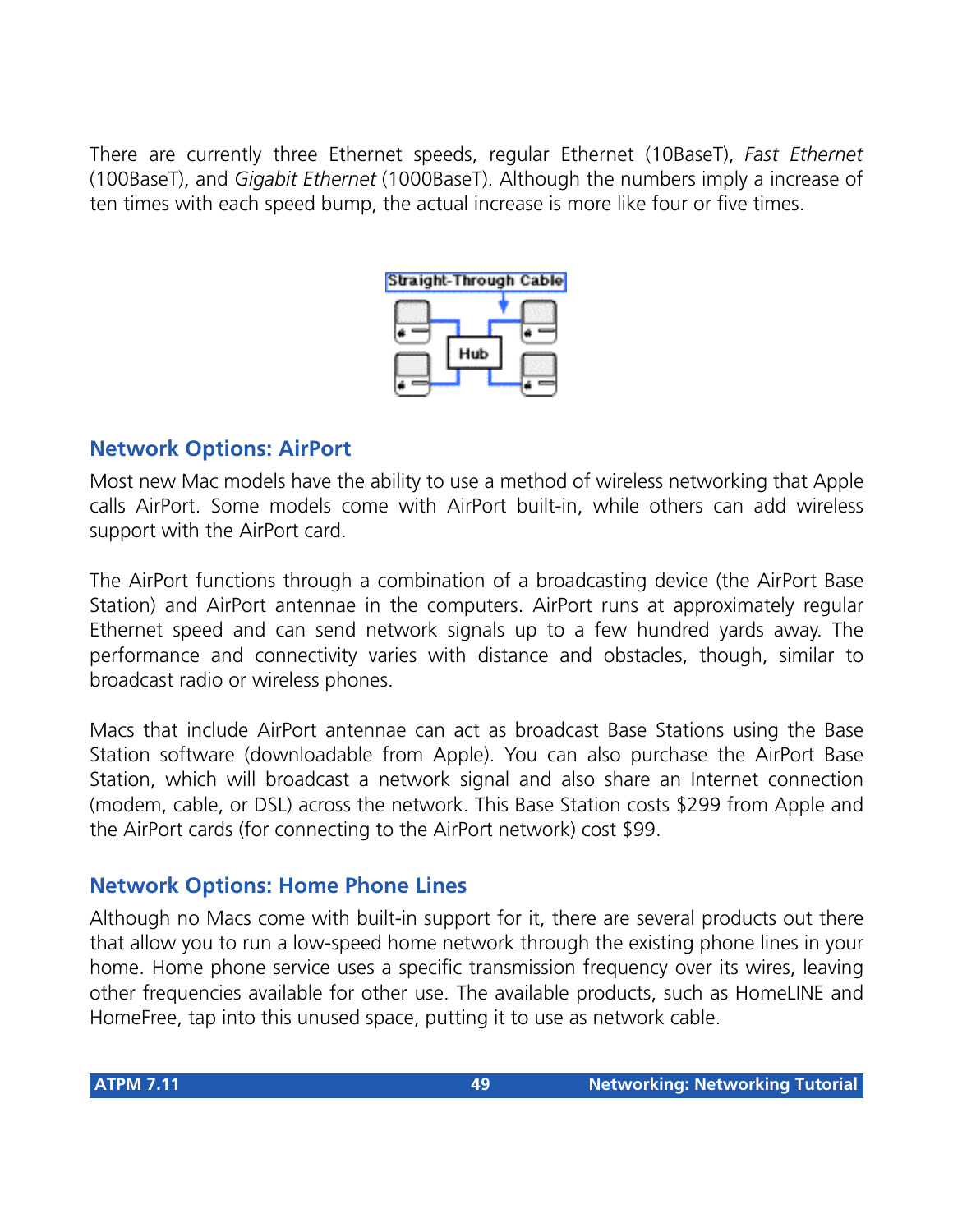Using your home phone lines is convenient from a connection perspective (you just need to plug one wire into your Mac and one into the nearest phone jack), but the network speed suffers significantly compared to Ethernet and the price is similar. Some products offset this by including software that allows you to share a modem Internet connection and/or share files between Macs and PCs, a considerable boon to many home networks. The exact software you get varies, however, so check the product details first.

## **Network Options: LocalTalk**

LocalTalk was the original method of Mac networking, built-in to all beige-colored Mac models. Any Mac that has printer and modem ports can connect to a LocalTalk network.

LocalTalk networks connect in a daisy-chain fashion, one Mac to the next, and use terminators at each end to "close off" the network. Each LocalTalk Mac or printer has its own LocalTalk adapter (an adapter runs about \$10–15). Two-Mac LocalTalk networks can use a serial (printer) cable instead of LocalTalk adapters, to save money.

LocalTalk transmits data up to 230 kilobits (about 28 kilobytes) per second. This is almost 40 times slower than regular Ethernet, showing the progress that networks have made since the 1980s, when LocalTalk was born.



## **Is Your Mac Network-Ready?**

If you decide to set up a network or add your Mac to an existing network, you will need to know about its networking capabilities. Can your Mac plug in right away? Does it need something extra to get it working? All Macs have ways to "expand" their capabilities, but the expansion options vary from Mac model to Mac model. If you want to add network support, you need to know what your Mac's expansion options are in order to get the right thing.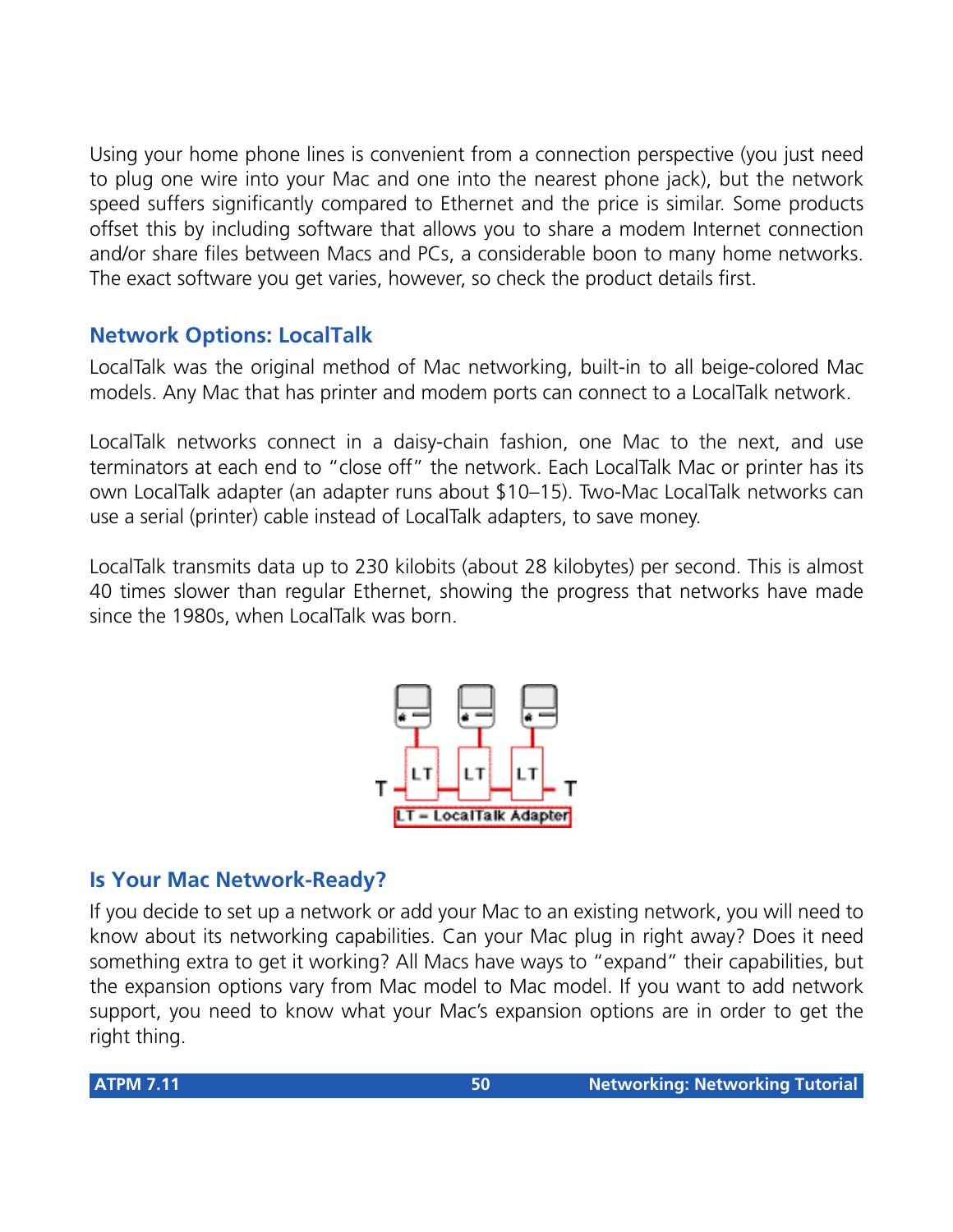## **Types of Expansion**

There are two common ways to expand a Mac's capabilities.

Internal Expansion Slot: A "slot" inside the computer that accepts "cards." There are cards available for almost every use, including networking. There are different kinds of internal cards, usually known by an acronym (such as PCI or PDS). This is the typical way to add network support to your Mac.

External Port: A receptacle (usually called a port, plug, or jack) on the outside of the computer for attaching additional devices. Commonly used for connecting the monitor, keyboard, etc., but there are also networking ports.

The exact external ports or internal slots available vary from Mac model to Mac model. The next section helps you determine what your Mac has on the inside and outside, so you know how to make your Mac ready for network use.

#### **Network Ports on Your Mac**

Setting up a network involves plugging things into at least one port on your Mac, so you should become familiar with them. Only a few ports relate to networking. The others are for monitors, speakers, etc.



Ethernet (RJ-45) Port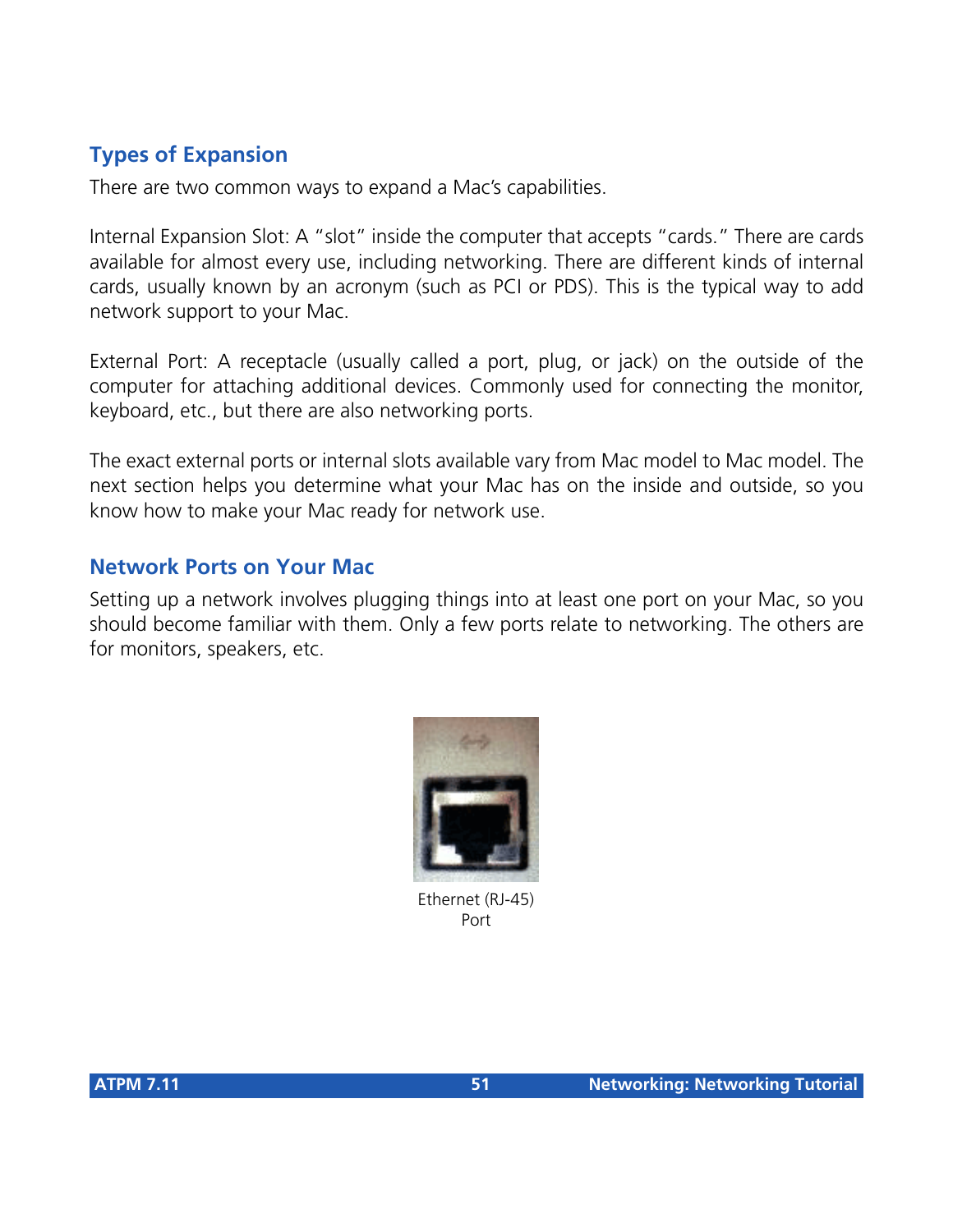The Ethernet port (or RJ-45 port) connects the Mac to an Ethernet network. If your Mac has an AAUI (Apple Attachment Unit Interface) port but no RJ-45 port, connect an AAUI transceiver to the AAUI port to provide an RJ-45 port for Ethernet connection.



AAUI Port

All beige-colored Mac models include two serial ports, the printer and modem ports. Networked computers using the LocalTalk protocol connect using one of these ports (usually the printer port).



Serial Port

## **Checking Out the Software**

Now you know something about network basics and terminology, but there are some things on your Mac you'll also need to know how to use.

*The Chooser:* This resides in the Apple menu and controls two network-related functions. Use it to turn AppleTalk on and off and to select which networked computers you want to access.

*File Sharing:* This control panel handles the basic functions of sharing files with other networked Macs.

*AppleTalk (or Network):* The AppleTalk control panel determines how your Mac will access the network. Some older Macs use a control panel called Network to perform the same function. Your Mac will use one or the other, but not both.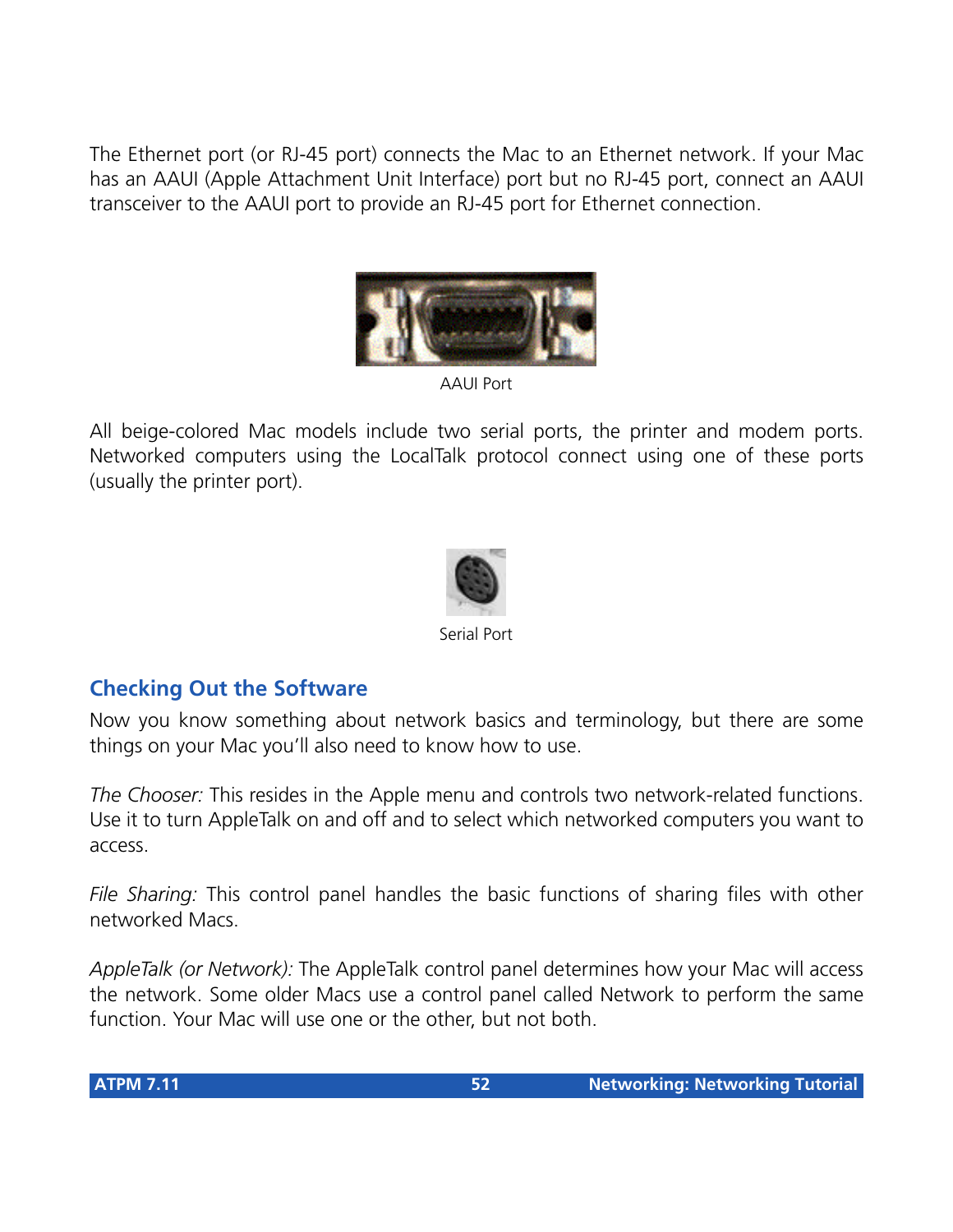*Users & Groups:* To share files from your Mac to others on the network, you need to create access accounts for the other Macs to use (similar to an ATM account). This control panel handles the setup of this access.

## **Finishing Up**

That's it for the basic Macintosh networking tutorial. I hope it has helped you figure out what you'd like to do and how to plug things in. If you plan to set up a new network, the [Making a New Network](http://threemacs.com/network/new_network/index.html) section is where to go next.

If you're not sure what you want to do next, check out the other [networking articles](http://www.atpm.com/Back/networking.shtml) on this site and see what interests you. If you have questions about this tutorial or would like to something added to it, [send mail](mailto:threemacs@threemacs.com) and let me know.

*Q:* Is networking expensive?

Setting up a basic two-Mac network can cost as little as \$10. Most people will spend \$40–75 for a hub or switch and cables.

*Q:* Do I need to be a technician?

If you've set up your VCR and taped a program, you can probably set up a network.

*Q:* Can different versions of the Mac OS network together?

Yes, different versions should work together fine.

*Q:* Can I connect to America On-Line from more than one Mac on the network?

No, you can only use an AOL account from one Mac at a time.

*Copyright © 2001 Matthew Glidden,* [mglidden@atpm.com](mailto:mglidden@atpm.com)*.*

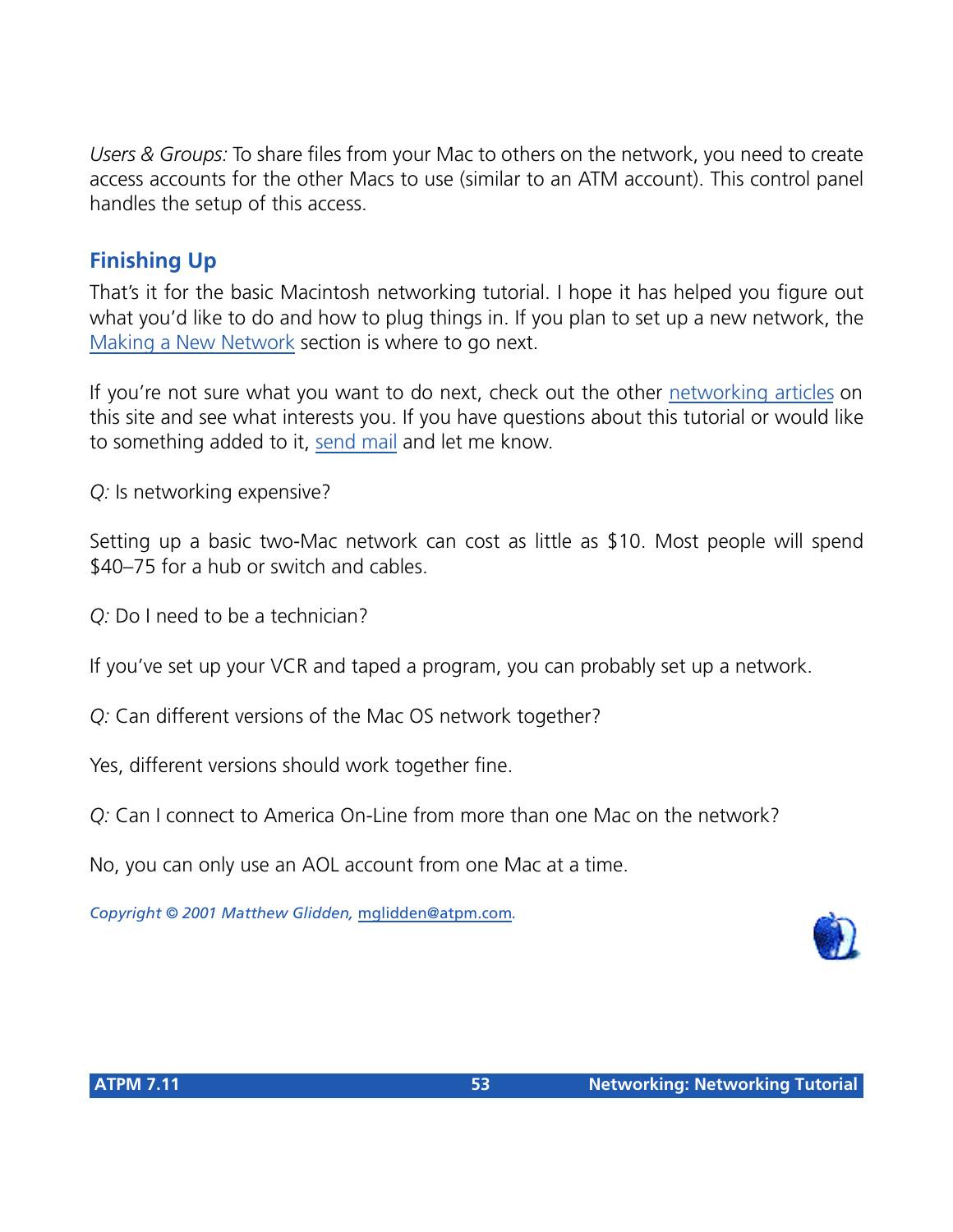**by Mike Flanagan, [sensible@sensible.screaming.net](mailto:sensible@sensible.screaming.net)**



*Copyright © 2001 Mike Flanagan,* [sensible@sensible.screaming.net](mailto:sensible@sensible.screaming.net)*.*

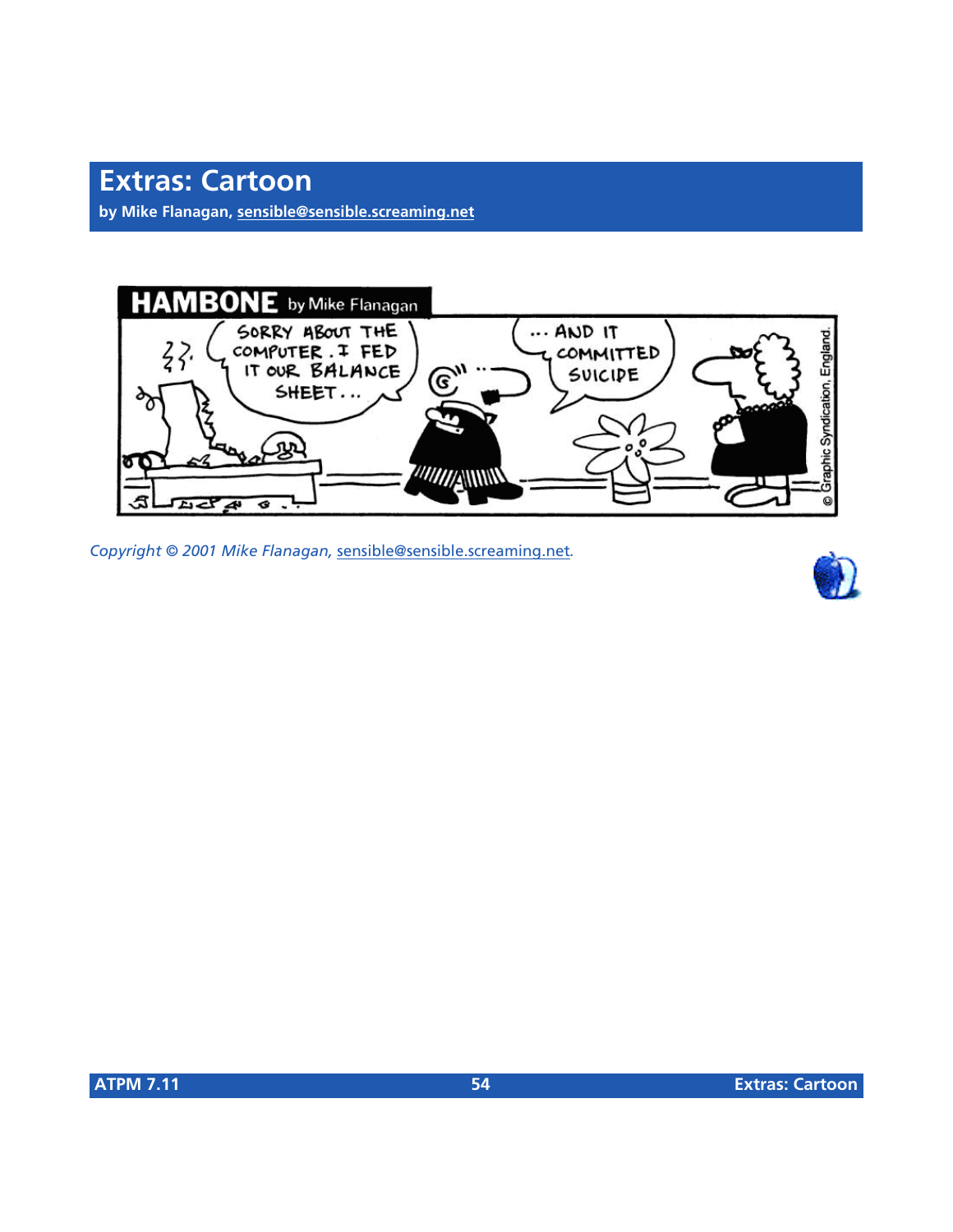## **Extras: Desktop Pictures**

#### **[Berlin, Germany](http://www.atpm.com/7.11/berlin/)**

These pictures were taken this summer in Berlin, united Germany's capital. The photographer was [Katarina Neef,](mailto:katarina@callypso.com) an architecture student from Boston. As you can see, the city is still under a lot of construction but is shaping up to become one of the most modern and exciting cities in Europe.

#### **[Mount Auburn Cemetery](http://www.atpm.com/7.11/mtauburn/)**

These pictures were also taken by [Katarina Neef](mailto:katarina@callypso.com), this time in October. They were taken around the Mount Auburn Cemetery in Massachusetts. You can see the Boston skyline on one of them.

Both sets of pictures were taken with an Olympus C-2000Z and post-processed with iView and Cameraid.

#### **Previous Months' Desktop Pictures**

Pictures from previous months are listed in the [desktop pictures archives](http://www.atpm.com/Back/desktop-pictures.shtml).

#### **Downloading all the Pictures at Once**

iCab and Interarchy (formerly Anarchie) can download an entire set of desktop pictures at once. In iCab, use the Download command to download "Get all files in same path." In Interarchy, use HTTP Mirror feature.

#### **Contributing Your Own Desktop Pictures**

If you have a picture, whether a small series or just one fabulous or funny shot, feel free to send it to [editor@atpm.com](mailto:editor@atpm.com) and we'll publish it in next month's issue. Have a regular print but no scanner? Don't worry. E-mail us, and we tell you where to send it so we can scan it for you. Note that we cannot return the original print, so send us a copy.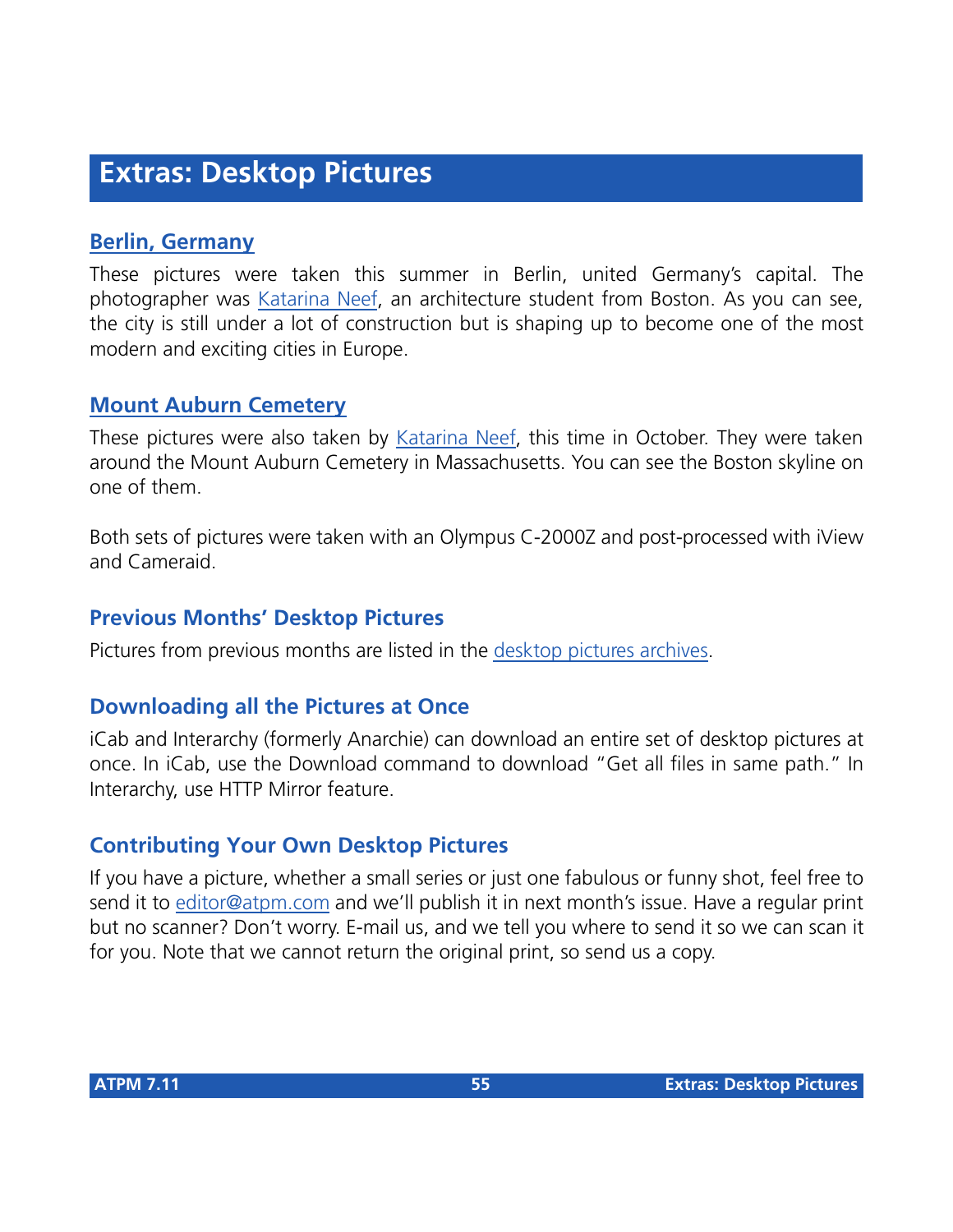## **Placing Desktop Pictures**

#### **Mac OS X**

Switch to the Finder. Choose "Preferences…" from the "Finder" menu. Click on the "Select Picture…" button on the right. In the Open Panel, select the desktop picture you want to use. The panel defaults to your "~/Library/Desktop Pictures" folder. Close the "Finder Preferences" window when you are done.

You can also use the pictures with Mac OS X's built-in screen saver. Choose "System Preferences…" from the Apple menu. Click the screen saver button. Then click on Custom Slide Show in the list of screen savers. If you put the ATPM pictures in your Pictures folder, you're all set. Otherwise, click Configure to tell the screen saver which pictures to use.

#### **Mac OS 8.5–9.x**

Go to the Appearance control panel. Click on the "Desktop" tab at the top of the window. Press the "Place Picture..." button in the bottom right corner, then select the desired image. By default, it will show you the images in the "Desktop Pictures" subfolder of your "Appearance" folder in the System Folder, however you can select images from anywhere on your hard disk.

After you select the desired image file and press "Choose," a preview will appear in the Appearance window. The "Position Automatically" selection is usually fine. You can play with the settings to see if you like the others better. You will see the result in the little preview screen.

Once you are satisfied with the selection, click on "Set Desktop" in the lower right corner of the window. That's it! Should you ever want to get rid of it, just go to the desktop settings again and press "Remove Picture."

#### **Mac OS 8.0 and 8.1**

Go to the "Desktop Patterns" control panel. Click on "Desktop Pictures" in the list on the left of the window, and follow steps similar to the ones above.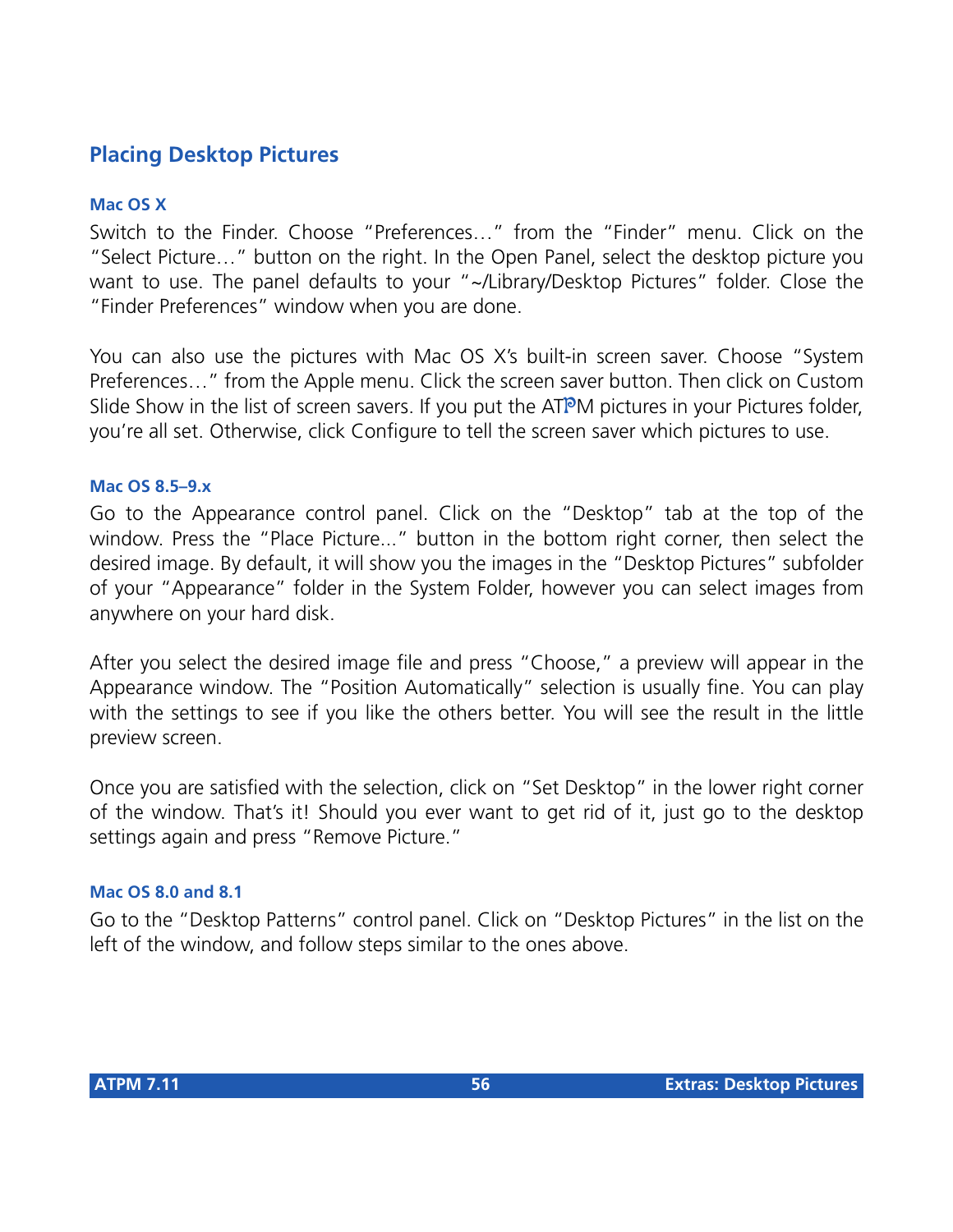#### **Random Desktop Pictures**

If you drag a folder of pictures onto the miniature desktop in the Appearance or Desktop Pictures control panel, your Mac will choose one from the folder at random when it starts up.

#### **DeskPicture**

An alternative to Mac OS's Appearance control panel is Pierce Software's DeskPicture, [reviewed](http://www.atpm.com/5.10/roundup.shtml) in issue 5.10 and available for [download](http://www.peircesw.com/DeskPicture.html).

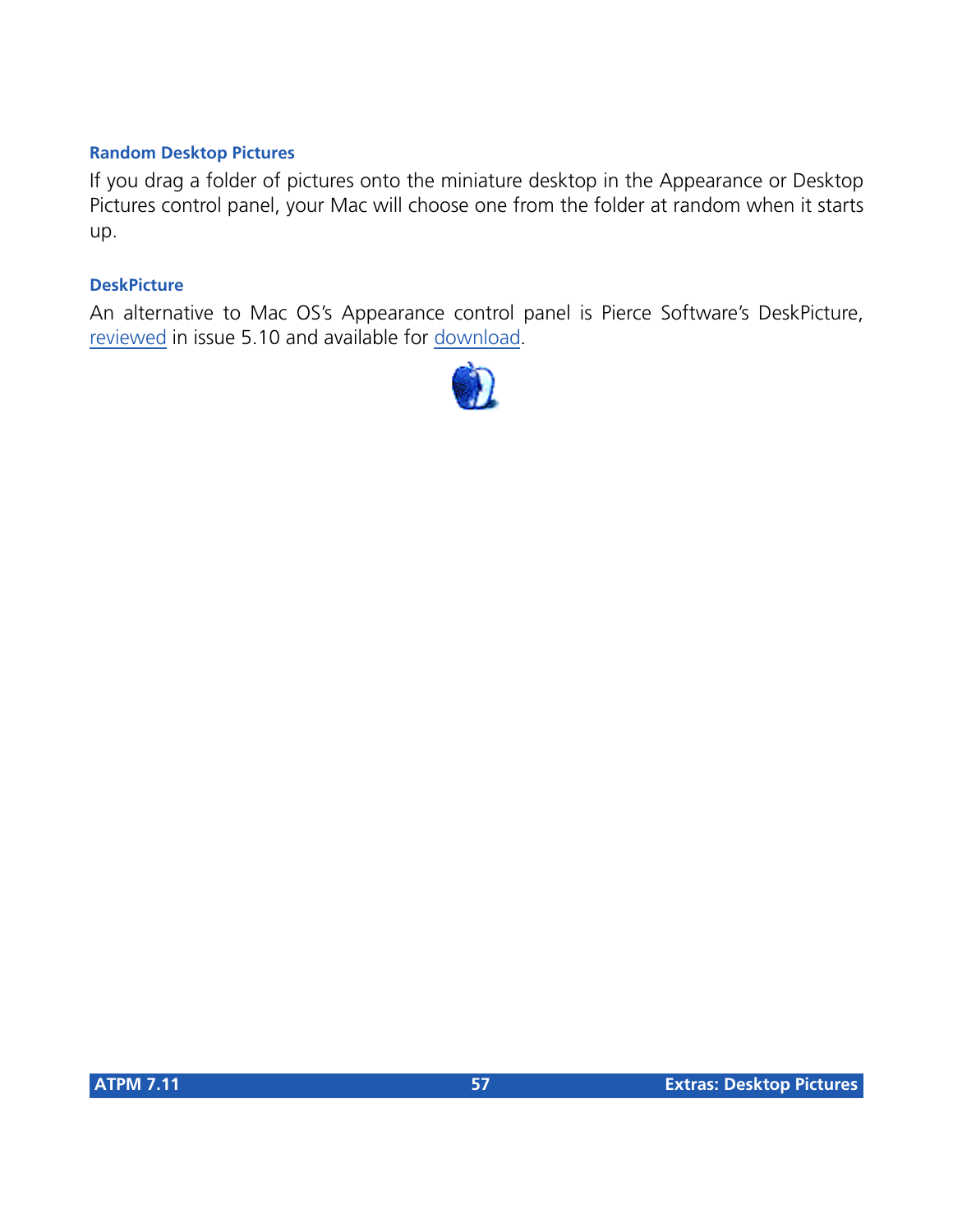**by David Ozab, [dozab@atpm.com](mailto:dozab@atpm.com)**

**Developer:** [Linux-Mandrake](http://www.linux-mandrake.com/) **Price:** free download or \$20 incl. shipping for a two-CD set **Requirements:** PowerPC-based Mac, 96 MB of RAM, 2 GB HD **Recommended:** G3-based Mac

## **Give Your Old Mac New Life**

The move by Apple to Mac OS X is leaving many feeling left behind. Perhaps you have a pre-G3 Power Mac which won't run it at all. Or you own an older G3 or iMac (I have a G3 350) and you worry about all of Aqua's glitz and glamour slowing your computer to a crawl. Or you just aren't ready to shell out \$130 for a new operating system when you know you'll be spending most of your time in OS 9. Thankfully there's another way to experience a Unix-based OS with a mostly intuitive GUI, and best of all it's free. With Mandrake, you can follow countless geeks and geek wannabes into the world of Linux.

My first experience with Linux was last year, when I agreed to baby-sit a PC for a friend who moved to Boston (I've since adopted it with his blessing). He had installed Mandrake Linux 7.2 before leaving it with me, and I quickly learned the first rule of installing Linux: "You will probably have to reinstall Linux." The computer booted up just fine, but wouldn't recognize either the keyboard or the mouse. My only option was to reinstall, and I'm glad I did because it taught me lessons that would make installing Mandrake PPC less of a headache. Don't get me wrong, Mandrake's reputation as the easiest Linux distribution to install is well deserved, which is the principal reason I waited for their PowerPC version before attempting to install Linux on my Mac.

#### **Preparation**

Chances are, Linux will be sharing your computer with the Mac OS. In order to set this up, you will need to pre-partition your hard drive. This may involve reformatting, so make sure your drive is backed up first. Set up one partition for the Mac OS (either HFS or HFS+ format) and leave the other unformatted. Divide your disk space wisely; changing the size of the partitions later may require reformatting and reinstalling. Finally, reinstall the Mac OS (if you had to reformat) and restore your data before installing Linux.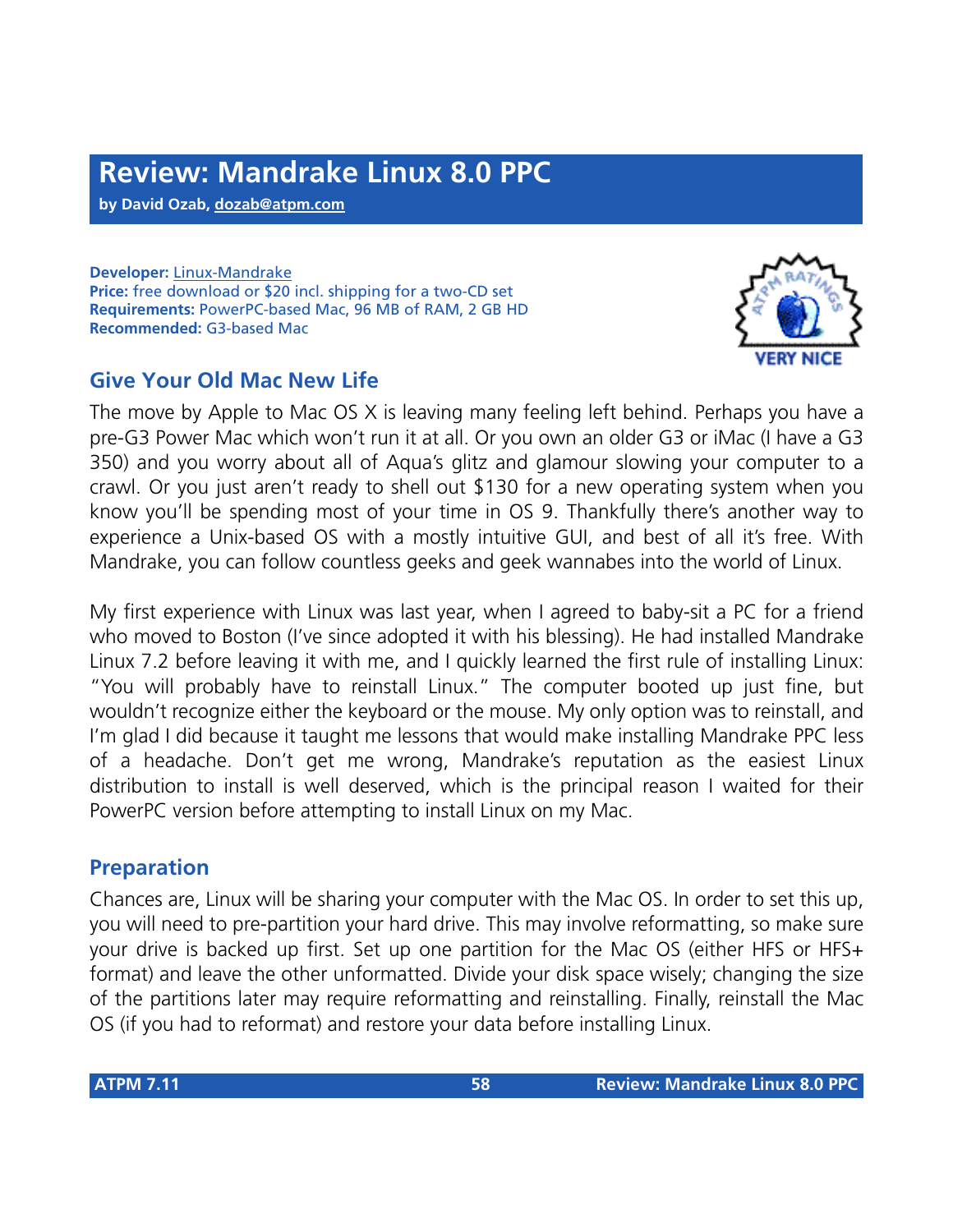## **Installation**

Following the example set by LinuxPPC, Mandrake can now be installed from a CD (previous versions required making a boot floppy). Start by loading the Installation CD; the installation instructions can be found in the "doc" folder. I recommend printing these for reference before rebooting from the CD drive (by holding down "c" upon restart). You should see:

Welcome to Mandrake Linux PPC!

followed by a prompt. Hit the Tab key and you'll see a variety of options, including "install-text" for a text-based installation, "install-video" for a graphical installation, "install-net" for a NetBoot graphical install, and "rescue" to go into text-based rescue mode. Most Mac users like graphics, so you'll probably want "install-video." The installer will now run and guide you step by step through the process.

Most of the instructions are fairly straightforward, but again, don't be surprised if it doesn't work the first time. In my case, it took three attempts to get legible video on my monitor (the first two times, I just got jagged, multi-colored, diagonal lines). As I reinstalled, I paid close attention to the options I had previously selected, and on the third try I found the problem. I had chosen Xfree as the graphical user interface (as recommended in the instructions) the first two times. On the third try, I chose Xpmac instead, and my video problem was solved.

#### **Hardware Compatibility**

Even when Linux is running, it probably won't run 100% smoothly. One consistent problem I've had with Linux is sound card recognition. On my PC, the problem was an old soundcard that needed an older driver installed. On my G3, the problem was a fairly new soundcard (a Midiman 2496). I also don't have a Caps Lock key at the moment; again, a minor problem that I'll get around to troubleshooting when I have the time.

## **Running Linux with KDE**

Your computer should now be split into Mac and Linux partitions. When you start up, you'll hear the familiar startup chime, but then, instead of the happy Mac face, you'll get the following options: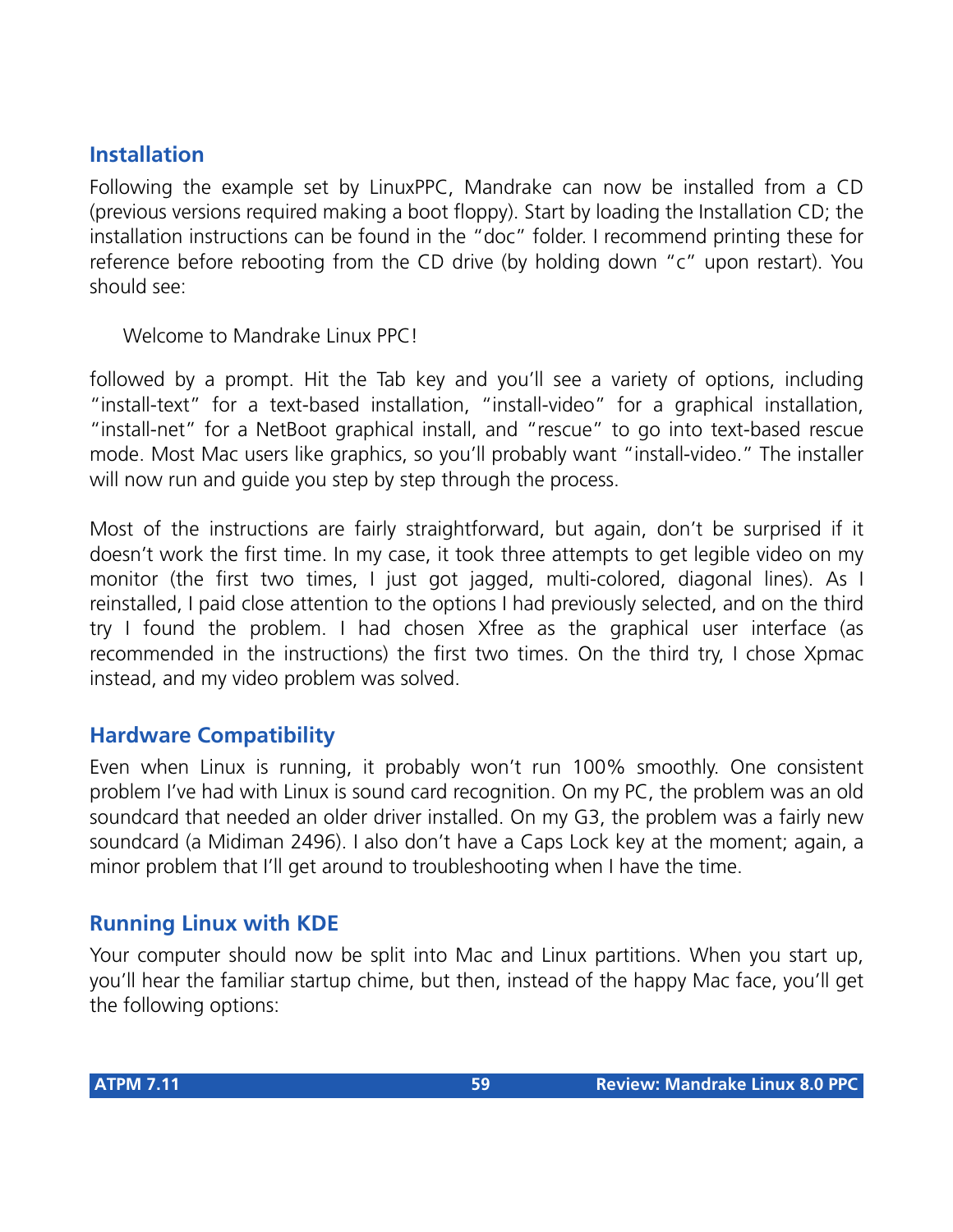l for GNU/Linux m for Mac OS c for CD-ROM o for Open Firmware

Choose Linux. After the OS loads, you'll be presented with a login screen asking for your user name, password, and the X Window Program you'd like to run (if you had preset these choices during installation, you'll bypass this step). Let's start out with KDE.



The KDE Desktop (adjusted)

Looks kind of familiar, doesn't it? Admittedly, I spent some time adjusting the settings to make them more Mac-like, and I had to move the icons to the "right" side of the screen. All these adjustments can be made within the KDE Control Center.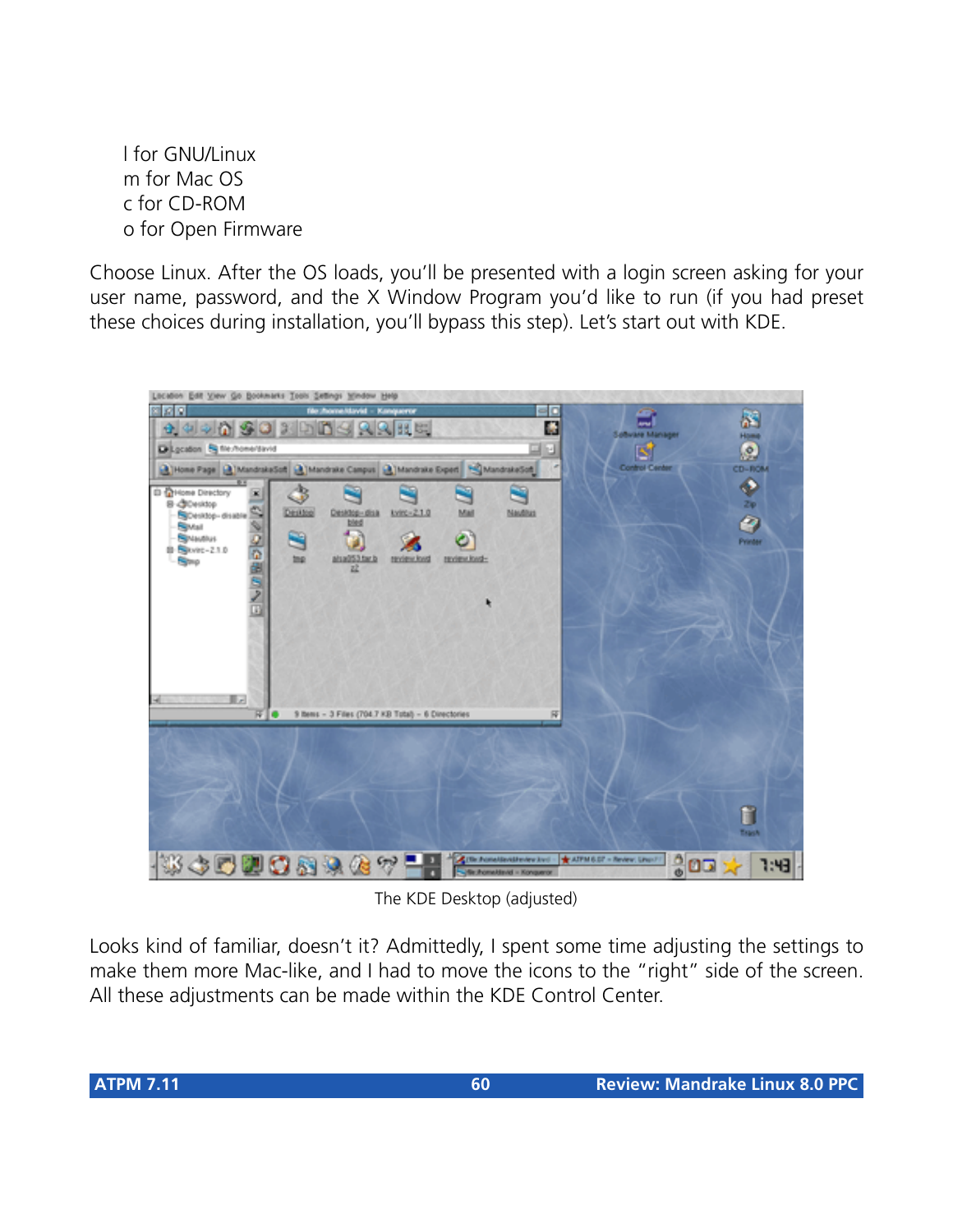The open window demonstrates Konqueror, the KDE file browser. Note the combination of icon view and tree structure within the same window. You can drag and drop files from the tree to the icon window and vice versa, or you can split the icon view into multiple panels, then drag files between them. Konqueror also doubles as a lean and reasonably functional Web browser as an alternative to the feature-rich but bulky Mozilla.

At the bottom of the window is the Panel (KDE's taskbar). Again, I've made some adjustments, adding an icon for Emacs (the classic GNU text editor) and XKill (which lets you stop processes that get stuck in a loop with a click of the mouse). I've also cleared some redundant icons off the desktop (mainly Mandrake's bookmarks, which are also available in the Konqueror window and the Bookmarks menu).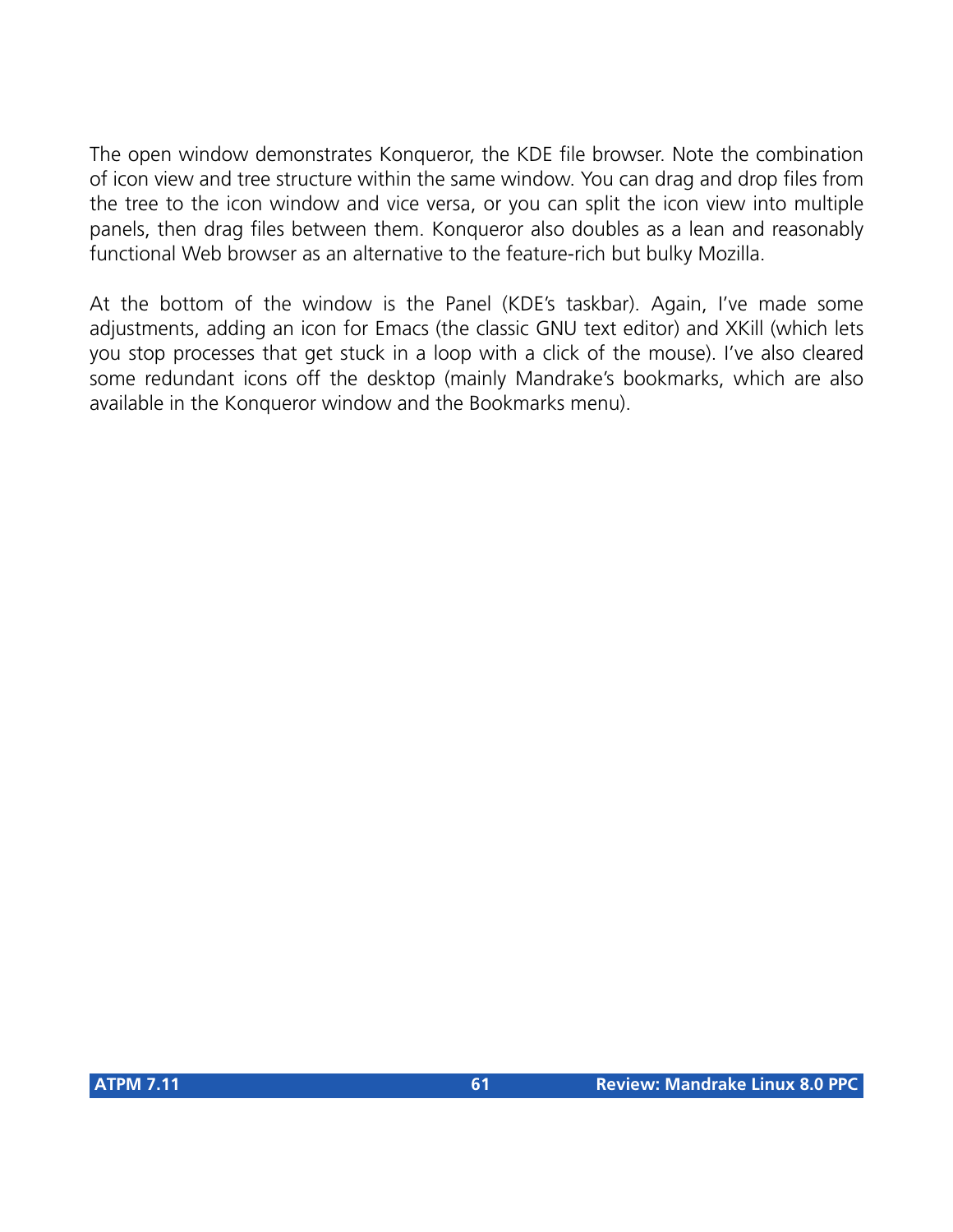KDE's greatest strength is interface consistency. As with the Mac OS, all KDE applications conform to the same basic design (and Mandrake comes with a large selection of apps). This consistency comes at a price, though, namely the once-commercial Qt Development Library. If you consider yourself an Open Source purist, then perhaps you should try GNOME.



The GNOME Desktop featuring Nautilus

## **A New GNOME**

Those of you familiar with GNOME from its earlier incarnations in LinuxPPC, RedHat, and Mandrake 7 may now take a moment to get over the shock. It looks really different, doesn't it? Well, that's thanks to Eazel, a group of former Apple programmers from the original Macintosh project who set out to redefine the Linux desktop. Sadly, the Eazel project fell victim to last year's tech slowdown, but they left GNOME with a new file browser named Nautilus.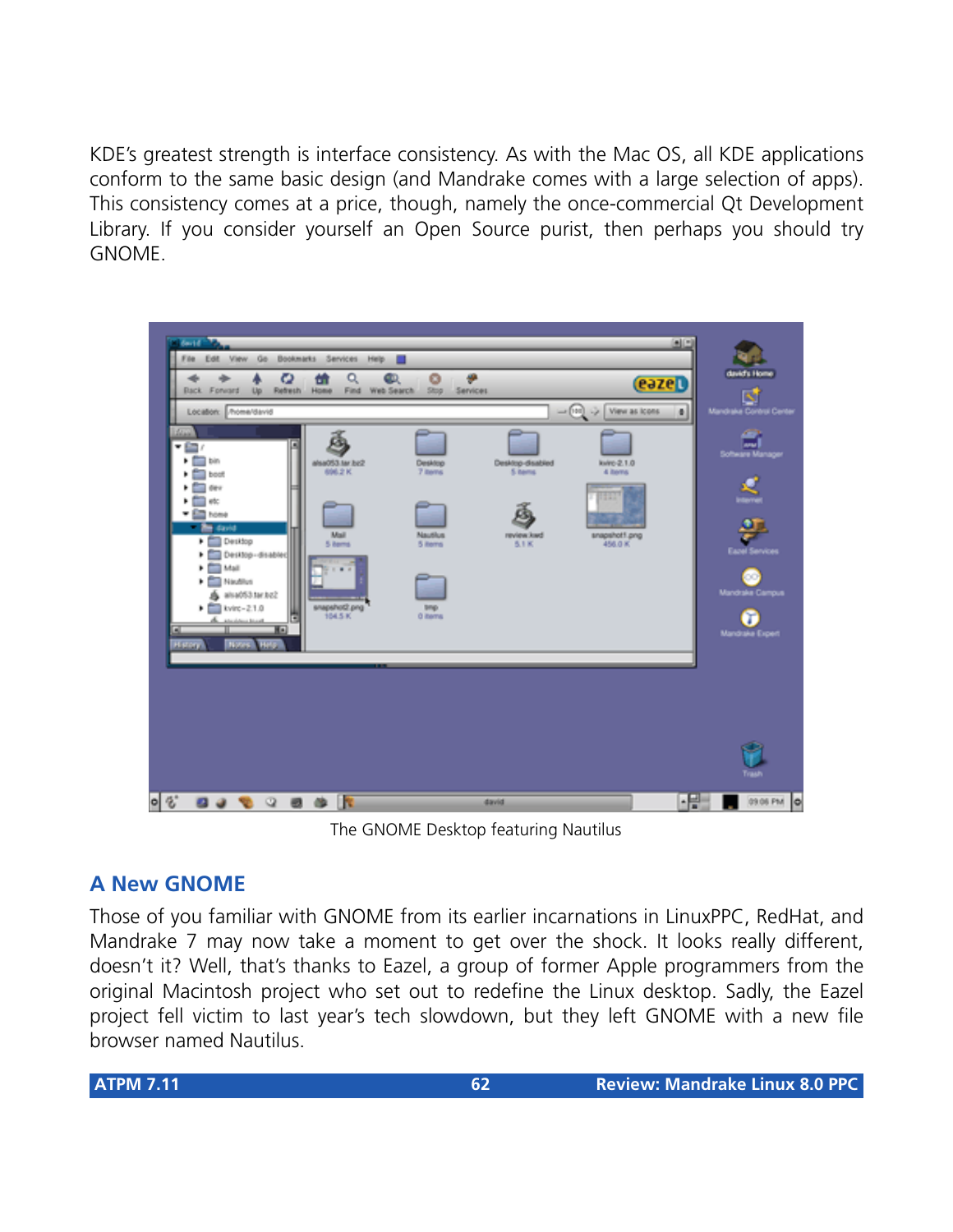## **Or Is It Gnautilus?**

Taking over the functional yet plain GNOME File Manager, Nautilus brings a little slickness to the Linux desktop. It shares many features with Konqueror, which in turn shares many features from the older GNOME File Browser. Ultimately, it's a matter of taste, and you can bring back the simple, classic, and totally geeky GNOME look quite easily.



Good ol' GNOME

Therein lies the flexibility of Linux. You can use the full KDE package, the full GNOME package, or pick your favorites from each. There is nothing preventing a GNOME application from running in KDE or vice versa. And if you're feeling adventurous, you can install and try out one of the other included X-Window programs.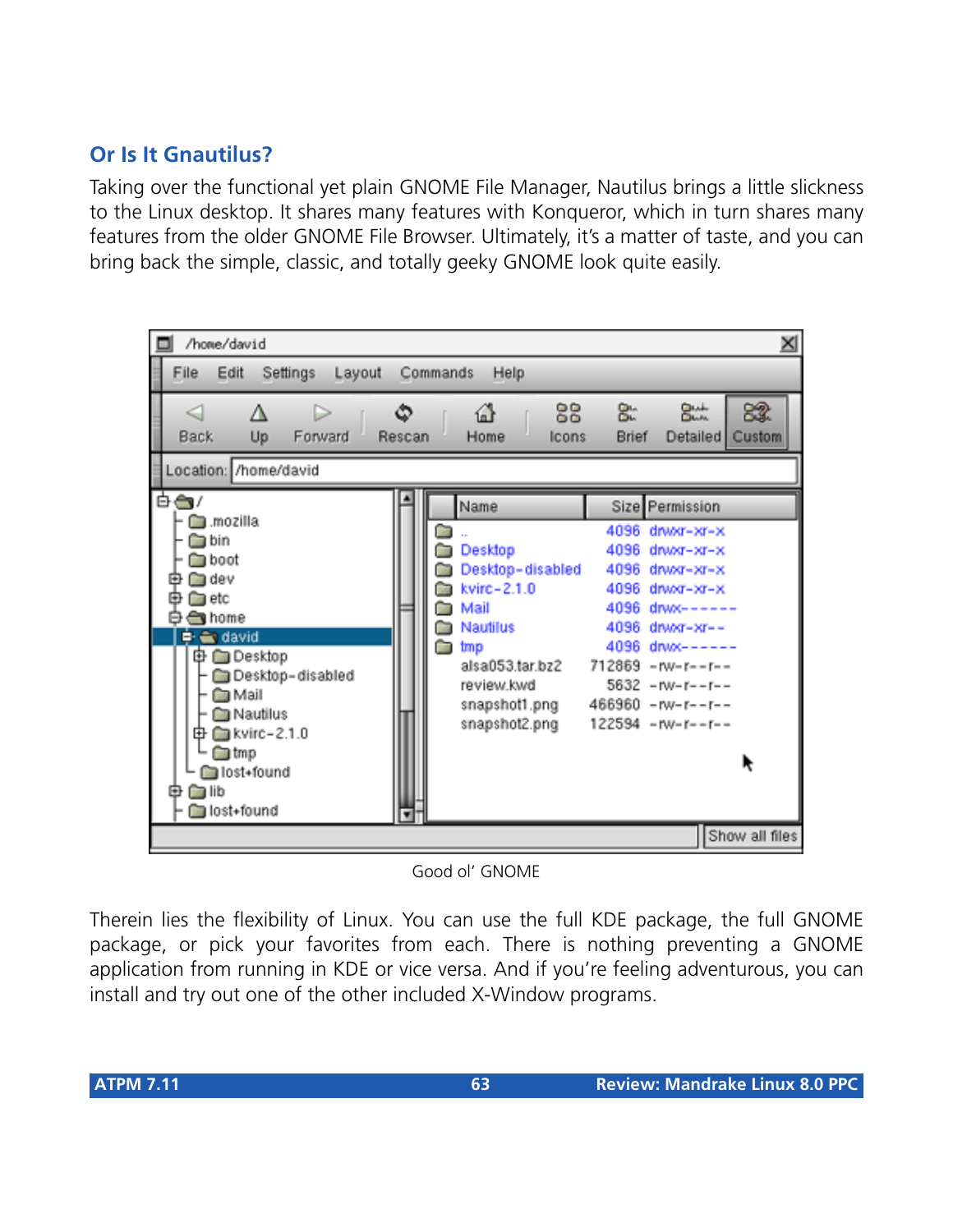## **Installing Software**

One of the biggest improvements in Mandrake 8 is the new Software Manager (a significant update of Mandrake 7's RPMdrake). Along with KDE's Package Manager (formerly Kpackage) and GNOME's GnoRPM, Software Manager is a tool for opening RedHat Package Modules (RPMs), a one-click install method developed by RedHat that is much easier than the traditional method of unpacking tarballs (for those of you unfamiliar with Unix's tar files, let's just say that opening a tarball is about as fun as opening an actual ball of tar).



The Software Manager

You can either view packages by category (i.e. "Multimedia") or look up a specific application in a list (i.e. emacs or ssh). Once you find what you're looking for, select Install. Software Manager keeps track of which CD a package is stored on and will request it if it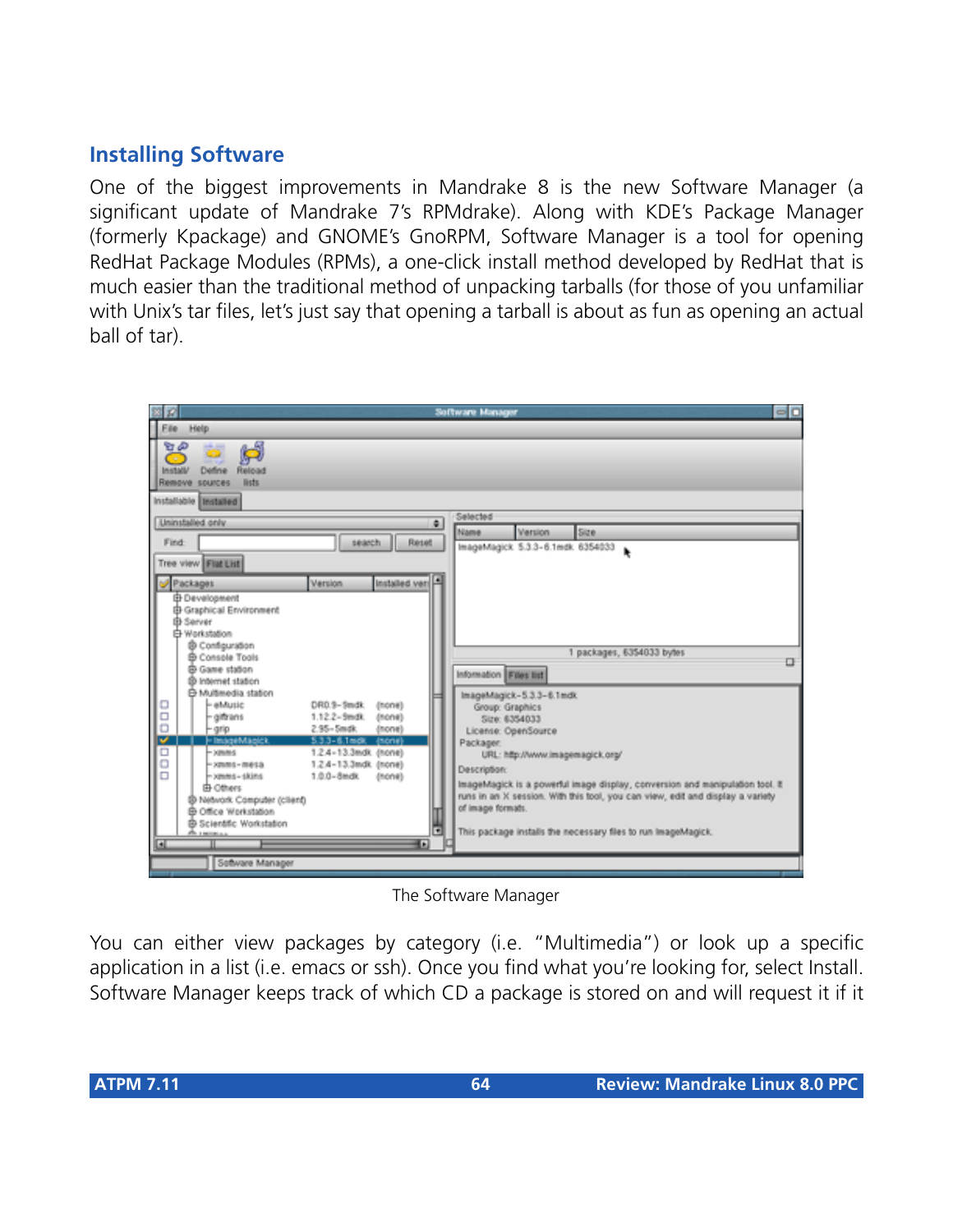isn't in the drive. Software Manager also keeps track of dependent files and will give you the opportunity to install them with one click, rather than having to look through the list of packages for them.

|             | rpminst                                                                               |        |
|-------------|---------------------------------------------------------------------------------------|--------|
|             | Software Installer<br>Packages dependencies informations                              |        |
|             | This additional package needs to be installed<br>in order to everything working well: |        |
| Name        | ImageMagick-lib                                                                       |        |
| Summary     | Modules for ImageMagick                                                               |        |
| Description |                                                                                       |        |
|             | These are ImageMagicks modules.                                                       |        |
|             | Back<br>Help                                                                          | Cancel |

Package Dependency Alert

You can also use Software Manager to remove unwanted applications, leaving more room for the stuff you want to install.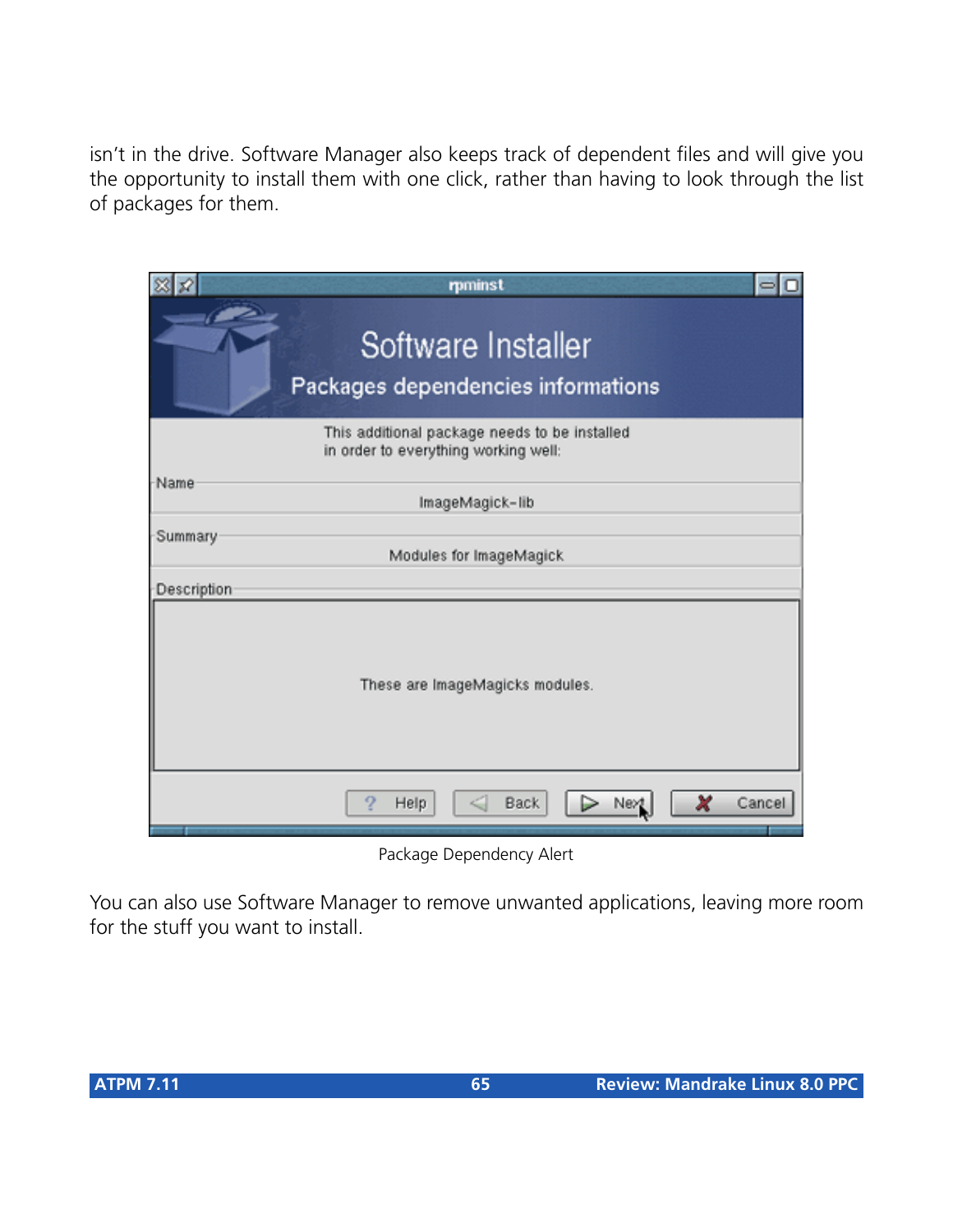## **Terminals**

What's Unix without a terminal? Maybe OS X to an iMac user, but it sure isn't Linux. There are a number of terminal emulators to choose from, each of which will bring the command line back into your GUI world.



KDE's Konsole Running Shell

Here I've launched Shell (a terminal emulator), and used a secure protocol called ssh to log remotely into my University account. Looks like I have new mail. From here I can launch a mail program (i.e. pine) and read and send mail. Or I can use a terminal to manage my files, or unpack the aforementioned tarballs (sometimes you have no other option), or run terminal-based applications, including those I might create and compile myself. (The Mandrake CDs come packed with compilers.)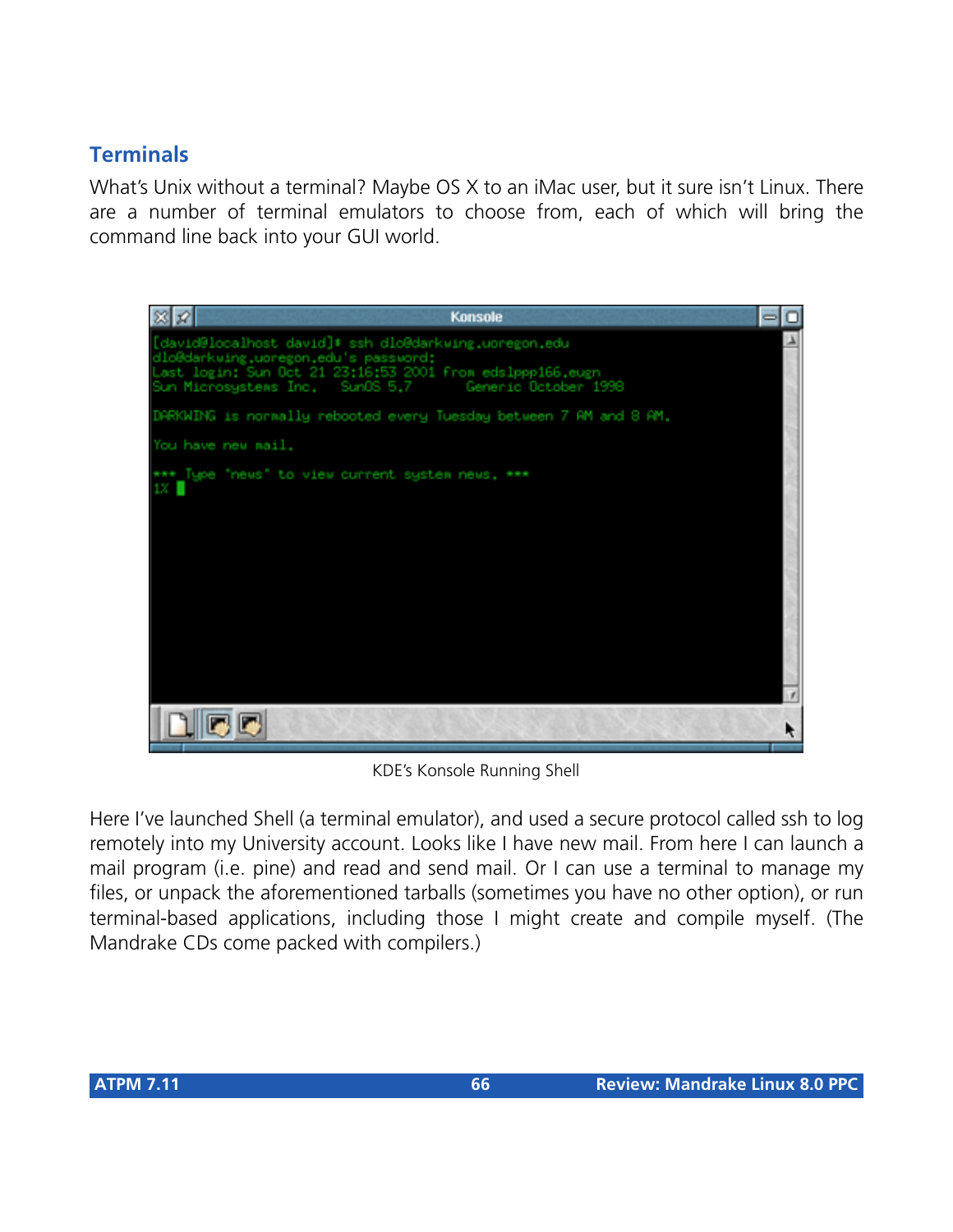In general, I prefer the ease and intuitiveness of a well-designed GUI, but there are times when a command line is indispensable. Once you learn how to use it, you'll wonder how you ever managed without it. I can guarantee that when you do run OS X, you'll spend some time in a shell there too.

## **Are You Ready To Try It?**

As easy as Mandrake Linux PPC is in comparison to previous versions, it's nowhere near as easy as the Mac OS. So you can't just be the kind of person who uses a computer for what it can do; you have to be into the idea of tinkering for its own sake, and you have to have the time for a hobby. If that's you, then what are you waiting for? Give Mandrake Linux PPC a go, and you might just give an old Mac a new lease on life.

*Copyright © 2001 David Ozab,* [dozab@atpm.com](mailto:dozab@atpm.com)*. Reviewing in ATPM is open to anyone. If you're interested, write to us at* [reviews@atpm.com](mailto:reviews@atpm.com)*.*

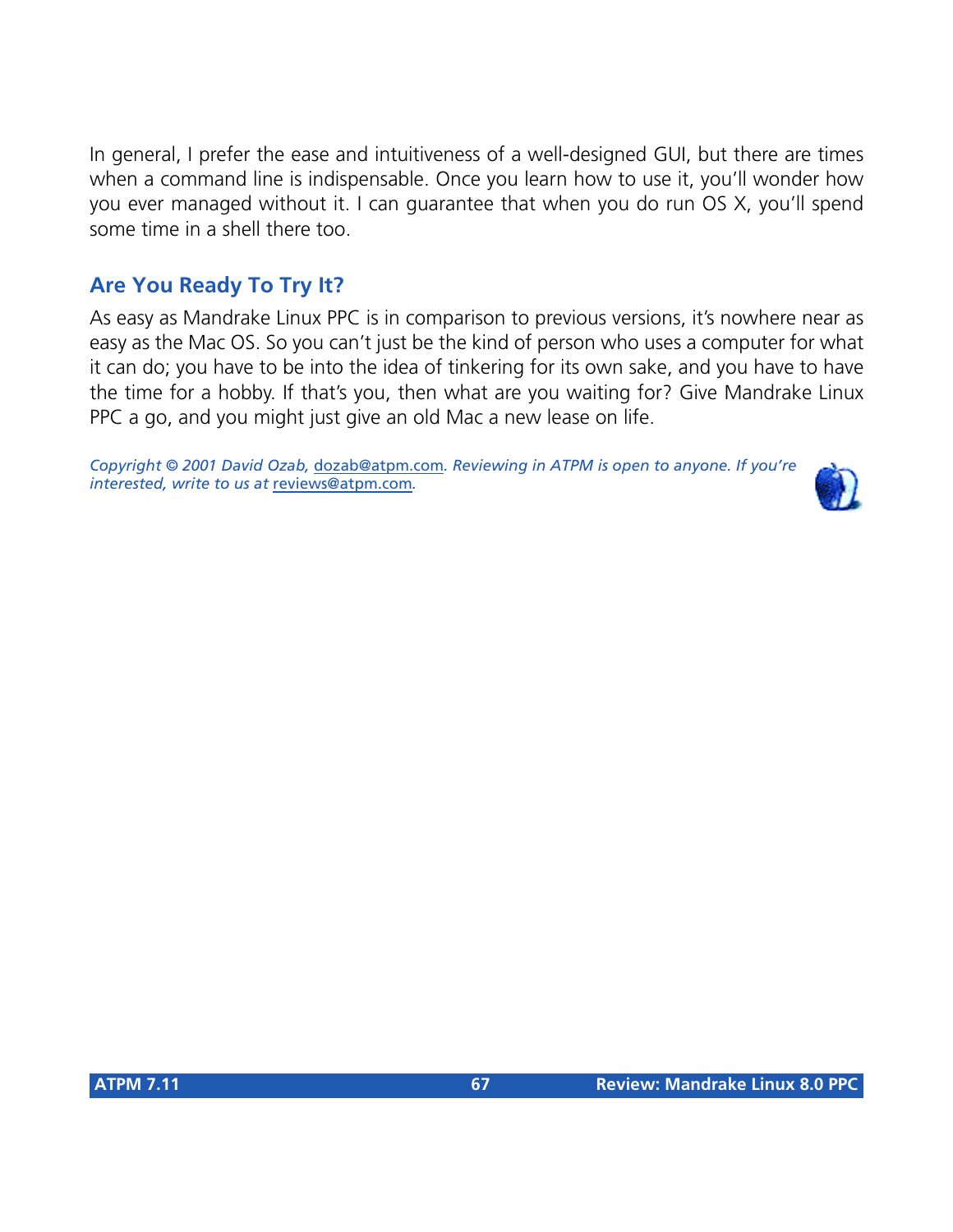**by Gregory Tetrault, [gtetrault@atpm.com](mailto:gtetrault@atpm.com)**

**Developer:** [ProVue Development Corporation](http://www.provue.com) **Price:** \$299 (download); \$312 (CD-ROM); \$69.95 (upgrade), various volume discounts **Requirements:** PowerPC-based Mac with System 7.6. **Trial:** Nagware (for databases with more than 250 records, you must click on 3–14 highlighted letters before you can save)



Panorama 4 is a full-featured, flat file database application that always loads entire database files into application RAM. Panorama contains powerful tools for entering, organizing, manipulating, and analyzing data; for creating screen, print, and browser-based forms; for working with text, numeric, graphic, and audio files; and for automating processes with its PanTalk programming language. Panorama 4 is backwards-compatible with Panorama 3 and cross-compatible with the new Windows version of Panorama.

Panorama first appeared for the Macintosh 13 years ago. ProVue Development, a small, privately held corporation, has been creating software since 1978 and released its first database in 1983. Panorama has received numerous awards from Macintosh magazines.

#### **Changes from Panorama 3**

Panorama 4 contains only native PowerPC code (with no residual code written for older Macintosh hardware). This supposedly improves the speed of some database operations. Panorama 4 adds a "Wizard" menu and includes 24 wizards for making a variety of tasks easier. Panorama 4 uses a "View" menu in place of the window-title popup menu for selecting datasheets, forms, crosstabulations, and other windows and views. Panorama 4 improved form editing tools and PanTalk procedure editing tools. Panorama 4 includes extensive electronic documentation but does not include a printed manual (although you can order one, see below). Panorama 4 comes with many examples and tutorials, including some in QuickTime format.

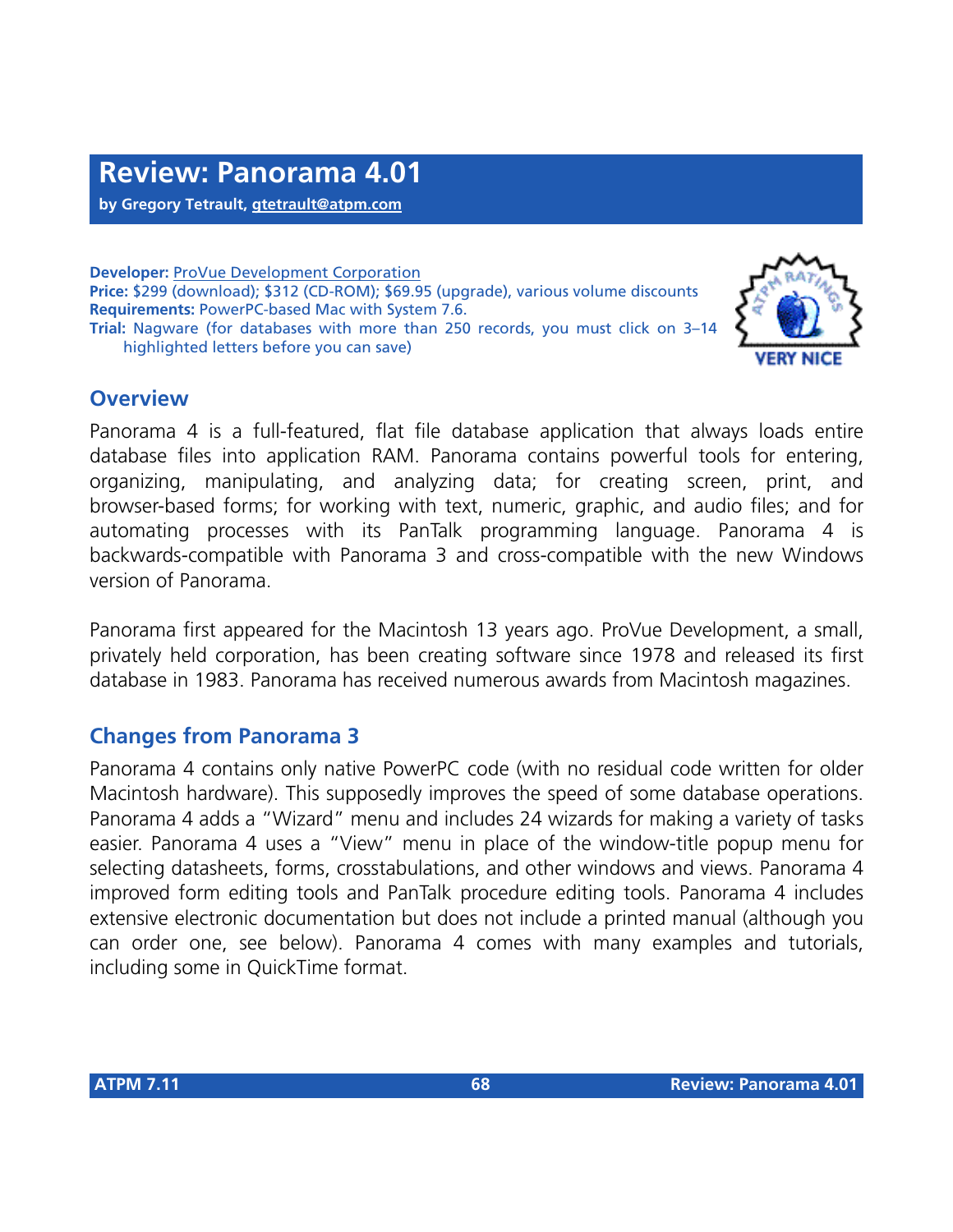## **Installation**

When you launch the installer (based on Panorama itself), a window appears for selecting installation, viewing of documents, or viewing of movies. Click "Install Panorama" to show a window with installation options.

If you are running OS 9.x, the default installation location is within the "Applications (Mac OS 9)" folder. You can select a different installation location, if desired, by clicking on the small folder icon to the right of the pink "Install" button. Complete installation of all included options requires 77 MB of free hard drive space. The minimum installation of Panorama uses only 4 MB.

#### **Using Panorama 4**

When you create a new database document, Panorama opens a blank Data Sheet containing one blank record with 10 fields labeled A-J. You can work within Data Sheet mode to add or modify fields, or you can switch to the Design Sheet to setup your database.

|             |            |        |      |  |                                                                                      |  | Untitled:DESIGN |     |             |  |   |   |    | 凹目 |
|-------------|------------|--------|------|--|--------------------------------------------------------------------------------------|--|-----------------|-----|-------------|--|---|---|----|----|
|             | Field Name |        |      |  | Type Dix Align Out Inp Range Choi Link Clair Tab Cap Dup Def Equ Rear Writ Wid Notes |  |                 |     |             |  |   |   |    |    |
|             | A          | Text O | Left |  | Any                                                                                  |  | Off             | off | Off Yes     |  | 0 | о | 10 |    |
|             | ١B         | Text O | Left |  | Any                                                                                  |  | 0ff             |     | Off Off Yes |  | 0 | 0 | 10 |    |
|             | c          | Text 0 | Left |  | Any                                                                                  |  | 0ff             |     | Off Off Yes |  | 0 | 0 | 10 |    |
|             |            | Text O | Left |  | Any                                                                                  |  | 0ff             |     | Off Off Yes |  | Ũ | Ű | 10 |    |
| $\triangle$ |            | Text O | Left |  | Any                                                                                  |  | Off             | off | Off Yes     |  | 0 | o | 10 |    |
|             |            | Text O | Left |  | Any                                                                                  |  | Off             | off | Off Yes     |  | 0 | о | 10 |    |
| ⊬           | ١G         | Text O | Left |  | Any                                                                                  |  | 0ff             |     | Off Off Yes |  | 0 | 0 | 10 |    |
| ↳           | 1н         | Text O | Left |  | Any                                                                                  |  | 0ff             |     | Off Off Yes |  | 0 | ū | 10 |    |
|             |            | Text O | Left |  | Any                                                                                  |  | 0ff             |     | Off Off Yes |  | Ũ | Ũ | 10 |    |
|             | ١J         | Text O | Left |  | Any                                                                                  |  | Off             |     | Off Off Yes |  | 0 | 0 | 10 |    |
|             |            |        |      |  |                                                                                      |  |                 |     |             |  |   |   |    |    |
|             |            |        |      |  |                                                                                      |  |                 |     |             |  |   |   |    |    |

A New Design Sheet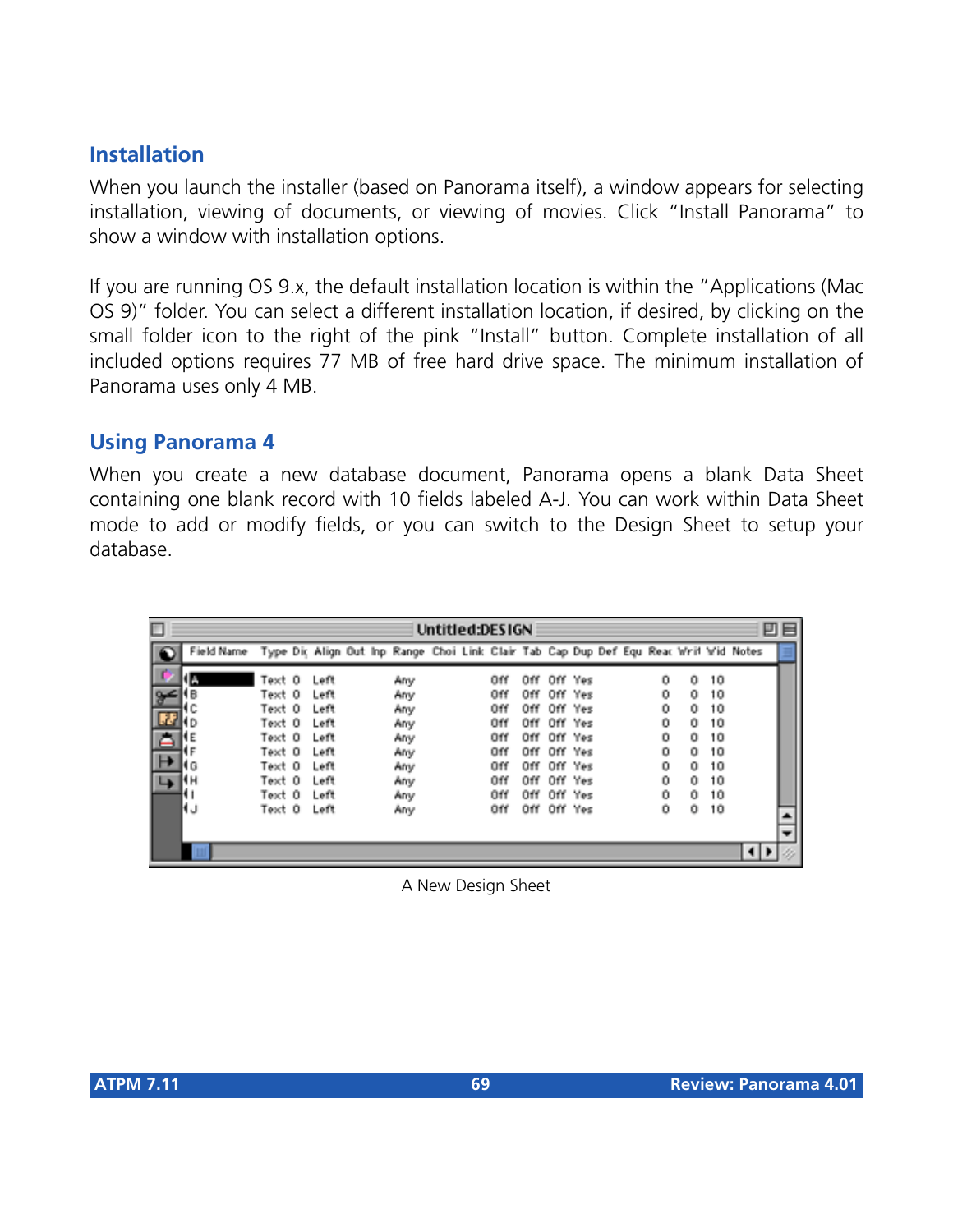Panorama comes with numerous database examples, so you may find it easier to use or modify one of them.

| Membership:Fields<br>ш |        |          |                                            |    |       |  |  |  |  |
|------------------------|--------|----------|--------------------------------------------|----|-------|--|--|--|--|
| Member *               |        |          |                                            |    |       |  |  |  |  |
|                        |        |          | Expires 10/01/02 +1 Year +2 Years +3 Years |    |       |  |  |  |  |
| Category               |        | Regular  |                                            |    |       |  |  |  |  |
|                        | Name i | John Doe |                                            |    |       |  |  |  |  |
|                        |        |          | Address 1234 56th Avenue                   |    |       |  |  |  |  |
|                        |        |          |                                            |    |       |  |  |  |  |
|                        |        | New York |                                            | NΥ | 10010 |  |  |  |  |
| Country                |        |          |                                            |    |       |  |  |  |  |
| Phone                  |        |          |                                            |    |       |  |  |  |  |
| E-Mail                 |        |          |                                            |    |       |  |  |  |  |
| Notes/Log              |        |          |                                            |    |       |  |  |  |  |
|                        |        |          |                                            |    |       |  |  |  |  |
|                        |        |          |                                            |    |       |  |  |  |  |
|                        |        |          |                                            |    |       |  |  |  |  |

Example Database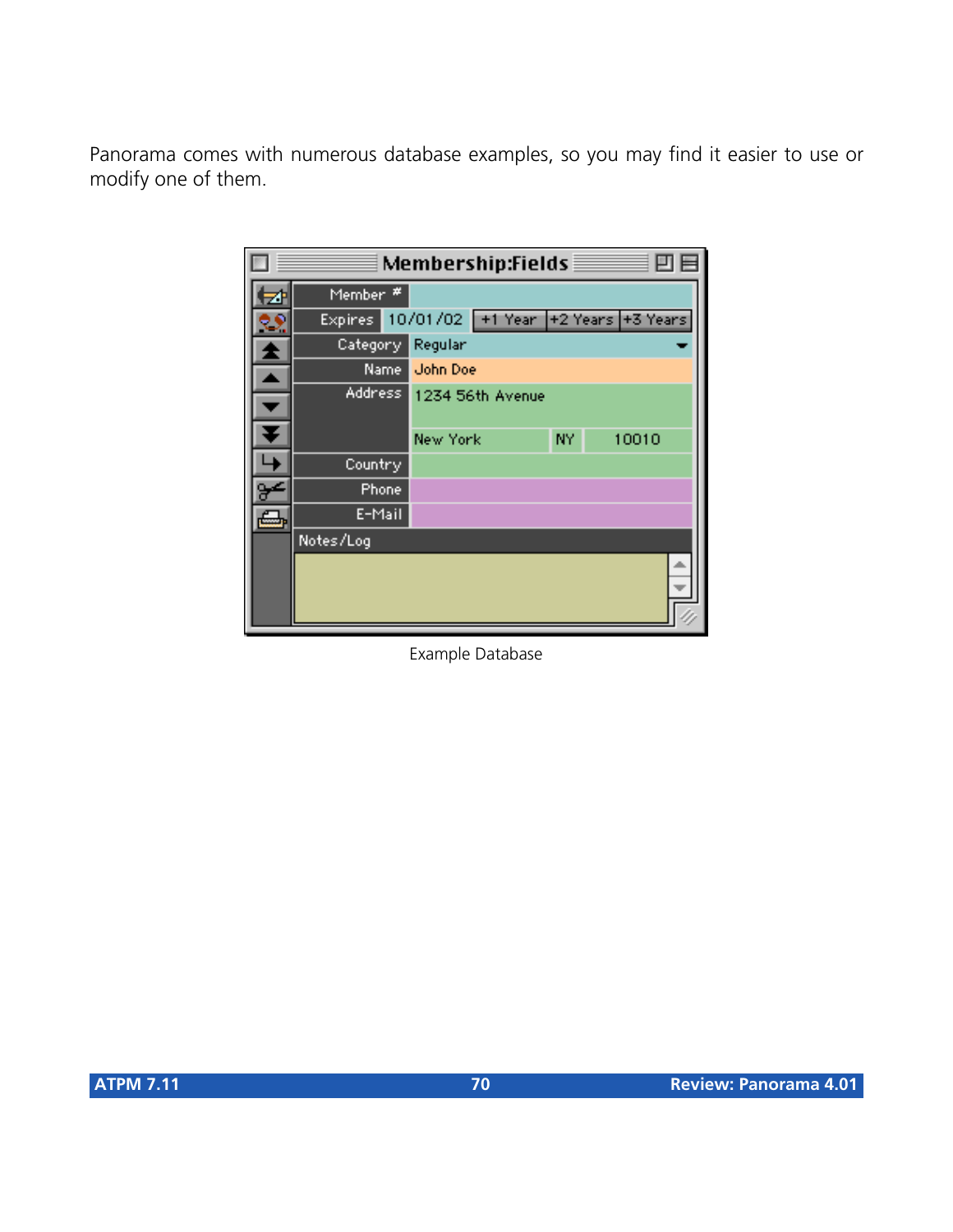Panorama 4 also includes a menu of Wizards, including a "New Database Wizard" that can guide you through setting up a new database and importing data from a text file.

|               | New Database Wizard                                                                                                                                                                                                                                                                                                                                                                                                                                                                                                                                                                                                                                                                                                                                                                                                                                                                                                                                                                                      | 凹目                       |
|---------------|----------------------------------------------------------------------------------------------------------------------------------------------------------------------------------------------------------------------------------------------------------------------------------------------------------------------------------------------------------------------------------------------------------------------------------------------------------------------------------------------------------------------------------------------------------------------------------------------------------------------------------------------------------------------------------------------------------------------------------------------------------------------------------------------------------------------------------------------------------------------------------------------------------------------------------------------------------------------------------------------------------|--------------------------|
| File Template |                                                                                                                                                                                                                                                                                                                                                                                                                                                                                                                                                                                                                                                                                                                                                                                                                                                                                                                                                                                                          |                          |
| Fields        | <b>Notes/Instructions</b>                                                                                                                                                                                                                                                                                                                                                                                                                                                                                                                                                                                                                                                                                                                                                                                                                                                                                                                                                                                |                          |
|               | <b>New Database Wizard</b><br>To create a new database, simply enter the names of the fields you<br>want to create in the box to the left, one field per line. You can start<br>with the blank form shown here, or start by selecting a pre-built<br>template from Template menu (at the top of this window). After the<br>fields names are entered press the Make New Database button.<br>Importing a Text File<br>To create a new database from a tab or comma delimited text file,<br>press the Text File button and select the file (or choose Import<br>Text File from the File menu in this window. The first line of the<br>file will appear in the box to the left – one field per line. If the first<br>line of the text file contains the field names, just press the Make<br>New Database button to create the database and import the data. If<br>the first line contains data, simply replace each data item with the<br>me your want to use for the field. Don't add or removes any lines. |                          |
| Text File     | <b>*</b> of line items                                                                                                                                                                                                                                                                                                                                                                                                                                                                                                                                                                                                                                                                                                                                                                                                                                                                                                                                                                                   | <b>Make New Database</b> |

New Database Wizard

Panorama, like other database applications, uses forms to create display screens, data entry windows, printed reports, etc. You create a form by choosing "New Form…" from Panorama's View menu. You type a name for the form in the dialog box, and select a blank form or the "Quick Label" or "Quick Form" options.



New Form dialog box showing Quick Label and Quick Form options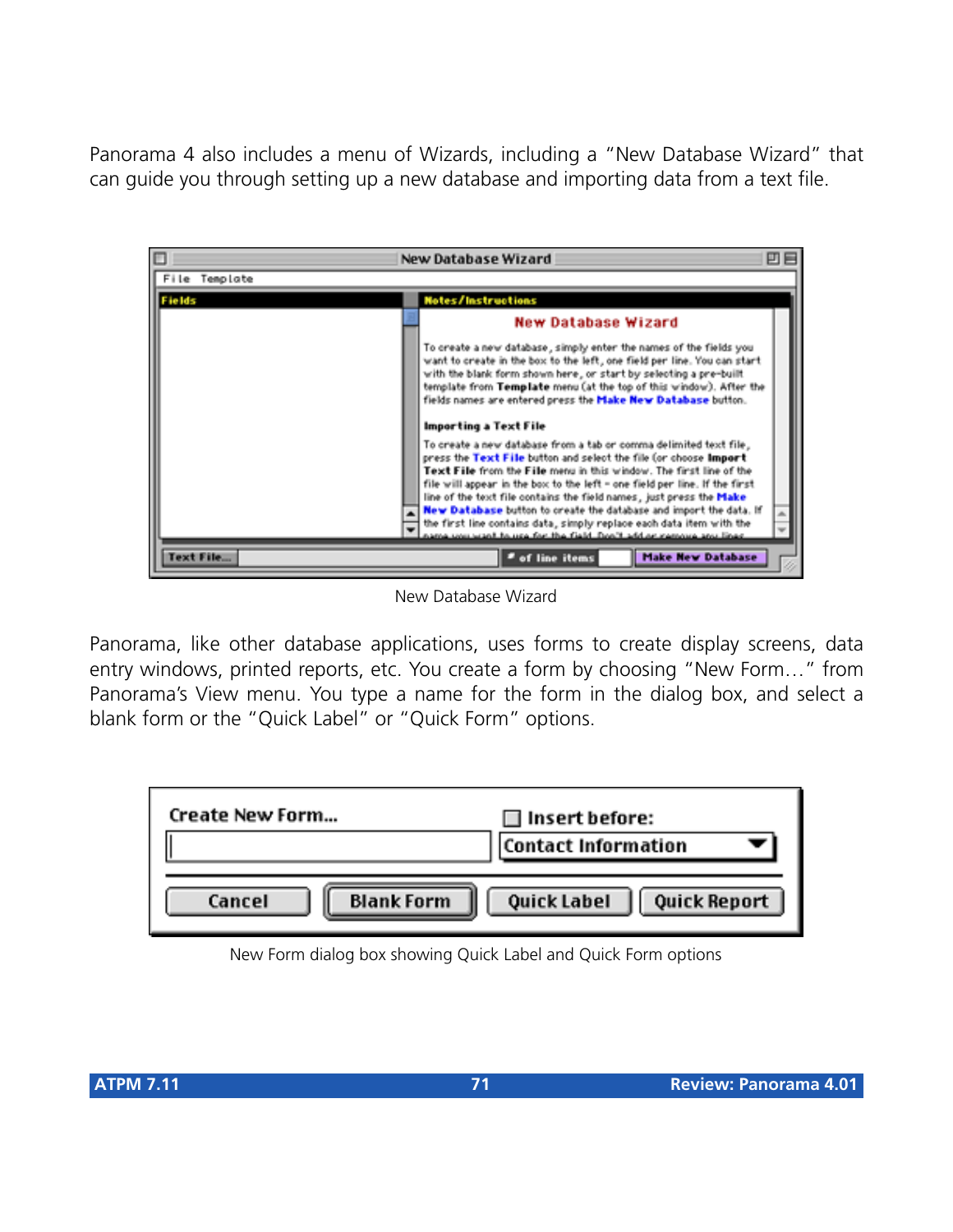"Quick Label" brings up a setup window titled "Quick Label Size & Spacing…." You choose the label type from the popup menu (26 Avery label types are listed), and make fine adjustments to the border and label separation measurements. Another dialog box appears after clicking the OK button. Here you select fields for the label, choose their fonts, and position them.

| Double click to copy field to label |   |                             |
|-------------------------------------|---|-----------------------------|
| Title                               |   | «First» «Last»              |
| Prefix                              |   |                             |
| First                               |   |                             |
| Middle                              |   |                             |
| Last                                |   |                             |
| Suffix                              |   |                             |
| Affiliation                         |   |                             |
| State                               |   |                             |
| <b>District</b>                     |   |                             |
| <b>Address</b>                      |   |                             |
| Zip                                 |   |                             |
| Phone                               | ≑ |                             |
| <b>Font: New York</b>               |   | Size:  12  <br>Cancel<br>OK |

Dialog box for laying-out fields for labels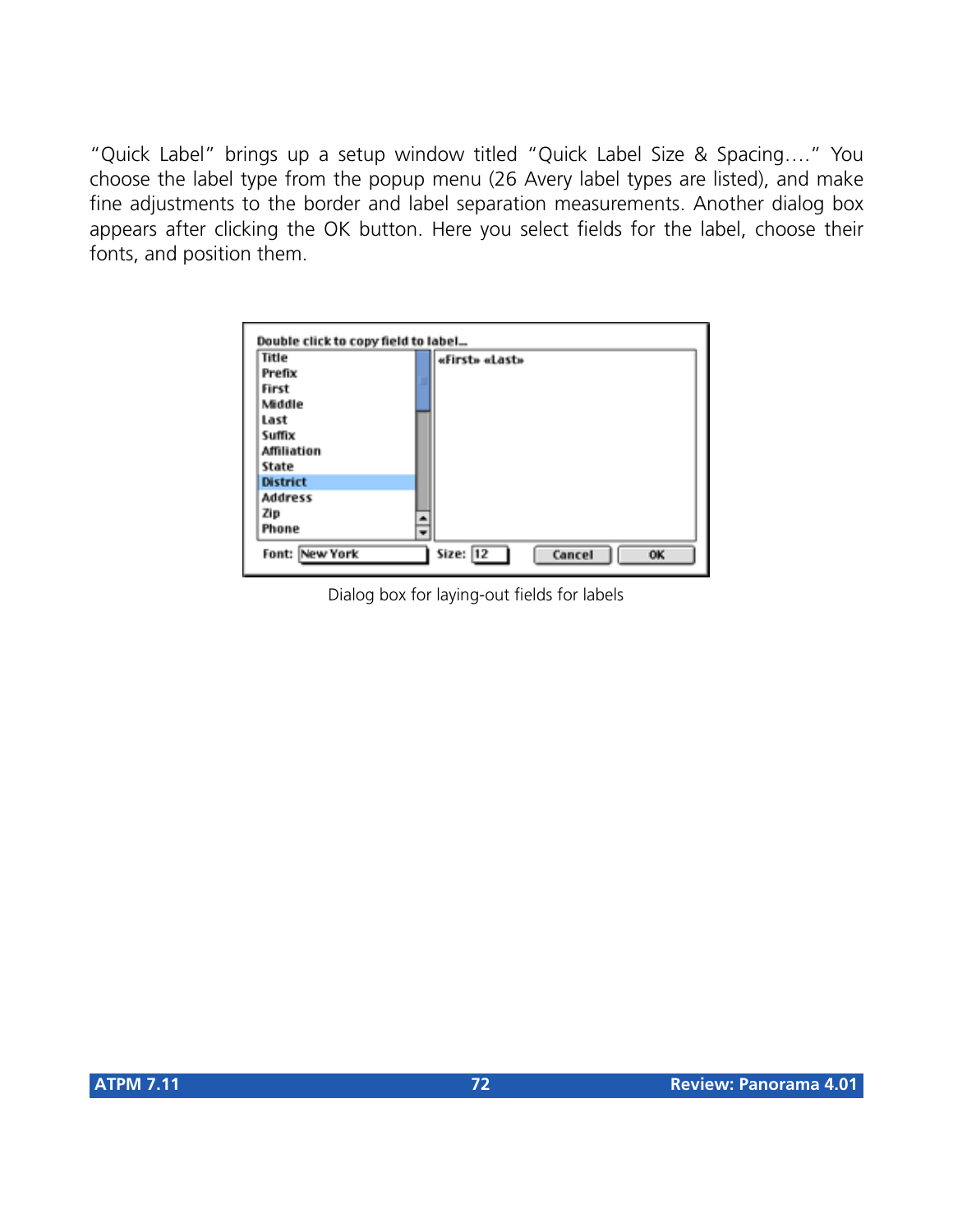After clicking OK, you reach the form window.



Form window showing label

A similar series of events can be used to setup screen or print forms using "Quick Form."

The Form window has two modes: graphic design and data access. You toggle between modes by clicking the topmost button of the toolbar along the left side of the form. Changing modes changes the menu choices and toolbar buttons. The toolbar contains buttons for adding tiles (header, footer, margin, data, report, etc.), cells, text objects, geometric shapes and backgrounds, buttons, pictures, etc.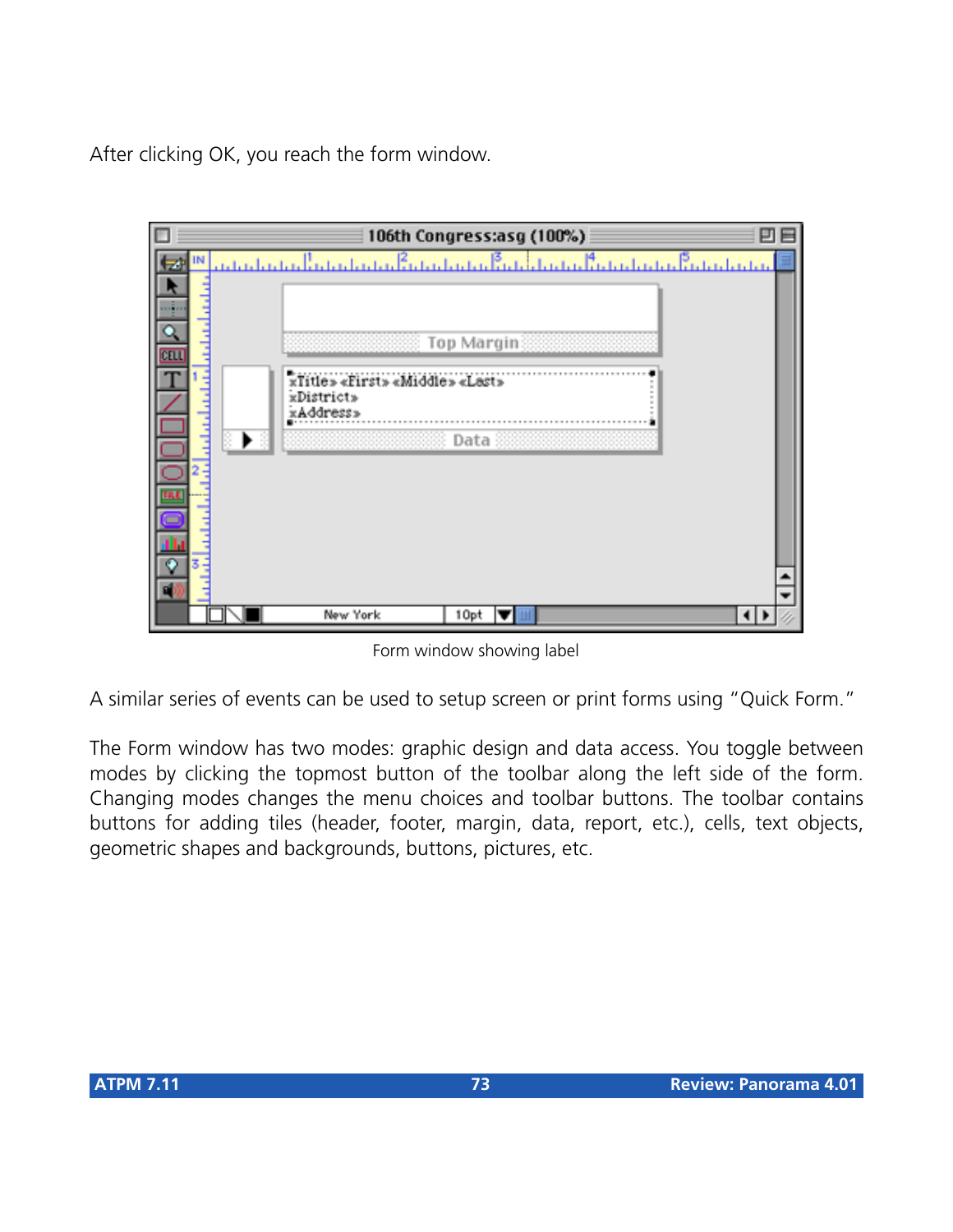Panorama uses a combination of regular objects and SuperObjects. The latter are plug-ins accessed by clicking the blue buttons on the toolbar. SuperObjects are used to create formula-based text fields, radio and checkbox buttons, clickable list fields, popup graphics or audio, scroll bars, and "word processor" objects.

| п                  |                    |                      | Calendar           |                   |                      | 囙   |
|--------------------|--------------------|----------------------|--------------------|-------------------|----------------------|-----|
|                    | August             |                      |                    |                   | 2001                 |     |
| Sun                | Mon                | Tue                  | Wed                | Thu               | Fri                  | Sat |
|                    |                    |                      |                    | 2                 | 3                    |     |
| 5                  | 6<br><b>Boston</b> | 7<br><b>New York</b> | 8<br>Philadelphia. | 9<br>Washington   | 10                   | 11  |
| 12 <sub>2</sub>    | 13                 | 14                   | 15<br>Mami         | 16<br>Orlando     | 17<br><b>Atlanta</b> | 18  |
| 19                 | 20<br>St. Louis    | 21<br>Denver         | 22                 | 23                | 24                   | 25  |
| 26<br>Tommy's game | 27                 | 28                   | 29                 | 30<br>Los Angeles | 31                   |     |
|                    |                    |                      |                    |                   |                      | 4   |

Calendar Form

In graphic design mode, the Arrange menu has options and tools to help with form layout and design. This includes commands for arranging stacking order of objects, grouping, locking, aligning, resizing, and setting size attributes (including whether or not fields can shrink or expand dynamically based on their content). The Text menu lets you select formatting options for text fields, labels, captions, and buttons. The Graphics menu has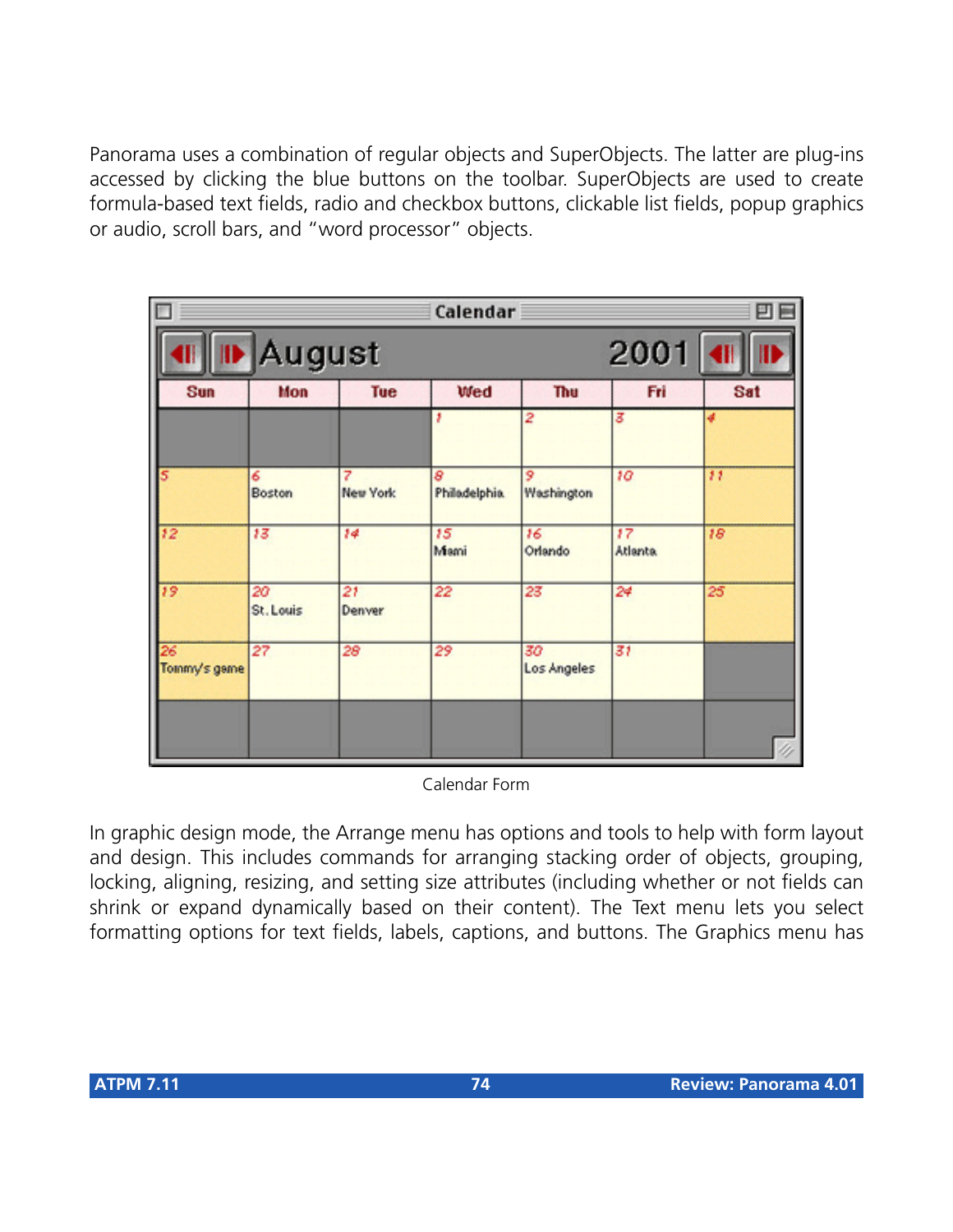options for setting line thickness, pattern, and color; and fill pattern and color. These options work as expected on most objects; text objects and SuperObjects behave differently (and somewhat strangely).

|                                                                                                                                                                                                                                | <b>Super Data Buttons</b>                                                             |                                                                                               | PТ                                                                                                                                                                                               |  |
|--------------------------------------------------------------------------------------------------------------------------------------------------------------------------------------------------------------------------------|---------------------------------------------------------------------------------------|-----------------------------------------------------------------------------------------------|--------------------------------------------------------------------------------------------------------------------------------------------------------------------------------------------------|--|
| <b>Pick Your Pizza!</b>                                                                                                                                                                                                        | <b>Sample Data Button Styles </b>                                                     |                                                                                               |                                                                                                                                                                                                  |  |
| Design your pizza using the buttons below<br>Large thick crust pizza with two toppings<br>(pepperoni and mushrooms).<br><b>O</b> Personal<br>Regular<br>Size<br>Small<br>$O$ Thin<br><b>OMedium</b><br>Thick<br><b>O</b> Large | <b>Check</b><br>⊠ Sample<br>Sample<br>⊠ Sample<br>Sample<br>Sample<br><b>X</b> Sample | Radio<br>Sample<br>◯ Sample<br>O Sample<br>⊙ Sample<br>O Sample<br>Sample<br>Sample<br>Sample | <b>Wild Stuff!</b>                                                                                                                                                                               |  |
| <b>X</b> Mushrooms<br>Pepperoni<br>ping<br><b>Dives</b><br>Sausage<br>Mest balls<br>$\Box$ Peppers<br>$\Box$ Onion<br>$\Box$ Ham<br>Б<br>ā<br>$\Box$ Shrimp<br><b>T</b> omatoes<br>Anchovies<br>Gerlic                         | Sample<br>Sample<br>from your own artwork.                                            | (b) Sample<br>$\bigcirc$ Sample                                                               | Panorama 3 gives the database designer a choice of up to 30<br>▲<br>different built in button styles (all the styles shown above<br>are built in), or you can create any kind of button you want |  |

Pizza ordering "form" in Panorama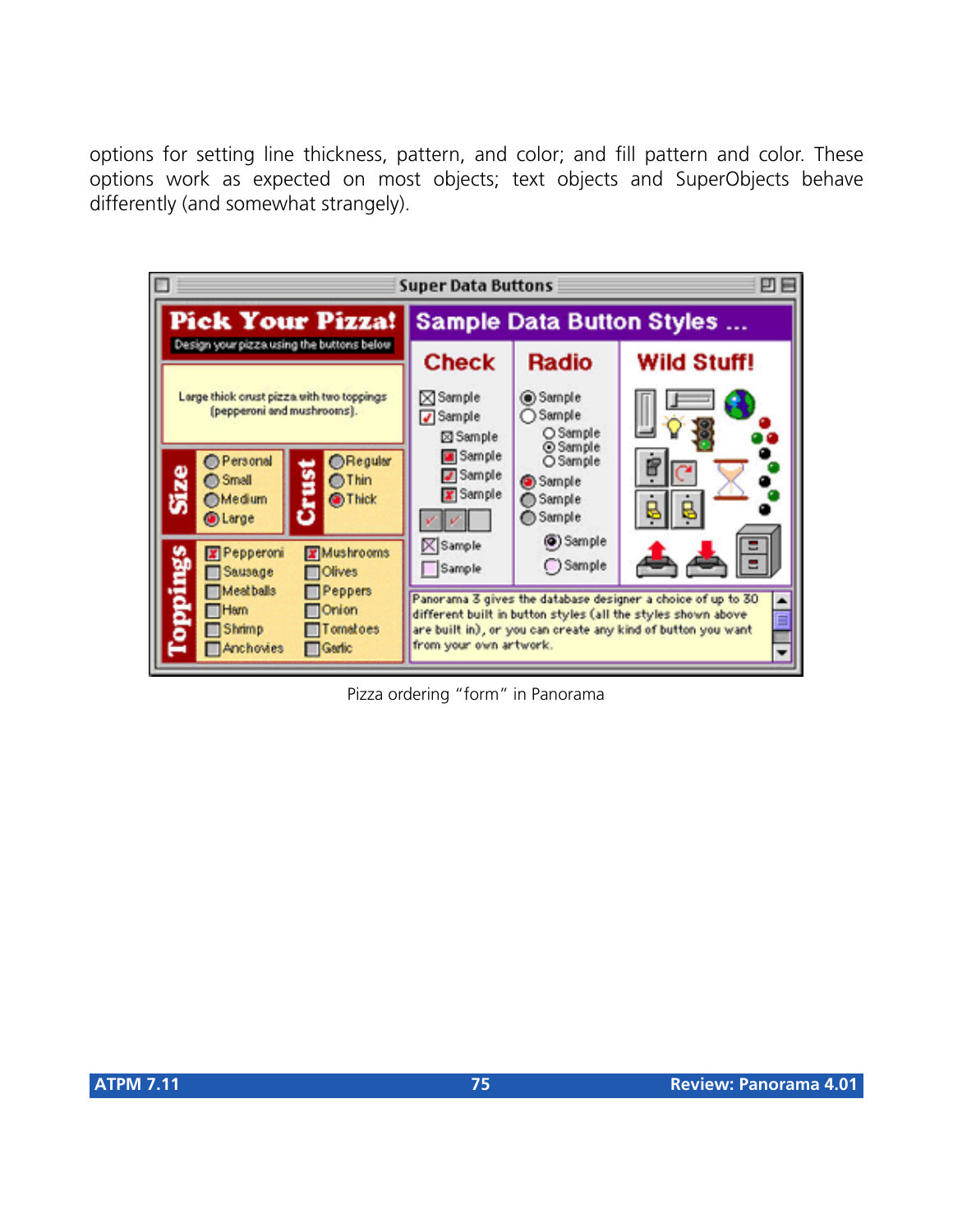Panorama, with its SuperObjects plug-ins, lets you create complex, attractive, and incredibly versatile forms. The calendar, pizza ordering, and task timer show some of you can do with Panorama's screen forms.

| Task Timer                                            | 回旧                         |
|-------------------------------------------------------|----------------------------|
| Task notes                                            |                            |
| Click any task to start timer                         | Today $\blacktriangledown$ |
| E-mail                                                | 0:57:58                    |
| Television                                            | 0:00:00                    |
| Breakfast                                             | 0:27:25                    |
| Lunch                                                 | 0:33:09                    |
| Dinner                                                | 0:00:00                    |
| Meeting                                               | 1:08:42                    |
| Telephone                                             | 0:52:02                    |
| Web                                                   | 0:00:00                    |
| Sleeping                                              | 0:00:00                    |
| <b>OU</b> STOP TIMER <b>T</b> he LOG STEDIT TASK LIST |                            |

Task timer "form" in Panorama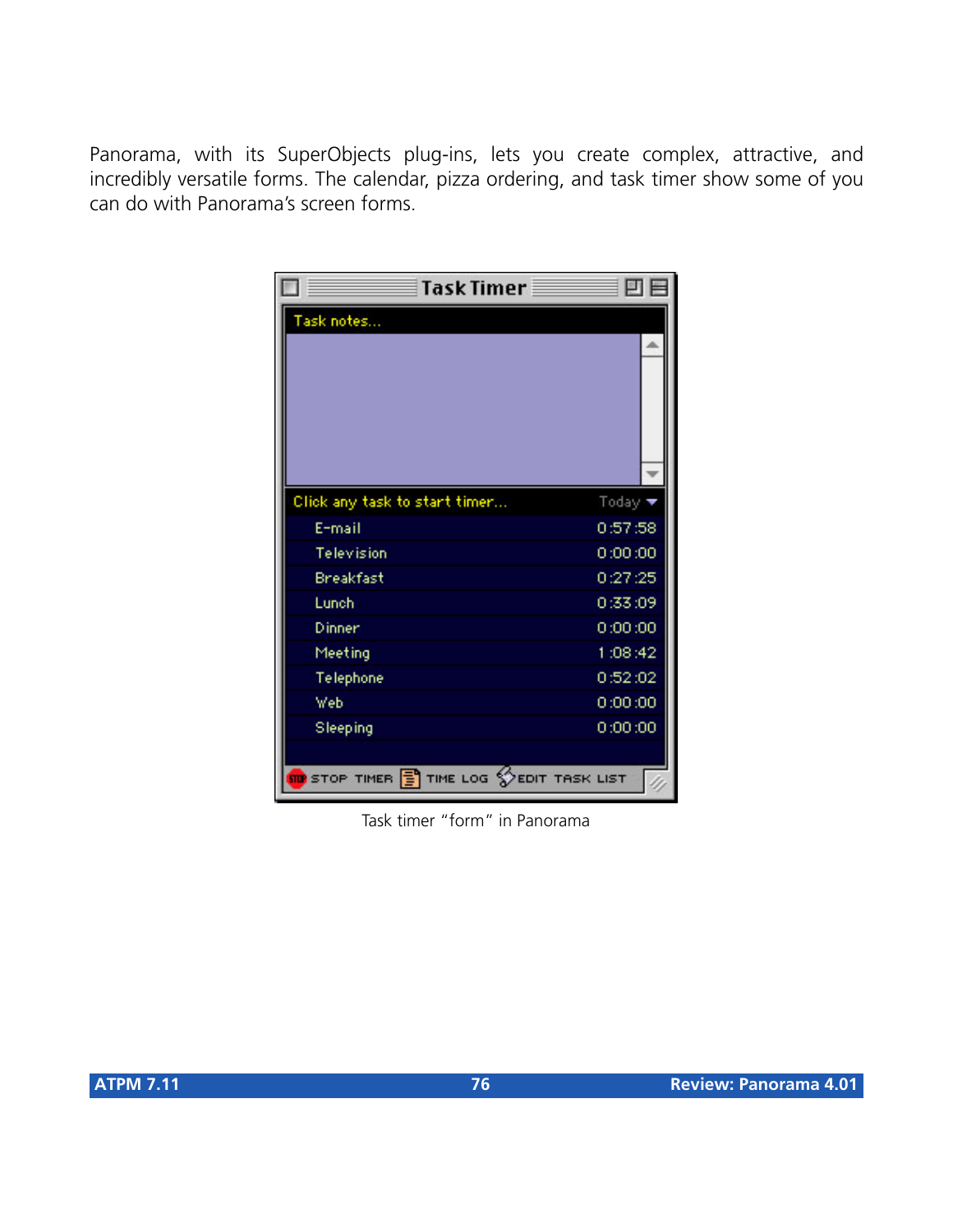Panorama's printed forms are just as powerful and versatile. In addition to printing labels, record lists, and simple forms like invoices and billing statements, Panorama lets you use powerful grouping and summary options to prepare complex reports.

| 1st Page Header      | Center<br>Right  |  |  |  |
|----------------------|------------------|--|--|--|
| Header               | Center<br>Right  |  |  |  |
| <b>Table Header</b>  |                  |  |  |  |
| Group Header         | 234567           |  |  |  |
| Group Sidebar        | 2  3  4  5  6  7 |  |  |  |
| Data                 | 123456789        |  |  |  |
| Summary              | 1234567          |  |  |  |
| <b>Table Footer</b>  |                  |  |  |  |
| Footer               | Center<br>Right  |  |  |  |
| T Margin<br>L Margin | <b>R</b> Margin  |  |  |  |
| BackDrop             | Spacer           |  |  |  |
| Cancel               |                  |  |  |  |

Report preparation options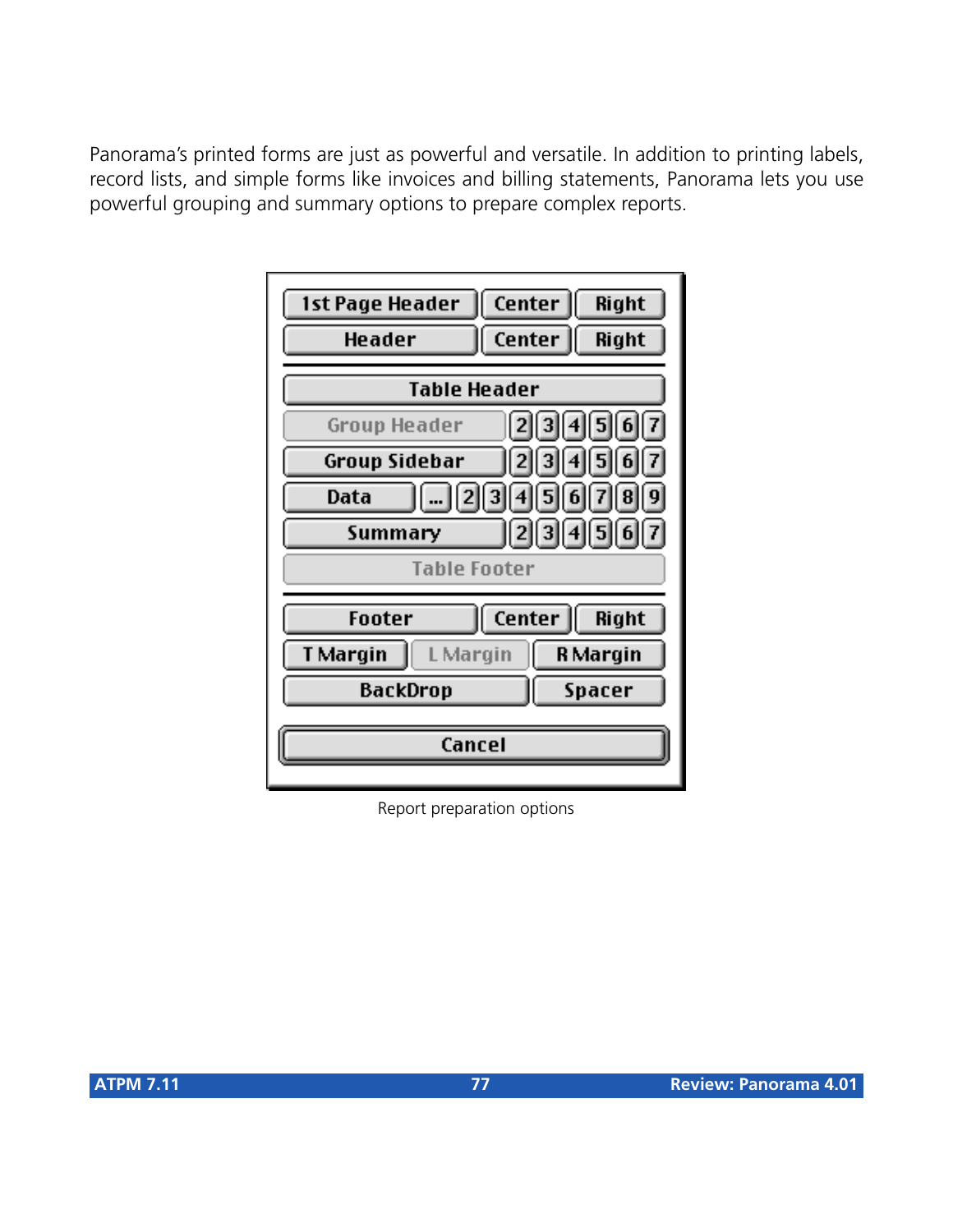| <b>CALIFORNIA</b><br>Alameda                        | -Group Header (2)                   |
|-----------------------------------------------------|-------------------------------------|
| Jim Abrahms, International Transportation Resources | -Data Summary (1)                   |
| Berkeley                                            | - Group Header (1)                  |
| Robert Sophie, Alvarado, Johnson, S. Viright        | d Data                              |
| Nancy Alexander, JPSA                               | -Summary (1)                        |
| Burbank                                             | - Group Header (1)                  |
| Keith Jacobs, Bath Co.                              | <del>⊲</del> — Data<br>-Surmary (1) |
| Canoga Park                                         | -Group Header (1)                   |
| Ken Taylor, Saticoy Litho                           | $-$ Data<br>-Surmary (1)            |
| Compton                                             | -Group Header (1)                   |
| Steve Prendergass, Pacific Photo Labs               | -Data Summary (1)                   |
| Costa Mesa                                          | -Group Header (1)                   |
| Joyce Ferrell, Church Aviation                      | <del>⊲</del> — Data<br>-Summary (1) |
| Cupertino                                           | -Group Header (1)                   |
| Christy Alpert, Signal Research                     | <b>Cy</b> Data                      |
| Arthur Clairmont, South Coast Office Products       |                                     |
| Harold Cobb, Cobb Associates                        |                                     |
| Sherry Grossman, Pablo Distribution                 |                                     |
| Peter Parks, Hamilton Press                         |                                     |
| Michelle Adams, Sceptre                             | -Summary<br>(1)                     |

Designing a report with Group and Summary sections



A section of the resulting report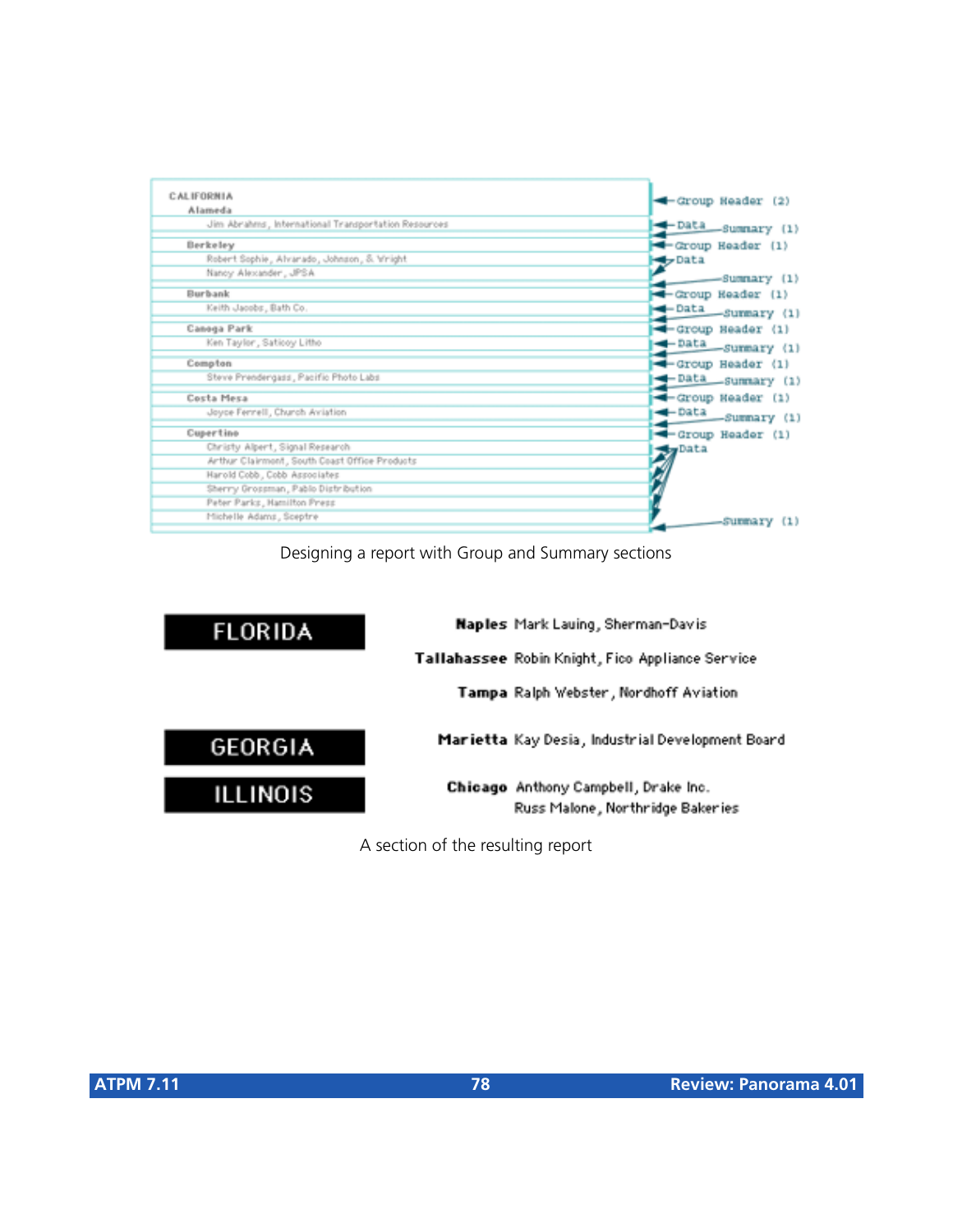Crosstabulations are easier to set up on Panorama than on any other Macintosh application I have used. Crosstabs are set up and viewed in a unique window. You can select multiple levels of crosstabulation with nested results.



Crosstabulation setup window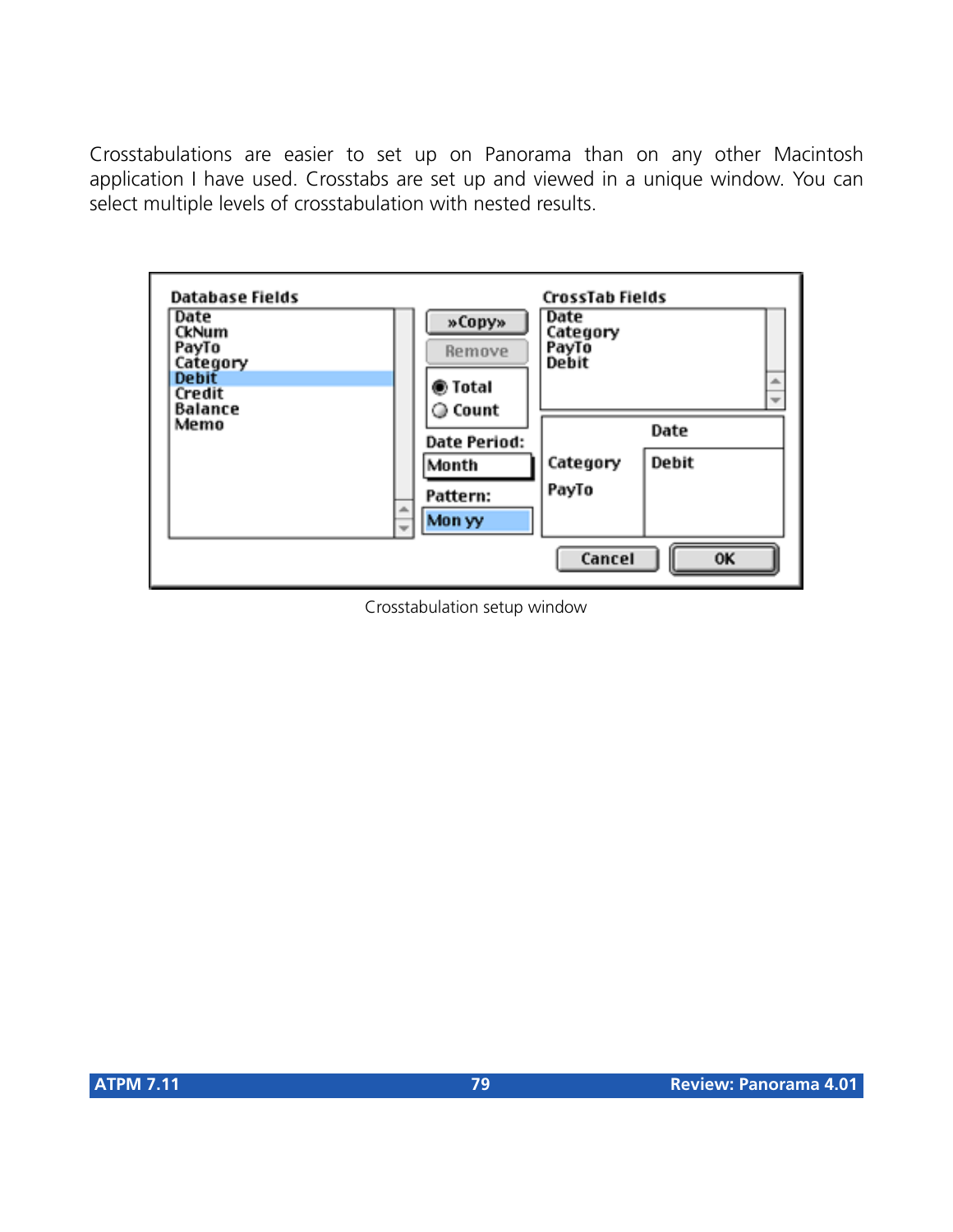|                                  |        |                  | Checkbook:XTABS:Spending by Month |          |  |
|----------------------------------|--------|------------------|-----------------------------------|----------|--|
| $\times$ tab                     | Jan 99 | Feb 99           | Mar 99                            | Apr 99   |  |
| IRS                              |        |                  |                                   | 332.33   |  |
| <b>IRS</b>                       |        |                  | 728.53                            |          |  |
| <b>IRS</b><br>State Board Of Ec  | 549.00 |                  | 280.45                            | 402.00   |  |
| +Taxes                           | 549.00 | 0.00             | 2,008.98                          | 734.33   |  |
| AT&T<br>AT&T                     |        |                  | 19.51                             |          |  |
| Cable & Wireless                 |        | 65.03<br>171.92  | 198.12                            | 117.98   |  |
| G T E                            |        | 234.27           | 401.68                            |          |  |
| MCI<br>Metagram                  |        |                  |                                   |          |  |
| Pacific Bell                     |        | 34.54            | 48.91                             |          |  |
| PacTel Cellular<br>Sprint        | 141.09 | 197.10<br>16.66  | 295.42<br>21.06                   | 187.58   |  |
| US Sprint                        |        |                  |                                   |          |  |
| US Sprint                        |        |                  | 42.31                             |          |  |
| US Sprint<br>+Telephone          | 141.09 | 17.14<br>736.66  | 1,027.01                          | 305.56   |  |
| City Of Caboose                  |        | 94.42            | 77.71                             |          |  |
| S C E                            |        | 172.03           | 89.46                             |          |  |
| So. Calif. Gas Co.<br>∗Utilities | 0.00   | 136.33<br>402.78 | 217.32<br>384.49                  | 0.00     |  |
| +TOTAL                           |        |                  | 26,575.21 23,573.26 39,011.30     | 5,852.73 |  |
|                                  |        |                  |                                   |          |  |
| 152 visible/152 total            |        | Ш                |                                   |          |  |

Crosstabulation display window from setup above

Procedures are written in Panorama's unique programming language, PanTalk. Procedures can be created by recording steps or by writing PanTalk scripts. Like crosstabs, procedures are viewed and edited in a unique window. Procedures are activated in one of four ways: the Action menu, a form button, automatically at startup or when a certain window opens, or when called from another procedure or from an AppleScript.

Recording works well for simple macros. More complex procedures require knowledge of the PanTalk language (which resembles Pascal). Extensive automation within your database is possible using PanTalk alone. By combining PanTalk with AppleScript, multi-application automation is possible. For example, I have used PanTalk to trigger an AppleScript that opens a mainframe text file, cleans it up with BBEdit, saves it, then turns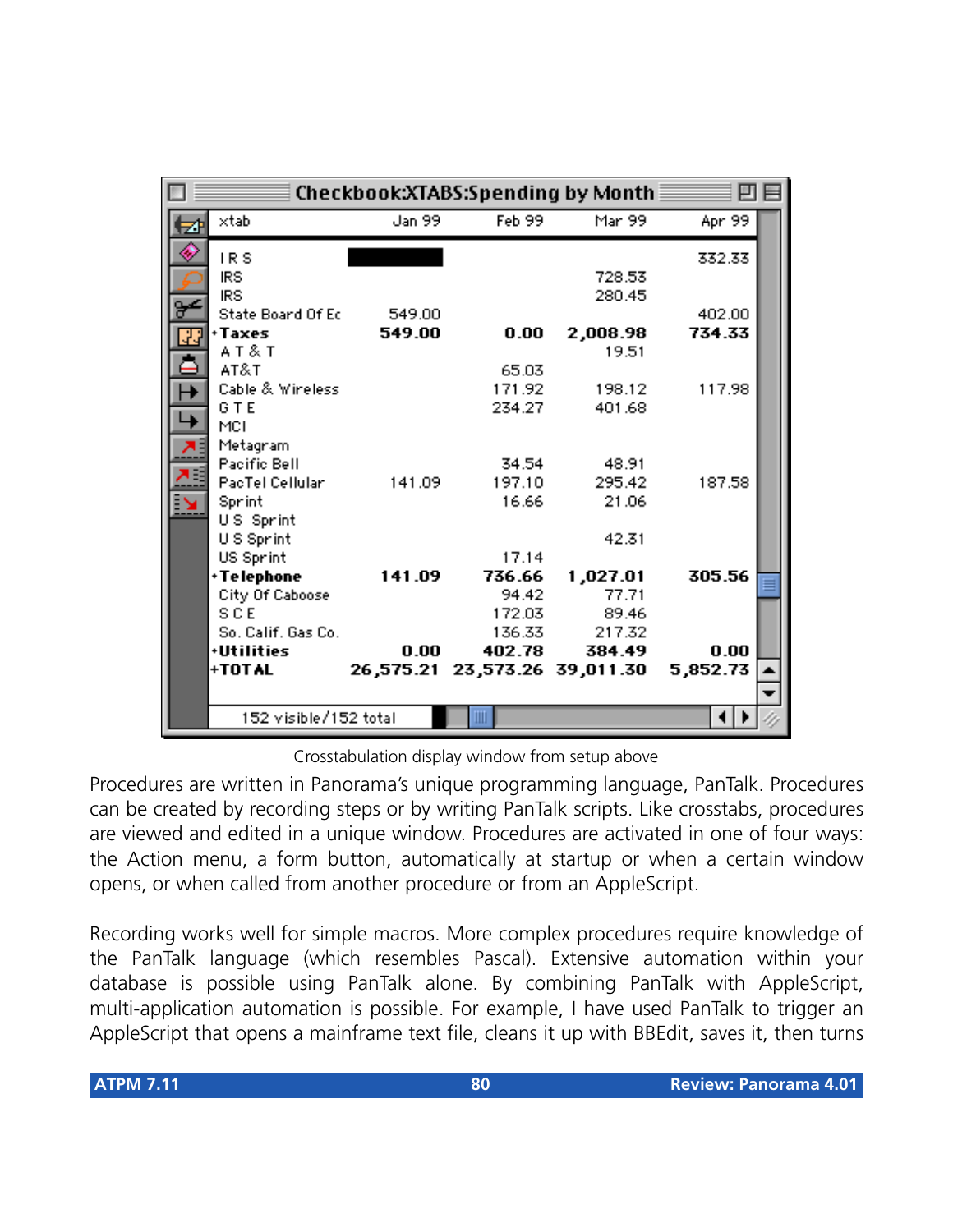control back over to Panorama for appending data, performing calculations and lookups, preparing and printing reports, and exporting data for input into a group of Excel worksheets and charts (that are opened by another AppleScript called by PanTalk).

# **Wizards**

Panorama 4 includes numerous pre-built wizards.



Finder view of Panorama 4's wizards

I arbitrarily classified them using five categories:

- Programming Assistance: ASCII chart, Custom Menu Editor, Debug Log, Font Usage, Form Explorer, Platform Converter, RPN Programmer's Calculator.
- Window Assistance: Arrange Windows, View Wizard, Window Size, Window Tweak.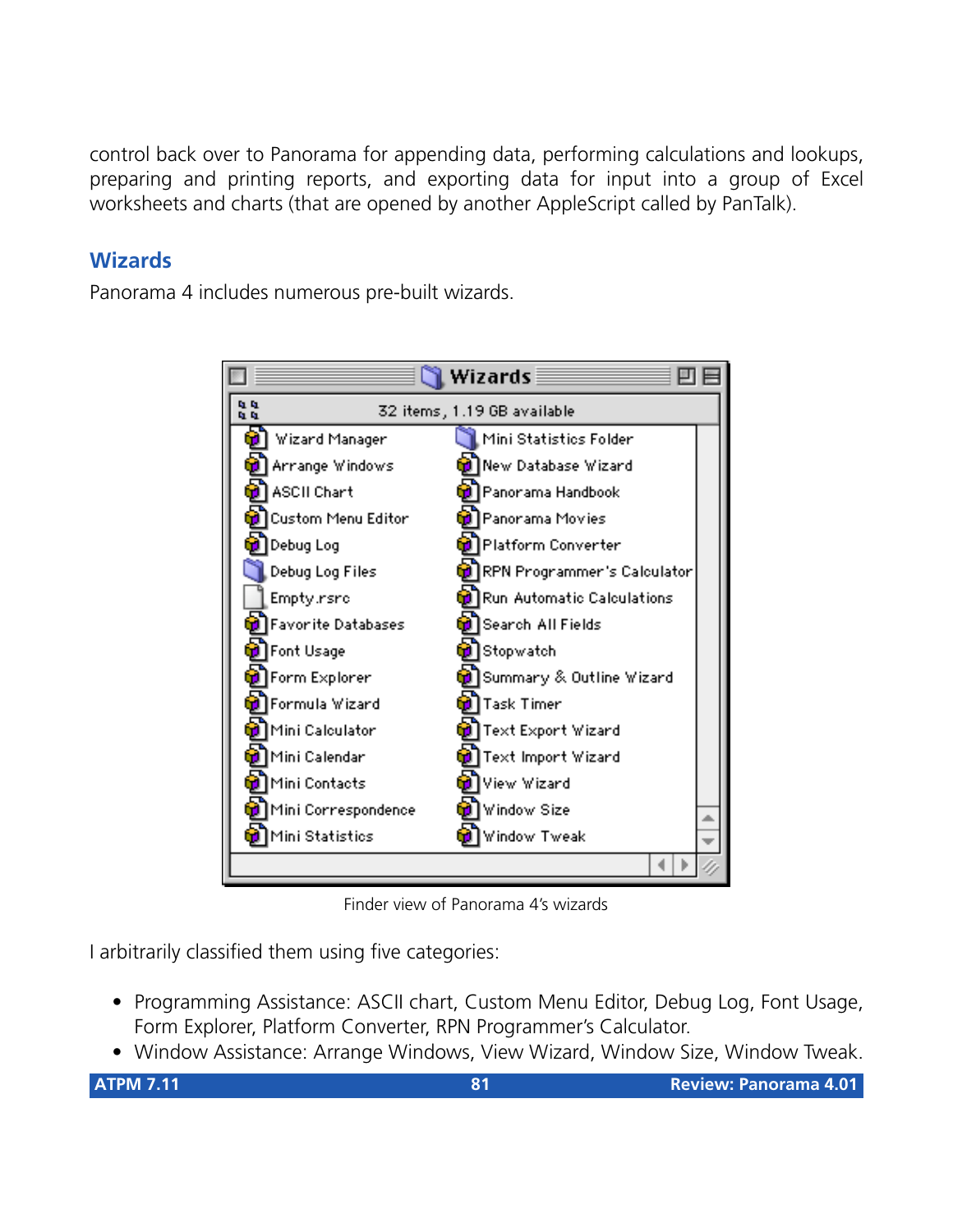- Data Manipulation: Formula Wizard, New Database Wizard, Search All Fields, Summary & Outline Wizard, Text Export Wizard, Text Import Wizard.
- File Assistance: Wizard Manager, Favorite Databases, Panorama Handbook, Panorama Movies.
- Special Functions: Mini Calculator, Mini Calendar, Mini Contacts, Mini Correspondence, Mini Statistics, Stopwatch, Task Timer.

You can use the wizards as is, or you can use modify them to suit your needs. You can also gain knowledge of how to use some of Panorama's more powerful features by examining the layouts, design, and PanTalk code of the wizards.

## **Security**

Panorama can implement many levels of security that control access to a document, to fields, to form and custom menu editing, etc. Each field can have up to 256 levels of security for reading or writing data, allowing you to customize which groups of users have access to which data fields. For example, user level 10 might have read access to all data fields but write access to a limited subset. Security options are not well-described in the documentation included with Panorama. ProVue Development sells a 40 page soft cover manual, "Panorama 3 Database Security Supplement," for \$5.00. I believe that Panorama should include a PDF version of this manual with the application.

#### **Database Distribution**

You can freely distribute databases to other users of Panorama, but that could get expensive in a large corporation. ProVue Development offers Panorama Direct, a scaled-down application that can open databases and add or modify records but cannot create databases. Panorama Direct costs only \$55 per copy if bought as a 50-pack. For less expensive distribution of databases, you can incorporate a run-time engine into a database (or group of related databases). Fees vary based on usage and complexity of the databases. The shareware distribution runtime engine only costs \$25 per database.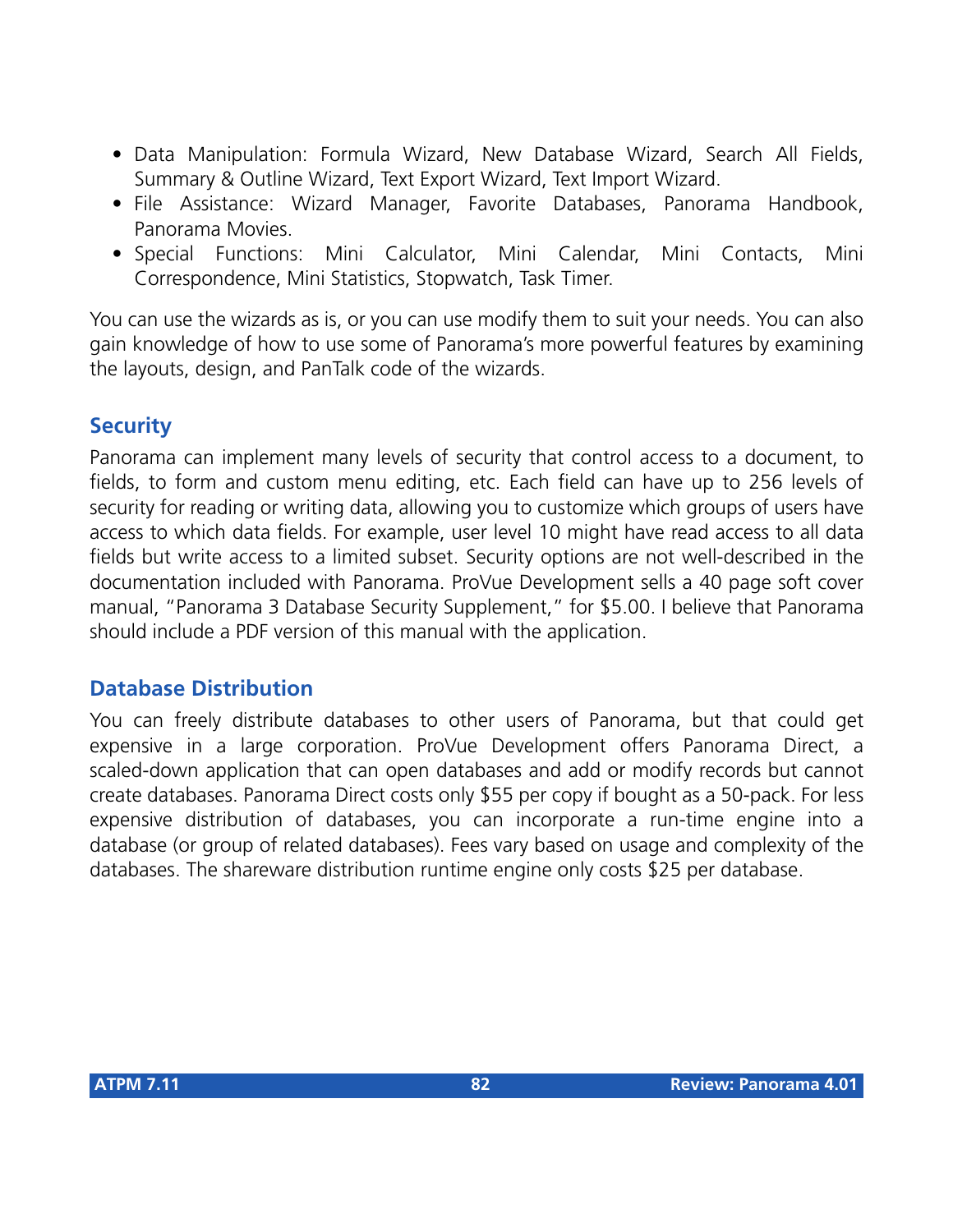# **Speed Comparisons**

Years ago when Macintosh computers were based on Motorola 680x0 chips, Panorama was the undisputed speed champ of flat file databases. Now, however, this is not true. I compared Panorama 4 to Panorama 3.1.5, FileMaker Pro 4, and Excel 9.0.1 (from Microsoft Office 2001). ProVue Development claims improved speeds over version 3, so I expected fast results. Panorama 4 proved disappointing.

My initial test file was a medium-sized database of 22 fields with 21,668 records. The first test was speed of importing the tab-delimited text file using default options. I performed crosstabulations by day (there were 22 days) and by a field containing 1 of 5 categories. The lookup test used the same database and used a 5-character code to look up a client name from a second database with 777 names (and the same 5 character codes). Next, I performed two sorting speed tests. The first test database was a larger version (65,535 records) of my 22-field data set. The second test database contained nearly 280,000 records.

| <b>Speed Test</b>    |    |    | Panorama 4 Panorama 3 FileMaker Pro 4 Excel 9 |     |
|----------------------|----|----|-----------------------------------------------|-----|
| <b>Import Text</b> 2 |    |    | 23                                            |     |
| Crosstab             |    | 14 | n/a                                           |     |
| Lookup               | 23 | 17 |                                               |     |
| Sort 65,000          |    |    | 18                                            |     |
| Sort 280,000 53      |    | 26 | 174                                           | n/a |

The results appear below (all times are in seconds):

Panorama was remarkably faster than FileMaker Pro and Excel at importing text files. FileMaker Pro does not perform crosstabulations and couldn't be tested. Panorama 4 was slightly slower than Panorama 3. Both were blown away by Excel's lightning fast crosstab speed. Panorama 4 fared better than 3 in the lookup test, but again lagged far behind FileMaker Pro (which used a true relational linkage rather than a lookup) and Excel. In both sorting tests, Panorama 3 won the speed tests. It was nearly twice as fast as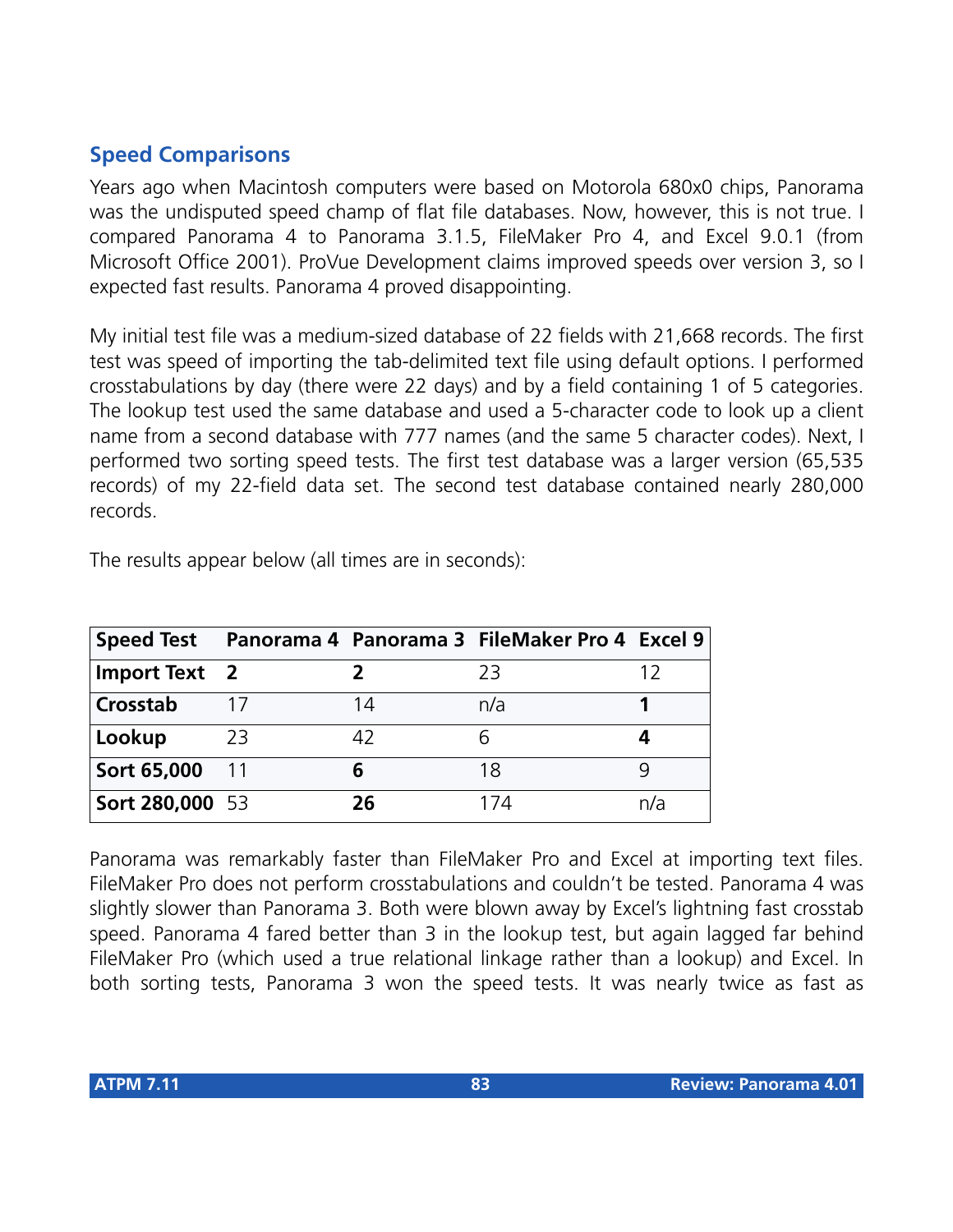Panorama 4. Excel did slightly better than Panorama 4 in the first test, but 65,535 is the maximum number of rows in an Excel file. FileMaker Pro 4 lagged far behind Panorama, especially with the large database.

#### **Speed Comparisons Bottom Line**

Panorama 4 has better lookup speed but slightly slower crosstabulation speed and much slower sorting speed than Panorama 3 (despite ProVue Development's claims to the contrary). With databases containing up to 65,536 records, Excel 9 performs lightning fast crosstabulations, fast lookups, and moderately fast sorts. Clearly, even though Panorama has the advantage of being a dedicated database with contents held entirely in RAM, its crosstabulation and lookup algorithms do not perform as well as Excel's. In addition, version 4 has substantially longer sorting times compared to version 3.1.5. Panorama's RAM-held database model gives it a big advantage over FileMaker Pro when sorting.

#### **File Size Comparisons**

Panorama has always worked with the entire database in RAM, so its developers created space-saving algorithms. Panorama files are typically much smaller than other databases. (Note that Panorama 3 and 4 use identical formats.) Here are file sizes in megabytes.

| Test File                            |  | Text Panorama FileMaker Pro 4 Excel 9 |     |
|--------------------------------------|--|---------------------------------------|-----|
| <b>21,668 Records 1.9 2.0</b>        |  | 25                                    | 44  |
| <b>65,535 Records</b> 4.1 <b>4.4</b> |  | 58                                    | 134 |
| 280,000 Records 18.5 17.4            |  | 32 R                                  | n/a |

Panorama databases can be smaller than corresponding text files, especially if there is repetitive information such as long category names. Panorama will assign codes to the repetitive information and save space and memory. FileMaker Pro files were 25% larger than Panorama with less than 66,000 records, but nearly twice as large with the 280,000 record file. Excel creates large files: 2.2 times larger than Panorama with less than 22,000 records and 3 times larger with 66,000 records.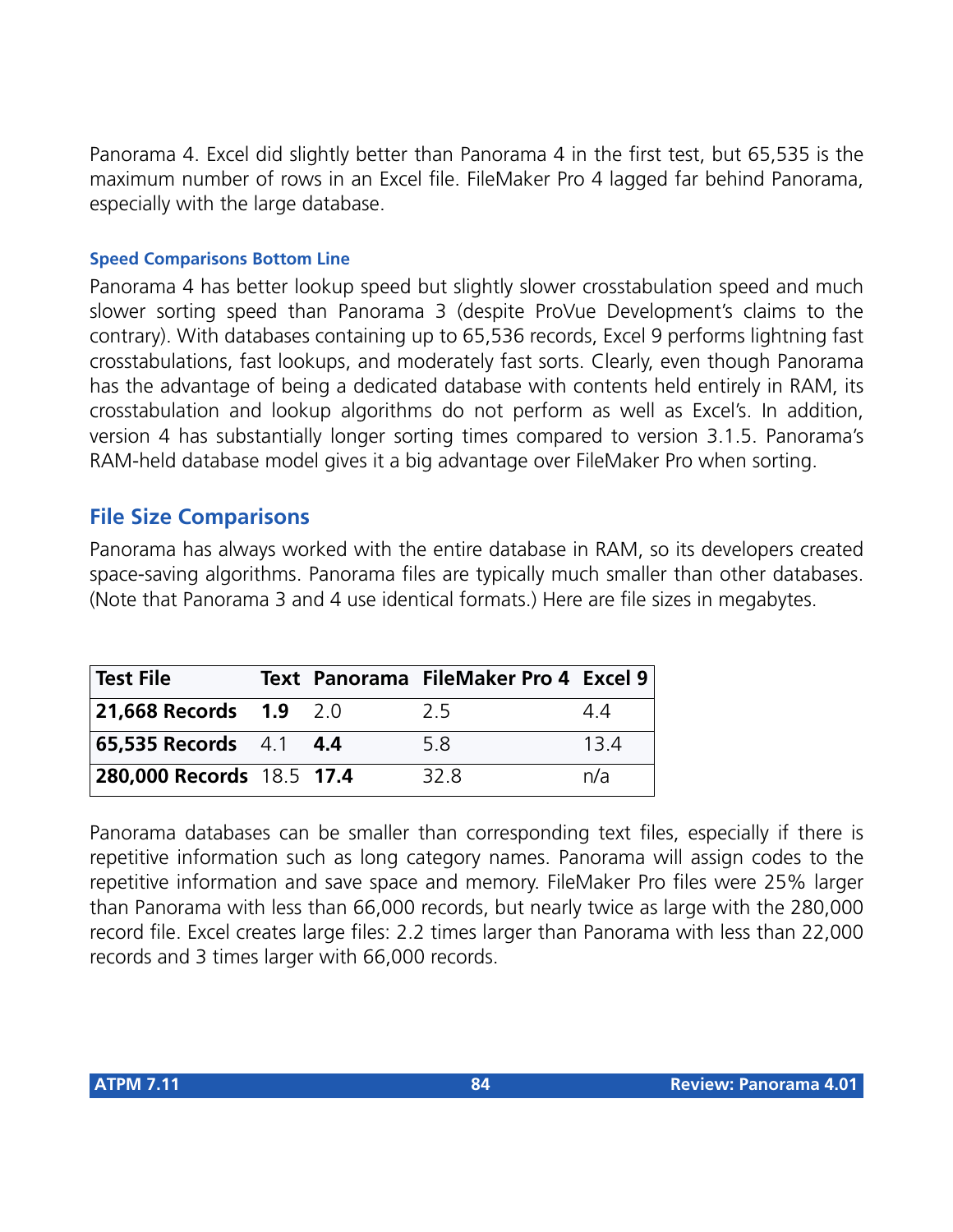## **Problems, Bugs, and Omissions**

Text objects in forms cannot have borders. This omission is quite strange and requires you to place text objects within rectangles if you wish to put a border around the text. Editing text/rectangle combinations has always been a pain in Panorama.

Text Display SuperObjects can have borders and fill patterns, but the borders don't respond to changes in line thickness, line pattern, or fill pattern. Borders are always 1 pixel thick. Fill color affects text and border color, but doesn't change the background color. (In Text objects, fill color affects the background color.)

I encountered minor screen redrawing problems when opening and moving or closing database windows in front of existing Panorama windows. The new windows would leave fine dotted lines outlining their previous positions. This could be fixed by doing anything that redraws the window (such as minimizing and then expanding it).

The page up, page down, home, and end keys do not work with the vertical scroll bars in text display SuperObjects.

You cannot set a default size or position for Data Sheet or Design Sheet windows in new database documents. However, if you adjust the window size and position, you can have Panorama remember it by checking the "Save window positions" option in the Save dialog box.

#### **Documentation**

The Panorama Handbook is a 1,796-page Adobe Acrobat PDF file. You can also purchase a printed copy of this handbook (loose-leaf, 3 hole punched, 8.5" by 11" sheets) for \$84.95. The PDF file is far too large for Acrobat to handle comfortably using normal techniques. Using the "Find" command, it took over 9 minutes to search through the entire PDF file. Acrobat also required 30 seconds to quit when the Panorama Handbook was displayed. (Note: Increasing Adobe Acrobat's application RAM from 16 to 54 MB did not improve these speeds.) To avoid the slow "Find" problem, you must use Acrobat's "Query" command (Edit>Search>Query… or Command-shift-F). Queries proceed rapidly because of the presence of an index file. Unfortunately, the handbook itself has no user-viewable index. This lessens the value of the printed version of the handbook.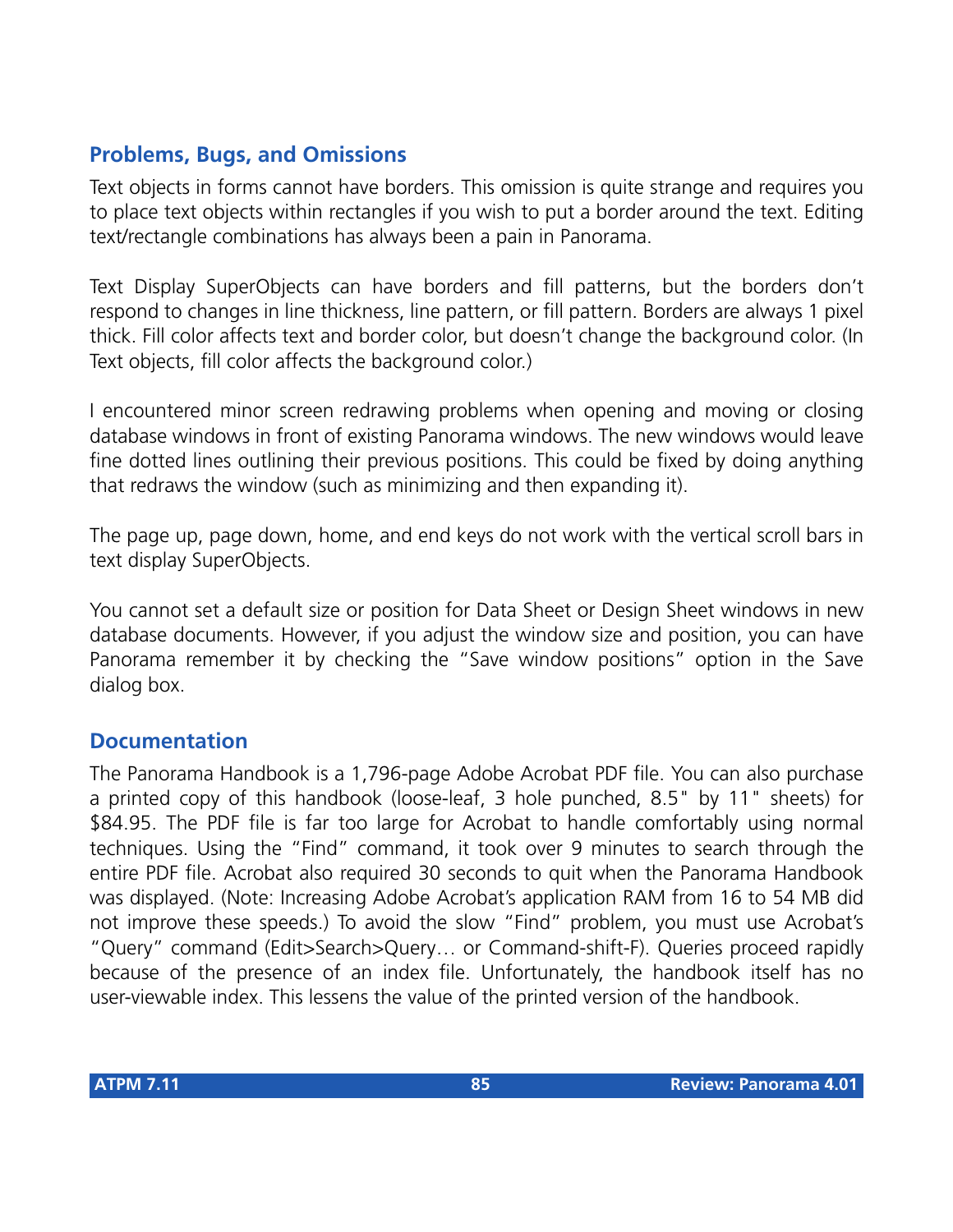The Panorama Reference PDF file is a 916-page alphabetical listing of all PanTalk functions and statements. This document describes how to use each function or statement within macros and PanTalk procedures. ProVue Development does not offer a printed version of this manual. However, the Panorama 3 Real World Programming Guide (200 pages, soft cover) contains much of the information in the Panorama Reference manual. It can be purchased for \$34.95. For some strange reason, when referring to the Panorama Reference file, the Panorama Handbook always adds 5000 to the page numbers.

Panorama 4 retains the nearly useless "Panorama Online Help" file (accessed by selecting "Help…" from the top of the Apple menu). This help file is an awkwardly designed Panorama database listing all menu commands. It was created in 1990 and hasn't been updated since 1999.

# **Technical Support**

ProVue offers telephone, fax, and e-mail support at no charge (except a long distance call charge from your phone company). The hours for live telephone support are quite limited. However, I always received excellent technical support from ProVue Development. Support staff responded promptly and they were very knowledgeable. When a bug was suspected, the support staff and programmers would troubleshoot databases sent to them via e-mail or mailed disk.

## **Strengths**

- Flexible and powerful cross-platform database.
- Can achieve relational database functionality via lookups.
- Routine database operations and form design tasks are easily learned.
- Can automate processes within Panorama which can call on or be controlled by AppleScript.
- Can progress to client/server database setups with additional tools from ProVue Development.
- Good technical support.

# **Weaknesses**

- No useful contextual help system (even Microsoft Access has this).
- Database must be small enough to fit into available application RAM.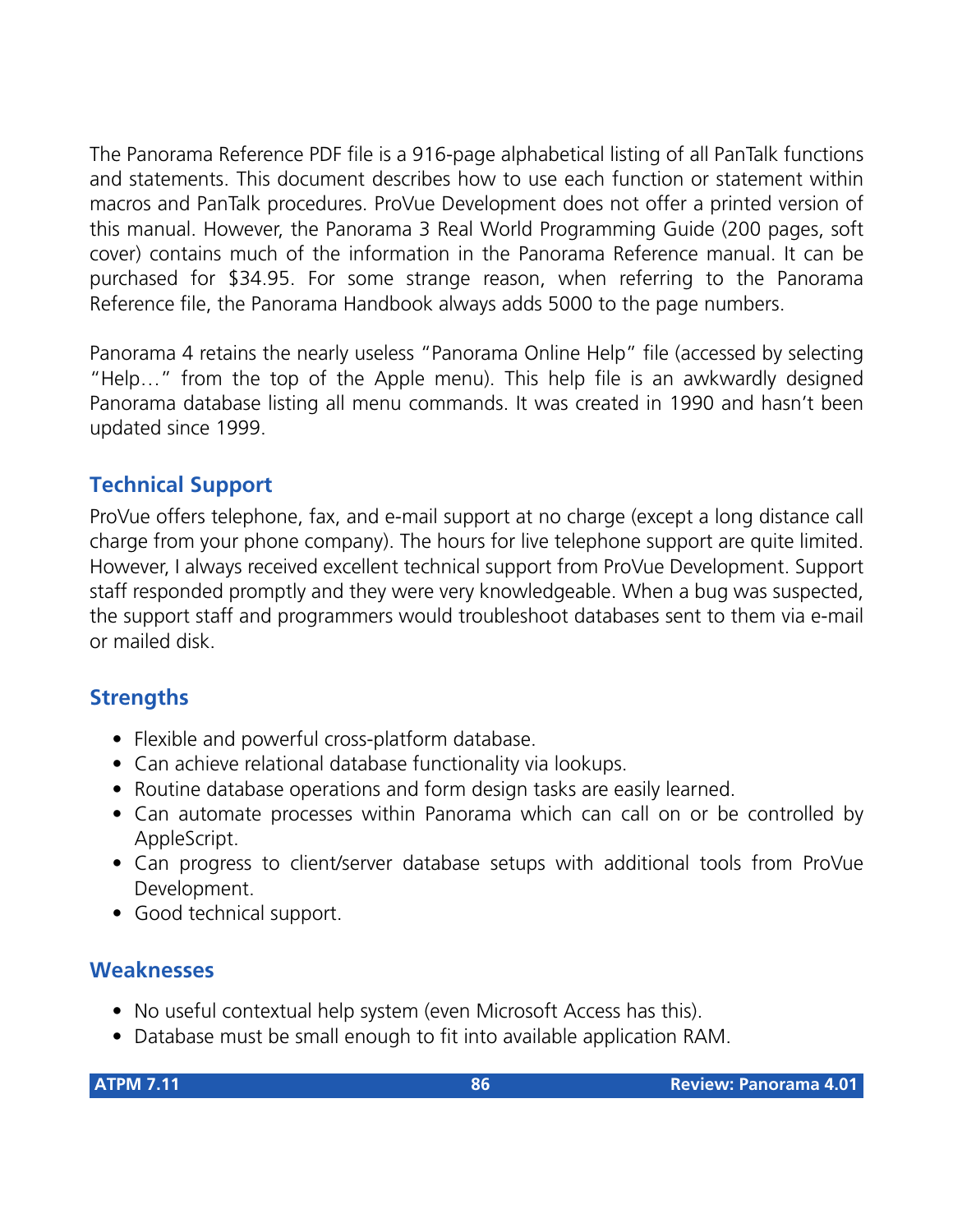- Cannot pass parameters to AppleScript.
- No concise, indexed, printed handbook.
- Many operations slow compared with other applications.
- No support for Navigation Services.
- No driver to work with ODBC-compliant databases.
- No Mac OS X support.

## **Alternatives**

FileMaker Pro dominates the full-featured database market for the Macintosh, and it has a substantial following among Windows users. FileMaker Pro has much of the functionality of Panorama (but no crosstabulations), has relational database capabilities, has support for ODBC, integrates tightly with Microsoft Office applications (it can read native Excel files), and features rapid Web publishing to allow browser access to database forms. FileMaker Pro 5.5 lists for \$249 individual use. Developer and server versions also are available for \$499 and \$999, respectively.

## **Summary**

Panorama 4 offers numerous improvements over previous versions such as cross-platform compatibility, dozens of helpful wizards, better form editing tools, and more extensive documentation and tutorials. Panorama works for nearly any level of database user, from novices to developers of large databases. However, Panorama has lost some of its ease-of-use advantages over FileMaker Pro (which has better integration with Excel, Word, and Web browsers). New users who need a database application may do better with FileMaker Pro, which has 65 times as many users as Panorama. There are many free and shareware templates available for FileMaker Pro that can save you substantial development time. However, for this review I used FileMaker Pro 4 and the trial version of 5.5. FileMaker Pro uses a much different approach to creating and modifying databases and forms. I find FileMaker Pro less intuitive, and I greatly prefer Panorama.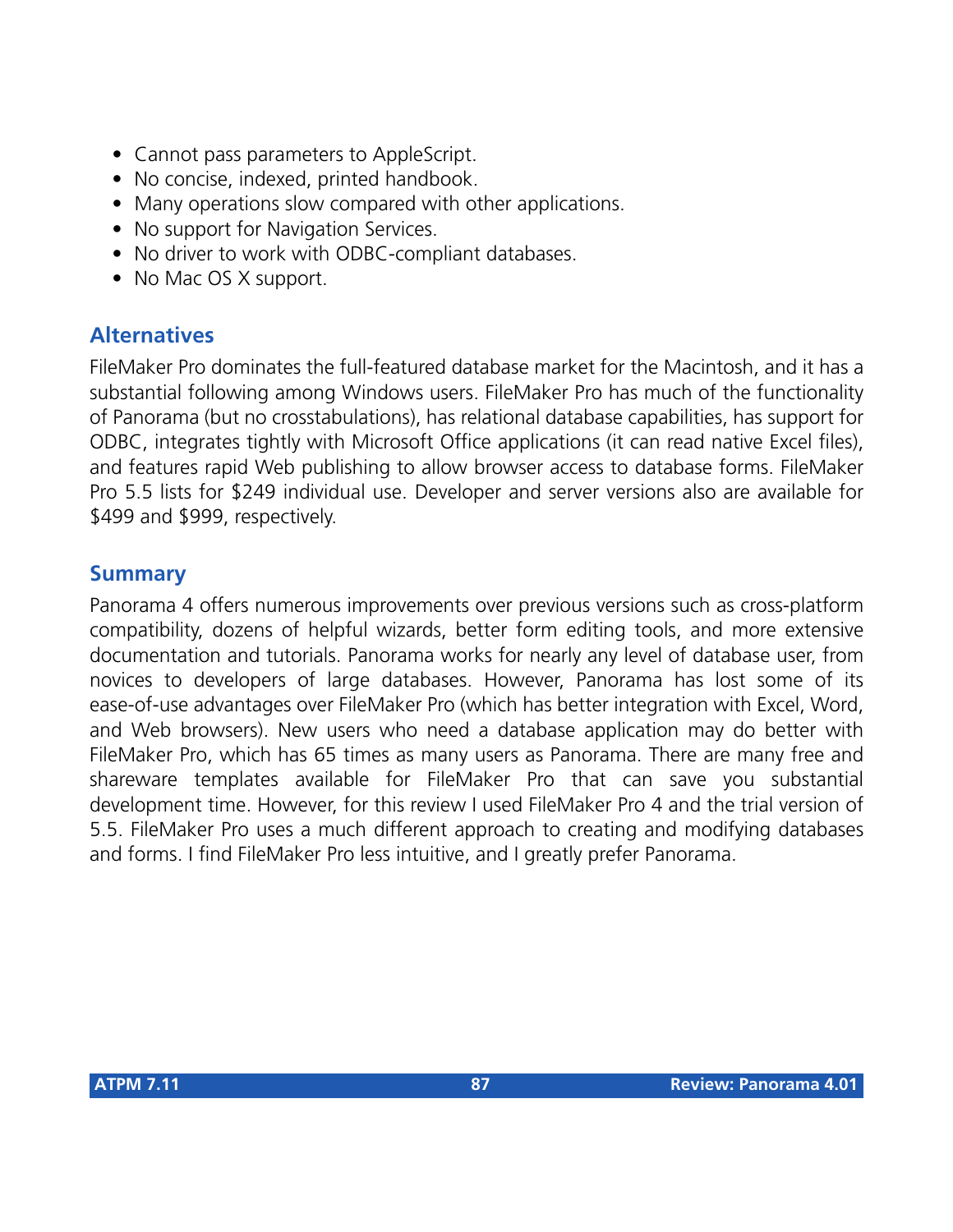Owners of earlier versions of Panorama may want to upgrade to take advantage of cross-platform compatibility, improved form editing and debugging tools, and the Wizards. However, if you are comfortable with Panorama 3.x and do not need Windows compatibility, then there is no compelling reason to upgrade now.

*Copyright © 2001 Gregory Tetrault,* [gtetrault@atpm.com](mailto:gtetrault@atpm.com)*. Reviewing in ATPM is open to anyone. If you're interested, write to us at* [reviews@atpm.com](mailto:reviews@atpm.com)*.*

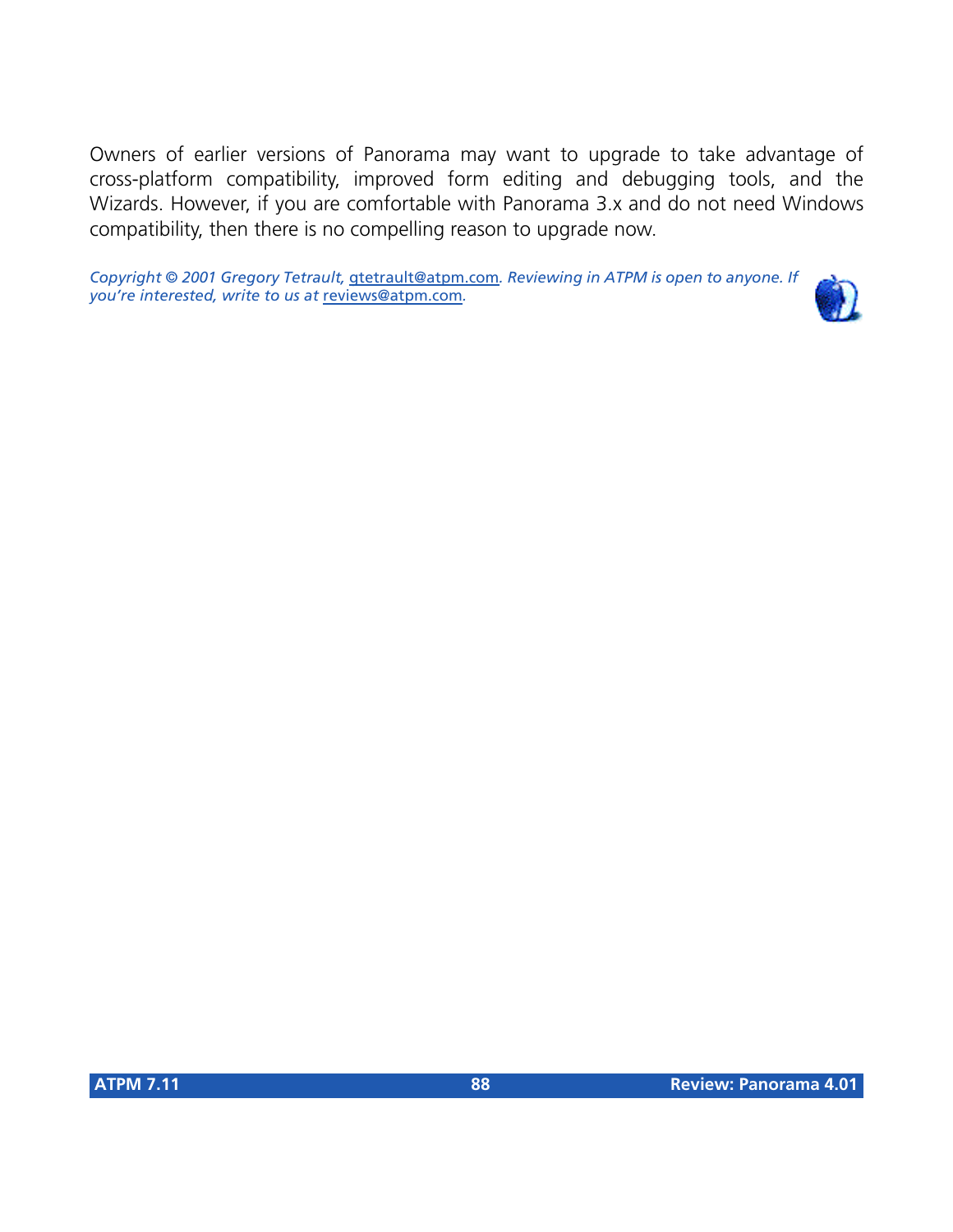**Developer:** [Kensington](http://www.kensington.com/products/pro_mob_d1439.html) **Price:** \$49.99 (list) **Requirements:** Handspring Visor, Visor Deluxe, Visor Platinum, Visor Neo, or Visor Pro **Trial:** none



A few years ago, I [reviewed](http://www.atpm.com/5.04/gotype.shtml) the Landware GoType!. At the time, it was one of the only keyboards available for any of the Palm handhelds. Since then, a lot has changed. There are now numerous choices in Palm handhelds and almost as many choices in Palm keyboards.

One of the newest devices in this now crowded field is the Kensington PocketType. This keyboard is designed to work with the original Visor, the Visor Deluxe, the Visor Platinum, the Visor Neo, and the Visor Pro. Since it connects via the HotSync port, it is incompatible with the Visor Edge. However, connecting through the HotSync port means you are free to plug something like a modem into the Springboard slot.

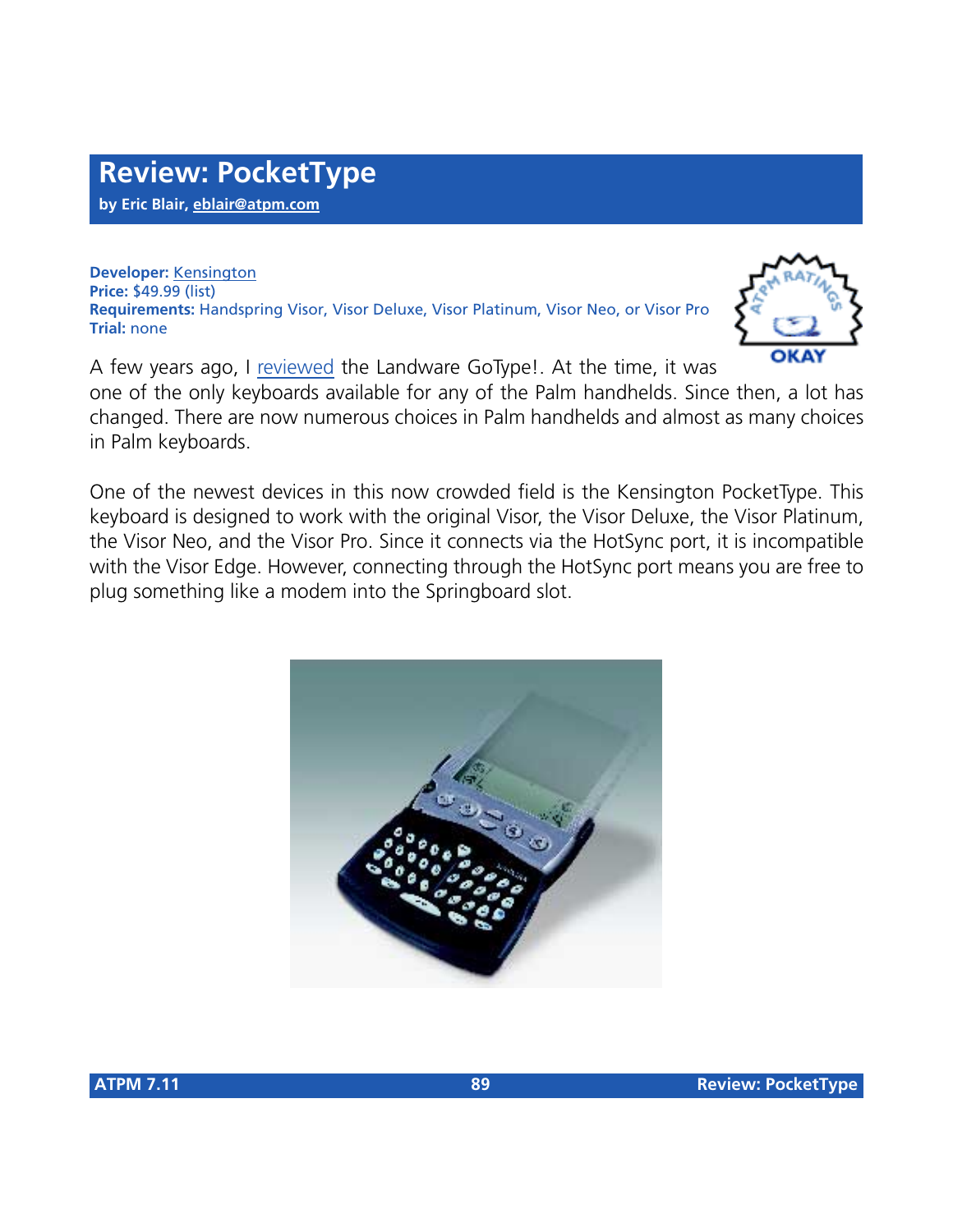## **Layout**

Unlike the GoType!, the PocketType does not emulate a full-sized keyboard. Instead, it is a 36-key QWERTY keyboard, like those found on the Research in Motion [Blackberry](http://www.blackberry.net/) and the upcoming Handspring [Treo 180](http://www.handspring.com/products/treo/index.jhtml?prod_cat_name=Treo&sub_nav_section=Overview). With the smaller number of keys, the PocketType measures 5.5" x 1.5" x 7.0" and weighs 0.4 lbs.

The 26 letters of the alphabet are laid out in the standard QWERTY style, albeit much smaller. The bottom row of the keyboard contains a Shift button, a Control button, the spacebar, and two arrows for moving left and right.

In the next row up, there are two keys with large blue dots, one at each end of the row. Pressing one of these buttons lets you type the numbers and special characters printed at the top of almost every key. Although this is probably the only way to fit so many characters onto such a small area, it is somewhat annoying to type a key combination every time I want a period or a comma.

The next interesting thing about the keyboard layout is the placement of the Return and Delete keys. Return is located to the right of the left bluedot key. Delete is to the right of the L key. On a full-sized keyboard, Return is to right of the L key (directly right of the single/double quote key) and delete is at the end of the top row. There have been numerous times when I've hit the Delete key when I wanted to start a new paragraph and the P button when I wanted to delete something. "Mp." is still seen in my documents from time to time—I'll type Shift-M instead of bluedot-M for a period, press P when trying to delete, then correctly type the period. The layout definitely takes some getting used to.

On the right side of the keyboard, there is a scroll wheel. On screens with a cursor, the scroll wheel is supposed to move the cursor up a line. On screens lacking a cursor, it's supposed to move to the next page. The scroll wheel is fairly important, since PocketType has no up or down arrows. Unfortunately, it doesn't always work as advertised. In the FastWriter application, by iambic, it does nothing. Scrolling to a distant line in a document usually means reaching for the stylus.

The final visible feature of the PocketType is the New key at the top of the keyboard. Pressing this button creates a new document in whichever application you are running. According to the instructions, it only works when there is a New button on-screen, but I've had it work from other points in applications as well.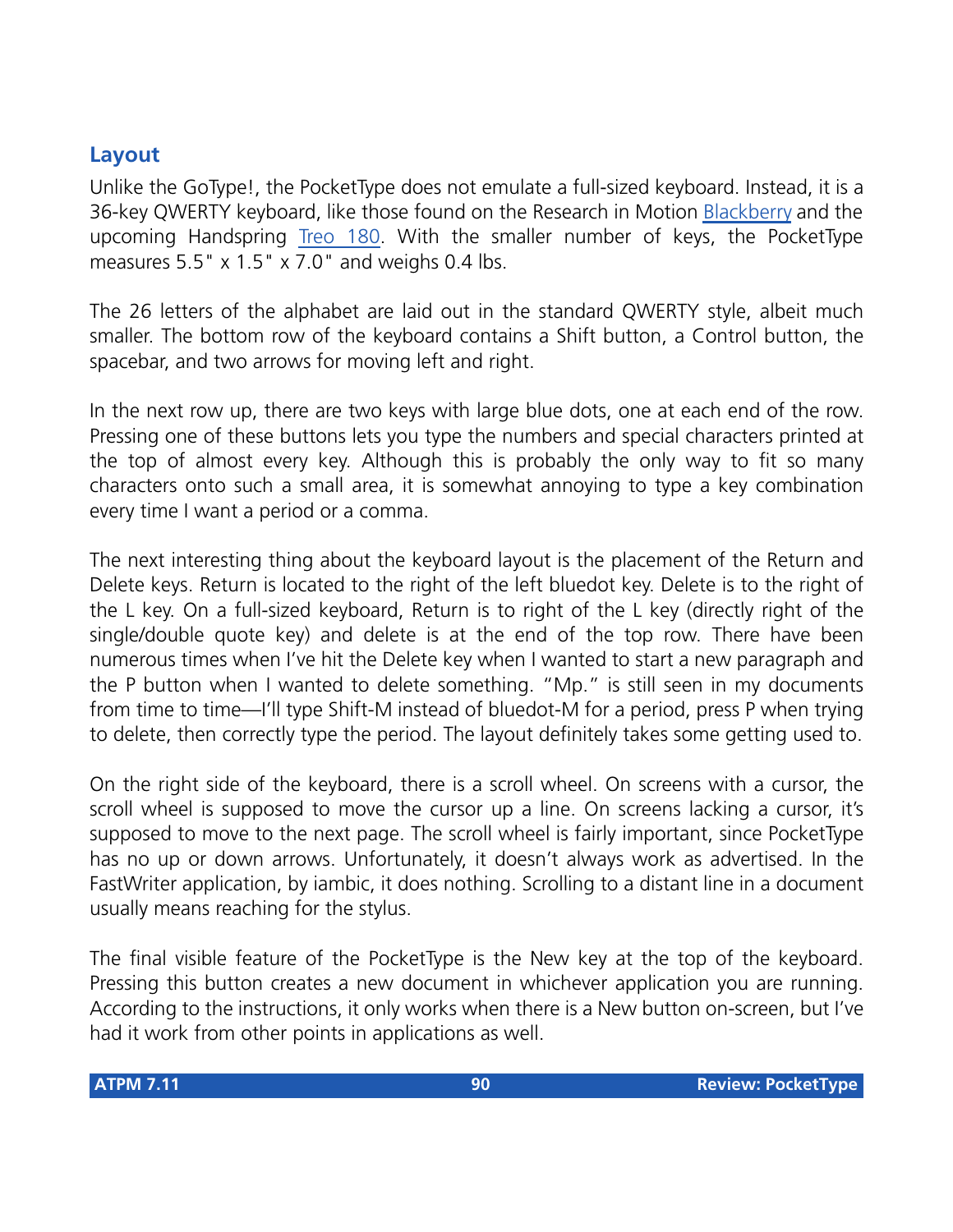## **Software**

Hardware add-ons are typically useless without some sort of software controlling them. The PocketType is no exception. It uses version 1.0 of PocketType. This application lets you control four very basic options for the PocketType. First, you can turn the keyboard off and on. Second, you have the Visor beep whenever you type a character. Third, you can choose whether or not to use auto correct. Finally, you can choose whether or not to display visual indicators for the bluedot and the Control keys. Unlike the Shift indicator, which is typically in the lower right of the screen, the PocketType indicators are in the top left-hand corner.

The Auto Correct feature is similar to the Microsoft Word feature of the same name. Enter a common mistake (like teh instead of the) or an abbreviation (mon for Monday) into the Auto Correct list. Whenever you type something from the Auto Correct list into a window, it is replaced with the specified text. Most of the time this works well, but sometimes it doesn't. Sometimes, you actually want the uncorrected text left in the document. For instance, most of the time, I'd like to have my initials automatically replaced with my full name. However, there are times that I would like just my initials. Word gets around this by letting you undo the correction. This doesn't work with the PocketType—once the text is corrected, the original text is gone. Also, the Palm OS has a built-in Shortcut feature. This is similar to Auto Correct, except you need to enter the shortcut character before typing the shortcut. It would be nice if the PocketType Auto Correct feature could be integrated with the shortcuts.

From using the PocketType, it is clear that this is a brand new product and the drivers are clearly version 1.0. Although I've not run across any problems with the built-in Visor software, like the memo pad and the address book, there have been issues with third-party software.

As I did for the Gotype! review, I tried to write this entire review using the PocketType. I tried using two different word processor applications to get this done. The first was Landware's TakeNote! TakeNote! worked fairly well, recognizing the scroll wheel and taking advantage of the Auto Correct feature. Unfortunately, there were problems with the program remembering the insertion point. When I pressed the Delete key, the cursor would jump backwards before deleting a character—there was no way to tell where it would end up. Also, this cursor jumping was occasionally seen when using the arrow keys.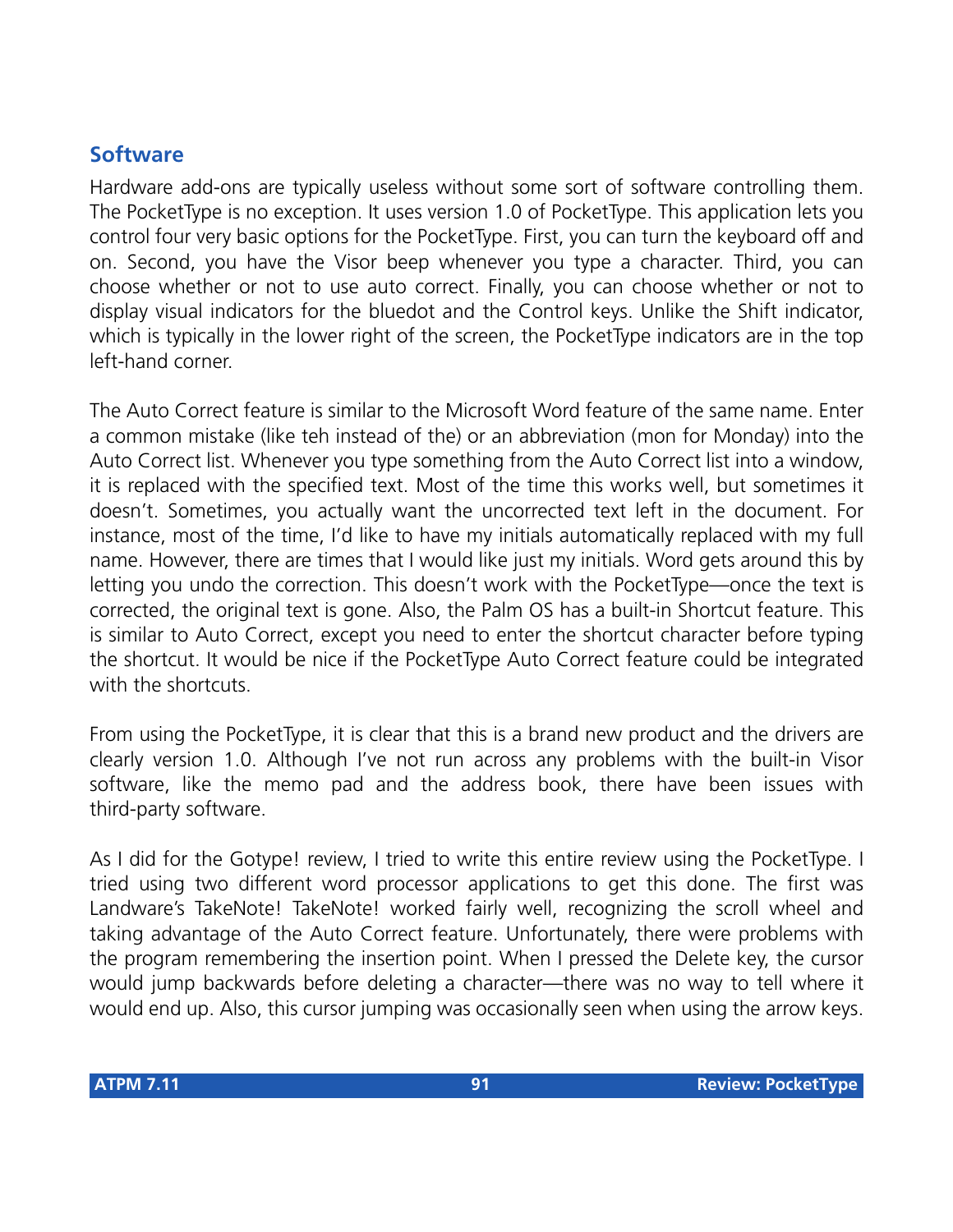After getting fed up with the combination of TakeNote! and the PocketType, I decided to try the aforementioned FastWriter. The troubles I had with TakeNote! were gone, but there was the issue of the scroll wheel not working. Also, none of my Auto Correct entries were recognized and replaced. Finally, the cursor had a tendency to get stuck and the keystrokes were not recognized— I could tell because I had the Visor set to beep on each character and there was no sound coming from the speaker. Also, FastWriter kept changing the text styles on me. I have not used either of these applications without the PocketType, but I cannot believe that either application would have shipped if it contained such obvious bugs when used in any configuration.

When I started this review, I knew I could not write the entire thing on the PocketType. For instance, the keyboard lacks characters like  $\lt$ ,  $>$ , and  $\lt$ , which we use to denote links while typing articles. After dealing with the 3K size limit of Memo Pad, the frustrations of [TakeNote!](http://www.landware.com/takenote/index.html) and [FastWriter](http://www.iambic.com/english/palmos/fastwriter/features.html), and a slight pain in my thumbs from the small keys, I decided to complete the review on my Mac.

I understand that there are a lot of third-party applications out there and that it would be near impossible to test every one with PocketType. However, if Kensington wants this product to be useful for anything more than small-text entry, it needs to test it with some sort of word processing application. Maybe it should just choose one application, bundle it with the driver, and say, "This product works with the PocketType."

## **Conclusion**

The PocketType is a difficult piece of hardware to judge. On the one hand, it says it works with certain Visors and it easily accomplishes that. It works as advertised with the standard Visor applications. The problems start when you bring in non-standard applications. However, when I plug a keyboard into my computer, I expect it to work with every application I own, not just the ones that shipped with the OS. I expect the same from any keyboard that I plug into my Visor. The PocketType clearly shows promise, but it still has a long way to go.

*Copyright © 2001 Eric Blair,* [eblair@atpm.com](mailto:eblair@atpm.com)*. Reviewing in ATPM is open to anyone. If you're interested, write to us at* [reviews@atpm.com](mailto:reviews@atpm.com)*.*

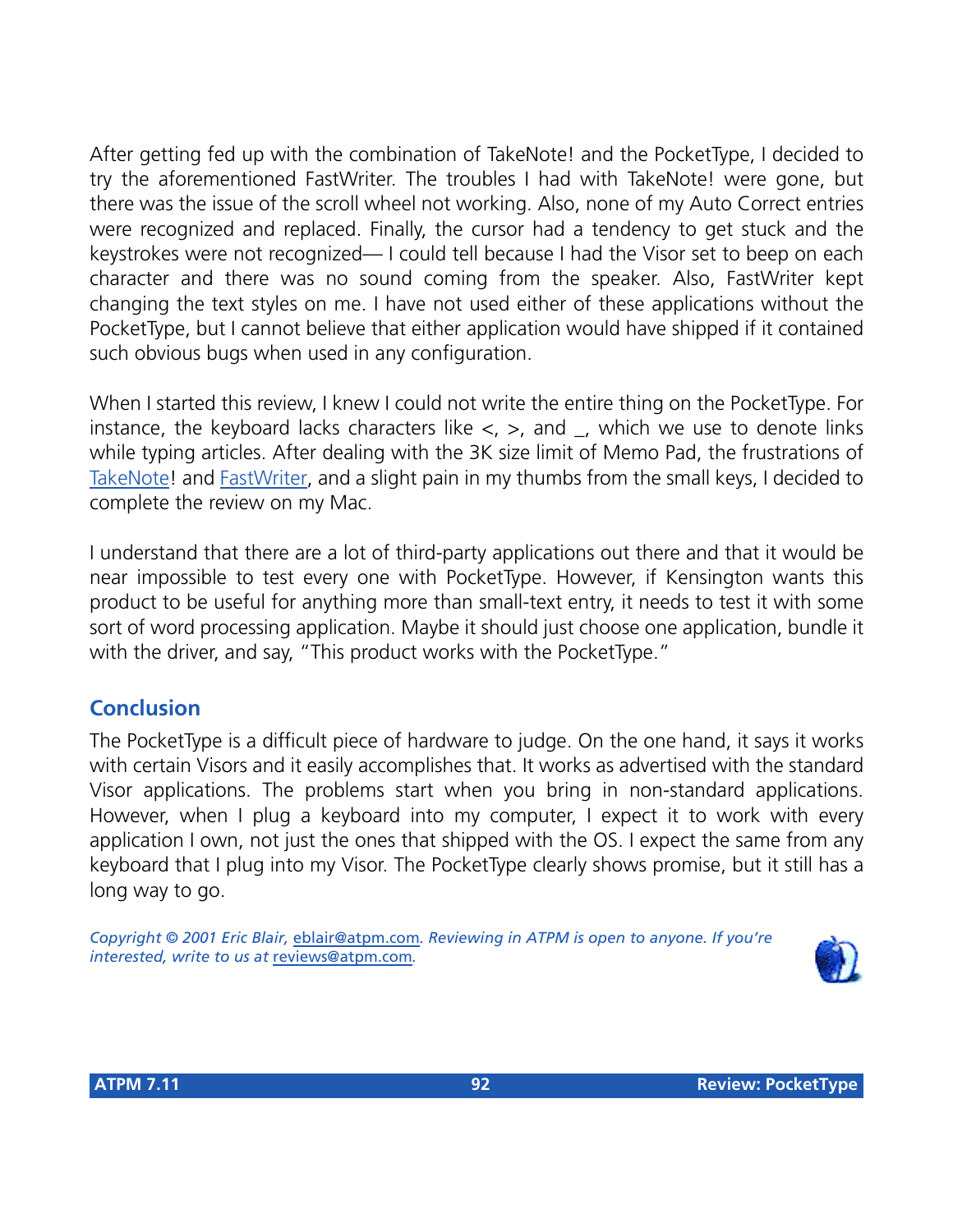**Developer:** [MacSoft](http://www.wizardworks.com/macsoft/qbert/qbert.htm) **Price:** \$19.99 **Requirements:** G3-based Mac, Mac OS 8.6 **Trial:** none



The latest (and I believe, last) in a series of revamped Atari classics to be

brought out by MacSoft, Q\*bert Q\*ualifies as a Q\*ute game that is Q\*uite entertaining and even Q\*ind of addictive. All right, relax, I won't be writing the whole review like that. But I could if I wanted to.



This is Q\*bert. All screenshots taken with a Sony DSC-P1; Q\*bert is not compatable with Snapz Pro.

Just in case you slept through the eighties, here's a quick description of the game. You, my friend, are Q\*bert, a creature with two eyes, a large nose, two feet, and, well, nothing else. And to top things off, you're orange. You must jump from square to square,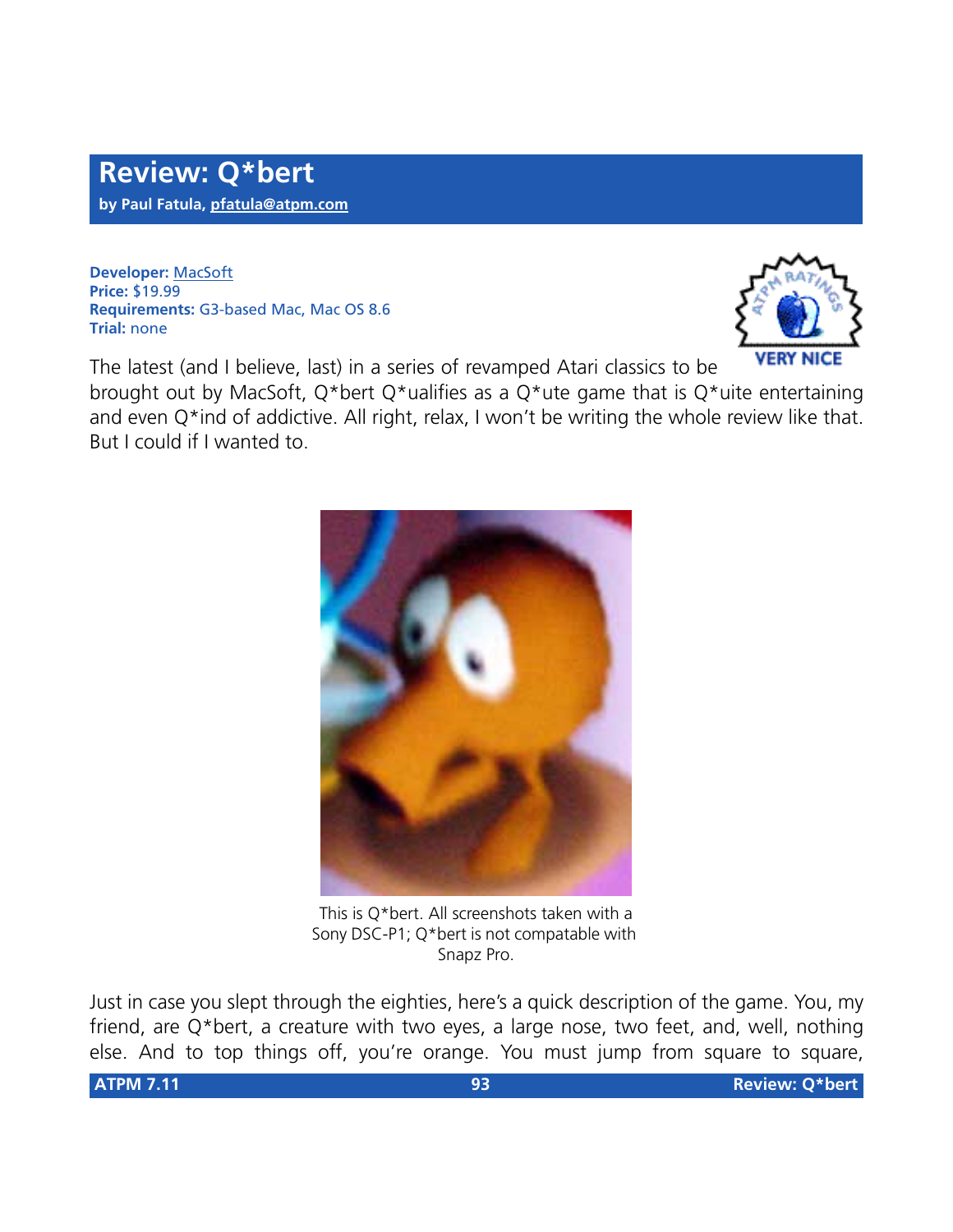changing the color of each as you go along, until all the squares on the board have changed color. When you're done with that, you get to do it all over again, same concept, but made slightly more difficult by the increased presence and speed of your enemies, Coily the snake and company, who try to take away your lives (of which you begin with an ample supply) by landing on you, or getting you to land on them.

## **Systems Compatibility**

The game does not run natively in OS X, but it can run in Classic mode. That said, I sometimes found performance considerably worse than in 9.x: the first time I started the game, there was a noticeable lag between pressing a key and Q\*bert jumping where I told him to. (Quitting and restarting Q\*bert seemed to fix the problem, though interestingly, when I started it back up, the game skipped directly to the game select menu, and without changing the screen resolution.) Also, the game failed to return my Mac to its proper resolution when I was finished playing. So if you usually boot in OS X, you should probably expect to encounter some bugs in the game.

## **Interface and Features**

When you start up the game, you are forced to sit through some seventy-five seconds worth of animations, advertising mostly the companies that worked on the game. Through sheer frustration (read: random pounding on the keyboard), I found that hitting Escape breaks you out of this and gets you to the screen for selecting a game. This Escape key trick doesn't seem to be mentioned in the manual, but I'm glad it's there. When I want to play a game, I want to play a game, not watch commercials.

The only thing missing is a joystick. The game allows you to use a gamepad, but there's no mouse option, so I'm not sure if a joystick would work or not. Keyboard controls are the number pad keys, which can kind of suck for PowerBook users. The second player of a two-player game also uses the keyboard, but you can't manually select which keys to use for each motion: there are a few preset options you can switch among, and that's it.

The game keeps track of your high scores, but just like at the arcade, there are already some high scores in the system that you'll have to beat before you'll get a change to have your initials up in lights. Thankfully, you enter your initials from the keyboard: I've seen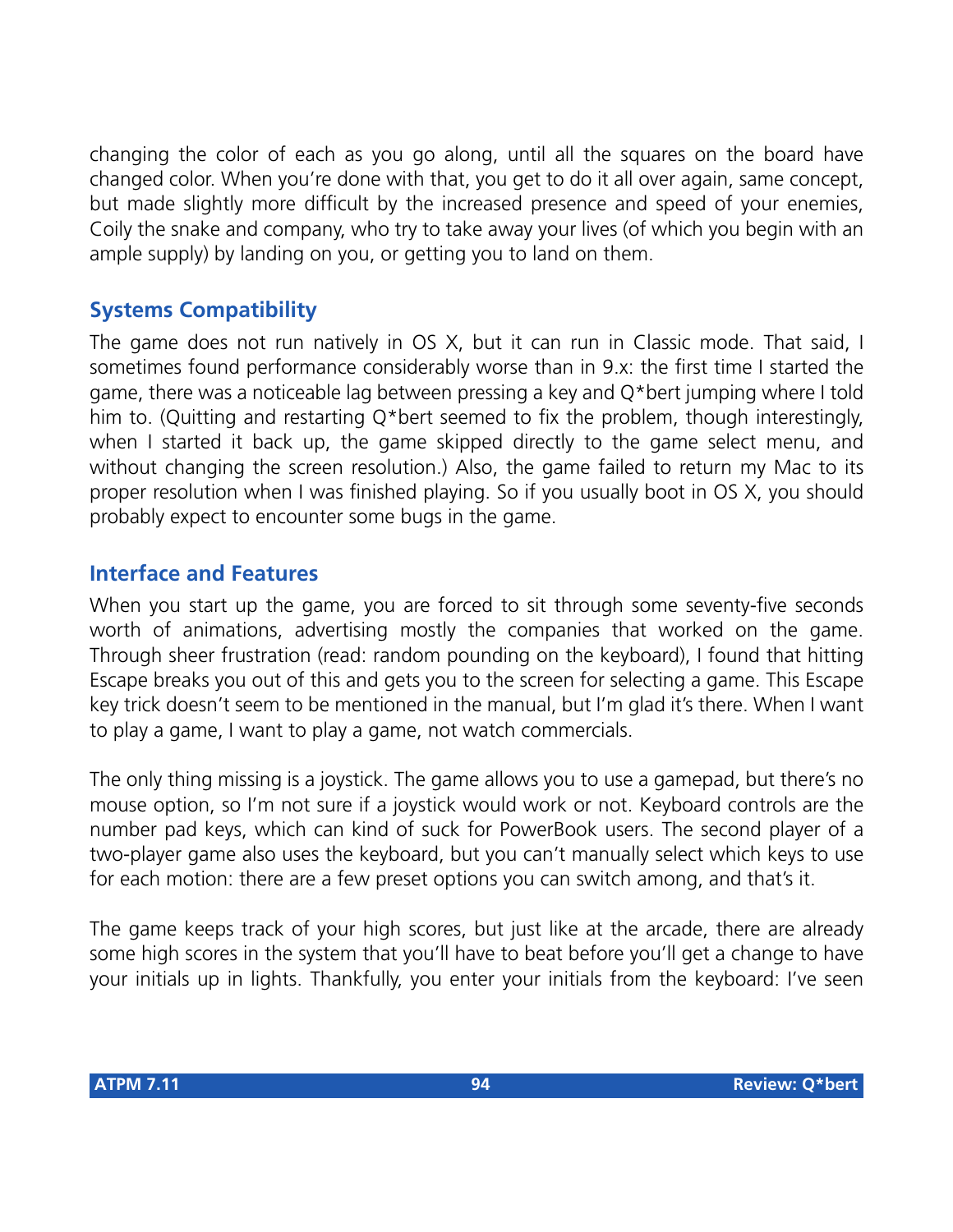some revamped arcade classics that take realism a little too far, making you use up- and down-arrows to select each letter you want to enter. This is a small detail, but hey, it's nice to see small details done right.

# **Modes of Play**

MacSoft's implementation of Q\*bert comes in three flavors: Classic, Adventure, and Head-to-Head. I was very happy to see a classic version here, which plays, as best I can recall, just like the original, complete with very pixellated graphics and brilliantly replicated Atari-era bad sound effects (bad in a good sense, and the same for my pixellated comment…MacSoft's Q\*bert looks exactly like it *should* look, and that's a good thing.). Movement is in one of four directions, with Q\*bert occasionally performing a flip as he jumps, just because, well, why not? Not only is this nice for nostalgia-seekers, but it means that when you buy the game, what you get will be a good deal like what you expect to get…which was decidedly not the case with MacSoft's [remake of Pong](http://www.atpm.com/7.10/pong.shtml)



The Classic Game

The Adventure version of Q\*bert is actually quite similar to Classic, while being, I have to admit, a little more interesting… and without sacrificing any of the things that make Q\*bert fun in the first place. For one thing, it has a plot: not as extensive as the stories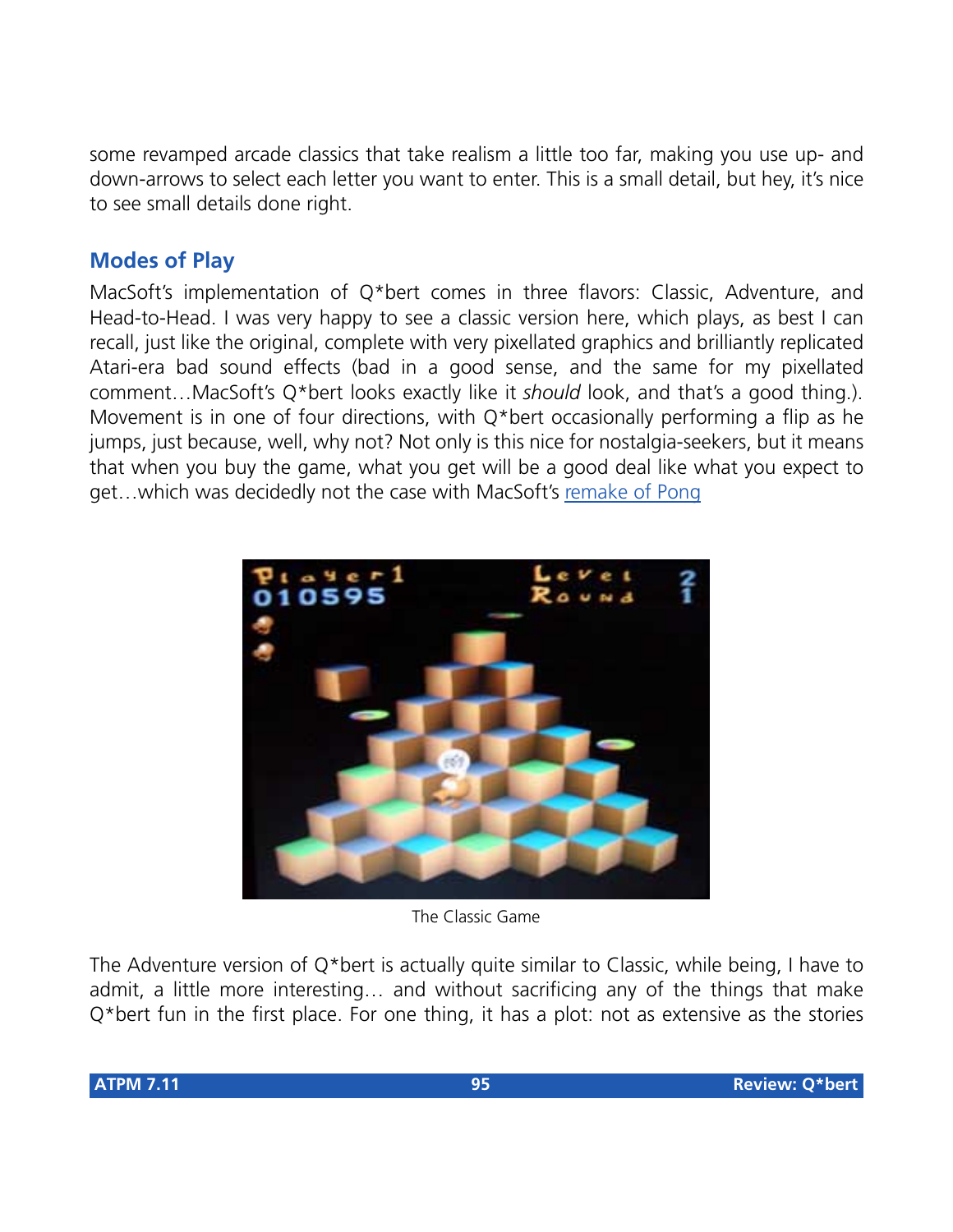found in my old Atari game manuals, but Q\*bert's manual does make a slight nod in this direction, because the goal in Adventure is to rescue your friends. I guess you can add nobility to my earlier list of Q\*bert's characteristics.



The Adventure Game

The big difference in Adventure mode, though, is that the playing field changes considerably: there is a great number of different levels, and they each take place on a different screen, still leaving Q\*bert to jump from tile to tile as in the Classic version. The introduction of unfamiliar terrain requires you to come up with a new strategy for safely traversing the squares, while still, of course, avoiding your traditional enemies. Since the game can go on a while, you can save your game to continue later on, after your fingers have had a rest.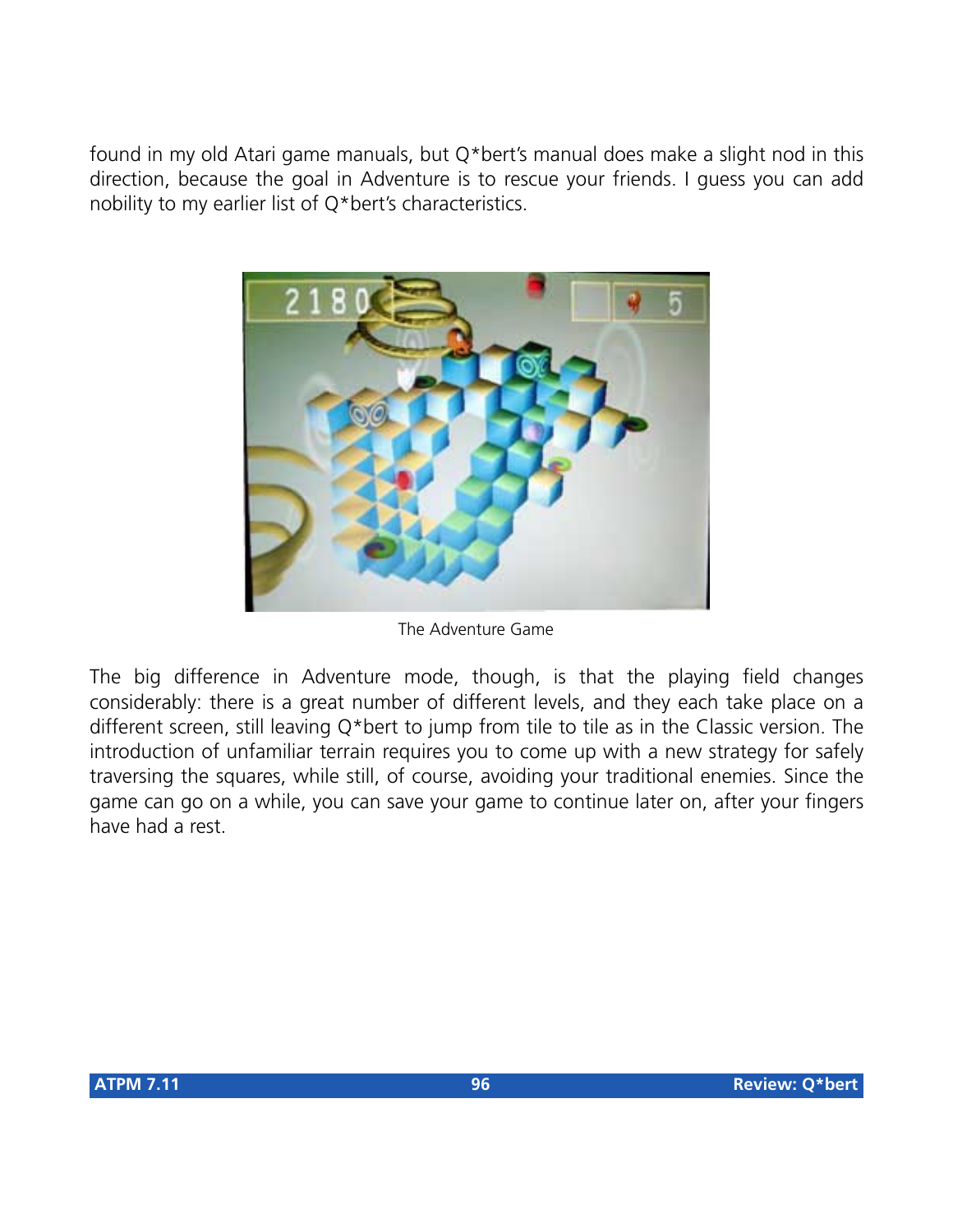Adventure mode also features bonus rounds and, according to the manual, secret levels, though I've not found any so far. Since the play field keeps changing, and you get a tremendous number of lives, I find Adventure even more addictive than Classic.



The Head-to-Head Game

In Head-to-Head (which is different from the two-player option in the "Classic" mode), Q\*bert competes with his blue twin, Q\*dirk, trying to traverse all the squares on his side of the play field before his opponent. Each player has an infinite number of lives, and, as far as I can tell, game play continues forever.

It may be worth noting here that one player uses the number pad and the other uses the A, S, Z, and X keys; the difference in the relative positioning of the keys may be a disadvantage to the latter player.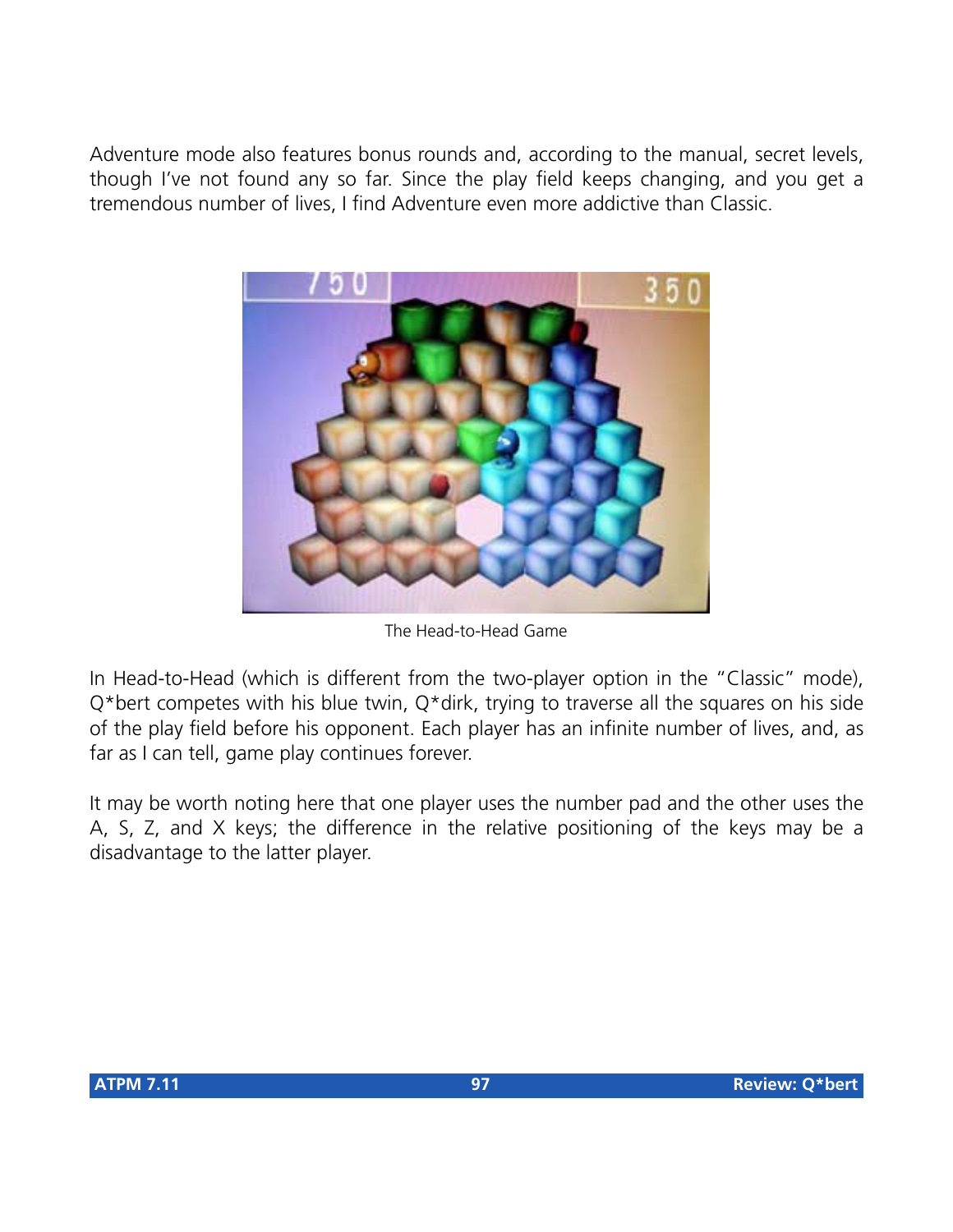# **Conclusion**

MacSoft's Q\*bert is an entertaining game that's true to the original, and it adds the option of a great variety of play fields on which to test your skills. While modern games offer full motion graphics with high-quality CD sound and more controls than you can shake a keyboard at, Q\*bert is just as challenging and enjoyable as ever with its simple story, "blip!" sound effects, and four directions of motion.

*Copyright © 2001 Paul Fatula,* [pfatula@atpm.com](mailto:pfatula@atpm.com)*. Reviewing in ATPM is open to anyone. If you're interested, write to us at* [reviews@atpm.com](mailto:reviews@atpm.com)*.*

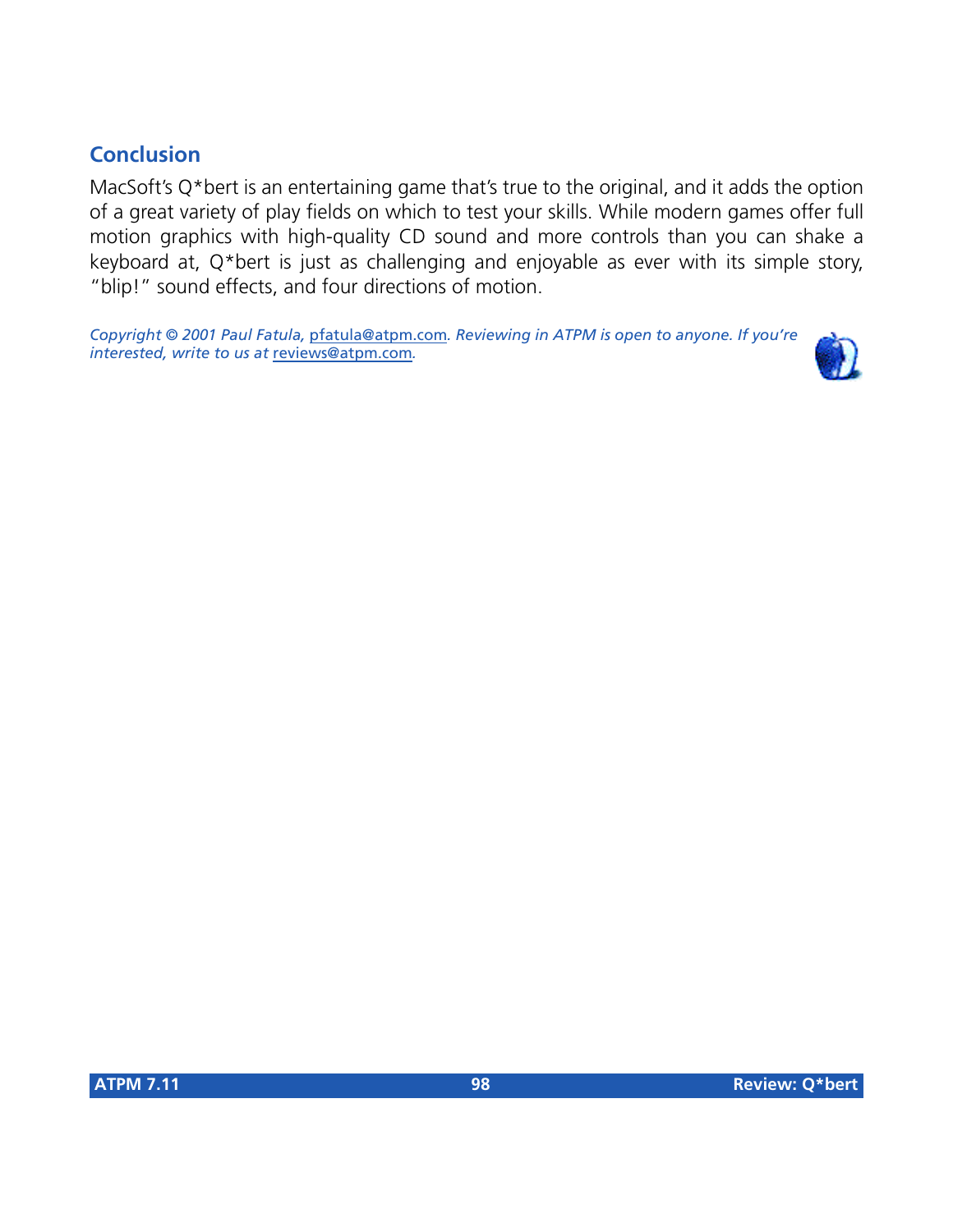# **FAQ: Frequently Asked Questions**

## **What Is ATPM?**

*About This Particular Macintosh* (ATPM) is, among other things, a monthly Internet magazine or "e-zine." ATPM was created to celebrate the personal computing experience. For us this means the most personal of all personal computers—the Apple Macintosh. About This Particular Macintosh is intended to be about your Macintosh, our Macintoshes, and the creative, personal ideas and experiences of everyone who uses a Mac. We hope that we will continue to be faithful to our mission.

# **Are You Looking for New Staff Members?**

We currently need a **Managing Editor**, several **Contributing Editors**, a **Copy Editor**, and a **Publicity Manager**. Please [contact us](mailto:editor@atpm.com) if you're interested.

## **How Can I Subscribe to ATPM?**

Visit the [subscriptions page](http://www.atpm.com/subscribe).

#### **Which Format Is Best for Me?**



The **Online Webzine** edition is for people who want to view ATPM in their Web browser, while connected to the Internet. It provides sharp text, lots of navigation options, and live links to ATPM back issues and other Web pages. You can use Sherlock to [search](http://www.atpm.com/search) all of the online issues at once.



The **Offline Webzine** is a HTML version of ATPM that is formatted for viewing offline and made available in a StuffIt archive to reduce file size. The graphics, content, and navigation elements are the same as with the Online Webzine, but

you can view it without being connected to the Internet. It requires a Web browser.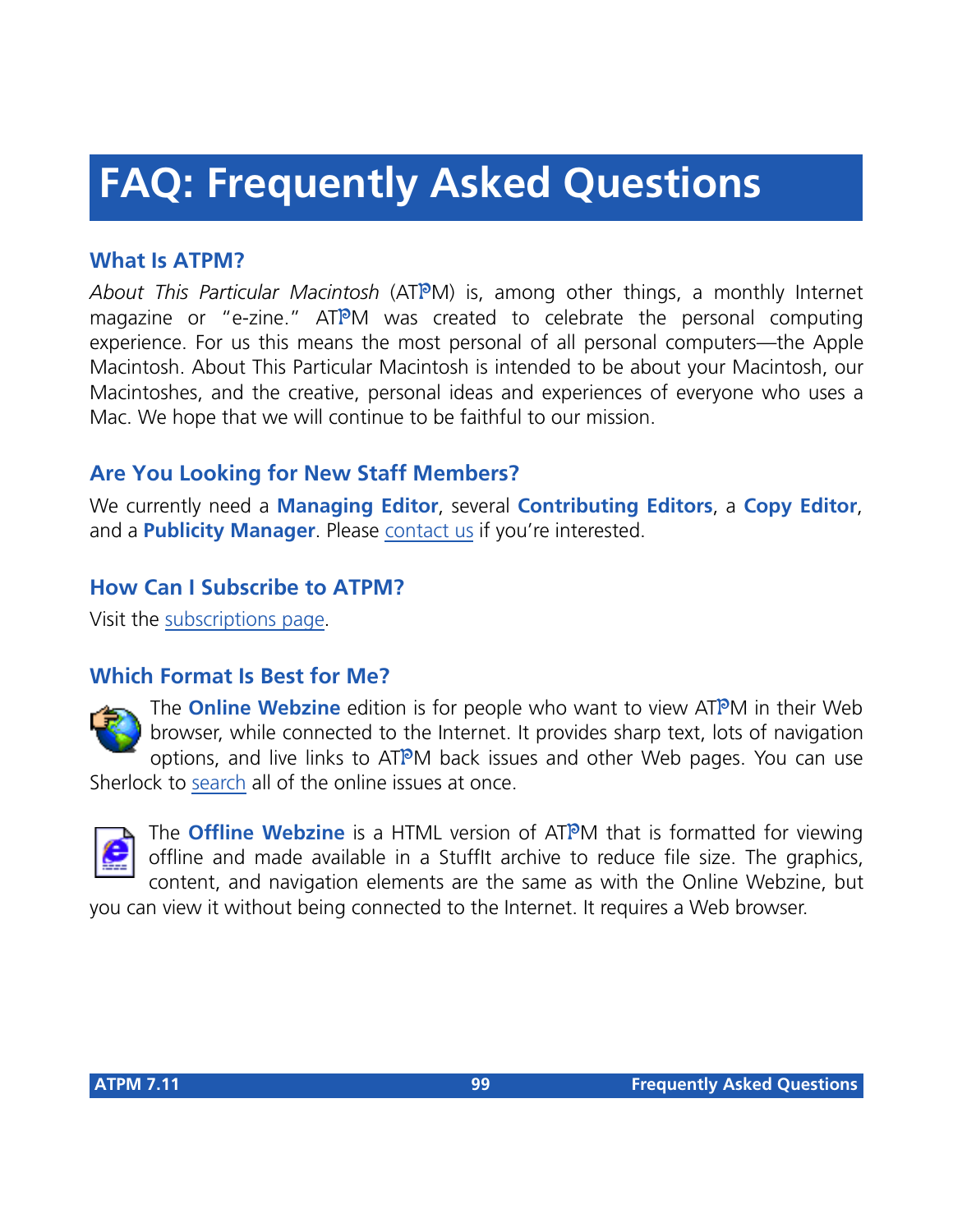

The **Print PDF** edition is saved in Adobe Acrobat format. It has a two-column layout with smaller text and higher-resolution graphics that are optimized for printing. It may be viewed online in a browser, or downloaded and viewed in

Adobe's free Acrobat Reader on Macintosh or Windows. PDFs may be magnified to any size and searched with ease.



**FREE** The **Screen PDF** edition is also saved in Adobe Acrobat format. It's a one-column layout with larger text that's optimized for reading on-screen. It may be viewed online in a browser, or downloaded and viewed in Adobe's free Acrobat Reader on

Macintosh or Windows. PDFs may be magnified to any size and searched with ease.

## **What Are Some Tips for Viewing PDFs?**

- You can [download](http://www.adobe.com/prodindex/acrobat/readstep.html) Adobe Acrobat Reader for free. If you have a Power Macintosh, Acrobat Reader 4 has better quality and performance. ATPM is also compatible with Acrobat Reader 3, for those with 680x0 Macs.
- You can zoom the PDF to full window width and scroll through articles simply by single-clicking anywhere in the article text (except underlined links).
- You can quickly navigate between articles using the bookmarks pane at the left of the main viewing window.
- For best results on small screens, be sure to hide the bookmarks pane; that way you'll be able to see the entire page width at 100%.
- Try turning Font Smoothing on and off in Acrobat Reader's preferences to see which setting you prefer.
- All blue-underlined links are clickable
- You can hold down option while hovering over a link to see where it will lead.
- For best results, turn off Acrobat's "Fit to Page" option before printing.

# **Why Are Some Links Double-Underlined?**

In the PDF editions of ATPM, links that are double-underlined lead to other pages in the same PDF. Links that are single-underlined will open in your Web browser.

## **What If I Get Errors Decoding ATPM?**

ATPM and MacFixIt readers have reported problems decoding MacBinary files using early versions of Stufflt Expander 5.x. If you encounter problems decoding ATPM, we recommend upgrading to [StuffIt Expander 5.1.4 or later](http://www.aladdinsys.com/expander/index.html).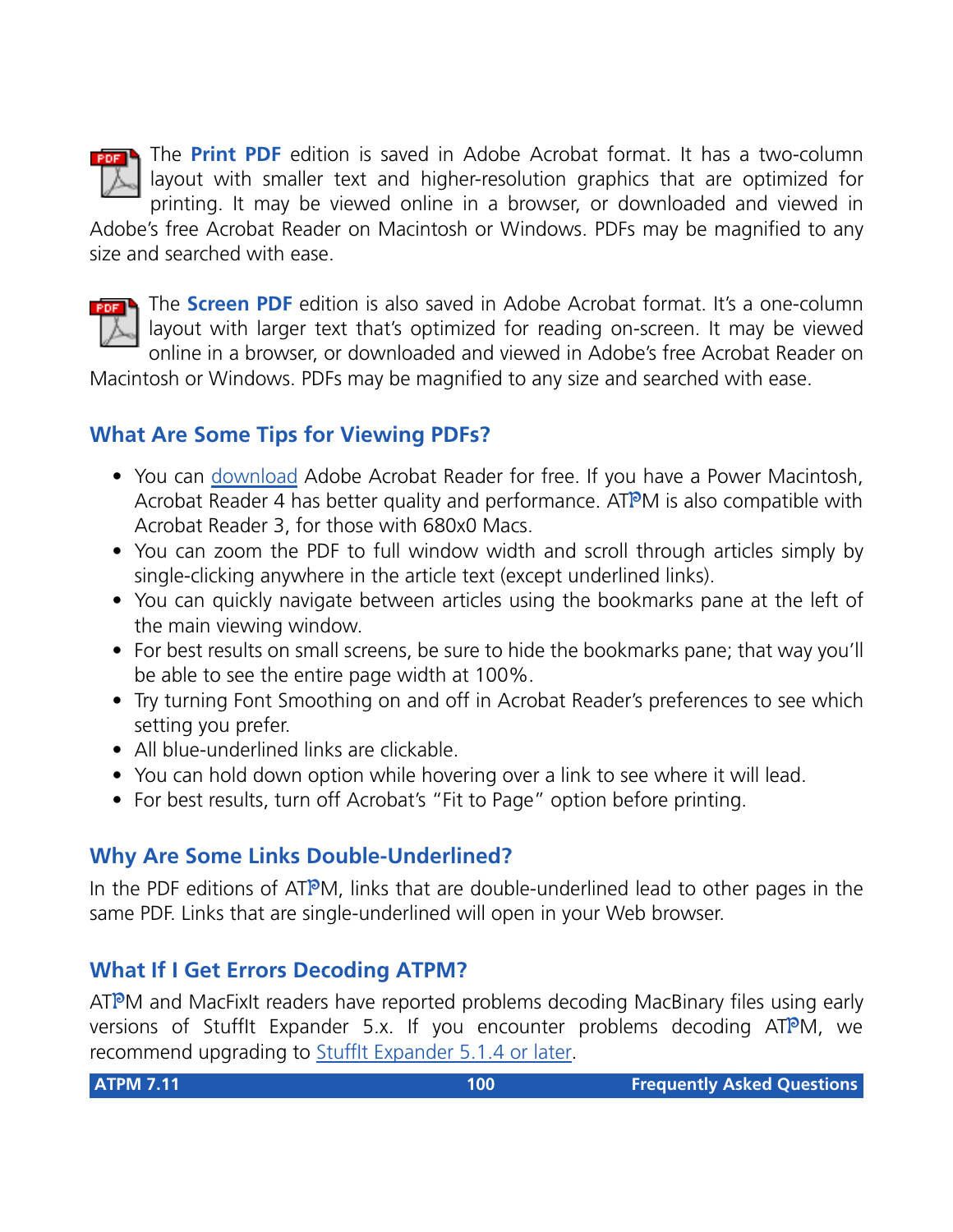## **How Can I Submit Cover Art?**

We enjoy the opportunity to display new, original cover art every month. We're also very proud of the people who have come forward to offer us cover art for each issue. If you're a Macintosh artist and interested in preparing a cover for ATPM, please e-mail us. The way the process works is pretty simple. As soon as we have a topic or theme for the upcoming issue we let you know about it. Then, it's up to you. We do not pay for cover art but we are an international publication with a broad readership and we give appropriate credit alongside your work. There's space for an e-mail address and a Web page URL, too. Write to [editor@atpm.com](mailto:editor@atpm.com) for more information.

## **How Can I Send a Letter to the Editor?**

Got a comment about an article that you read in ATPM? Is there something you'd like us to write about in a future issue? We'd love to hear from you. Send your e-mail to [editor@atpm.com.](mailto:editor@atpm.com) We often publish the e-mail that comes our way.

## **Do You Answer Technical Support Questions?**

Of course. Email our Help Department at [help@atpm.com](mailto:help@atpm.com).

#### **How Can I Contribute to ATPM?**

There are several sections of ATPM to which readers frequently contribute:

#### **Segments: Slices from the Macintosh Life**

This is one of our most successful spaces and one of our favorite places. We think of it as kind of the ATPM "guest room." This is where we will publish that sentimental Macintosh story that you promised yourself you would one day write. It's that special place in ATPM that's specifically designated for your stories. We'd really like to hear from you. Several Segments contributors have gone on to become ATPM columnists. Send your stuff to [editor@atpm.com.](mailto:editor@atpm.com)

#### **Hardware and Software Reviews**

 $ATPM$  publishes hardware and software reviews. However, we do things in a rather unique way. Techno-jargon can be useful to engineers but is not always a help to most Mac users. We like reviews that inform our readers about how a particular piece of hardware or software will help their Macintosh lives. We want them to know what works,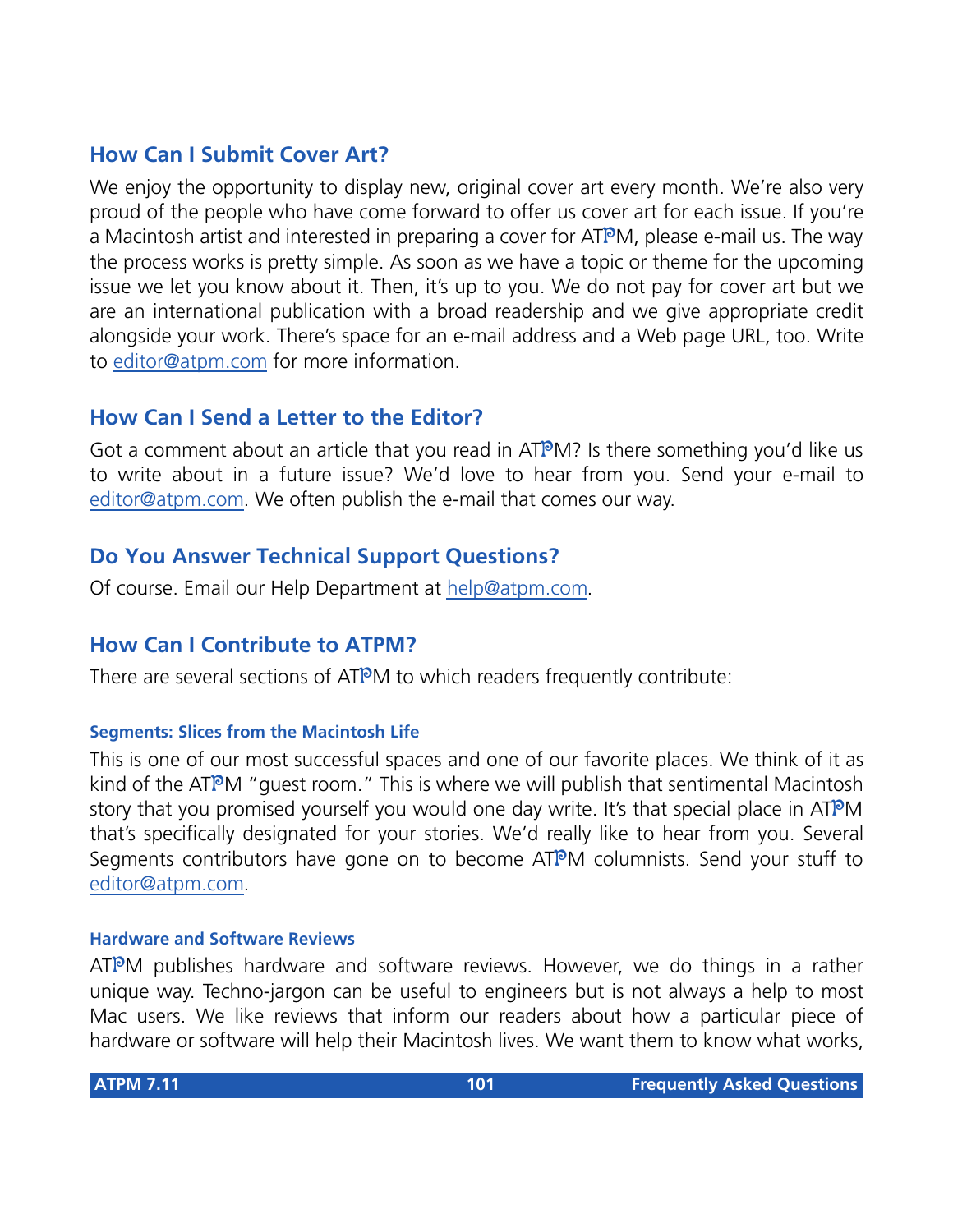how it may help them in their work, and how enthusiastic they are about recommending it to others. If you have a new piece of hardware or software that you'd like to review, contact our reviews editor at [reviews@atpm.com](mailto:reviews@atpm.com) for more information.

#### **Shareware Reviews**

Most of us have been there; we find that special piece of shareware that significantly improves the quality our Macintosh life and we wonder why the entire world hasn't heard about it. Now here's the chance to tell them! Simply let us know by writing up a short review for our shareware section. Send your reviews to [reviews@atpm.com](mailto:reviews@atpm.com).

## **Which Products Have You Reviewed?**

Check our [reviews index](http://www.atpm.com/reviews) for the complete list.

## **What is Your Rating Scale?**

ATPM uses the following ratings (in order from best to worst): Excellent, Very Nice, Good, Okay, Rotten.

#### **Will You Review My Product?**

If you or your company has a product that you'd like to see reviewed, send a copy our way. We're always looking for interesting pieces of software to try out. Contact [reviews@atpm.com](mailto:reviews@atpm.com) for shipping information.

#### **Can I Sponsor ATPM?**

About This Particular Macintosh is free, and we intend to keep it this way. Our editors and staff are volunteers with "real" jobs who believe in the Macintosh way of computing. We don't make a profit, nor do we plan to. As such, we rely on advertisers to help us pay for our Web site and other expenses. Please consider supporting ATPM by advertising in our issues and on our web site. Contact<advertise@atpm.com>for more information.

## **Where Can I Find Back Issues of ATPM?**

[Back issues](http://www.atpm.com/Back/) of ATPM, dating since April 1995, are available in DOCMaker stand-alone format. In addition, all issues since ATPM 2.05 (May 1996) are available in HTML format. You can [search](http://www.atpm.com/search) all of our back issues.